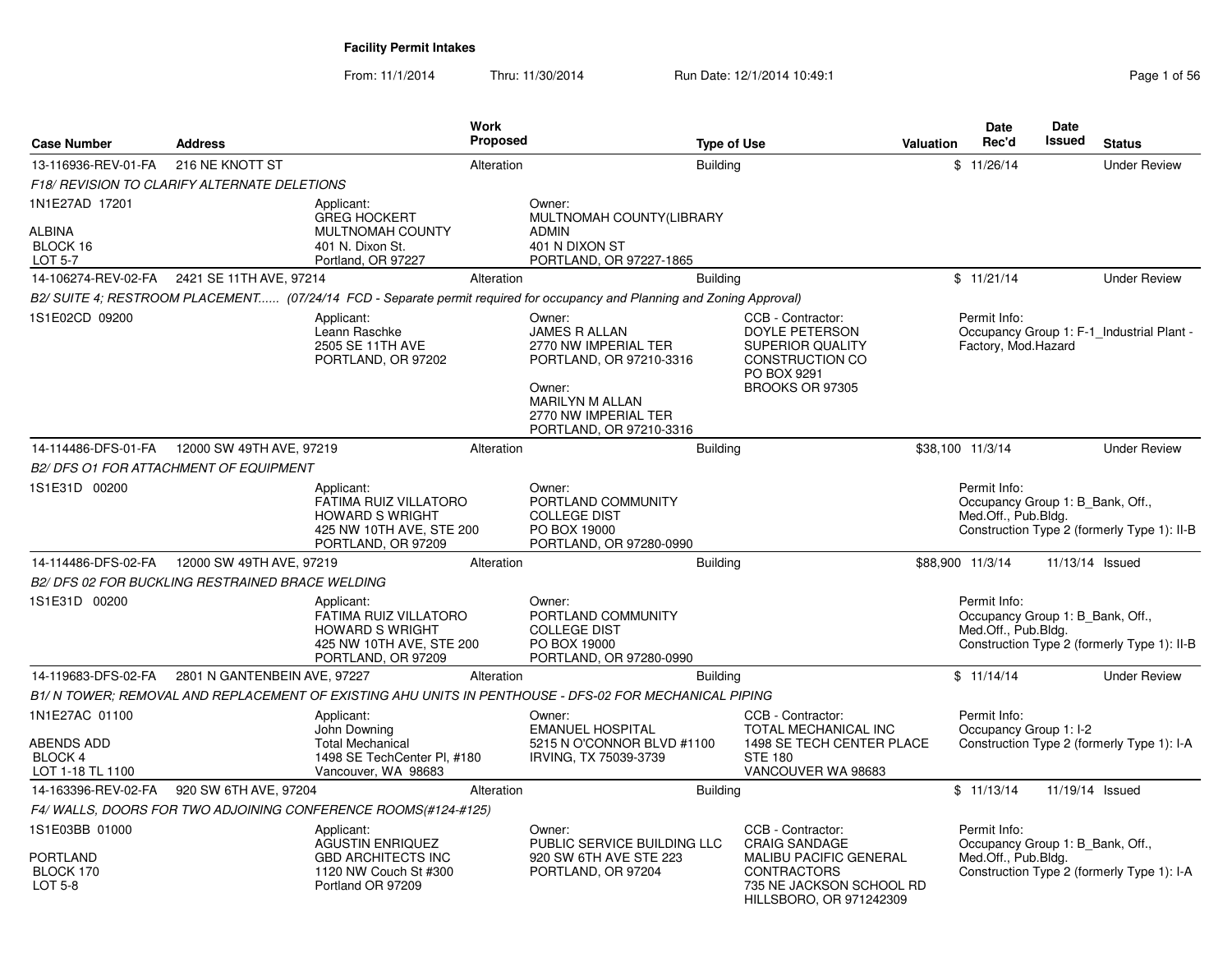| <b>Case Number</b>                                                                                             | <b>Address</b>                                    |                                                                                                                                                                     | Work<br>Proposed |                                                                                                     | <b>Type of Use</b>                                                                                           | Valuation | <b>Date</b><br>Rec'd                                    | <b>Date</b><br>Issued | <b>Status</b>                              |
|----------------------------------------------------------------------------------------------------------------|---------------------------------------------------|---------------------------------------------------------------------------------------------------------------------------------------------------------------------|------------------|-----------------------------------------------------------------------------------------------------|--------------------------------------------------------------------------------------------------------------|-----------|---------------------------------------------------------|-----------------------|--------------------------------------------|
| 14-207972-DFS-01-FA                                                                                            | 700 NE MULTNOMAH ST                               |                                                                                                                                                                     | Alteration       |                                                                                                     | Building                                                                                                     |           | \$11/24/14                                              |                       | <b>Under Review</b>                        |
|                                                                                                                |                                                   | F11/16TH FLOOR WOMEN'S HEALTHCARE ASSOCIATES CLINIC - DFS-01 FOR SUSPENDED CEILING                                                                                  |                  |                                                                                                     |                                                                                                              |           |                                                         |                       |                                            |
| 1N1E35BB 02601                                                                                                 |                                                   | Applicant:                                                                                                                                                          |                  | Owner:                                                                                              | CCB - Contractor:                                                                                            |           | Permit Info:                                            |                       |                                            |
| LLOYD BLOCKS<br>LOT <sub>1</sub>                                                                               |                                                   | CHRISTY LOEW<br>FORTIS CONSTRUCTION<br>1705 SW TAYLOR ST SUITE 200<br>PORTLAND, OR 97205                                                                            |                  | AAT LLOYD DISTRICT LLC<br>11455 EL CAMINO REAL #200<br>SAN DIEGO, CA 92130-2047                     | <b>FORTIS CONSTRUCTION</b><br>1705 SW TAYLOR ST SUITE 200<br>PORTLAND, OR 97205                              |           | Occupancy Group 1: B_Bank, Off.,<br>Med.Off., Pub.Bldg. |                       |                                            |
|                                                                                                                | 14-211141-DFS-01-FA 421 SW 6TH AVE, 97205         |                                                                                                                                                                     | Alteration       |                                                                                                     | <b>Building</b>                                                                                              |           | \$11/12/14                                              |                       | <b>Under Review</b>                        |
| <b>B2/ DFS FOR GLASS GUARDRAIL SYSTEM</b>                                                                      |                                                   |                                                                                                                                                                     |                  |                                                                                                     |                                                                                                              |           |                                                         |                       |                                            |
| 1N1E34CC 04300                                                                                                 |                                                   | Applicant:<br><b>MATT FITZGERALD</b>                                                                                                                                |                  | Owner:<br>UPI COMMONWEALTH LLC                                                                      | CCB - Contractor:<br>RUSSELL CONSTRUCTION INC                                                                |           |                                                         |                       |                                            |
| <b>PORTLAND</b><br>BLOCK 176<br>LOT 1-4                                                                        |                                                   | <b>GBD ARCHITECTS INC</b><br>1120 NW Couch St, #300<br>Portland, OR 97209                                                                                           |                  | 1215 FOURTH AVE STE 600<br>SEATTLE, WA 98161                                                        | 20915 SW 105TH AVE<br>TUALATIN OR 97062                                                                      |           |                                                         |                       |                                            |
| 14-211916-REV-01-FA                                                                                            | 1849 SW SALMON ST, 97205                          |                                                                                                                                                                     | Alteration       |                                                                                                     | <b>Building</b>                                                                                              |           | \$11/21/14                                              |                       | <b>Under Review</b>                        |
|                                                                                                                |                                                   | B1/MEMBER SERVICES CENTER "CONCIERGE" OFFICE REMODEL - REVISION TO REDUCE SCOPE OF WORK, ADD WALLS FOR ALCOVE AREA ONLY                                             |                  |                                                                                                     |                                                                                                              |           |                                                         |                       |                                            |
| 1N1E33DC 05800                                                                                                 |                                                   | Applicant:<br><b>BARRY DEISTER</b>                                                                                                                                  |                  | Owner:<br>MULTNOMAH AMATEUR                                                                         |                                                                                                              |           | Permit Info:<br>Occupancy Group 1: A-3_Assembly -       |                       |                                            |
| SECTION 33 1N 1E<br>TL 5800 2.82 ACRES                                                                         |                                                   | <b>DECA</b><br>935 SE ALDER ST<br>PORTLAND, OR 97214                                                                                                                |                  | <b>ATHLETIC CLUB</b><br>1849 SW SALMON ST<br>PORTLAND, OR 97205-1726                                |                                                                                                              |           | General                                                 |                       | Construction Type 2 (formerly Type 1): I-A |
| 14-218204-REV-01-FA                                                                                            | 1111 SW 2ND AVE                                   |                                                                                                                                                                     | Alteration       |                                                                                                     | <b>Building</b>                                                                                              |           | \$11/20/14                                              | 11/21/14 Issued       |                                            |
|                                                                                                                | <b>B2/ REVISION TO RELOCATE RESTROOM FIXTURES</b> |                                                                                                                                                                     |                  |                                                                                                     |                                                                                                              |           |                                                         |                       |                                            |
| 1S1E03BD1 90001                                                                                                |                                                   | Applicant:<br><b>INGRID HOFFMAN</b><br><b>LRS ARCHITECTS</b><br>720 NW DAVIS ST<br>PORTLAND, OR 97209                                                               |                  | Owner:<br>MULTNOMAH COUNTY<br>401 N DIXON ST<br>PORTLAND, OR 97227                                  |                                                                                                              |           |                                                         |                       |                                            |
| 14-221924-REV-01-FA                                                                                            | 3500 N INTERSTATE AVE, 97227                      |                                                                                                                                                                     | Alteration       |                                                                                                     | <b>Building</b>                                                                                              |           | \$11/13/14                                              | 11/26/14 Issued       |                                            |
|                                                                                                                |                                                   | F6/ REVISED SOILS REPORT AND STRUCTURAL DETAILS FOR THE 2 EXTERIOR OXYGEN TANKS                                                                                     |                  |                                                                                                     |                                                                                                              |           |                                                         |                       |                                            |
| 1N1E22CC 12100                                                                                                 |                                                   | Applicant:<br><b>REG MCDONALD</b><br>PETERSEN KOLBERG & ASSOC<br>6969 HAMPTON ST SW<br>PORTLAND OR 97223                                                            |                  | Owner:<br>KAISER FOUNDATION HEALTH<br>500 NE MULTNOMAH ST #100<br>PORTLAND, OR 97232-2031<br>Owner: | CCB - Contractor:<br><b>HOWARD S WRIGHT</b><br><b>CONSTRUCTORS LP</b><br>P. O. BOX 3764<br>SEATTLE, WA 98124 |           | Permit Info:<br>Occupancy Group 1: I-2                  |                       | Construction Type 2 (formerly Type 1): I-A |
|                                                                                                                |                                                   |                                                                                                                                                                     |                  | PLAN OF THE NORTHWEST<br>500 NE MULTNOMAH ST #100<br>PORTLAND, OR 97232-2031                        |                                                                                                              |           |                                                         |                       |                                            |
| 14-233287-000-00-FA                                                                                            | 7000 NE AIRPORT WAY, 97218                        |                                                                                                                                                                     | Alteration       |                                                                                                     | <b>Building</b>                                                                                              |           | \$1,300,000 11/3/14                                     |                       | <b>Under Review</b>                        |
|                                                                                                                |                                                   | F2/ FULL SERVICE RESTAURANT WITH BAR, DINING, DEMO INTERIOR OF SPACE, ADD SEPARATION WALLS, INTERIOR STOREFRONT, RECEPTION, FLOORING, SUSPENDED CEILING, FULL KITCI |                  |                                                                                                     |                                                                                                              |           |                                                         |                       |                                            |
| 1N2E08B 00400                                                                                                  |                                                   | Applicant:<br><b>BRADLEY SHANKS</b>                                                                                                                                 |                  | Owner:<br>PORT OF PORTLAND                                                                          | CCB - Contractor:<br>R & H CONSTRUCTION                                                                      |           | Permit Info:<br>Occupancy Group 1: A-2                  |                       |                                            |
| SECTION 08 1N 2E<br>TL 400 7.39 ACRES<br><b>TERMINAL BLDG</b><br><b>NONTAXABLE</b><br>SEE TAXABLE SUB ACCOUNTS |                                                   | <b>SKYLAB ARCHITECTURE</b><br>413 SW 13TH<br>PORTLAND, OR 97205                                                                                                     |                  | PO BOX 3529<br>PORTLAND, OR 97208-3529                                                              | 1530 SW TAYLOR STREET<br>PORTLAND, OR 97205                                                                  |           |                                                         |                       | Construction Type 2 (formerly Type 1): I-A |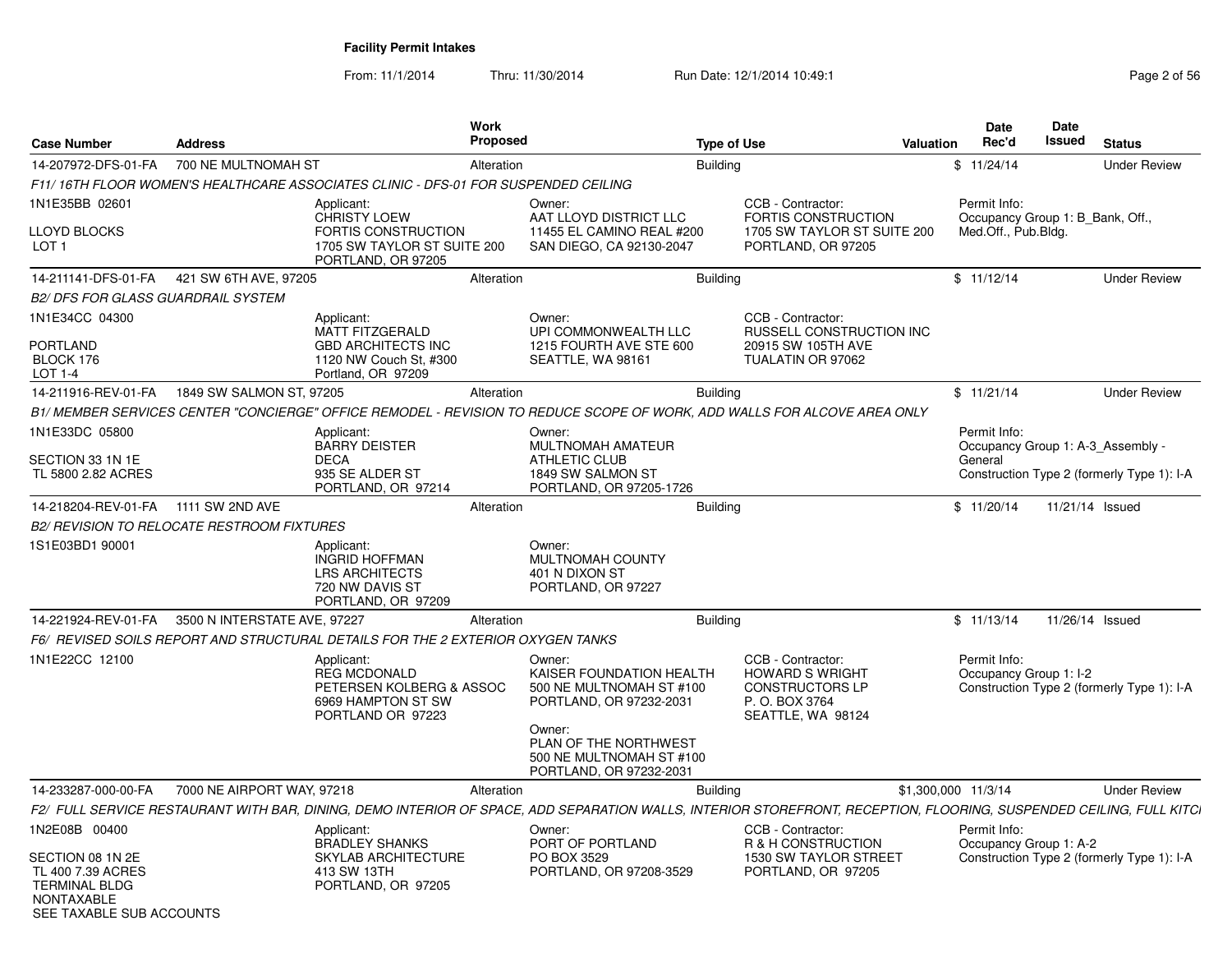From: 11/1/2014Thru: 11/30/2014 Run Date: 12/1/2014 10:49:1 Rege 3 of 56

| 421 SW OAK ST, 97204<br><b>Building</b><br>\$165,000 11/3/14<br>14-233363-000-00-FA<br>Alteration<br>F14/ADD 3 NEW STEEL AND GLASS CANOPIES TO THE EXTERIOR OF BUILDING<br>CCB - Contractor:<br>1N1E34CD 03000<br>Applicant:<br>Owner:<br><b>Craig Davis</b><br><b>G&amp;I VII LINCOLN BUILDING LP</b><br>RUSSELL CONSTRUCTION INC<br>PORTLAND<br><b>GBD</b> Architects<br>220 E 42ND ST 27TH FL<br>20915 SW 105TH AVE<br>BLOCK 66 LOT 1&2<br>1120 NW COUCH ST. #300<br>NEW YORK, NY 10017-5819<br>TUALATIN OR 97062<br>PORTLAND OR 97209<br>7&8<br>3375 SW TERWILLIGER BLVD, 97201<br>14-234254-000-00-FA<br>Alteration<br><b>Building</b><br>\$1,000 11/4/14<br>F1/CURRENT IBC FIRE LIFE SAFETY STATUS<br>1S1E09 00200<br>Owner:<br>Permit Info:<br>Applicant:<br>OREGON STATE OF<br><b>STEVE SCHWAEBER</b><br>Occupancy Group 1: B<br>3181 SW SAM JACKSON PARK RD<br><b>PKA ARCHITECTS</b><br>6969 SW HAMPTON ST.<br>PORTLAND, OR 97239<br>PORTLAND, OR 97239<br>3181 SW SAM JACKSON PARK RD - Bldg DCH, 9 Alteration<br><b>Building</b><br>14-234264-000-00-FA<br>\$1,000 11/4/14<br><i>F1/CURRENT IBC FIRE LIFE SAFETY STATUS</i><br>1S1E09 00200<br>Owner:<br>Applicant:<br>OREGON STATE OF<br><b>STEVE SCHWAEBER</b><br><b>PKA ARCHITECTS</b><br>3181 SW SAM JACKSON PARK RD | <b>Under Review</b>                                                  |
|-------------------------------------------------------------------------------------------------------------------------------------------------------------------------------------------------------------------------------------------------------------------------------------------------------------------------------------------------------------------------------------------------------------------------------------------------------------------------------------------------------------------------------------------------------------------------------------------------------------------------------------------------------------------------------------------------------------------------------------------------------------------------------------------------------------------------------------------------------------------------------------------------------------------------------------------------------------------------------------------------------------------------------------------------------------------------------------------------------------------------------------------------------------------------------------------------------------------------------------------------------------------------------------|----------------------------------------------------------------------|
|                                                                                                                                                                                                                                                                                                                                                                                                                                                                                                                                                                                                                                                                                                                                                                                                                                                                                                                                                                                                                                                                                                                                                                                                                                                                                     |                                                                      |
|                                                                                                                                                                                                                                                                                                                                                                                                                                                                                                                                                                                                                                                                                                                                                                                                                                                                                                                                                                                                                                                                                                                                                                                                                                                                                     |                                                                      |
|                                                                                                                                                                                                                                                                                                                                                                                                                                                                                                                                                                                                                                                                                                                                                                                                                                                                                                                                                                                                                                                                                                                                                                                                                                                                                     |                                                                      |
|                                                                                                                                                                                                                                                                                                                                                                                                                                                                                                                                                                                                                                                                                                                                                                                                                                                                                                                                                                                                                                                                                                                                                                                                                                                                                     |                                                                      |
|                                                                                                                                                                                                                                                                                                                                                                                                                                                                                                                                                                                                                                                                                                                                                                                                                                                                                                                                                                                                                                                                                                                                                                                                                                                                                     | <b>Under Review</b>                                                  |
|                                                                                                                                                                                                                                                                                                                                                                                                                                                                                                                                                                                                                                                                                                                                                                                                                                                                                                                                                                                                                                                                                                                                                                                                                                                                                     |                                                                      |
|                                                                                                                                                                                                                                                                                                                                                                                                                                                                                                                                                                                                                                                                                                                                                                                                                                                                                                                                                                                                                                                                                                                                                                                                                                                                                     | Construction Type 2 (formerly Type 1): I-A                           |
|                                                                                                                                                                                                                                                                                                                                                                                                                                                                                                                                                                                                                                                                                                                                                                                                                                                                                                                                                                                                                                                                                                                                                                                                                                                                                     | <b>Under Review</b>                                                  |
|                                                                                                                                                                                                                                                                                                                                                                                                                                                                                                                                                                                                                                                                                                                                                                                                                                                                                                                                                                                                                                                                                                                                                                                                                                                                                     |                                                                      |
| 6969 SW HAMPTON ST.<br>PORTLAND, OR 97239<br>PORTLAND, OR 97239                                                                                                                                                                                                                                                                                                                                                                                                                                                                                                                                                                                                                                                                                                                                                                                                                                                                                                                                                                                                                                                                                                                                                                                                                     |                                                                      |
| 3181 SW SAM JACKSON PARK RD - Bldg OHS, 9 Alteration<br><b>Building</b><br>\$1,000 11/4/14<br>14-234278-000-00-FA                                                                                                                                                                                                                                                                                                                                                                                                                                                                                                                                                                                                                                                                                                                                                                                                                                                                                                                                                                                                                                                                                                                                                                   | <b>Under Review</b>                                                  |
| F1/CURRENT IBC FIRE LIFE SAFETY STATUS                                                                                                                                                                                                                                                                                                                                                                                                                                                                                                                                                                                                                                                                                                                                                                                                                                                                                                                                                                                                                                                                                                                                                                                                                                              |                                                                      |
| 1S1E09 00200<br>Permit Info:<br>Applicant:<br>Owner:<br>OREGON STATE OF<br>STEVE SCHWAEBER<br>PKA ARCHITECTS<br>3181 SW SAM JACKSON PARK RD<br>6969 SW HAMPTON ST.<br>PORTLAND, OR 97239<br>PORTLAND, OR 97239                                                                                                                                                                                                                                                                                                                                                                                                                                                                                                                                                                                                                                                                                                                                                                                                                                                                                                                                                                                                                                                                      | Occupancy Group 1: I-2<br>Construction Type 2 (formerly Type 1): I-A |
| 3181 SW SAM JACKSON PARK RD - Bldg OPC, 9 Alteration<br><b>Building</b><br>14-234308-000-00-FA<br>\$1,000 11/4/14                                                                                                                                                                                                                                                                                                                                                                                                                                                                                                                                                                                                                                                                                                                                                                                                                                                                                                                                                                                                                                                                                                                                                                   | <b>Under Review</b>                                                  |
| <b>F1/CURRENT IBC FIRE LIFE SAFETY STATUS</b>                                                                                                                                                                                                                                                                                                                                                                                                                                                                                                                                                                                                                                                                                                                                                                                                                                                                                                                                                                                                                                                                                                                                                                                                                                       |                                                                      |
| 1S1E09 00200<br>Permit Info:<br>Owner:<br>Applicant:<br>OREGON STATE OF<br>STEVE SCHWAEBER<br><b>PKA ARCHITECTS</b><br>3181 SW SAM JACKSON PARK RD<br>6969 SW HAMPTON ST.<br>PORTLAND, OR 97239<br>PORTLAND, OR 97239                                                                                                                                                                                                                                                                                                                                                                                                                                                                                                                                                                                                                                                                                                                                                                                                                                                                                                                                                                                                                                                               | Occupancy Group 1: I-2<br>Construction Type 2 (formerly Type 1): I-A |
| 1015 NW 22ND AVE, 97210<br>\$10,000 11/6/14<br>14-235345-000-00-FA<br>Alteration<br><b>Building</b>                                                                                                                                                                                                                                                                                                                                                                                                                                                                                                                                                                                                                                                                                                                                                                                                                                                                                                                                                                                                                                                                                                                                                                                 | 11/26/14 Issued                                                      |
| B1/ STENZEL GARDEN - REBUILD EXISTING WALL AND ADD NEW 24" SMU WALL NEXT TO EXISTING CONCRETE WALK                                                                                                                                                                                                                                                                                                                                                                                                                                                                                                                                                                                                                                                                                                                                                                                                                                                                                                                                                                                                                                                                                                                                                                                  |                                                                      |
| 1N1E33BA 07800<br>CCB - Contractor:<br>Permit Info:<br>Applicant:<br>Owner:<br><b>DAVID ASBURY</b><br><b>GOOD SAMARITAN HOSPITAL</b><br>CHRISTENSON ELECTRIC INC<br>Occupancy Group 1: I-2 Hospital<br><b>COUCHS ADD</b><br>1015 NW 22ND AVE<br>Construction Type 2 (formerly Type 1): I-A<br>1919 NW LOVEJOY ST<br>111 SW COLUMBIA, SUITE 480<br>TL 7800 BLOCK 304<br>PORTLAND, OR 97210<br>PORTLAND, OR 97209<br>PORTLAND, OR 97201                                                                                                                                                                                                                                                                                                                                                                                                                                                                                                                                                                                                                                                                                                                                                                                                                                               |                                                                      |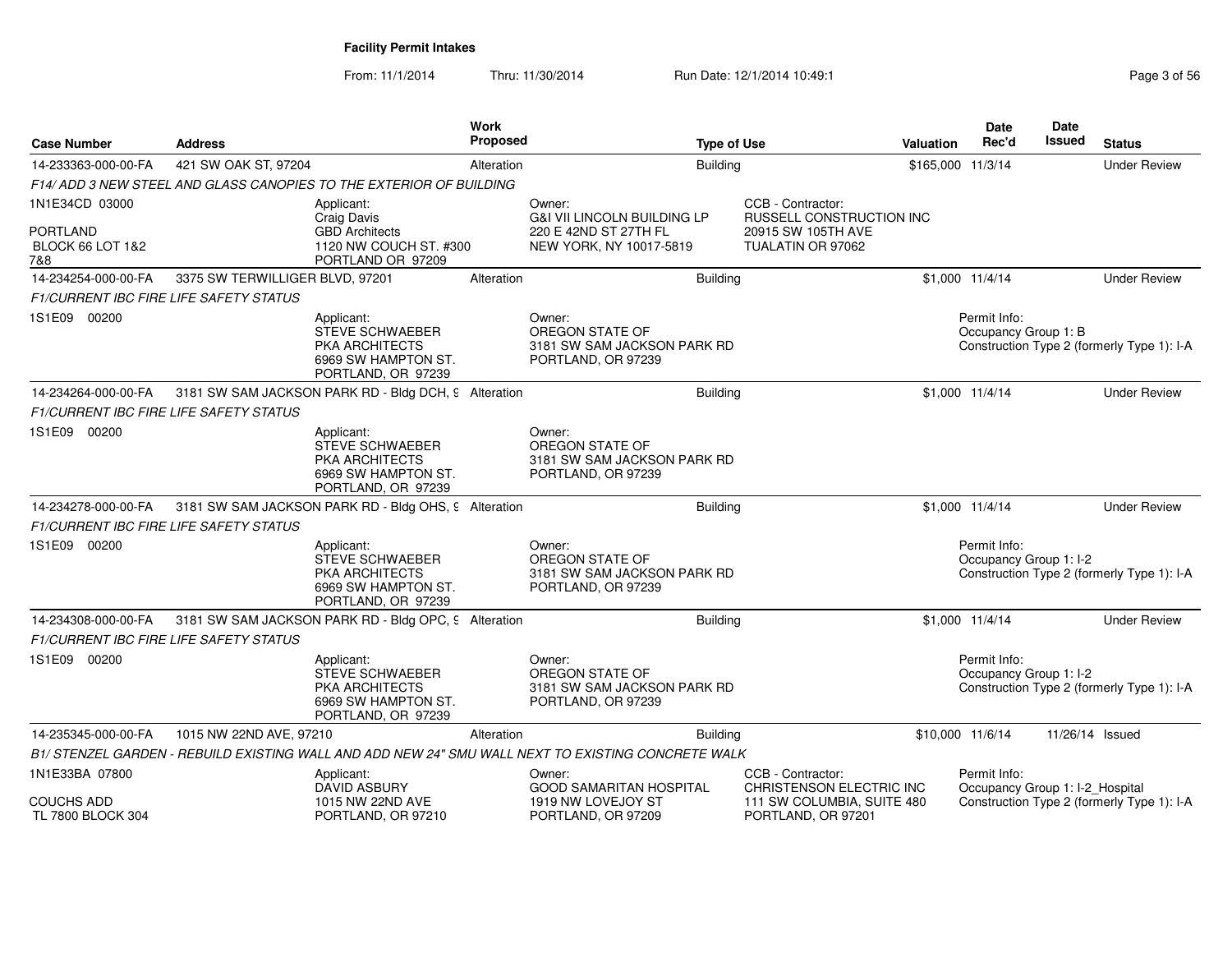| <b>Case Number</b>                                                                                             | <b>Address</b>                                          |                                                                                                        | <b>Work</b><br><b>Proposed</b> |                                                                                                                                                | <b>Type of Use</b>                                                                                 | Valuation | <b>Date</b><br>Rec'd                                                    | <b>Date</b><br>Issued | <b>Status</b>                              |
|----------------------------------------------------------------------------------------------------------------|---------------------------------------------------------|--------------------------------------------------------------------------------------------------------|--------------------------------|------------------------------------------------------------------------------------------------------------------------------------------------|----------------------------------------------------------------------------------------------------|-----------|-------------------------------------------------------------------------|-----------------------|--------------------------------------------|
| 14-235353-000-00-FA                                                                                            | 1040 NW 22ND AVE, 97210                                 |                                                                                                        | Alteration                     | <b>Building</b>                                                                                                                                |                                                                                                    |           | \$21,000 11/6/14                                                        |                       | <b>Under Review</b>                        |
|                                                                                                                |                                                         | <b>B1/ SUITE 308 REMODEL FOR PAIN MANAGEMENT EDUCATION ROOM</b>                                        |                                |                                                                                                                                                |                                                                                                    |           |                                                                         |                       |                                            |
| 1N1E33BA 03600                                                                                                 |                                                         | Applicant:<br><b>GARY FRYE</b>                                                                         |                                | Owner:<br><b>GOOD SAMARITAN HOSPITAL &amp;</b>                                                                                                 | CCB - Contractor:<br><b>SHAWN L DAVIS</b>                                                          |           | Permit Info:<br>Occupancy Group 1: B                                    |                       |                                            |
| <b>COUCHS ADD</b><br>BLOCK 301<br>LOT 15-18                                                                    |                                                         | <b>LEGACY HEALTH SYSTEM</b><br>1919 NW LOVEJOY<br>PORTLAND OR 97209                                    |                                | <b>MEDICAL CENTER</b><br>1919 NW LOVEJOY ST<br>PORTLAND, OR 97209                                                                              | AMERICAN ACOUSTICS<br>13313 NE 176TH CIR<br>BATTLE GROUND, WA 98604                                |           |                                                                         |                       | Construction Type 2 (formerly Type 1): I-B |
| 14-235360-000-00-FA                                                                                            | 1120 NW COUCH ST, 97209                                 |                                                                                                        | Alteration                     | <b>Building</b>                                                                                                                                |                                                                                                    |           | \$91,888 11/6/14                                                        |                       | 11/20/14 Under Inspection                  |
|                                                                                                                |                                                         | F14/ GBD 3RD & 4TH FLOOR NEW CONFERENCE ROOM AND MINOR IMPROVEMENTS                                    |                                |                                                                                                                                                |                                                                                                    |           |                                                                         |                       |                                            |
| 1N1E33DA 04900                                                                                                 |                                                         | Applicant:<br>Kent Pottebaum<br><b>GBD Architects</b><br>1120 NW COUCH ST STE 300<br>PORTLAND OR 97209 |                                | Owner:<br>MEPT BREWERY BLOCK 2 LLC<br>PO BOX 320099<br>ALEXANDRIA, VA 22320-0156                                                               | CCB - Contractor:<br>LEASE CRUTCHER LEWIS CORP<br>921 SW WASHINGTON #150<br>PORTLAND, OR 972050000 |           | Permit Info:<br>Occupancy Group 1: B_Bank, Off.,<br>Med.Off., Pub.Bldg. |                       |                                            |
| 14-235381-000-00-FA                                                                                            | 7000 NE AIRPORT WAY, 97218                              |                                                                                                        | Alteration                     | Building                                                                                                                                       |                                                                                                    |           | \$145,000 11/6/14                                                       | 11/24/14 Issued       |                                            |
|                                                                                                                |                                                         | F16/ SPACE C-2150 CC MCKENZIE SHOES AND APPAREL NEW TENANT REMODEL ****BID ESTIMNATE****               |                                |                                                                                                                                                |                                                                                                    |           |                                                                         |                       |                                            |
| 1N2E08B 00400                                                                                                  |                                                         | Applicant:<br><b>BRIAN PETERS</b>                                                                      |                                | Owner:<br>PORT OF PORTLAND                                                                                                                     | CCB - Contractor:<br>Kevin Moisan                                                                  |           | Permit Info:<br>Occupancy Group 1: A-2                                  |                       |                                            |
| SECTION 08 1N 2E<br>TL 400 7.39 ACRES<br><b>TERMINAL BLDG</b><br><b>NONTAXABLE</b><br>SEE TAXABLE SUB ACCOUNTS |                                                         | <b>WESTERN DESIGN GROUP</b><br>2300 E 3RD LOOP<br>VANCOUVER WA 98661                                   |                                | PO BOX 3529<br>PORTLAND, OR 97208-3529                                                                                                         | WESTERN CONSTRUCTION<br><b>SERVICES</b><br>2300 EAST THIRD LOOP #110<br>VANCOUVER, WA 98661        |           |                                                                         |                       | Construction Type 2 (formerly Type 1): I-A |
| 14-235474-000-00-FA                                                                                            | 1300 SW 5TH AVE, 97201                                  |                                                                                                        | Alteration                     | <b>Building</b>                                                                                                                                |                                                                                                    |           | \$10,500 11/7/14                                                        | 11/20/14 Issued       |                                            |
|                                                                                                                | F14/T-21 PHILLIPS & COMPANY ADD WALLS FOR 3 NEW OFFICES |                                                                                                        |                                |                                                                                                                                                |                                                                                                    |           |                                                                         |                       |                                            |
| 1S1E03BC 01800                                                                                                 |                                                         | Applicant:<br><b>ALEXIS BAUER</b>                                                                      |                                | Owner:<br>FIRST INTERSTATE BANK OF OR                                                                                                          | Primary Contractor:<br><b>TO BID</b>                                                               |           | Permit Info:<br>Occupancy Group 1: B                                    |                       |                                            |
| <b>PORTLAND</b><br><b>BLOCK 148 TL 1800</b>                                                                    |                                                         | <b>GROUP MACKENZIE</b><br>1515 SE WATER AVE.<br>PORTLAND, OR 97214                                     |                                | PO BOX 2609<br>CARLSBAD, CA 92018-2609                                                                                                         |                                                                                                    |           |                                                                         |                       | Construction Type 2 (formerly Type 1): I-A |
| 14-235483-000-00-FA                                                                                            | 12239 NE MARX ST, 97230                                 |                                                                                                        | Alteration                     | <b>Building</b>                                                                                                                                |                                                                                                    |           | \$12,300 11/7/14                                                        |                       | <b>Under Review</b>                        |
|                                                                                                                |                                                         |                                                                                                        |                                | B1/PBP SOUTH PTR #141 - FRS TEAM - NEW TENANT IN EXISTING SPACE WITH NO BUILDING CHANGES. HAS PLUMBING AND ELECTRICAL WORK                     |                                                                                                    |           |                                                                         |                       |                                            |
| 1N2E23BB 01300                                                                                                 |                                                         | Applicant:<br><b>Ryan McGuire</b>                                                                      |                                | Owner:<br>PACIFIC REALTY ASSOCIATES                                                                                                            |                                                                                                    |           |                                                                         |                       |                                            |
| PACIFIC BUSINESS PARK<br>LOT 8&9&10 TL 1300                                                                    |                                                         | Pacific Realty Associates, LP<br>(PacTrust)<br>15350 SW Sequoia Parkway, Ste. 30<br>Portland, OR 97224 |                                | 15350 SW SEQUOIA PKWY #300<br>TIGARD, OR 97224-7175<br>Owner:<br><b>LTD PARTNERSHIP</b><br>15350 SW SEQUOIA PKWY #300<br>TIGARD, OR 97224-7175 |                                                                                                    |           |                                                                         |                       |                                            |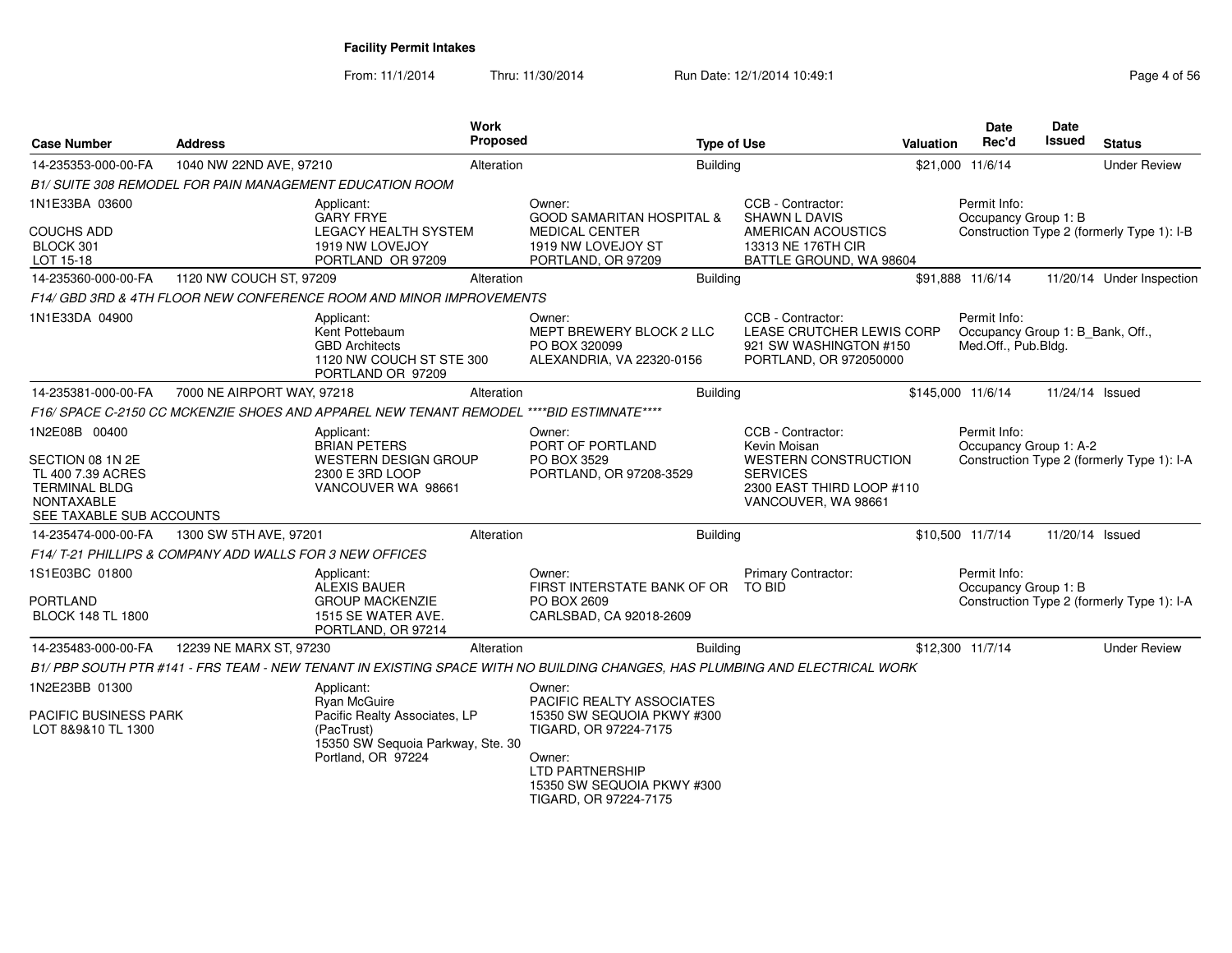From: 11/1/2014Thru: 11/30/2014 Run Date: 12/1/2014 10:49:1 Rege 5 of 56

| <b>Case Number</b>                                           | Address                                                                       | Work<br>Proposed                                                                                                |                                                                                                                                                                                     | <b>Type of Use</b>                                                                                                                        | Valuation | <b>Date</b><br>Rec'd                   | <b>Date</b><br>Issued | <b>Status</b>                                |
|--------------------------------------------------------------|-------------------------------------------------------------------------------|-----------------------------------------------------------------------------------------------------------------|-------------------------------------------------------------------------------------------------------------------------------------------------------------------------------------|-------------------------------------------------------------------------------------------------------------------------------------------|-----------|----------------------------------------|-----------------------|----------------------------------------------|
| 14-236097-000-00-FA                                          | 15849 N LOMBARD ST, 97203                                                     | Alteration                                                                                                      |                                                                                                                                                                                     | Building                                                                                                                                  |           | \$16,000 11/10/14                      | 11/18/14 Issued       |                                              |
|                                                              | B1/ RACKING PERMIT FOR NEW TENANT IMPROVEMENT WITHIN EXISTING WAREHOUSE SPACE |                                                                                                                 |                                                                                                                                                                                     |                                                                                                                                           |           |                                        |                       |                                              |
| 2N1W24 02100                                                 | Applicant:                                                                    | <b>JERRY GRIFFITH</b><br>NORTHWEST HANDLING<br><b>SYSTEMS INC</b><br>18008 NE AIRPORT WAY<br>PORTLAND, OR 97230 | Owner:<br><b>CALWEST INDUSTRIAL</b><br>800 5TH AVE STE 4100<br>SEATTLE, WA 98104-3100<br>Owner:<br>PROPERTIES LLC<br>800 5TH AVE STE 4100<br>SEATTLE, WA 98104-3100                 | CCB - Contractor:<br><b>LLOYD EWING</b><br>NORTH WEST HANDLING<br><b>SYSTEMS INC</b><br>1100 SW 7TH STREET<br><b>RENTON, WA 980552939</b> |           |                                        |                       |                                              |
| 14-236231-000-00-FA                                          | 1 SW COLUMBIA ST, 97201                                                       | Alteration                                                                                                      |                                                                                                                                                                                     | <b>Building</b>                                                                                                                           |           | \$104,469 11/10/14                     |                       | <b>Under Review</b>                          |
|                                                              |                                                                               |                                                                                                                 | F1/ SUITE 750; REMOVE DEMISING WALL, REMOVE PARTITION WALLS, RECONFIGURE FOR INTERIOR OPEN OFFICE SPACE, NEW WALLS TO CREATE PERIMETER OFFICES, CONFERENCE ROOI                     |                                                                                                                                           |           |                                        |                       |                                              |
| 1S1E03BD 01800<br>PORTLAND<br>BLOCK 114<br>LOT 1-8           | Applicant:                                                                    | <b>LAUREN ROHDE</b><br><b>MCKENZIE</b><br>1515 SE WATER AVE. #100<br>PORTLAND, OR 97214                         | Owner:<br><b>UMPQUA PLAZA LLC</b><br>555 CALIFORNIA ST 49TH FL<br>SAN FRANCISCO, CA 94104                                                                                           | CCB - Contractor:<br><b>HOWARD S WRIGHT</b><br><b>CONSTRUCTORS LP</b><br>P.O. BOX 3764<br>SEATTLE, WA 98124                               |           | Permit Info:<br>Occupancy Group 1: B   |                       | Construction Type 2 (formerly Type 1): I-B   |
| 14-237221-000-00-FA                                          | 16125 NE CAMERON BLVD - Bldg 5, 97230                                         | Alteration                                                                                                      |                                                                                                                                                                                     | <b>Building</b>                                                                                                                           |           | \$45,000 11/13/14                      | 11/21/14 Issued       |                                              |
|                                                              |                                                                               |                                                                                                                 | F1/16137 NE CAMERON, SPEC TI; INTERIOR PATCH AND PAINT IN OFFICE AREA, SUSPENDED CEILING, ELEC, PLBG                                                                                |                                                                                                                                           |           |                                        |                       |                                              |
| 1N2E24AA 00200                                               | Applicant:                                                                    | <b>BETTY SHEPPEARD</b><br>MILDREN DESIGN GROUP<br>7650 SW BEVELAND ST, STE 120<br>TIGARD, OR 97223              | Owner:<br><b>WALTON CWOR COMMERCE</b><br>PO BOX 460169<br>HOUSTON, TX 77056                                                                                                         | CCB - Contractor:<br>ROBERT TODD CONSTRUCTION<br><b>INC</b><br>4080 SE INTERNATIONAL WAY<br><b>B113</b><br>MILWAUKIE, OR 97222            |           | Permit Info:                           |                       | Construction Type 2 (formerly Type 1): III-B |
| 14-237329-000-00-FA                                          | 1626 SE WATER AVE, 97214                                                      | Alteration                                                                                                      |                                                                                                                                                                                     | <b>Building</b>                                                                                                                           |           | \$56,267 11/13/14                      |                       | <b>Under Review</b>                          |
|                                                              |                                                                               |                                                                                                                 | B1/ELECTRONIC SAFETY & SECURITY PROJECT - ADD VIDEO SURVEILLANCE CAMERAS & ONE ELECTRONIC DOOR CARD READER                                                                          |                                                                                                                                           |           |                                        |                       |                                              |
| 1S1E03DA 01701<br>PARTITION PLAT 1995-58<br>LOT <sub>1</sub> | Applicant:<br><b>PCC</b>                                                      | <b>ANN CHENEY</b><br>PORTLAND, OR 97219                                                                         | Owner:<br>PORTLAND COMMUNITY COLLEGE WALSH CONSTRUCTION CO<br>PO BOX 19000<br>9700 SW CAPITOL HWY SUITE 260 PORTLAND, OR 97280-0990                                                 | CCB - Contractor:<br>2905 SW 1ST AVE<br>PORTLAND, OR 972014707                                                                            |           | Permit Info:<br>Occupancy Group 1: B   |                       | Construction Type 2 (formerly Type 1): III-B |
| 14-237357-000-00-FA                                          | 3500 N INTERSTATE AVE, 97227                                                  | Alteration                                                                                                      |                                                                                                                                                                                     | <b>Building</b>                                                                                                                           |           | \$120,000 11/13/14                     | 11/20/14 Issued       |                                              |
|                                                              |                                                                               |                                                                                                                 | F16/2ND FLOOR FLS UPGRADE BY EXTENDING STORAGE ROOM WALLS TO STRUCTURAL DECK TO CREATE A 1 HOUR ROOM                                                                                |                                                                                                                                           |           |                                        |                       |                                              |
| 1N1E22CC 12100                                               | Applicant:                                                                    | TOM SODERSTROM<br><b>PKA Architects</b><br>6969 SW Hampton<br>Portland, OR 97223                                | Owner:<br>KAISER FOUNDATION HEALTH<br>500 NE MULTNOMAH ST #100<br>PORTLAND, OR 97232-2031<br>Owner:<br>PLAN OF THE NORTHWEST<br>500 NE MULTNOMAH ST #100<br>PORTLAND, OR 97232-2031 | CCB - Contractor:<br><b>FORTIS CONSTRUCTION</b><br>1705 SW TAYLOR ST SUITE 200<br>PORTLAND, OR 97205                                      |           | Permit Info:<br>Occupancy Group 1: I-2 |                       | Construction Type 2 (formerly Type 1): I-A   |
|                                                              |                                                                               |                                                                                                                 |                                                                                                                                                                                     |                                                                                                                                           |           |                                        |                       |                                              |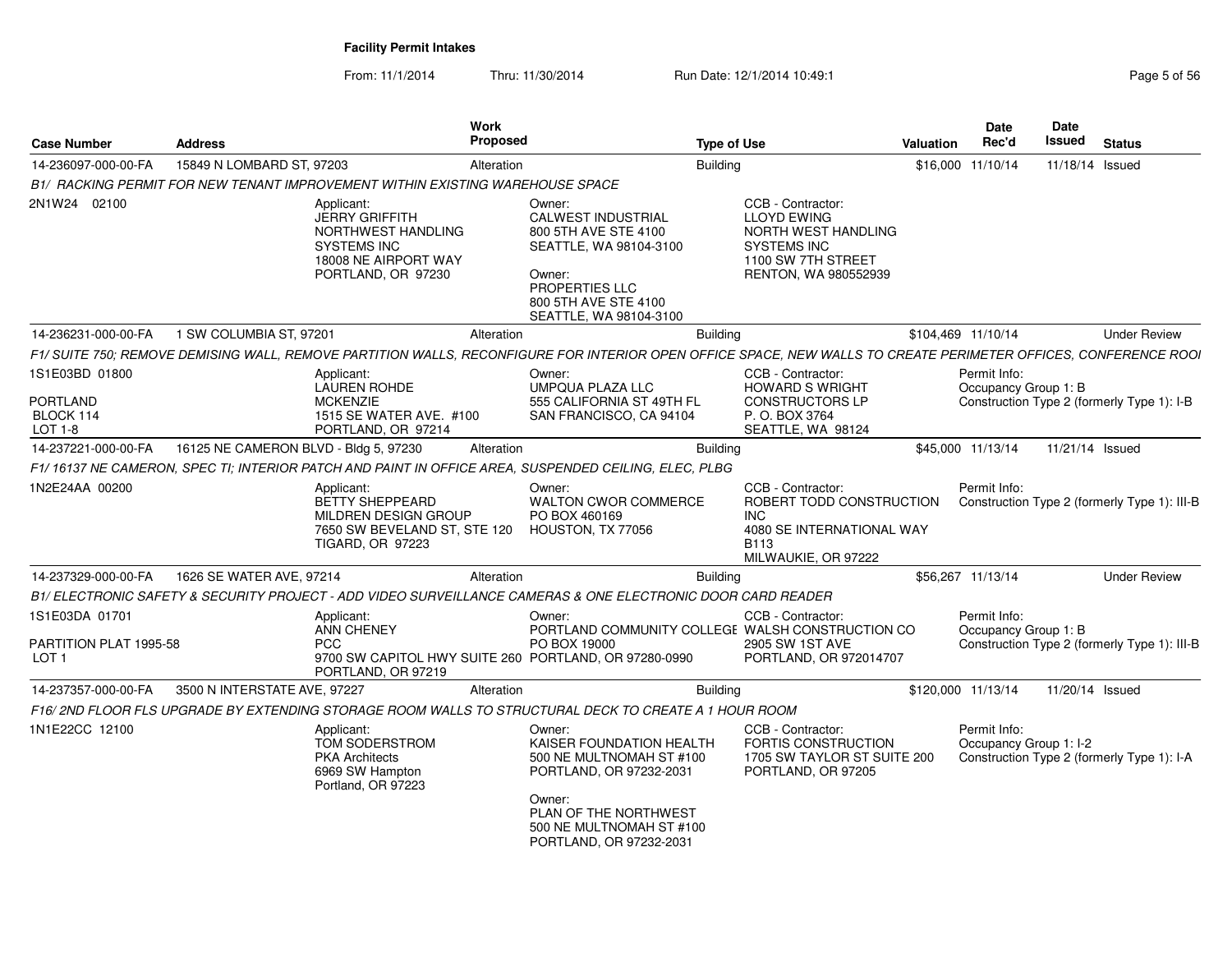From: 11/1/2014Thru: 11/30/2014 Run Date: 12/1/2014 10:49:1 Rege 6 of 56

| <b>Case Number</b>                                                                     | <b>Address</b>               |                                                                                                        | Work<br>Proposed                                                                                                                                                                                                       | <b>Type of Use</b> |                                                                                                                      | Valuation          | Date<br>Rec'd                                                           | Date<br>Issued | <b>Status</b>                              |
|----------------------------------------------------------------------------------------|------------------------------|--------------------------------------------------------------------------------------------------------|------------------------------------------------------------------------------------------------------------------------------------------------------------------------------------------------------------------------|--------------------|----------------------------------------------------------------------------------------------------------------------|--------------------|-------------------------------------------------------------------------|----------------|--------------------------------------------|
| 14-237412-000-00-FA                                                                    | 205 NE RUSSELL ST. 97212     |                                                                                                        | Alteration                                                                                                                                                                                                             | Building           |                                                                                                                      | \$325,000 11/13/14 |                                                                         |                | <b>Under Review</b>                        |
|                                                                                        |                              |                                                                                                        | F16/ BOILER REPLACEMENT & COOLING UPGRADE PROJECT - DEMO WORK FOR NEW BOILER, MEMBRANE PENETRATIONS AND 6' EXTERIOR FENCE                                                                                              |                    |                                                                                                                      |                    |                                                                         |                |                                            |
| 1N1E27AD 17200<br>ALBINA<br>BLOCK 17<br>LOT 21-25 EXC PT IN ST<br>LOT 26 EXC PT IN STS |                              | Applicant:<br><b>GREG HOCKERT</b><br><b>MULTNOMAH COUNTY</b><br>401 N. Dixon St.<br>Portland, OR 97227 | Owner:<br>MULTNOMAH COUNTY(LIBRARY<br>ADMIN<br>401 N DIXON ST<br>PORTLAND, OR 97227-1865                                                                                                                               |                    | Primary Contractor:<br>TO BID                                                                                        |                    |                                                                         |                |                                            |
| 14-237434-000-00-FA                                                                    |                              | 3181 SW SAM JACKSON PARK RD - Bldg OHS, 9 Alteration                                                   |                                                                                                                                                                                                                        | Building           |                                                                                                                      | \$263,000 11/13/14 |                                                                         |                | <b>Under Review</b>                        |
|                                                                                        |                              | F15/DOOR REPLACEMENT FOR FISCAL YEAR 2015 ON FLOORS 1, 11, 13 & 14                                     |                                                                                                                                                                                                                        |                    |                                                                                                                      |                    |                                                                         |                |                                            |
| 1S1E09 00200                                                                           |                              | Applicant:<br><b>STEVE SCHWAEBER</b><br>PKA ARCHITECTS<br>6969 SW HAMPTON ST<br>PORTLAND, OR 97239     | Owner:<br>OREGON STATE OF<br>PORTLAND, OR 97239                                                                                                                                                                        |                    | CCB - Contractor:<br>SKANSKA USA<br>3181 SW SAM JACKSON PARK RD 222 SW Columbia St., Suite 300<br>Portland, OR 97201 |                    | Permit Info:<br>Occupancy Group 1: I-2                                  |                | Construction Type 2 (formerly Type 1): I-A |
| 14-237466-000-00-FA 101 SW MAIN ST, 97204                                              |                              |                                                                                                        | Alteration                                                                                                                                                                                                             | Building           |                                                                                                                      | \$800,000 11/13/14 |                                                                         |                | <b>Under Review</b>                        |
|                                                                                        |                              |                                                                                                        | F1/13TH FLOOR; REMOVE DIVIDING WALL BETWEEN SMALL OFFICES, RECONFIGURE MAKING MULTIPLE LARGE OFFICES FROM TWO SMALL OFFICES, INFILL DOORS, FULL HEIGHT BUTT GLAZ                                                       |                    |                                                                                                                      |                    |                                                                         |                |                                            |
| 1S1E03BD 00300<br>PORTLAND<br>BLOCK 11<br>LOT 1-4<br>LOT 5-8 EXC PT IN STS             |                              | Applicant:<br><b>RAY GLUR</b><br><b>GBD ARCHITECTS</b><br>1120 NW COUCH, #300<br>PORTLAND, OR 97209    | Owner:<br>KBSH ONE MAIN PLACE LLC<br>14850 QUORUM DR #500<br>DALLAS, TX 75254<br>Owner:<br><b>DUFF</b><br>14850 QUORUM DR #500<br>DALLAS, TX 75254<br>Owner:<br>PHELPS LLC<br>14850 QUORUM DR #500<br>DALLAS, TX 75254 |                    | CCB - Contractor:<br>R & H CONSTRUCTION<br>1530 SW TAYLOR STREET<br>PORTLAND, OR 97205                               |                    |                                                                         |                |                                            |
| 14-237515-000-00-FA                                                                    | 3325 N INTERSTATE AVE, 97227 |                                                                                                        | Alteration                                                                                                                                                                                                             | <b>Building</b>    |                                                                                                                      |                    | \$30,000 11/13/14 11/20/14 Issued                                       |                |                                            |
|                                                                                        |                              | F1/ MAIN LEVEL: TWO NEW SECURE, CLEAR ANODIZED ENTRIES TO EXAM ROOM AREA, ELEC                         |                                                                                                                                                                                                                        |                    |                                                                                                                      |                    |                                                                         |                |                                            |
| 1N1E27BB 02400<br>COOKS 2ND ADD<br><b>BLOCK 2-4 TL 2400</b>                            |                              | Applicant:<br><b>REG MCDONALD</b><br>6969 SW HAMPTON ST<br>PORTLAND, OR 97224                          | Owner:<br>KAISER FOUNDATION HEALTH<br>500 NE MULTNOMAH ST #100<br>PORTLAND, OR 97232-2031<br>Owner:<br>PLAN OF THE NORTHWEST<br>500 NE MULTNOMAH ST #100                                                               |                    | CCB - Contractor:<br><b>HOWARD S WRIGHT</b><br><b>CONSTRUCTORS LP</b><br>P.O. BOX 3764<br>SEATTLE, WA 98124          |                    |                                                                         |                |                                            |
|                                                                                        |                              |                                                                                                        | PORTLAND, OR 97232-2031                                                                                                                                                                                                |                    |                                                                                                                      |                    |                                                                         |                |                                            |
| 14-237583-000-00-FA 2020 SW 4TH AVE, 97201                                             |                              |                                                                                                        | Alteration                                                                                                                                                                                                             | Building           |                                                                                                                      |                    | \$114,000 11/13/14 11/25/14 Issued                                      |                |                                            |
|                                                                                        |                              |                                                                                                        | F14/10TH FLOOR LIFEWISE 609 SQ FT REMODEL, NEW DOOR, CARD READER, COUNTER AND INTERIOR WINDOWS                                                                                                                         |                    |                                                                                                                      |                    |                                                                         |                |                                            |
| 1S1E03CC 01000<br>SOUTH AUDITORIUM ADD<br><b>BLOCK B</b><br>LOT 2 TL 1000              |                              | Applicant:<br><b>INGRID HOFFMAN</b><br><b>LRS ARCHITECTS</b><br>720 NW DAVIS ST<br>PORTLAND, OR 97209  | Owner:<br><b>LLC</b><br>810 NW MARSHALL ST #300<br>PORTLAND, OR 97209                                                                                                                                                  |                    | CCB - Contractor:<br>PARKSIDE CENTER ASSOCIATES SWINERTON BUILDERS INC<br>260 TOWNSEND ST<br>SAN FRANCISCO, CA 94107 |                    | Permit Info:<br>Occupancy Group 1: B Bank, Off.,<br>Med.Off., Pub.Bldg. |                | Construction Type 2 (formerly Type 1): I-A |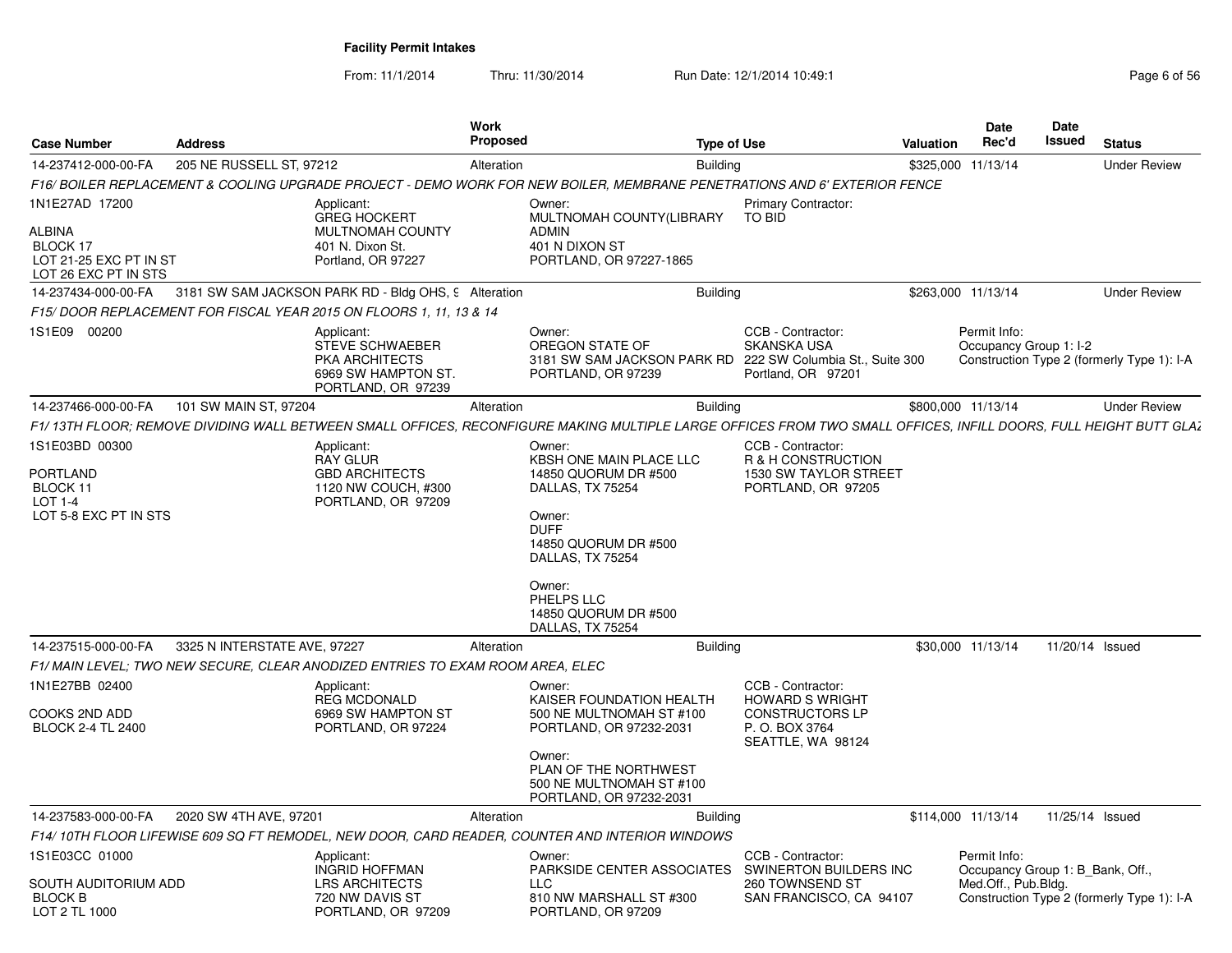From: 11/1/2014

| <b>Case Number</b>                                                                                                                                | <b>Address</b>             |                                                                                  | Work<br><b>Proposed</b> | <b>Type of Use</b>                                                                                                                                                |                                                                                                               | <b>Valuation</b> | <b>Date</b><br>Rec'd                             | Date<br>Issued  | <b>Status</b>                                |
|---------------------------------------------------------------------------------------------------------------------------------------------------|----------------------------|----------------------------------------------------------------------------------|-------------------------|-------------------------------------------------------------------------------------------------------------------------------------------------------------------|---------------------------------------------------------------------------------------------------------------|------------------|--------------------------------------------------|-----------------|----------------------------------------------|
| 14-237805-000-00-FA                                                                                                                               | 4805 NE GLISAN ST, 97213   |                                                                                  | Alteration              | <b>Building</b>                                                                                                                                                   |                                                                                                               |                  | \$212.369 11/14/14                               |                 | <b>Under Review</b>                          |
|                                                                                                                                                   |                            |                                                                                  |                         | F7/ R-5 STAIR EXIT PASSAGE, PENETRATE WALL, CREATE EXIT PASSAGE FOR AN EXISTING STAIRWELL, NEW CONC STEPS, GUARDRAIL, SIDEWALK, REMOVE EXTERIOR STOREFRONT, CANOF |                                                                                                               |                  |                                                  |                 |                                              |
| 1N2E31BD 04100                                                                                                                                    |                            | Applicant:<br><b>Garth Didlick</b>                                               |                         | Owner:<br>PROVIDENCE HEALTH                                                                                                                                       | CCB - Contractor:<br><b>Chris Copeland</b>                                                                    |                  |                                                  |                 |                                              |
| SECTION 31 1N 2E<br>TL 4100 9.54 ACRES                                                                                                            |                            | Providence Real Estate &<br>Construction<br>4805 NE Glisan<br>Portland, OR 97213 |                         | 4400 NE HALSEY ST BLDG 2 #190<br>PORTLAND, OR 97213-1545<br>Owner:<br>SERVICES-OREGON<br>4400 NE HALSEY ST BLDG 2 #190<br>PORTLAND, OR 97213-1545                 | ANDERSEN CONSTRUCTION<br><b>COMPANY</b><br>PO BOX 6712<br>PORTLAND, OR 97228-6712                             |                  |                                                  |                 |                                              |
| 14-238081-000-00-FA                                                                                                                               | 7000 NE AIRPORT WAY, 97218 |                                                                                  | Alteration              | <b>Building</b>                                                                                                                                                   |                                                                                                               |                  | \$586,000 11/14/14                               |                 | <b>Under Review</b>                          |
|                                                                                                                                                   |                            |                                                                                  |                         | FF1/ PHASE ONE, POST SECURITY CONCESSIONS; FIRE RATED PENETRATIONS,FLOORS, WALLS FOR TENANT CONCESSIONS, ELECTRICAL, GAS, AND WASTE UTILITY MODS                  |                                                                                                               |                  |                                                  |                 |                                              |
| 1N2E08B 00400                                                                                                                                     |                            | Applicant:<br>MIKE COYLE                                                         |                         | Owner:<br>PORT OF PORTLAND                                                                                                                                        | CCB - Contractor:<br><b>ERIC HOFFMAN</b>                                                                      |                  |                                                  |                 |                                              |
| SECTION 08 1N 2E<br>TL 400 7.39 ACRES<br><b>TERMINAL BLDG</b><br><b>NONTAXABLE</b><br>SEE TAXABLE SUB ACCOUNTS                                    |                            | <b>FASTER PERMITS</b><br>14334 NW EAGLERIDGE LANE<br>PORTLAND, OR 97229          |                         | PO BOX 3529<br>PORTLAND, OR 97208-3529                                                                                                                            | <b>HOFFMAN CONSTRUCTION</b><br>805 SW BROADWAY STE 2100<br>PORTLAND, OR 97205                                 |                  |                                                  |                 |                                              |
| 14-238135-000-00-FA                                                                                                                               | 121 SW SALMON ST, 97204    |                                                                                  | Alteration              | <b>Building</b>                                                                                                                                                   |                                                                                                               |                  | \$860,000 11/14/14                               |                 | <b>Under Review</b>                          |
|                                                                                                                                                   |                            |                                                                                  |                         | F7/3RD FLOOR FULL REMODEL; REMOVE ALL PARTITION WALLS, DOORS, RECONFIGURE FOR CONFERENCE ROOMS, BREAKROOM, HUDDLE ROOMS, DOORS, RELITES, GLASS WALLS, CLERE       |                                                                                                               |                  |                                                  |                 |                                              |
| 1S1E03BA 02100                                                                                                                                    |                            | Applicant:<br><b>Alfred Bran</b><br>121 SW SALMON<br>Portland, OR 97204          |                         | Owner:<br><b>IEH PORTLAND LLC</b><br>1WTC0510-CORPORATE TAX<br>DEPT 121 SW SALMO<br>PORTLAND, OR 97204                                                            | CCB - Contractor:<br><b>MARK BECKIUS</b><br>REIMERS & JOLIVETTE INC<br>2344 NW 24TH AVE<br>Portland, OR 97210 |                  | Permit Info:<br>Occupancy Group 1: B             |                 | Construction Type 2 (formerly Type 1): I-A   |
| 14-238211-000-00-FA                                                                                                                               | 3720 SW BOND AVE           |                                                                                  | Alteration              | <b>Building</b>                                                                                                                                                   |                                                                                                               |                  | \$103.400 11/14/14                               |                 | <b>Under Review</b>                          |
|                                                                                                                                                   |                            |                                                                                  |                         | F7/1ST FLOOR, SUITE 8; TI FOR NEW RESTAURANT, WALLS FOR KITCHEN PREP AREA, BAR, PRIVATE DINING, KITCHEN EQUIPMENT, CEILING, ELEC, PLBG, FINISHES                  |                                                                                                               |                  |                                                  |                 |                                              |
| 1S1E10DB 00205                                                                                                                                    |                            | Applicant:<br><b>DARIN BOUSKA</b>                                                |                         | Owner:<br>MEPT 3720 PORTLAND LLC                                                                                                                                  | CCB - Contractor:<br><b>BNK CONSTRUCTION INC</b>                                                              |                  |                                                  |                 |                                              |
| WATERFRONT SOUTH NO 2<br>LOT <sub>11</sub>                                                                                                        |                            | NW PRECISION DESIGN<br>22605 SW PINEHURST CT<br>SHERWOOD, OR 97140               |                         | PO BOX 320099<br>ALEXANDRIA, VA 22320                                                                                                                             | 45 82nd dr. ste 53b<br>gladstone, or 97027                                                                    |                  |                                                  |                 |                                              |
| 14-238426-000-00-FA                                                                                                                               | 123 NE 3RD AVE, 97232      |                                                                                  | Alteration              | <b>Building</b>                                                                                                                                                   |                                                                                                               |                  | \$7,000 11/17/14                                 | 11/20/14 Issued |                                              |
|                                                                                                                                                   |                            | B2/ MODIFY SINGLE ENTRY DOOR TO DOUBLE DOOR WITH RELITE, NO CHANGE TO OPENING    |                         |                                                                                                                                                                   |                                                                                                               |                  |                                                  |                 |                                              |
| 1N1E34DA 02800                                                                                                                                    |                            | Applicant:<br><b>Leonard Barrett</b>                                             |                         | Owner:<br>BRIDGEHEAD DEVELOPMENT LLC CGC INDUSTRIES INC                                                                                                           | CCB - Contractor:                                                                                             |                  | Permit Info:<br>Occupancy Group 1: B Bank, Off., |                 |                                              |
| <b>EAST PORTLAND</b><br>BLOCK 68<br>INC PT VAC ST LOT 1&8<br>LOT 2838687<br>INC PT VAC ST LOT 4&5: HISTORIC<br>PROPERTY: POTENTIAL ADDITIONAL TAX |                            | Beam Development<br>1001 SE Water Ave, Suite 120<br>Portland, OR 97214           |                         | 1001 SE WATER AVE #120<br>PORTLAND, OR 97214-2147                                                                                                                 | 2619 NW INDUSTRIAL ST BLDG<br>$B-3$<br>PORTLAND OR 97210-1826                                                 |                  | Med.Off., Pub.Bldg.                              |                 | Construction Type 2 (formerly Type 1): III-A |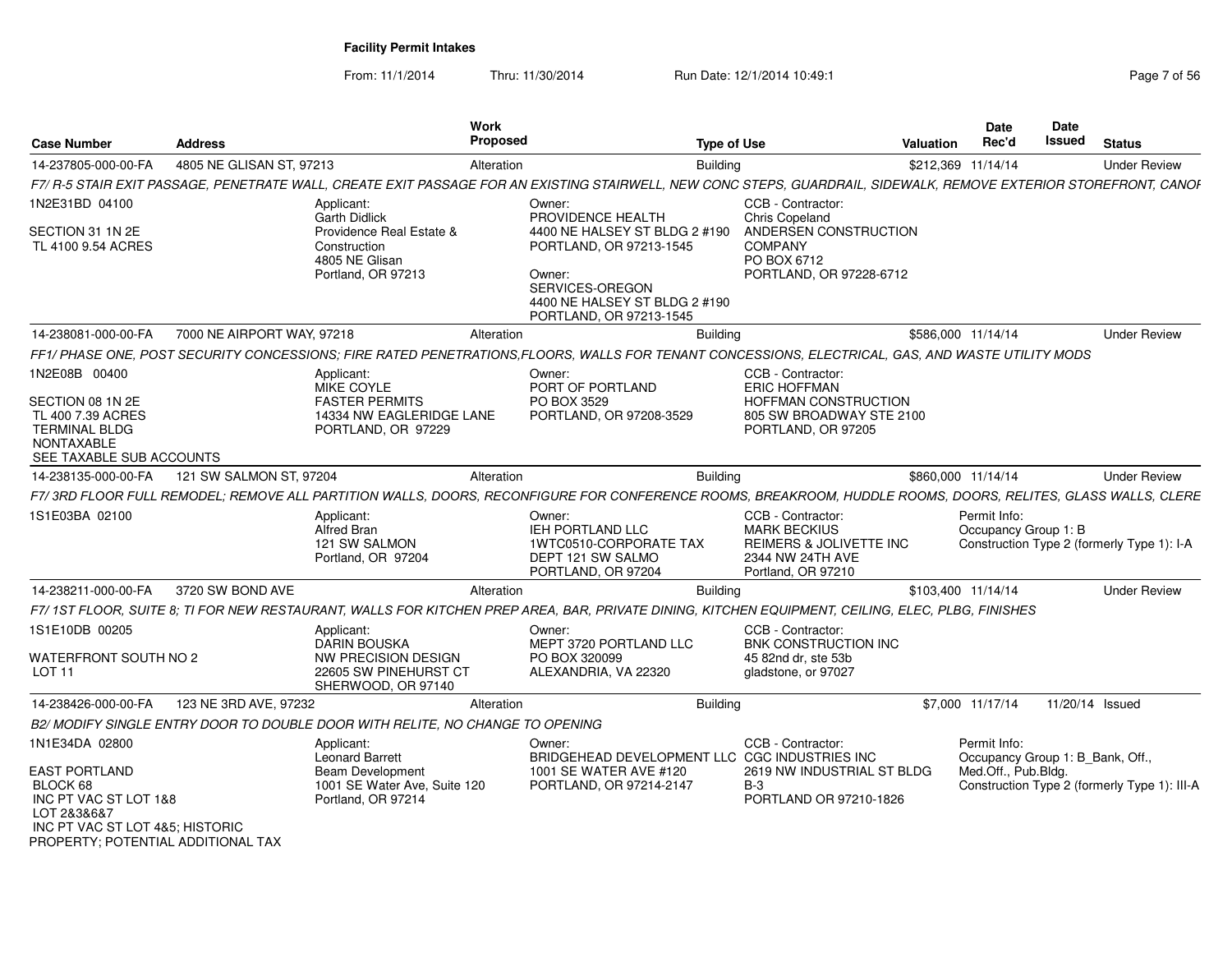| <b>Case Number</b>                                             | <b>Address</b>              | Work<br><b>Proposed</b>                                                                                                                                    |                                                                                         | <b>Type of Use</b> |                                                                                                 | <b>Valuation</b> | <b>Date</b><br>Rec'd                                                    | <b>Date</b><br><b>Issued</b> | <b>Status</b>                               |
|----------------------------------------------------------------|-----------------------------|------------------------------------------------------------------------------------------------------------------------------------------------------------|-----------------------------------------------------------------------------------------|--------------------|-------------------------------------------------------------------------------------------------|------------------|-------------------------------------------------------------------------|------------------------------|---------------------------------------------|
| 14-238592-000-00-FA                                            | 1900 SW 4TH AVE - Unit 2    | Alteration                                                                                                                                                 |                                                                                         | Building           |                                                                                                 |                  | \$2,000,000 11/17/14                                                    |                              | <b>Under Review</b>                         |
|                                                                |                             | F12/ GSE 2ND FLOOR 40,000 SQ FT INTERIOR OFFICE REMODEL, REMOVE AND RECONFIGURE WALLS FOR PRIVATE OFFICES, OPEN WORK SPACES, CONFERENCE ROOMS & CLASSROOMS |                                                                                         |                    |                                                                                                 |                  |                                                                         |                              |                                             |
| 1S1E03CB 90001<br>URBAN CENTER CONDOMINIUM<br>LOT <sub>2</sub> |                             | Applicant:<br><b>TOM ARNICH</b><br>PSU FACILITIES AND PLANNING<br><b>PO BOX 751</b><br>Portland, OR 97207-0751                                             | Owner:<br>OREGON STATE OF(LEASED<br>121 SW MORRISON ST #200<br>PORTLAND, OR 97204       |                    |                                                                                                 |                  |                                                                         |                              |                                             |
|                                                                |                             |                                                                                                                                                            | Owner:<br><b>PACIFICORP</b><br>121 SW MORRISON ST #200<br>PORTLAND, OR 97204            |                    |                                                                                                 |                  |                                                                         |                              |                                             |
| 14-238735-000-00-FA                                            | 111 SW 5TH AVE, 97204-3626  | Alteration                                                                                                                                                 |                                                                                         | Building           |                                                                                                 |                  | \$7,500 11/17/14                                                        | 11/21/14 Issued              |                                             |
|                                                                |                             | B1/ SUITE 100-F; TI, NEW CEILING GRID AND LIGHTING, FLOORING, PAINT, ELEC                                                                                  |                                                                                         |                    |                                                                                                 |                  |                                                                         |                              |                                             |
| 1N1E34CD 01300                                                 |                             | Applicant:<br><b>KENT POTTEBAUM</b><br><b>GBD ARCHITECTS INC</b><br>1120 NW COUCH SUITE 300<br>PORTLAND OR 97209                                           |                                                                                         |                    | CCB - Contractor:<br><b>RUSSELL CONSTRUCTION INC</b><br>20915 SW 105TH AVE<br>TUALATIN OR 97062 |                  | Permit Info:<br>Occupancy Group 1: B                                    |                              | Construction Type 2 (formerly Type 1): I-A  |
| 14-238814-000-00-FA                                            | 319 SW WASHINGTON ST, 97204 | Alteration                                                                                                                                                 |                                                                                         | Building           |                                                                                                 |                  | \$12,609 11/17/14                                                       |                              | <b>Under Review</b>                         |
|                                                                |                             | B1/ SUITE 902; TENANT EXPANSION, REMOVE WALLS, NEW DOORS WITH GLASS INSERTS, BUTT GLAZE CLERESTORY GLASS, ELECTRIC, CARPET, PAINT                          |                                                                                         |                    |                                                                                                 |                  |                                                                         |                              |                                             |
| 1N1E34CD 07800                                                 |                             | Applicant:<br>CHRISTINA BOND<br>5d CONTRACTORS<br>610 SW ALDER ST. SUITE 210<br>PORTLAND, OR 97205                                                         | Owner:<br>THREE NINETEEN WASHINGTON<br><b>LLC</b><br>PO BOX 416<br>MANCHESTER, VT 05254 |                    | CCB - Contractor:<br>5D CONTRACTORS LLC<br>PO BOX 416<br>CORBETT, OR 97019                      |                  | Permit Info:<br>Occupancy Group 1: B Bank, Off.,<br>Med.Off., Pub.Bldg. |                              |                                             |
| 14-238863-000-00-FA                                            | 319 SW WASHINGTON ST, 97204 | Alteration                                                                                                                                                 |                                                                                         | <b>Building</b>    |                                                                                                 |                  | \$9,856 11/17/14                                                        |                              | <b>Under Review</b>                         |
|                                                                |                             | B1/ SUITE 909; SPEC SPACE, INFILL EXISTING DOOR, ADD DOOR WITH GLASS INSERT, ELEC, PAINT, CARPET                                                           |                                                                                         |                    |                                                                                                 |                  |                                                                         |                              |                                             |
| 1N1E34CD 07800                                                 |                             | Applicant:<br><b>CHRISTINA BOND</b><br>5d CONTRACTORS<br>610 SW ALDER ST. SUITE 210<br>PORTLAND, OR 97205                                                  | Owner:<br>THREE NINETEEN WASHINGTON<br><b>LLC</b><br>PO BOX 416<br>MANCHESTER, VT 05254 |                    | CCB - Contractor:<br>5D CONTRACTORS LLC<br>PO BOX 416<br>CORBETT, OR 97019                      |                  | Permit Info:<br>Occupancy Group 1: B Bank, Off.,<br>Med.Off., Pub.Bldg. |                              |                                             |
| 14-239127-000-00-FA                                            | 5100 SW MACADAM AVE, 97201  | Alteration                                                                                                                                                 |                                                                                         | <b>Building</b>    |                                                                                                 |                  | \$19,140 11/18/14                                                       |                              | <b>Under Review</b>                         |
|                                                                |                             | F13/1ST FLOOR SUITE 160 HAN LEGAL 1,413 SQ FT TENANT REMODEL, NEW WALLS FOR PRIVATE OFFICES, CONFERENCE ROOM AND RECEPTION DESK                            |                                                                                         |                    |                                                                                                 |                  |                                                                         |                              |                                             |
| 1S1E15BD 00200                                                 |                             | Applicant:<br><b>DONN STURDIVANT</b>                                                                                                                       | Owner:<br>SRI EIGHT RIVERSIDE LLC                                                       |                    | CCB - Contractor:<br>RUSSELL CONSTRUCTION INC                                                   |                  | Permit Info:<br>Occupancy Group 1: B                                    |                              |                                             |
| SECTION 15 1S 1E<br>TRACT TL 200<br><b>ACRES 1.80</b>          |                             | 20915 SW 105TH<br>TUALATIN OR 97062                                                                                                                        | 235 MONTGOMERY ST 14TH FLR<br>SAN FRANCISCO, CA 94104                                   |                    | 20915 SW 105TH AVE<br>TUALATIN OR 97062                                                         |                  |                                                                         |                              | Construction Type 2 (formerly Type 1): II-A |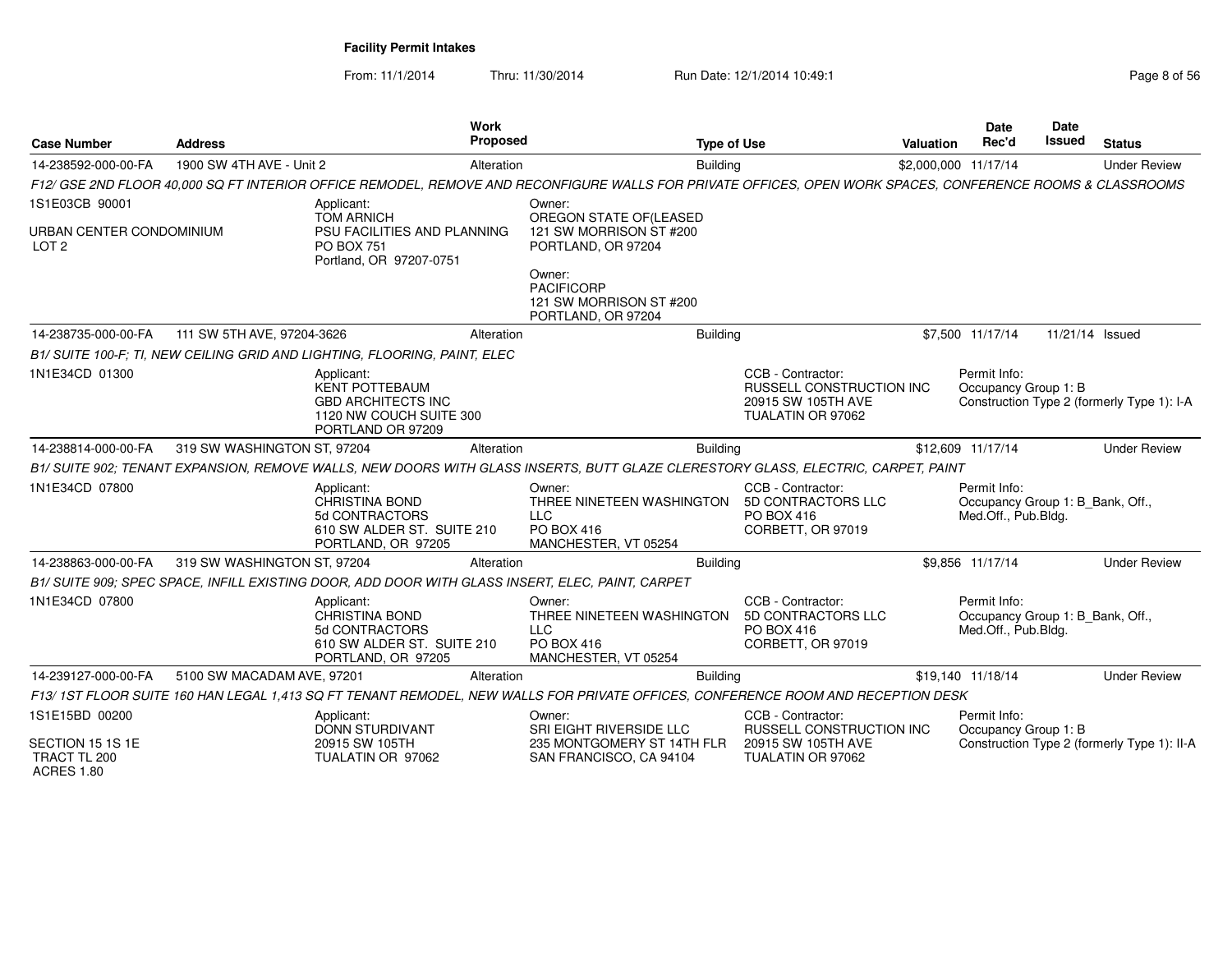From: 11/1/2014

Thru: 11/30/2014 Run Date: 12/1/2014 10:49:1 Rege 9 of 56

| <b>Case Number</b>                                                                       | <b>Address</b>             | Work<br><b>Proposed</b>                                                                                     | <b>Type of Use</b>                                                                                                                                                                                 |                                                                                                                                           | <b>Valuation</b> | <b>Date</b><br>Rec'd                            | Date<br>Issued | <b>Status</b>                              |
|------------------------------------------------------------------------------------------|----------------------------|-------------------------------------------------------------------------------------------------------------|----------------------------------------------------------------------------------------------------------------------------------------------------------------------------------------------------|-------------------------------------------------------------------------------------------------------------------------------------------|------------------|-------------------------------------------------|----------------|--------------------------------------------|
| 14-239197-000-00-FA                                                                      | 4805 NE GLISAN ST, 97213   | Alteration                                                                                                  | <b>Building</b>                                                                                                                                                                                    |                                                                                                                                           |                  | \$171,000 11/18/14                              |                | <b>Under Review</b>                        |
|                                                                                          |                            | F13/ PPMC 6E & M DROP CEILING REPLACEMENT FOR MENTAL HEALTH ARENA                                           |                                                                                                                                                                                                    |                                                                                                                                           |                  |                                                 |                |                                            |
| 1N2E31BD 04100<br>SECTION 31 1N 2E<br>TL 4100 9.54 ACRES                                 |                            | Applicant:<br><b>JOE WEBB</b><br>PROVIDENCE HEALTH<br>4400 NE Halsey, Suite #160<br>PORTLAND, OR 97213      | Owner:<br>PROVIDENCE HEALTH<br>4400 NE HALSEY ST BLDG 2 #190<br>PORTLAND, OR 97213-1545<br>Owner:<br>SERVICES-OREGON<br>4400 NE HALSEY ST BLDG 2 #190<br>PORTLAND, OR 97213-1545                   | CCB - Contractor:<br>Chris Copeland<br>ANDERSEN CONSTRUCTION<br><b>COMPANY</b><br>PO BOX 6712<br>PORTLAND, OR 97228-6712                  |                  | Permit Info:<br>Occupancy Group 1: I1.1<br>I-FR |                | Construction Type 2 (formerly Type 1):     |
| 14-239337-000-00-FA                                                                      | 5441 SW MACADAM AVE, 97201 | Alteration                                                                                                  | <b>Building</b>                                                                                                                                                                                    |                                                                                                                                           |                  | \$5,000 11/18/14                                |                | <b>Under Review</b>                        |
|                                                                                          |                            |                                                                                                             | B1/ SUITE 305: TI: ADD DEMISING WALL. REMOVE PARTITION WALLS. RECONFIGURE SPACE. REMOVE WINDOW AND REPLACE WITH DOOR. CARPET. PAINT                                                                |                                                                                                                                           |                  |                                                 |                |                                            |
| 1S1E15BD 01400                                                                           |                            | Applicant:<br><b>DAVID BROWN</b><br>MELVIN MARK COMPANIES<br>111 SW COLUMBIA, STE 1380<br>PORTLAND OR 97201 | Owner:<br><b>BAILEY BUILDING GROUP LLC</b><br>111 SW COLUMBIA ST #1380<br>PORTLAND, OR 97201-5845                                                                                                  | CCB - Contractor:<br>MELVIN MARK CONSTRUCTION C(Occupancy Group 1: B_Bank, Off.,<br>111 SW COLUMBIA ST STE 1380<br>PORTLAND, OR 972015873 |                  | Permit Info:<br>Med.Off., Pub.Bldg.             |                |                                            |
| 14-239894-000-00-FA                                                                      | 1331 NW LOVEJOY ST, 97209  | Alteration                                                                                                  | <b>Building</b>                                                                                                                                                                                    |                                                                                                                                           |                  | \$58,068 11/19/14                               |                | <b>Under Review</b>                        |
|                                                                                          |                            | F16/ BARGAIN STORAGE SUITE 755/ EXISTING TENANT EXPANDING OFFICE INTO ADJACENT VACANT SUITE                 |                                                                                                                                                                                                    |                                                                                                                                           |                  |                                                 |                |                                            |
| 1N1E33AA 03700                                                                           |                            | Applicant:<br>DARCIE MCCONNAHA<br>LRS ARCHITECTS INC<br>720 NW DAVIS SU 300<br>PORTLAND OR 97209            | Owner:<br>MARPARK BLOCK ONE LLC<br>1136 NW HOYT ST #200<br>PORTLAND, OR 97209-3097                                                                                                                 | CCB - Contractor:<br>RUSSELL CONSTRUCTION INC<br>20915 SW 105TH AVE<br>TUALATIN OR 97062                                                  |                  |                                                 |                |                                            |
| 14-239930-000-00-FA                                                                      |                            | 3181 SW SAM JACKSON PARK RD - Bldg OHS, 9 Alteration                                                        | <b>Building</b>                                                                                                                                                                                    |                                                                                                                                           |                  | \$543,359 11/19/14                              |                | <b>Under Review</b>                        |
|                                                                                          |                            |                                                                                                             | F9/ HOSPITAL 'B' WING FLRS 5& 7/ RENOVATION OF ELEVATOR LOBBY - FINISHES, MECHANICAL AND ELECTRICAL. SEE 14-246503FA FOR 6TH FLOOR LOBBY RENOVATION                                                |                                                                                                                                           |                  |                                                 |                |                                            |
| 1S1E09 00200                                                                             |                            | Applicant:<br><b>ALLISON TITUS</b><br>PORTLAND, OR 97205                                                    | Owner:<br>OREGON STATE OF<br>621 SW MORRISON ST. SUITE 200 3181 SW SAM JACKSON PARK RD<br>PORTLAND, OR 97239                                                                                       |                                                                                                                                           |                  | Permit Info:<br>Occupancy Group 1: I-2          |                | Construction Type 2 (formerly Type 1): I-A |
| 14-240005-000-00-FA                                                                      | 101 SW MAIN ST, 97204      | Alteration                                                                                                  | <b>Building</b>                                                                                                                                                                                    |                                                                                                                                           |                  | \$750,000 11/19/14                              |                | <b>Under Review</b>                        |
|                                                                                          |                            |                                                                                                             | F11/ GSA PARTIAL 16TH & FULL 17TH FLOORS OFFICE REMODEL, NEW WALLS FOR PRIVATE OFFICES, CONFERENCE ROOMS, RECEPTION AREA AND OPEN AREA AND BREAK ROOM                                              |                                                                                                                                           |                  |                                                 |                |                                            |
| 1S1E03BD 00300<br><b>PORTLAND</b><br>BLOCK 11<br><b>LOT 1-4</b><br>LOT 5-8 EXC PT IN STS | ZGF                        | Applicant:<br>Anne Rogness<br>1223 S.W. Washington,#200<br>Portland, OR 97205                               | Owner:<br>KBSH ONE MAIN PLACE LLC<br>14850 QUORUM DR #500<br>DALLAS, TX 75254<br>Owner:<br><b>DUFF</b><br>14850 QUORUM DR #500<br>DALLAS, TX 75254<br>Owner:<br>PHELPS LLC<br>14850 QUORUM DR #500 | Primary Contractor:<br>TO BID                                                                                                             |                  |                                                 |                |                                            |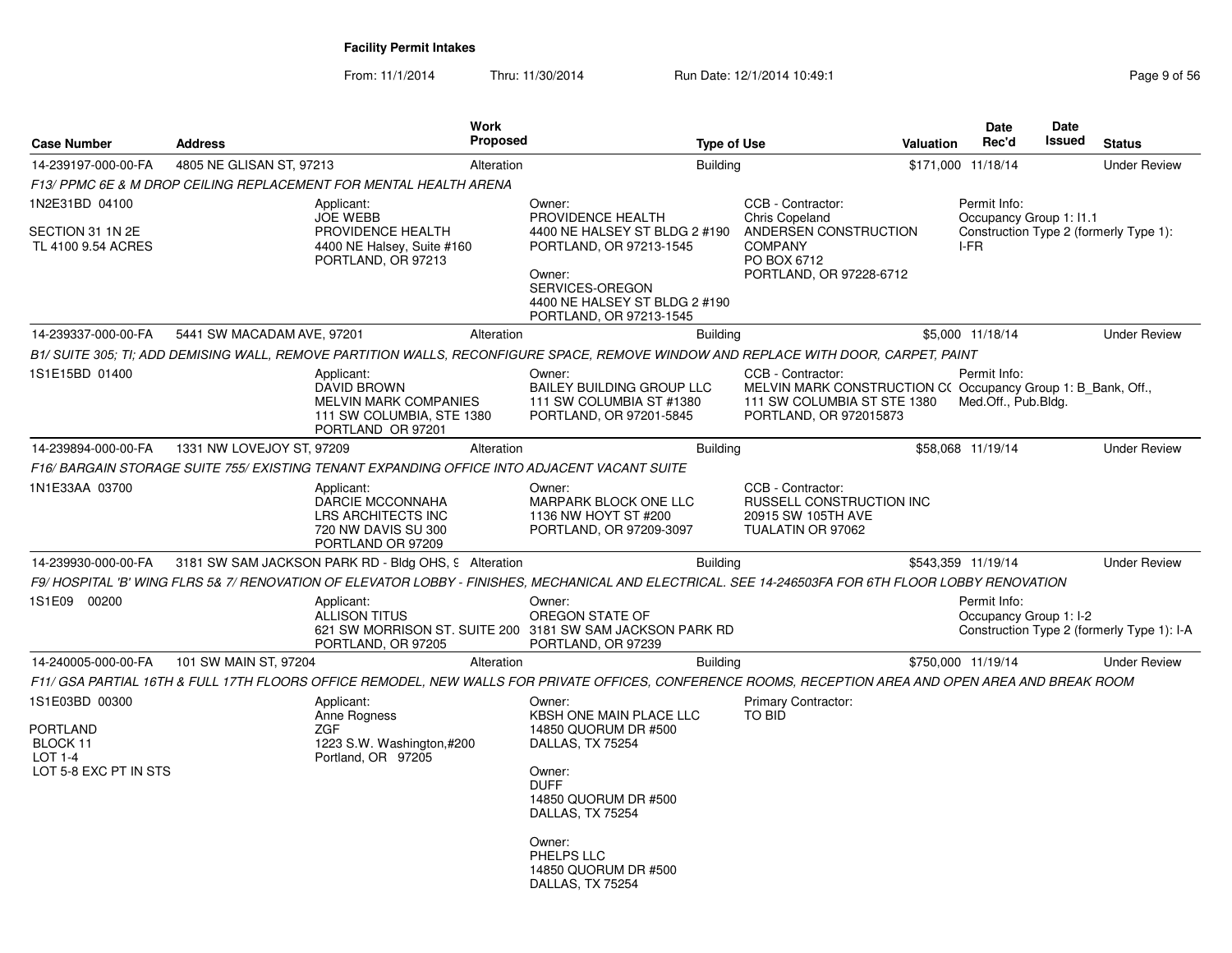| <b>Case Number</b>                                                                                                                                                  | <b>Address</b>             |                                                                                                                                   | Work<br><b>Proposed</b> |                                                                                                                                                                  | <b>Type of Use</b> |                                                                                                           | <b>Valuation</b>     | Date<br>Rec'd                                                           | Date<br><b>Issued</b> | <b>Status</b>                                |
|---------------------------------------------------------------------------------------------------------------------------------------------------------------------|----------------------------|-----------------------------------------------------------------------------------------------------------------------------------|-------------------------|------------------------------------------------------------------------------------------------------------------------------------------------------------------|--------------------|-----------------------------------------------------------------------------------------------------------|----------------------|-------------------------------------------------------------------------|-----------------------|----------------------------------------------|
| 14-240088-000-00-FA                                                                                                                                                 |                            | 3181 SW SAM JACKSON PARK RD - Bldg MAC, 9 Alteration                                                                              |                         |                                                                                                                                                                  | Building           |                                                                                                           | \$199,093 11/19/14   |                                                                         |                       | <b>Under Review</b>                          |
|                                                                                                                                                                     |                            |                                                                                                                                   |                         | F12/ MAC 3RD FLOOR CTS REMODEL, OFFICE REMODEL AND UPGRADE FINISHES, A/V EQUIPMENT AND FIRE HORNS/STROBES                                                        |                    |                                                                                                           |                      |                                                                         |                       |                                              |
| 1S1E09 00200                                                                                                                                                        |                            | Applicant:<br><b>JEROME KEYES</b><br><b>OHSU</b><br>3181 SW SAM JACKSON PARK<br>RD.<br>PORTLAND, OR 97239                         |                         | Owner:<br>OREGON STATE OF<br>3181 SW SAM JACKSON PARK RD<br>PORTLAND, OR 97239                                                                                   |                    | CCB - Contractor:<br><b>SKANSKA USA</b><br>222 SW Columbia St., Suite 300<br>Portland, OR 97201           |                      | Permit Info:<br>Occupancy Group 1: B                                    |                       | Construction Type 2 (formerly Type 1): I-B   |
| 14-240428-000-00-FA                                                                                                                                                 | 4400 NE BROADWAY, 97213    |                                                                                                                                   | Alteration              |                                                                                                                                                                  | <b>Building</b>    |                                                                                                           | \$9,632,865 11/20/14 |                                                                         |                       | <b>Under Review</b>                          |
|                                                                                                                                                                     |                            |                                                                                                                                   |                         | F11/ HOLLYWOOD EAST RENOVATION - REPLACE AND IMPROVEMENTS TO BUILDINGS MEP SYSTEMS, VOLUNTARY SEISMIC IMPROVEMENTS, SITE IMPROVEMENTS AND REMODEL COMMUNIT       |                    |                                                                                                           |                      |                                                                         |                       |                                              |
| 1N2E30CC 12100<br>SECTION 30 1N 2E<br>TL 12100 2.05 ACRES                                                                                                           |                            | Applicant:<br><b>KEVIN SAXTON</b><br><b>KASA ARCHITECTS</b><br>4119 NE CESAR E CHAVEZ BLVD<br>PORTLAND, OR 97211                  |                         | Owner:<br>HOME FORWARD DEVELOPMENT<br>135 SW ASH ST 5TH FLOOR<br>PORTLAND, OR 97204-3540                                                                         |                    | CCB - Contractor:<br><b>TOM MITCHELL</b><br>WALSH CONSTRUCTION CO<br>2905 SW 1ST AV<br>PORTLAND, OR 97201 |                      |                                                                         |                       |                                              |
|                                                                                                                                                                     |                            |                                                                                                                                   |                         | Owner:<br><b>ENTERPRISES CORPORATION</b><br>135 SW ASH ST 5TH FLOOR<br>PORTLAND, OR 97204-3540                                                                   |                    |                                                                                                           |                      |                                                                         |                       |                                              |
| 14-240674-000-00-FA                                                                                                                                                 | 123 NE 3RD AVE, 97232      |                                                                                                                                   | Alteration              |                                                                                                                                                                  | <b>Building</b>    |                                                                                                           | \$116,550 11/20/14   |                                                                         |                       | <b>Under Review</b>                          |
|                                                                                                                                                                     |                            |                                                                                                                                   |                         | F5/ SUITE 004;TI; NEW WALLS AND DOORS FOR OFFICES, CONFERENCE ROOM, BREAKROOM, OPEN OFFICE SPACE, CEILING, ELEC, PLBG                                            |                    |                                                                                                           |                      |                                                                         |                       |                                              |
| 1N1E34DA 02800<br><b>EAST PORTLAND</b><br>BLOCK 68<br>INC PT VAC ST LOT 1&8<br>LOT 2&3&6&7<br>INC PT VAC ST LOT 4&5; HISTORIC<br>PROPERTY; POTENTIAL ADDITIONAL TAX |                            | Applicant:<br>JENNIFER DZIENIS<br><b>WORKS PARTNERSHIP</b><br><b>ARCHITECTURE</b><br>524 E BURNSIDE ST #320<br>PORTLAND, OR 97214 |                         | Owner:<br>BRIDGEHEAD DEVELOPMENT LLC BNK CONSTRUCTION INC<br>1001 SE WATER AVE #120<br>PORTLAND, OR 97214-2147                                                   |                    | CCB - Contractor:<br>45 82nd dr. ste 53b<br>gladstone, or 97027                                           |                      | Permit Info:<br>Occupancy Group 1: B_Bank, Off.,<br>Med.Off., Pub.Bldg. |                       | Construction Type 2 (formerly Type 1): III-A |
| 14-240701-000-00-FA                                                                                                                                                 | 1800 SW 1ST AVE, 97201     |                                                                                                                                   | Alteration              |                                                                                                                                                                  | <b>Building</b>    |                                                                                                           | \$100,000 11/20/14   |                                                                         |                       | <b>Under Review</b>                          |
|                                                                                                                                                                     |                            |                                                                                                                                   |                         | F5/SUITE 180, BLUE HARBOR; TI, REMOVE WALLS, DOORS, RECONFIGURE BACK FOR MULTIPLE SMALL OFFICES, DOORS, RELITES, BREAKROOM, REMOVE PORTION OF WALL FOR LONG HALI |                    |                                                                                                           |                      |                                                                         |                       |                                              |
| 1S1E03CB 00100<br>SOUTH AUDITORIUM ADD<br>BLOCK I TL 100                                                                                                            |                            | Applicant:<br><b>NATALIE HUTLEY</b><br>ELEMENT 8 DESIGN LLC<br>6251 SW CANYON COURT<br>PORTLAND, OR 97221                         |                         | Owner:<br>HARRISON SQUARE LLC<br>1800 SW 1ST AVE #600<br>PORTLAND, OR 97201-5356                                                                                 |                    | <b>Primary Contractor:</b><br><b>TO BID</b>                                                               |                      | Permit Info:<br>Occupancy Group 1: B                                    |                       | Construction Type 2 (formerly Type 1): II-A  |
| 14-240857-000-00-FA                                                                                                                                                 | 111 SW 5TH AVE, 97204-3626 |                                                                                                                                   | Alteration              |                                                                                                                                                                  | Building           |                                                                                                           | \$150,000 11/21/14   |                                                                         |                       | <b>Under Review</b>                          |
|                                                                                                                                                                     |                            | F5/16TH&17TH FLOOR; NEW INTERCONNECTING STAIR BETWEEN FLOORS, RAILING, LANDING                                                    |                         |                                                                                                                                                                  |                    |                                                                                                           |                      |                                                                         |                       |                                              |
| 1N1E34CD 01300                                                                                                                                                      |                            | Applicant:<br><b>MATT FITZGERALD</b><br><b>GBD ARCHITECTS INC</b><br>1120 NW Couch St, #300<br>Portland, OR 97209                 |                         |                                                                                                                                                                  |                    | CCB - Contractor:<br><b>RUSSELL CONSTRUCTION INC.</b><br>20915 SW 105TH AVE<br>TUALATIN OR 97062          |                      | Permit Info:<br>Occupancy Group 1: B                                    |                       | Construction Type 2 (formerly Type 1): I-A   |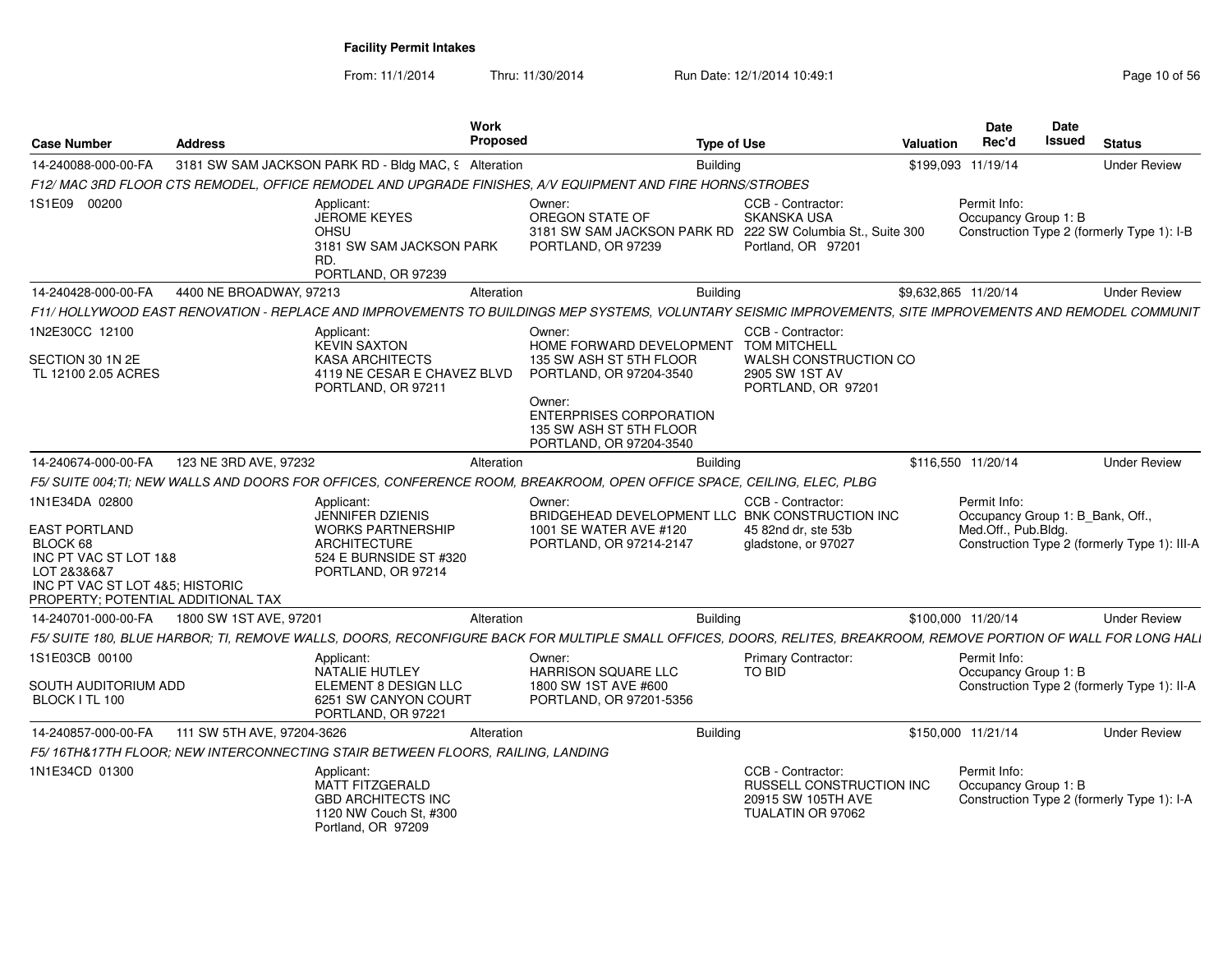| <b>Case Number</b>                                                                                             | <b>Address</b>                                      |                                                                                                     | Work<br>Proposed |                                                                                                                                                                  | <b>Type of Use</b> |                                                                                                             | Valuation            | Date<br>Rec'd                          | <b>Date</b><br><b>Issued</b> | <b>Status</b>                              |
|----------------------------------------------------------------------------------------------------------------|-----------------------------------------------------|-----------------------------------------------------------------------------------------------------|------------------|------------------------------------------------------------------------------------------------------------------------------------------------------------------|--------------------|-------------------------------------------------------------------------------------------------------------|----------------------|----------------------------------------|------------------------------|--------------------------------------------|
| 14-240889-000-00-FA                                                                                            | 520 SW YAMHILL ST, 97204                            |                                                                                                     | Alteration       |                                                                                                                                                                  | <b>Building</b>    |                                                                                                             |                      | \$1,000 11/21/14                       |                              | <b>Under Review</b>                        |
|                                                                                                                | B2/BASEMENT; EXPAND ELECTRICAL ROOM, ADD WALL, DOOR |                                                                                                     |                  |                                                                                                                                                                  |                    |                                                                                                             |                      |                                        |                              |                                            |
| 1S1E03BB 01200                                                                                                 |                                                     | Applicant:<br>DAN YOUNG                                                                             |                  | Owner:<br>PAC-HILL LIMITED PARTNERSHIP                                                                                                                           |                    | CCB - Contractor:<br>5D CONTRACTORS LLC                                                                     |                      | Permit Info:<br>Occupancy Group 1: B   |                              |                                            |
| PORTLAND<br>BLOCK 171<br>LOT 1&8<br>N 1/2 OF LOT 2&7                                                           |                                                     | <b>OREGON BUSINESS</b><br>ARCHITECTURE<br>PO BOX 80301<br>PORTLAND, OR 97280                        |                  | 520 SW YAMHILL ST RF GDN #8<br>PORTLAND, OR 97204                                                                                                                |                    | PO BOX 416<br>CORBETT, OR 97019                                                                             |                      |                                        |                              | Construction Type 2 (formerly Type 1): I-A |
| 14-240918-000-00-FA                                                                                            | 121 SW MORRISON ST, 97204                           |                                                                                                     | Alteration       |                                                                                                                                                                  | Building           |                                                                                                             |                      | \$20.385 11/21/14                      |                              | 11/25/14 Issued                            |
|                                                                                                                |                                                     |                                                                                                     |                  | F3/4TH FLOOR: ANGELI LAW EXPANSION, REMOVE SOME PARTITION WALLS, DOORS, REMOVE PORTION OF CORRIDOR WALL TO EXTEND CORRIDOR INTO EXPANSION AREA, ADD WALLS, DO    |                    |                                                                                                             |                      |                                        |                              |                                            |
| 1S1E03BA 02700                                                                                                 |                                                     | Applicant:<br>DONN STURDIVANT                                                                       |                  | Owner:<br>TERRACE TOWER USA-                                                                                                                                     |                    | CCB - Contractor:<br>RUSSELL CONSTRUCTION INC                                                               |                      | Permit Info:                           |                              | Occupancy Group 1: B_Bank, Off.,           |
| PORTLAND<br>BLOCK 15<br>LOT 1-4<br>LOT 7&8 EXC W 75'                                                           |                                                     | 20915 SW 105TH<br>TUALATIN OR 97062                                                                 |                  | PORTLAND INC<br>121 SW MORRISON ST #250<br>PORTLAND, OR 97204-3179                                                                                               |                    | 20915 SW 105TH AVE<br>TUALATIN OR 97062                                                                     |                      | Med.Off., Pub.Bldg.                    |                              | Construction Type 2 (formerly Type 1): I-A |
| 14-241125-000-00-FA                                                                                            | 10102 NE GLISAN ST, 97220                           |                                                                                                     | Alteration       |                                                                                                                                                                  | <b>Building</b>    |                                                                                                             | \$285,000 11/21/14   |                                        |                              | <b>Under Review</b>                        |
|                                                                                                                |                                                     |                                                                                                     |                  | F14/1ST FLOOR DENTAL LOBBY AND CONE BEAM CT REMODEL, UPGRADES IN CHECK-IN & WAITING AREAS, REMODEL DENTAL IMAGING ROOM & ASSOCIATED AREAS                        |                    |                                                                                                             |                      |                                        |                              |                                            |
| 1N2E33DA 00500<br>HUDSON AC<br>LOT 3&4                                                                         |                                                     | Applicant:<br>Kimberly L. Ritter<br><b>GBJ</b> Architecture<br>815 SW 2nd Ave<br>Portland, OR 97214 |                  | Owner:<br>KAISER FOUNDATION HEALTH<br>500 NE MULTNOMAH ST #100<br>PORTLAND, OR 97232-2031                                                                        |                    | CCB - Contractor:<br><b>STEVE BARTELL</b><br>P & C CONSTRUCTION CO<br>2133 NW YORK ST<br>PORTLAND, OR 97210 |                      |                                        |                              |                                            |
|                                                                                                                |                                                     |                                                                                                     |                  | Owner:<br>PLAN OF THE NORTHWEST<br>500 NE MULTNOMAH ST #100<br>PORTLAND, OR 97232-2031                                                                           |                    |                                                                                                             |                      |                                        |                              |                                            |
| 14-241186-000-00-FA                                                                                            | 111 SW 5TH AVE, 97204-3626                          |                                                                                                     | Alteration       |                                                                                                                                                                  | <b>Building</b>    |                                                                                                             | \$1,763,000 11/21/14 |                                        |                              | <b>Under Review</b>                        |
|                                                                                                                |                                                     |                                                                                                     |                  | F3/ 7TH FLOOR: TI, RECONFIGURE WALLS FOR MULTIPLE CONFERENCE ROOMS, GLASS WALL PANELS, DOORS, RELITES, BOARDROOM, BREAKROOM, BIKE STORAGE W/TWO SHOWERS, REC     |                    |                                                                                                             |                      |                                        |                              |                                            |
| 1N1E34CD 01300                                                                                                 |                                                     | Applicant:<br>RACHEL SETTECASE<br><b>SRM ARCHITECTURE</b><br>221 SE MAIN ST<br>PORTLAND, OR 97214   |                  |                                                                                                                                                                  |                    | CCB - Contractor:<br>FORTIS CONSTRUCTION<br>1705 SW TAYLOR ST SUITE 200<br>PORTLAND, OR 97205               |                      | Permit Info:<br>Occupancy Group 1: B   |                              | Construction Type 2 (formerly Type 1): I-A |
| 14-241502-000-00-FA                                                                                            | 7000 NE AIRPORT WAY, 97218                          |                                                                                                     | Alteration       |                                                                                                                                                                  | Building           |                                                                                                             | \$210,000 11/24/14   |                                        |                              | <b>Under Review</b>                        |
|                                                                                                                |                                                     |                                                                                                     |                  | F1/ C2168; TI FOR NEW FOOD VENDOR, REMOVE INTERIOR WALLS, CABINETS, COUNTERS, ADD WALLS BACK FOR KITCHEN PREP SEPARATION, COUNTERS, CABINETS, COOLER, KITCHEN EQ |                    |                                                                                                             |                      |                                        |                              |                                            |
| 1N2E08B 00400                                                                                                  |                                                     | Applicant:<br>ANTHONY VOLPE                                                                         |                  | Owner:<br>PORT OF PORTLAND                                                                                                                                       |                    | CCB - Contractor:<br>Kevin Moisan                                                                           |                      | Permit Info:<br>Occupancy Group 1: A-2 |                              |                                            |
| SECTION 08 1N 2E<br>TL 400 7.39 ACRES<br><b>TERMINAL BLDG</b><br><b>NONTAXABLE</b><br>SEE TAXABLE SUB ACCOUNTS |                                                     | DXU ARCHITECTURAL<br>1605 BARCLAY BLVD.<br>BUFFALO GROVE, IL 60089                                  |                  | PO BOX 3529<br>PORTLAND, OR 97208-3529                                                                                                                           | <b>SERVICES</b>    | <b>WESTERN CONSTRUCTION</b><br>2300 EAST THIRD LOOP #110<br>VANCOUVER, WA 98661                             |                      |                                        |                              | Construction Type 2 (formerly Type 1): I-A |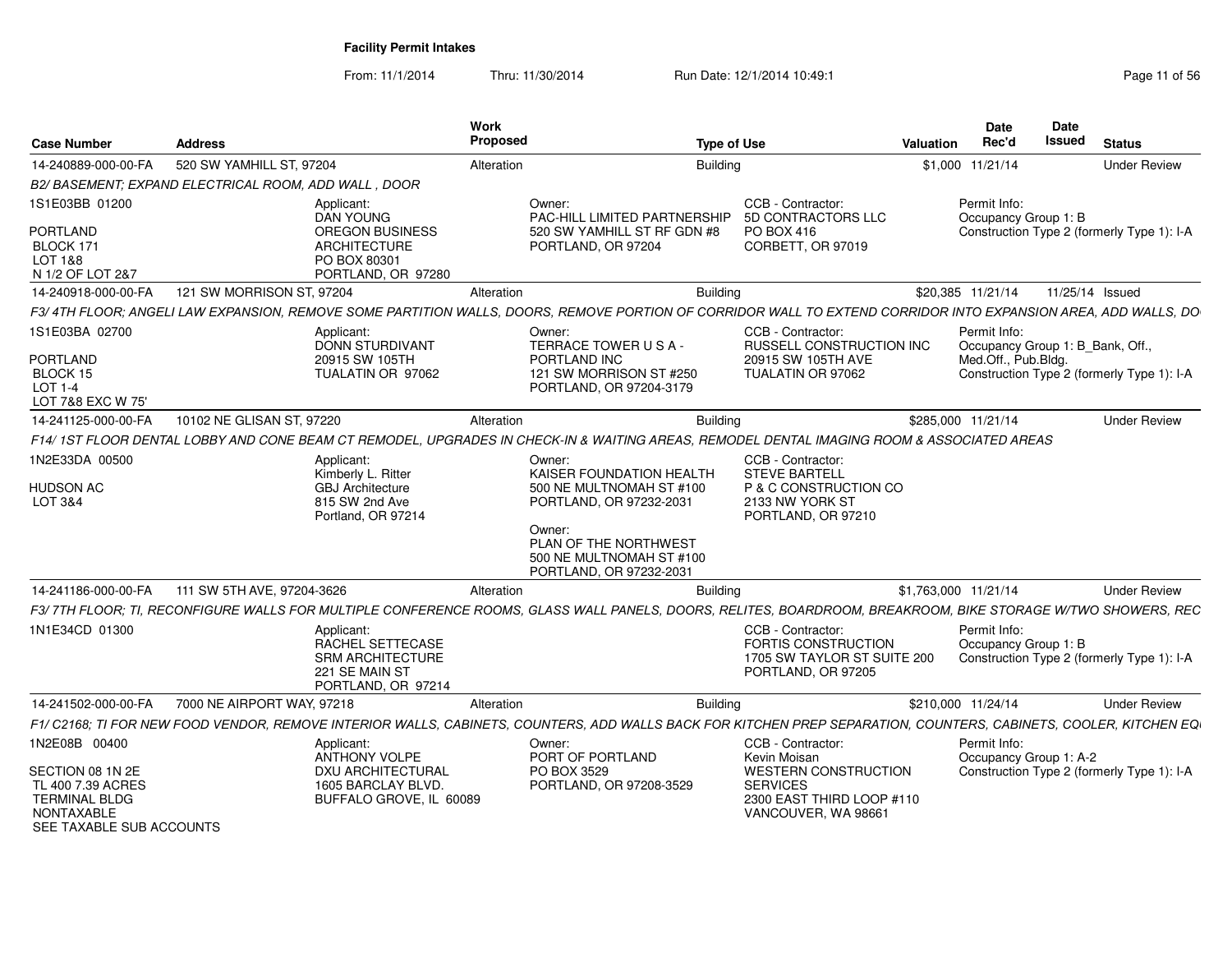| <b>Case Number</b>                                                                                  | <b>Address</b>               |                                                                                                                                                       | Work<br>Proposed | <b>Type of Use</b>                                                                                                                                            |                                                                                                                        | Valuation          | <b>Date</b><br>Rec'd | <b>Date</b><br>Issued | <b>Status</b>                                                                        |
|-----------------------------------------------------------------------------------------------------|------------------------------|-------------------------------------------------------------------------------------------------------------------------------------------------------|------------------|---------------------------------------------------------------------------------------------------------------------------------------------------------------|------------------------------------------------------------------------------------------------------------------------|--------------------|----------------------|-----------------------|--------------------------------------------------------------------------------------|
| 14-241552-000-00-FA                                                                                 | 3704 N INTERSTATE AVE, 97227 |                                                                                                                                                       | Alteration       | Building                                                                                                                                                      |                                                                                                                        | \$419,000 11/24/14 |                      |                       | <b>Under Review</b>                                                                  |
|                                                                                                     |                              |                                                                                                                                                       |                  | F3/ MODIFICATIONS TO 1ST AND 2ND FLOORS TO ACCOMMODATE HVAC UPGRADES, REMOVE CEILINGS, INTERIOR WINDOW, STRUCTURAL SUPPORT, HVAC EQUIPMENT, ELEC, PLBG, ETC   |                                                                                                                        |                    |                      |                       |                                                                                      |
| 1N1E22CC 11100                                                                                      |                              | Applicant:                                                                                                                                            |                  | Owner:                                                                                                                                                        | CCB - Contractor:                                                                                                      |                    |                      |                       |                                                                                      |
| <b>MULTNOMAH</b><br>BLOCK 30<br>INC PT VAC ALLEY LOT 14&16                                          |                              | DANIEL CARLSON<br>1498 SE TECH CENTER PLACE<br>PORTLAND, OR 98683                                                                                     |                  | KAISER FOUNDATION HEALTH<br>500 NE MULTNOMAH ST #100<br>PORTLAND, OR 97232-2031<br>Owner:                                                                     | TOTAL MECHANICAL INC<br>1498 SE TECH CENTER PLACE<br><b>STE 180</b><br>VANCOUVER WA 98683                              |                    |                      |                       |                                                                                      |
|                                                                                                     |                              |                                                                                                                                                       |                  | PLAN OF THE NORTHWEST<br>500 NE MULTNOMAH ST #100<br>PORTLAND, OR 97232-2031                                                                                  |                                                                                                                        |                    |                      |                       |                                                                                      |
| 14-241722-000-00-FA                                                                                 | 601 SW 2ND AVE, 97204        |                                                                                                                                                       | Alteration       | <b>Building</b>                                                                                                                                               |                                                                                                                        | \$227,770 11/24/14 |                      |                       | <b>Under Review</b>                                                                  |
|                                                                                                     |                              |                                                                                                                                                       |                  | F3/9TH FLOOR, S SIDE; REMOVE ALL WALLS, DOORS, CABINETRY, FLOORING, RECONFIGURE FOR TWO TRAINING ROOMS, CLERESTORY WINDOW WALL, ONE CONFERENCE ROOM, COPY RO  |                                                                                                                        |                    |                      |                       |                                                                                      |
| 1S1E03BA 05000<br>PORTLAND<br>BLOCK 20<br>LOT 1-4 EXC PT IN ST & LOT 5-8                            |                              | Applicant:<br><b>Tony Silvestrini</b><br><b>LANGLEY INVESTMENT</b><br>PROPERTIES, INC.<br>1211 SW Fifth Avenue, Suite L-17<br>Portland, OR 97204-3735 |                  | Owner:<br>MORRISON STREET CF LLC<br>1211 SW 5TH AVE #2230<br>PORTLAND, OR 97204                                                                               | CCB - Contractor:<br><b>LANGLEY INVESTMENT</b><br>PROPERTIES INC<br>825 NE MULTNOMAH ST STE 1275<br>PORTLAND, OR 97232 |                    |                      |                       |                                                                                      |
| 14-241762-000-00-FA                                                                                 | 614 SW 11TH AVE, 97205       |                                                                                                                                                       | Alteration       | Building                                                                                                                                                      |                                                                                                                        |                    | \$4,500 11/24/14     | 11/24/14 Issued       |                                                                                      |
|                                                                                                     |                              | B1/ ROOM 6126 INFILL AN EXISTING DOOR TO CREATE A NEW CLOSET                                                                                          |                  |                                                                                                                                                               |                                                                                                                        |                    |                      |                       |                                                                                      |
| 1N1E33DD 04300<br>PORTLAND<br>BLOCK 252<br>HISTORIC PROPERTY 15 YR 2004<br>POTENTIAL ADDITIONAL TAX |                              | Applicant:<br><b>TIM MITCHELL</b><br><b>SENTINEL HOTEL</b><br>614 SW 11TH AVE<br>PORTLAND, OR 97205                                                   |                  | Owner:<br>PORTLAND GOVERNOR HOTEL<br>1900 N AKARD ST<br>DALLAS, TX 75201-2300<br>Owner:<br><b>ACQUISITION LLC</b><br>1900 N AKARD ST<br>DALLAS, TX 75201-2300 |                                                                                                                        |                    | Permit Info:         |                       | Occupancy Group 1: R-1 Hotel or Motel<br>Construction Type 2 (formerly Type 1): II-A |
| 14-241921-000-00-FA                                                                                 | 2110 NW YORK ST, 97210       |                                                                                                                                                       | Alteration       | <b>Building</b>                                                                                                                                               |                                                                                                                        | \$218,000 11/24/14 |                      |                       | <b>Under Review</b>                                                                  |
|                                                                                                     |                              |                                                                                                                                                       |                  | F12/ 6TH FLOOR THINK FICTION FIRST TIME TENANT 8,082 SQ REMODEL, NEW WALLS TO DIVIDE THE SPACE, MEETING ROOMS, PHOTO LAB & FABRICATION AREAS AND BREAK ROOM   |                                                                                                                        |                    |                      |                       |                                                                                      |
| 1N1E28CA 02500<br>SHERLOCKS ADD                                                                     |                              | Applicant:<br><b>DON MORTENSON</b><br>S M ANDERSEN CO INC                                                                                             |                  |                                                                                                                                                               |                                                                                                                        |                    |                      |                       |                                                                                      |
| INC PT VAC ST BLOCK 8&9                                                                             |                              | 6712 N CUTTER CIRCLE<br>Portland, OR 97217                                                                                                            |                  |                                                                                                                                                               |                                                                                                                        |                    |                      |                       |                                                                                      |
| 14-242246-000-00-FA                                                                                 | 10280 NE CASCADES PKY, 97220 |                                                                                                                                                       | Alteration       | Building                                                                                                                                                      |                                                                                                                        | \$280,000 11/25/14 |                      |                       | <b>Under Review</b>                                                                  |
|                                                                                                     |                              | F11/ IKEA KITCHEN DEPARTMENT DISPLAY RECONFIGURATION & REMODEL                                                                                        |                  |                                                                                                                                                               |                                                                                                                        |                    |                      |                       |                                                                                      |
| 1N2E15 00100                                                                                        |                              | Applicant:<br><b>SETH MCCOY</b><br>IKEA<br>10280 NE CASCADES PKWY<br>PORTLAND, OR 97220                                                               |                  | Owner:<br>PORT OF PORTLAND<br>PO BOX 3529<br>PORTLAND, OR 97208-3529                                                                                          | CCB - Contractor:<br>THE KITCHEN HELPERS INC<br>4345 NE 125TH PL #244<br>PORTLAND, OR 97230                            |                    |                      |                       |                                                                                      |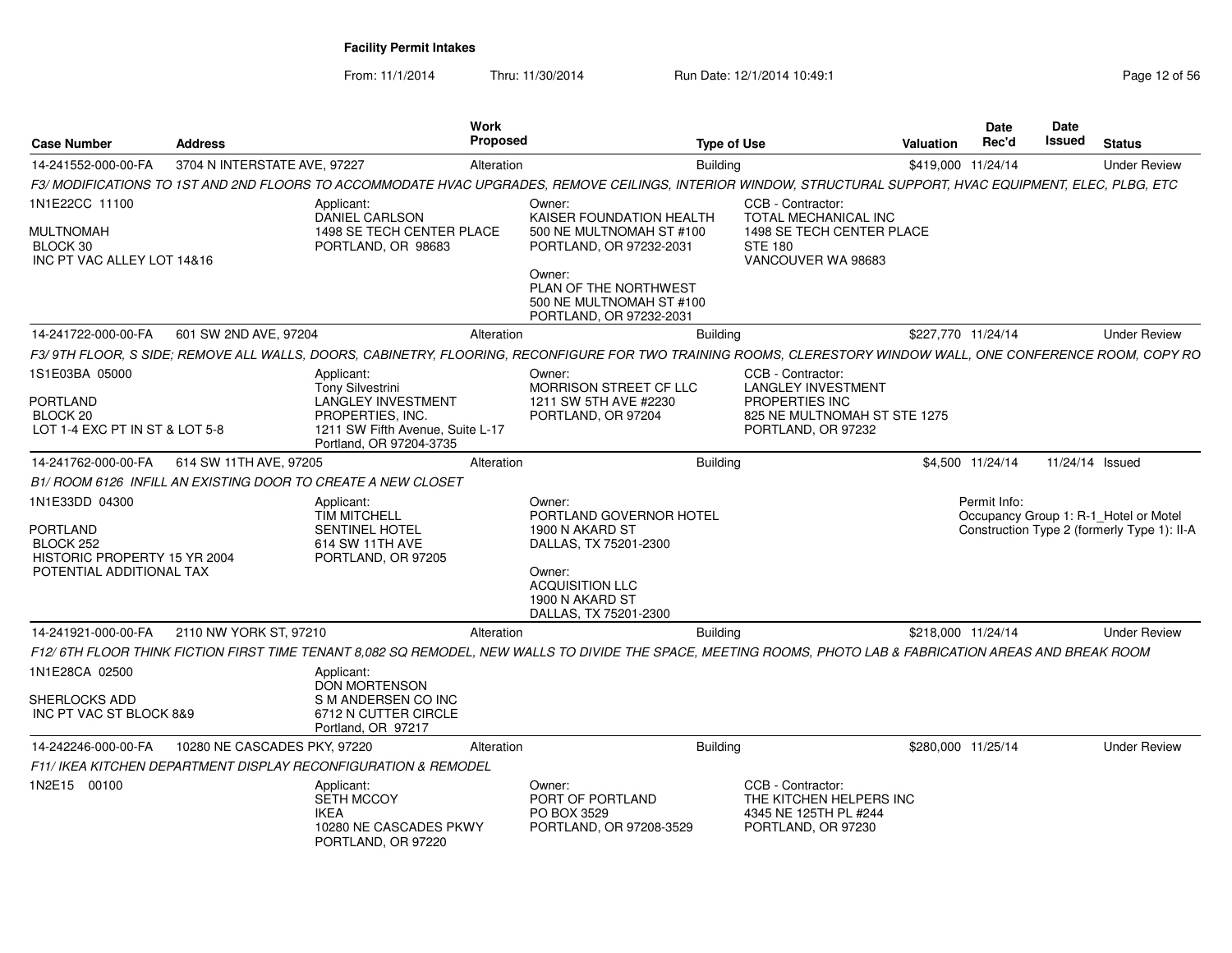| <b>Case Number</b>                             | <b>Address</b>                                          |                                                                                                         | <b>Work</b><br><b>Proposed</b> |                                                                                                                                                       | <b>Type of Use</b> |                                                                                                              | <b>Valuation</b> | <b>Date</b><br>Rec'd | <b>Date</b><br>Issued | <b>Status</b>       |
|------------------------------------------------|---------------------------------------------------------|---------------------------------------------------------------------------------------------------------|--------------------------------|-------------------------------------------------------------------------------------------------------------------------------------------------------|--------------------|--------------------------------------------------------------------------------------------------------------|------------------|----------------------|-----------------------|---------------------|
| 14-242341-000-00-FA                            | 830 NE 47TH AVE, 97213                                  |                                                                                                         | Alteration                     |                                                                                                                                                       | <b>Building</b>    |                                                                                                              |                  | \$23,852 11/25/14    |                       | <b>Under Review</b> |
|                                                | B1/ CHILDS CENTER ARJO PATIENT SHOWER LIFT INSTALLATION |                                                                                                         |                                |                                                                                                                                                       |                    |                                                                                                              |                  |                      |                       |                     |
| 1N2E31BD 04200                                 |                                                         | Applicant:<br><b>RICHARD SCOGIN</b><br><b>PROVIDENCE</b><br>4805 NE GLISAN<br>PORTLAND, OR 97213        |                                | Owner:<br>PROVIDENCE HEALTH<br>4400 NE HALSEY ST BLDG 2 #190<br>PORTLAND, OR 97213-1545<br>Owner:<br>SERVICES-OREGON<br>4400 NE HALSEY ST BLDG 2 #190 |                    | CCB - Contractor:<br>MICHAEL L BROWN<br>M BROWN INDUSTRIES LLC<br>16631 S RACHEL CT<br>OREGON CITY, OR 97045 |                  |                      |                       |                     |
| 14-242371-000-00-FA                            | 4310 NE KILLINGSWORTH ST                                |                                                                                                         | Alteration                     | PORTLAND, OR 97213-1545                                                                                                                               | <b>Building</b>    |                                                                                                              |                  | \$19,000 11/25/14    |                       | <b>Under Review</b> |
|                                                |                                                         | B1/ DEPAUL YOUTH DISPENSARIES INTERIOR REMODEL OF SUPERVISOR STATIONS AND LOUNGE                        |                                |                                                                                                                                                       |                    |                                                                                                              |                  |                      |                       |                     |
| 1N2E19BB 04001                                 |                                                         | Applicant:                                                                                              |                                | Owner:                                                                                                                                                |                    | CCB - Contractor:                                                                                            |                  |                      |                       |                     |
| JORBADE<br>BLOCK <sub>2</sub><br><b>LOT 13</b> |                                                         | <b>KEVIN SAXTON</b><br><b>KASA ARCHITECTS</b><br>4119 NE CESAR E CHAVEZ BLVD<br>PORTLAND, OR 97211      |                                | DE PAUL TREATMENT<br>P O BOX 3007<br>PORTLAND, OR 97208-3007                                                                                          |                    | JAEGER AND ERWERT<br>CONTRACTOR<br>601 S MCLOUGHLIN BLVD<br>OREGON CITY, OR 97045                            |                  |                      |                       |                     |
|                                                |                                                         |                                                                                                         |                                | Owner:<br><b>CENTERS INC</b><br>P O BOX 3007<br>PORTLAND, OR 97208-3007                                                                               |                    |                                                                                                              |                  |                      |                       |                     |
| 14-242487-000-00-FA                            | 2250 NW 22ND AVE, 97210                                 |                                                                                                         | Alteration                     |                                                                                                                                                       | Building           |                                                                                                              |                  | \$40,000 11/25/14    |                       | <b>Under Review</b> |
| F9/2ND FLOOR HALLWAY BUILD-OUT                 |                                                         |                                                                                                         |                                |                                                                                                                                                       |                    |                                                                                                              |                  |                      |                       |                     |
| 1N1E28CA 02500                                 |                                                         | Applicant:<br><b>DON MORTENSON</b><br>S M ANDERSEN CO INC<br>6712 N CUTTER CIRCLE<br>Portland, OR 97217 |                                | Owner:<br><b>ROSAN INC</b><br>PO BOX 6712<br>PORTLAND, OR 97228-6712                                                                                  |                    | CCB - Contractor:<br>Don Mortensen<br>SM Andersen Co, Inc.<br>PO Box 5003<br>Portland, OR 97208-5003         |                  |                      |                       |                     |
| 14-242503-000-00-FA                            | 2250 NW 22ND AVE, 97210                                 |                                                                                                         | Alteration                     |                                                                                                                                                       | <b>Building</b>    |                                                                                                              |                  | \$40,000 11/25/14    |                       | <b>Under Review</b> |
| F9/3RD FLOOR HALLWAY BUILD-OUT                 |                                                         |                                                                                                         |                                |                                                                                                                                                       |                    |                                                                                                              |                  |                      |                       |                     |
| 1N1E28CA 02500                                 |                                                         | Applicant:<br><b>DON MORTENSON</b><br>S M ANDERSEN CO INC<br>6712 N CUTTER CIRCLE<br>Portland, OR 97217 |                                | Owner:<br><b>ROSAN INC</b><br>PO BOX 6712<br>PORTLAND, OR 97228-6712                                                                                  |                    | CCB - Contractor:<br>Don Mortensen<br>SM Andersen Co. Inc.<br>PO Box 5003<br>Portland, OR 97208-5003         |                  |                      |                       |                     |
| 14-242517-000-00-FA                            | 2250 NW 22ND AVE, 97210                                 |                                                                                                         | Alteration                     |                                                                                                                                                       | Building           |                                                                                                              |                  | \$40,000 11/25/14    |                       | <b>Under Review</b> |
| F9/4TH FLOOR HALLWAY BUILD-OUT                 |                                                         |                                                                                                         |                                |                                                                                                                                                       |                    |                                                                                                              |                  |                      |                       |                     |
| 1N1E28CA 02500                                 |                                                         | Applicant:<br><b>DON MORTENSON</b><br>S M ANDERSEN CO INC<br>6712 N CUTTER CIRCLE<br>Portland, OR 97217 |                                | Owner:<br><b>ROSAN INC</b><br>PO BOX 6712<br>PORTLAND, OR 97228-6712                                                                                  |                    | CCB - Contractor:<br>Don Mortensen<br>SM Andersen Co, Inc.<br>PO Box 5003<br>Portland, OR 97208-5003         |                  |                      |                       |                     |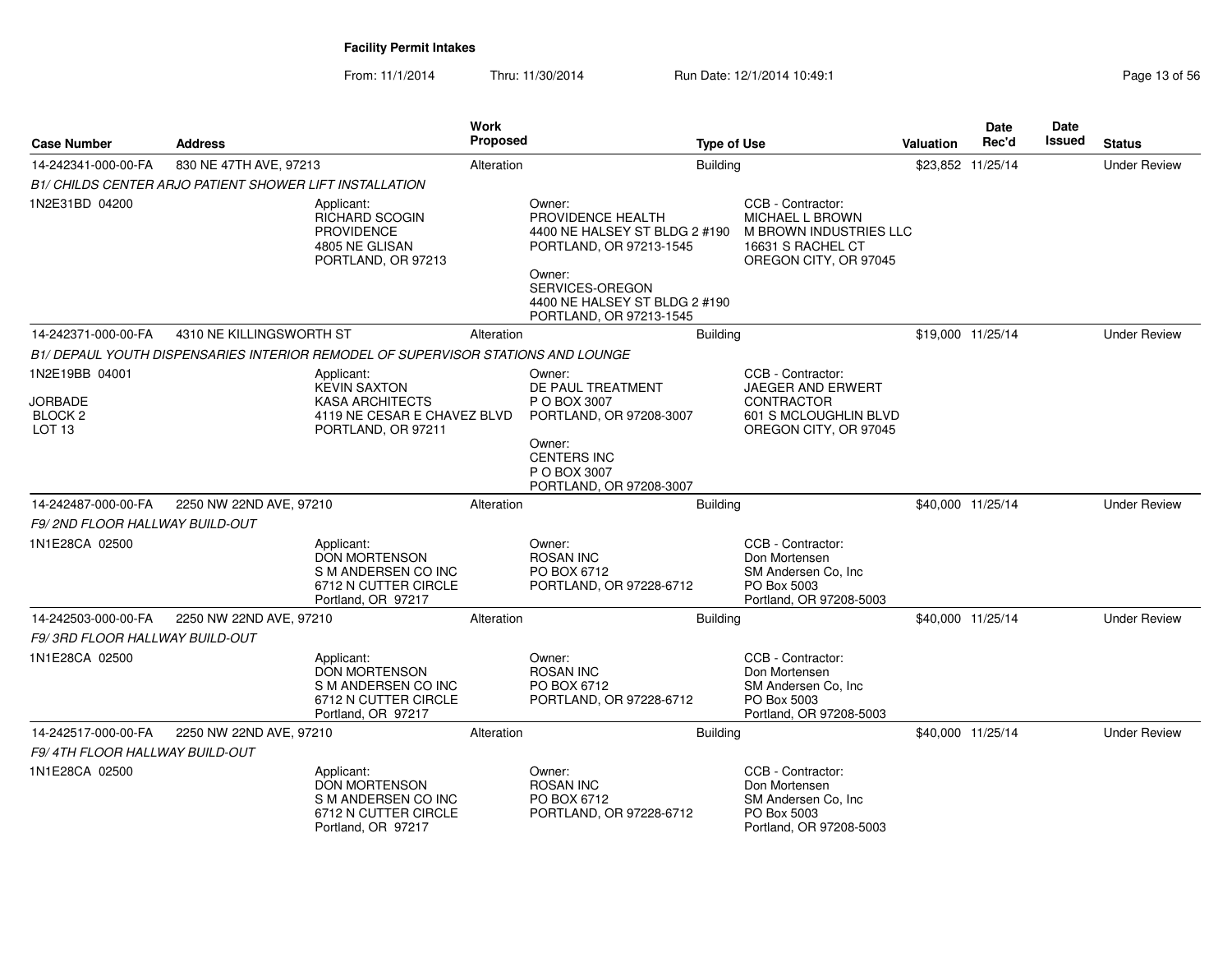| <b>Case Number</b>                                                      | <b>Address</b>              |                                                                                                               | <b>Work</b><br>Proposed |                                                                                                                                                                        | <b>Type of Use</b> |                                                                                                           | <b>Valuation</b>   | Date<br>Rec'd                                                                  | Date<br><b>Issued</b> | <b>Status</b>                                |
|-------------------------------------------------------------------------|-----------------------------|---------------------------------------------------------------------------------------------------------------|-------------------------|------------------------------------------------------------------------------------------------------------------------------------------------------------------------|--------------------|-----------------------------------------------------------------------------------------------------------|--------------------|--------------------------------------------------------------------------------|-----------------------|----------------------------------------------|
| 14-242527-000-00-FA                                                     | 2250 NW 22ND AVE, 97210     |                                                                                                               | Alteration              |                                                                                                                                                                        | <b>Building</b>    |                                                                                                           | \$40,000 11/25/14  |                                                                                |                       | <b>Under Review</b>                          |
| F9/5TH FLOOR HALLWAY BUILD-OUT                                          |                             |                                                                                                               |                         |                                                                                                                                                                        |                    |                                                                                                           |                    |                                                                                |                       |                                              |
| 1N1E28CA 02500                                                          |                             | Applicant:<br><b>DON MORTENSON</b><br>S M ANDERSEN CO INC<br>6712 N CUTTER CIRCLE<br>Portland, OR 97217       |                         | Owner:<br><b>ROSAN INC</b><br>PO BOX 6712<br>PORTLAND, OR 97228-6712                                                                                                   |                    | CCB - Contractor:<br>Don Mortensen<br>SM Andersen Co. Inc<br>PO Box 5003<br>Portland, OR 97208-5003       |                    |                                                                                |                       |                                              |
| 14-242535-000-00-FA                                                     | 2250 NW 22ND AVE, 97210     |                                                                                                               | Alteration              |                                                                                                                                                                        | <b>Building</b>    |                                                                                                           | \$40,000 11/25/14  |                                                                                |                       | <b>Under Review</b>                          |
| F9/ 6TH FLOOR HALLWAY BUILD-OUT                                         |                             |                                                                                                               |                         |                                                                                                                                                                        |                    |                                                                                                           |                    |                                                                                |                       |                                              |
| 1N1E28CA 02500                                                          |                             | Applicant:<br><b>DON MORTENSON</b><br>S M ANDERSEN CO INC<br>6712 N CUTTER CIRCLE<br>Portland, OR 97217       |                         | Owner:<br><b>ROSAN INC</b><br>PO BOX 6712<br>PORTLAND, OR 97228-6712                                                                                                   |                    | CCB - Contractor:<br>Don Mortensen<br>SM Andersen Co, Inc<br>PO Box 5003<br>Portland, OR 97208-5003       |                    |                                                                                |                       |                                              |
| 14-242804-000-00-FA                                                     | 9320 SW BARBUR BLVD, 97219  |                                                                                                               | Alteration              |                                                                                                                                                                        | <b>Building</b>    |                                                                                                           | \$15,000 11/26/14  |                                                                                |                       | <b>Under Review</b>                          |
|                                                                         |                             | B1/ SUITE 202 POWER ENGINEERS ADD 2ND SHOWER AND 2 LAV'S TO EXISTING SHOWER ROOM                              |                         |                                                                                                                                                                        |                    |                                                                                                           |                    |                                                                                |                       |                                              |
| 1S1E29AC 00600                                                          |                             | Applicant:<br><b>MARK WOLFE</b>                                                                               |                         | Owner:<br>WESTON INVESTMENT CO LLC                                                                                                                                     |                    |                                                                                                           |                    | Permit Info:<br>Occupancy Group 1: B                                           |                       |                                              |
| <b>WERLOCK</b><br>LOT 2-6&A TL 600                                      |                             | AMERICAN PROPERTY<br><b>MANAGEMENT</b><br>2154 NE BROADWAY<br>PORTLAND OR 97212                               |                         | 2154 NE BROADWAY #200<br>PORTLAND, OR 97232-1561                                                                                                                       |                    |                                                                                                           |                    |                                                                                |                       | Construction Type 2 (formerly Type 1): III-B |
| 14-242962-000-00-FA                                                     | 421 SW OAK ST, 97204        |                                                                                                               | Alteration              |                                                                                                                                                                        | <b>Building</b>    |                                                                                                           | \$97,650 11/26/14  |                                                                                |                       | <b>Under Review</b>                          |
|                                                                         |                             |                                                                                                               |                         | F9/ BUILDING EXTERIOR UPGRADES, NEW CLEAR ANODIZED ENTRY DOORS LOCATED ON THE 4TH, 5TH & OAK STREET SIDES OF BUILDING                                                  |                    |                                                                                                           |                    |                                                                                |                       |                                              |
| 1N1E34CD 03000<br><b>PORTLAND</b><br><b>BLOCK 66 LOT 1&amp;2</b><br>7&8 |                             | Applicant:<br><b>RAY GLUR</b><br><b>GBD ARCHITECTS</b><br>1120 NW COUCH, #300<br>PORTLAND, OR 97209           |                         | Owner:<br><b>G&amp;I VII LINCOLN BUILDING LP</b><br>220 E 42ND ST 27TH FL<br>NEW YORK, NY 10017-5819                                                                   |                    | CCB - Contractor:<br><b>RUSSELL CONSTRUCTION INC</b><br>20915 SW 105TH AVE<br>TUALATIN OR 97062           |                    |                                                                                |                       |                                              |
| 14-242963-000-00-FA                                                     | 921 SW 6TH AVE, 97205       |                                                                                                               | Alteration              |                                                                                                                                                                        | <b>Building</b>    |                                                                                                           | \$385,000 11/26/14 |                                                                                |                       | <b>Under Review</b>                          |
|                                                                         |                             |                                                                                                               |                         | F18/ 1ST FLOOR; RESTAURANT RENOVATION, DEMO EXISTING, CEILING, FLOORING, CABINETS, PANELING, KITCHEN LINE, DINING AREA, BAR, RECONFIGURE FOR NEW DINING LAYOUT, BAR, I |                    |                                                                                                           |                    |                                                                                |                       |                                              |
| 1S1E03BB 02300<br><b>PORTLAND</b><br>BLOCK 181<br>$LOT 1-8$             |                             | Applicant:<br><b>DAVID MCLAUGHLIN</b><br>SITEWORKS DESIGN/BUILD<br>1255 NW 9TH AVE #17<br>PORTLAND, OR 97209  |                         | Owner:<br><b>WALTON PORTLAND HOLDINGS</b><br>900 N MICHIGAN AVE #1900<br>CHICAGO, IL 60611<br>Owner:<br>VI LLC<br>900 N MICHIGAN AVE #1900<br>CHICAGO, IL 60611        |                    | CCB - Contractor:<br><b>JEAN PIERRE VEILLET</b><br>SITEWORKS INC<br>1255 NW 9TH #17<br>PORTLAND, OR 97209 |                    | Permit Info:<br>Occupancy Group 1: R-1                                         |                       | Construction Type 2 (formerly Type 1): I-A   |
| 14-233214-000-00-FA                                                     | 7409 N LEADBETTER RD, 97203 |                                                                                                               | Alteration              |                                                                                                                                                                        | Electrical         |                                                                                                           |                    | \$11/3/14                                                                      | 11/3/14 Final         |                                              |
|                                                                         |                             | AMERICAN TIRE TI - security (7433 N Leadbetter)Note: This permit replaces permit #14-231911 ET                |                         |                                                                                                                                                                        |                    |                                                                                                           |                    |                                                                                |                       |                                              |
| 2N1W25A 01100                                                           |                             | Applicant:<br>ELECTRICAL CONSTRUCTION<br>CO. (a dba for EC COMPANY)<br>PO BOX 10286<br>PORTLAND OR 97296-0286 |                         | Owner:<br>LIT INDUSTRIAL LTD<br><b>PARTNERSHIP</b><br>1717 MCKINNEY AVE #1900<br>DALLAS, TX 75202-1253                                                                 |                    |                                                                                                           |                    | Permit Info:<br>Occupancy Group 1: S-1_Storage -<br>Moderate Hazard, Warehouse |                       | Construction Type 2 (formerly Type 1): V-B   |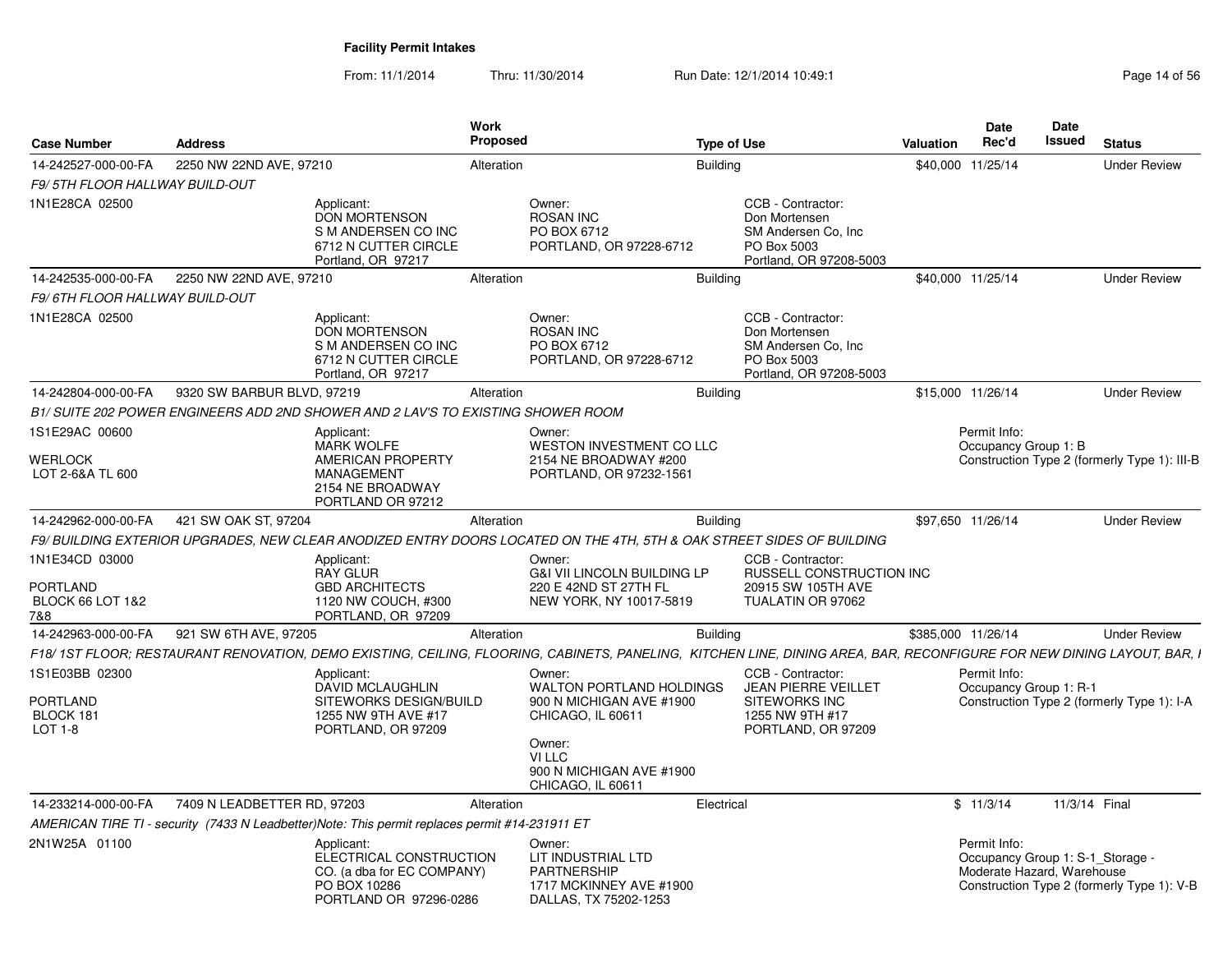| <b>Case Number</b>                                  | <b>Address</b>                                             | Work<br>Proposed                                                                                                                                               |                                                                                                                              | <b>Type of Use</b> | Valuation | Date<br>Rec'd                           | Date<br><b>Issued</b>                                          | <b>Status</b>                               |
|-----------------------------------------------------|------------------------------------------------------------|----------------------------------------------------------------------------------------------------------------------------------------------------------------|------------------------------------------------------------------------------------------------------------------------------|--------------------|-----------|-----------------------------------------|----------------------------------------------------------------|---------------------------------------------|
| 14-233216-000-00-FA                                 | 919 NE 19TH AVE, 97232                                     | Alteration                                                                                                                                                     |                                                                                                                              | Electrical         |           | \$11/3/14                               | 11/3/14 Final                                                  |                                             |
|                                                     |                                                            | voice/data - SUITE 252S; CUT IN TWO RELITES IN WALL, ADD WALLS FOR OFFICE, DOOR, RELITE, CEILING, ELEC                                                         |                                                                                                                              |                    |           |                                         |                                                                |                                             |
| 1N1E35AC 00100<br><b>SULLIVANS ADD</b>              |                                                            | Applicant:<br>TELECOMM MANAGEMENT INC<br>PO BOX 1293                                                                                                           | Owner:<br>WESTON INVESTMENT CO LLC<br>2154 NE BROADWAY #200                                                                  |                    |           | Permit Info:<br>Occupancy Group 1: B    |                                                                | Construction Type 2 (formerly Type 1): II-A |
| <b>BLOCK 36 TL 100</b>                              |                                                            | LAKE OSWEGO, OR 97035                                                                                                                                          | PORTLAND, OR 97232-1561                                                                                                      |                    |           |                                         |                                                                |                                             |
| 14-233223-000-00-FA                                 | 7409 N LEADBETTER RD, 97203                                | Alteration                                                                                                                                                     |                                                                                                                              | Electrical         |           | \$11/3/14                               | 11/3/14 Final                                                  |                                             |
|                                                     |                                                            | LV SECURITY SYSTEM W/CCTV. SITE: AMERICAN TIRE DSTRB. TYCO JOB 83-28340-1Note: This permit replaces permit #14-231911 ET(7433 N Leadbetter) AMERICAN TIRE TI   |                                                                                                                              |                    |           |                                         |                                                                |                                             |
| 2N1W25A 01100                                       |                                                            | Applicant:<br>TYCO INTEGRATED SECURITY LL( LIT INDUSTRIAL LTD<br>2815 SW 153RD DR<br>BEAVERTON, OR 97006-5101                                                  | Owner:<br><b>PARTNERSHIP</b><br>1717 MCKINNEY AVE #1900<br>DALLAS, TX 75202-1253                                             |                    |           | Permit Info:                            | Occupancy Group 1: S-1_Storage -<br>Moderate Hazard, Warehouse | Construction Type 2 (formerly Type 1): V-B  |
| 14-233265-000-00-FA                                 | 2305 SE 82ND AVE                                           | Alteration                                                                                                                                                     |                                                                                                                              | Electrical         |           | \$11/3/14                               |                                                                | 11/3/14 Under Inspection                    |
|                                                     |                                                            | feeder/ panel & 4 circuits, prep for TI (pwr)ROOM 107 REMODEL FOR RETAIL TENANT SPACE - pwr                                                                    |                                                                                                                              |                    |           |                                         |                                                                |                                             |
| 1S2E05DD 00300 A1                                   |                                                            | Applicant:<br>ELECTRICAL CONSTRUCTION<br>CO. (a dba for EC COMPANY)<br>PO BOX 10286<br>PORTLAND OR 97296-0286                                                  | Owner:<br>Gil Gilgan<br>PORTLAND COMMUNITY<br><b>COLLEGE DIST</b><br>12000 SW 49TH AVE<br>PORTLAND, OR 97219-7197            |                    |           |                                         |                                                                |                                             |
| 14-233437-000-00-FA                                 | 5115 N GREELEY AVE                                         | Alteration                                                                                                                                                     |                                                                                                                              | Electrical         |           | \$11/3/14                               | 11/3/14 Final                                                  |                                             |
| 504530 PM 165 RCC Additional Data Stations          |                                                            |                                                                                                                                                                |                                                                                                                              |                    |           |                                         |                                                                |                                             |
| 1N1E21BA 10304<br>MADRONA BLUFF<br>LOT <sub>4</sub> |                                                            | Applicant:<br>COCHRAN INC. dba BROADWAY<br><b>ELECTRIC</b><br>7550 SW TECH CENTER DR STE<br>220<br>TIGARD OR 97223-8061                                        | Owner:<br>KAISER FOUNDATION HEALTH<br>500 NE MULTNOMAH ST #100<br>PORTLAND, OR 97232-2031<br>Owner:<br>PLAN OF THE NORTHWEST |                    |           |                                         |                                                                |                                             |
|                                                     |                                                            |                                                                                                                                                                | 500 NE MULTNOMAH ST #100<br>PORTLAND, OR 97232-2031                                                                          |                    |           |                                         |                                                                |                                             |
| 14-233446-000-00-FA                                 | 1401 NE 68TH AVE, 97213                                    | Alteration                                                                                                                                                     |                                                                                                                              | Electrical         |           | \$11/3/14                               | 11/3/14 Issued                                                 |                                             |
|                                                     | pwr - ELECTRONIC CONTROLS DESIGN BUILD UPGRADE / UPS - pwr |                                                                                                                                                                |                                                                                                                              |                    |           |                                         |                                                                |                                             |
| 1N2E32 00100                                        |                                                            | Applicant:<br>ELECTRICAL CONSTRUCTION<br>CO. (a dba for EC COMPANY)<br>PO BOX 10286<br>PORTLAND OR 97296-0286                                                  | Owner:<br><b>MULTNOMAH COUNTY</b><br>401 N DIXON ST<br>PORTLAND, OR 97227-1865                                               |                    | I-FR      | Permit Info:<br>Occupancy Group 1: I1.1 | Construction Type 2 (formerly Type 1):                         |                                             |
| 14-233490-000-00-FA                                 | 319 SW WASHINGTON ST, 97204                                | Alteration                                                                                                                                                     |                                                                                                                              | Electrical         |           | \$11/3/14                               |                                                                | <b>Under Review</b>                         |
|                                                     |                                                            | pwr - COMPLETE BUILD-OUT OF MEZZANINE & 2ND FLOOR FOR NEW TENANT - NEW PRIVATE AND OPEN OFFICES, RESTROOMS, BREAKROOM/ PANTRY, RECEPTION, MEETING ROOMS, GAMEF |                                                                                                                              |                    |           |                                         |                                                                |                                             |
| 1N1E34CD 07800                                      |                                                            |                                                                                                                                                                | Owner:<br>THREE NINETEEN WASHINGTON<br><b>LLC</b><br>PO BOX 416<br>MANCHESTER, VT 05254                                      |                    |           | Permit Info:<br>Med.Off., Pub.Bldg.     | Occupancy Group 1: B_Bank, Off.,                               |                                             |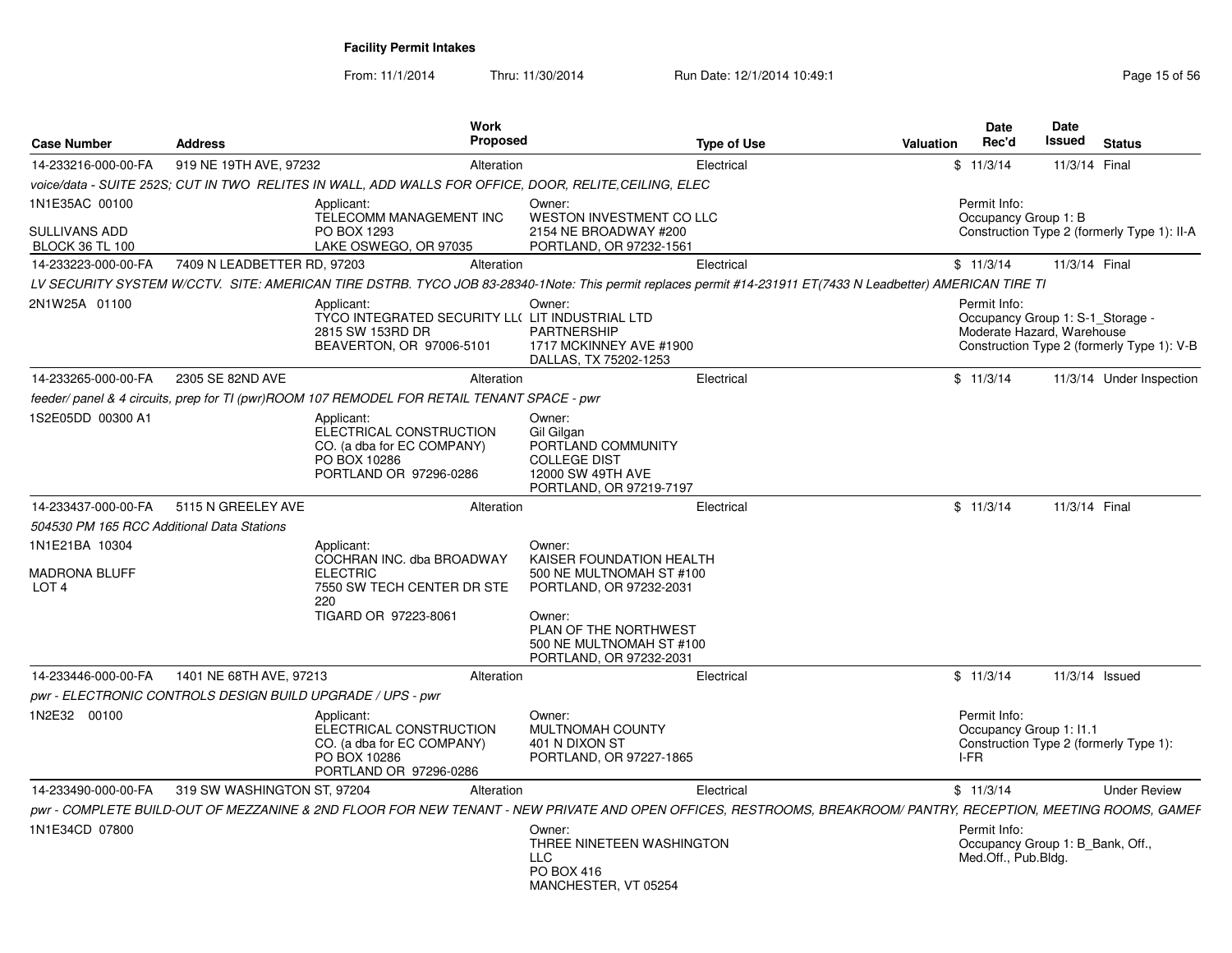From: 11/1/2014

| <b>Case Number</b>                                                                                                               | <b>Address</b>                                         |                                                                                             | Work<br><b>Proposed</b> |                                                                                                                                                                       | <b>Type of Use</b> |                                                                                        | Valuation | Date<br>Rec'd                       | <b>Date</b><br>Issued | <b>Status</b>                  |
|----------------------------------------------------------------------------------------------------------------------------------|--------------------------------------------------------|---------------------------------------------------------------------------------------------|-------------------------|-----------------------------------------------------------------------------------------------------------------------------------------------------------------------|--------------------|----------------------------------------------------------------------------------------|-----------|-------------------------------------|-----------------------|--------------------------------|
| 14-233500-000-00-FA                                                                                                              | 319 SW WASHINGTON ST, 97204                            |                                                                                             | Alteration              |                                                                                                                                                                       | Electrical         |                                                                                        |           | \$11/3/14                           |                       | <b>Under Review</b>            |
|                                                                                                                                  |                                                        |                                                                                             |                         | voice/data - COMPLETE BUILD-OUT OF MEZZANINE & 2ND FLOOR FOR NEW TENANT - NEW PRIVATE AND OPEN OFFICES. RESTROOMS. BREAKROOM/ PANTRY, RECEPTION, MEETING ROOMS, (     |                    |                                                                                        |           |                                     |                       |                                |
| 1N1E34CD 07800                                                                                                                   |                                                        |                                                                                             |                         | Owner:<br>THREE NINETEEN WASHINGTON<br>LLC<br>PO BOX 416<br>MANCHESTER, VT 05254                                                                                      |                    |                                                                                        |           | Permit Info:<br>Med.Off., Pub.Bldg. |                       | Occupancy Group 1: B Bank, Off |
| 14-233567-000-00-FA                                                                                                              | 1001 SE WATER AVE, 97214                               |                                                                                             | Alteration              |                                                                                                                                                                       | Electrical         |                                                                                        |           | \$11/3/14                           |                       | 11/3/14 Under Inspection       |
|                                                                                                                                  |                                                        |                                                                                             |                         | pwr - SUITE 490; TI, REMOVE ALL PARTITION WALLS, CREATE OPEN OFFICE AREA, TEMPERED GLASS PARTITION WALLS FOR OFFICES, WORK ROOM, DOORS, RELITES, SLIDING DOOR, BREAK, |                    |                                                                                        |           |                                     |                       |                                |
| 1S1E03AD 01400<br><b>EAST PORTLAND</b><br>BLOCK 7<br>LOT 1-8 TL 1400<br>HISTORIC PROPERTY 15 YR 2005<br>POTENTIAL ADDITIONAL TAX |                                                        | Applicant:<br>STONER ELECTRIC, INC.<br>1904 SE OCHOCO ST.<br>MILWAUKIE OR 97222-7315        |                         | Owner:<br><b>EASTBANK COMMERCE CENTER</b><br>LLC<br>1001 SE WATER AVE #120<br>PORTLAND, OR 97214                                                                      |                    |                                                                                        |           |                                     |                       |                                |
| 14-233584-000-00-FA                                                                                                              | 722 SW 2ND AVE, 97204                                  |                                                                                             | Alteration              |                                                                                                                                                                       | Electrical         |                                                                                        |           | \$11/3/14                           |                       | 11/25/14 Issued                |
|                                                                                                                                  | pwr - PUSH/PULL FOR 120 TON WATER COOLED CHILLER - pwr |                                                                                             |                         |                                                                                                                                                                       |                    |                                                                                        |           |                                     |                       |                                |
| 1S1E03BA 03300                                                                                                                   |                                                        | Applicant:<br><b>INC</b><br>PO BOX 871866<br>VANCOUVER, WA 98687                            |                         | Owner:<br>ACCURATE ELECTRIC UNLIMITED PORTLAND COMMUNITY COLLEGE ACCURATE ELECTRIC UNLIMITED<br>PO BOX 19000<br>PORTLAND, OR 97280-0990                               |                    | CCB - Contractor:<br><b>INC</b><br>PO BOX 871866<br>VANCOUVER, WA 98687                |           |                                     |                       |                                |
| 14-233601-000-00-FA                                                                                                              | 501 N DIXON ST, 97227                                  |                                                                                             | Alteration              |                                                                                                                                                                       | Electrical         |                                                                                        |           | \$11/3/14                           |                       | 11/3/14 Final                  |
|                                                                                                                                  |                                                        | pwr - RECONNECT REPLACEMENT BOOSTER HEATER FOR DISHWASHER - pwr                             |                         |                                                                                                                                                                       |                    |                                                                                        |           |                                     |                       |                                |
| 1N1E27DC 06600<br>ELIZABETH IRVINGS ADD<br><b>BLOCK 18 TL 6600</b>                                                               |                                                        | Applicant:<br>FIVE STAR ELECTRIC INC<br>756 SW BAILEY AVE<br>HILLSBORO OR 97123             |                         | Owner:<br>SCHOOL DISTRICT NO 1(LEASED<br>PO BOX 3107<br>PORTLAND, OR 97208-3107<br>Owner:<br>MULTNOMAH COUNTY<br>PO BOX 3107<br>PORTLAND, OR 97208-3107               |                    | CCB - Contractor:<br>FIVE STAR ELECTRIC INC<br>756 SW BAILEY AVE<br>HILLSBORO OR 97123 |           |                                     |                       |                                |
| 14-233608-000-00-FA                                                                                                              | 26 SW SALMON ST, 97204                                 |                                                                                             | Alteration              |                                                                                                                                                                       | Electrical         |                                                                                        |           | \$11/3/14                           |                       | 11/12/14 Under Inspection      |
|                                                                                                                                  | pwr - BRIDGE LEVEL/ADD TWO MEETING/HUDDLE ROOMS pwr    |                                                                                             |                         |                                                                                                                                                                       |                    |                                                                                        |           |                                     |                       |                                |
| 1S1E03BD 00200<br><b>PORTLAND</b><br>BLOCK 6<br>LOT 1-8                                                                          |                                                        | Applicant:<br>TICE ELECTRIC CO.<br>5405 N Lagoon Ave.<br>PORTLAND OR 97217-7637             |                         | Owner:<br><b>IEH PORTLAND LLC</b><br>1WTC0510-CORPORATE TAX<br>DEPT 121 SW SALMO<br>PORTLAND, OR 97204                                                                |                    |                                                                                        |           |                                     |                       |                                |
| 14-233684-000-00-FA                                                                                                              | 720 SW WASHINGTON ST, 97205                            |                                                                                             | Alteration              |                                                                                                                                                                       | Electrical         |                                                                                        |           | \$11/4/14                           |                       | 11/4/14 Under Inspection       |
|                                                                                                                                  |                                                        |                                                                                             |                         | power, fire alarm - SUITE 200; TI, REMOVE SOME WALLS, RECONFIGURE FOR OFFICES, COLLABORATION ROOMS, LAB W/SINK, DOORS, RELITES, FLOORING, CEILING, ELEC, PLBG         |                    |                                                                                        |           |                                     |                       |                                |
| 1N1E34CC 06600<br><b>PORTLAND</b><br>BLOCK 213<br>LOT 1&2&7&8                                                                    |                                                        | Applicant:<br>CAPITOL ELECTRIC CO INC.<br><b>11401 NE MARX ST</b><br>PORTLAND OR 97220-1041 |                         | Owner:<br><b>GPO MORGAN LLC</b><br>720 SW WASHINGTON ST #630<br>PORTLAND, OR 97205-3508                                                                               |                    |                                                                                        |           |                                     |                       |                                |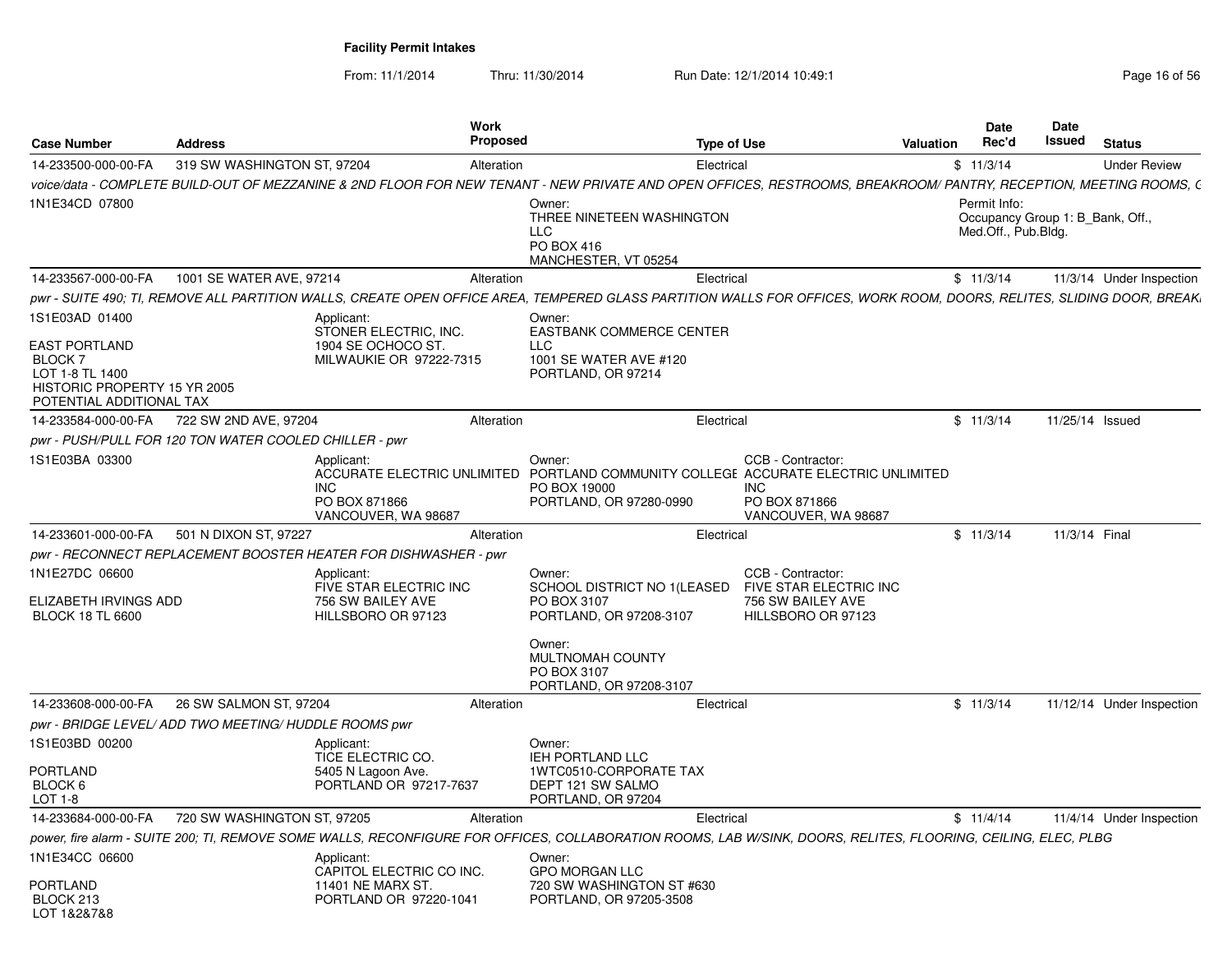From: 11/1/2014

| <b>Case Number</b>                                                                                             | <b>Address</b>                                        |                                                                                                       | Work<br>Proposed | <b>Type of Use</b>                                                                                                                                                  | Valuation | Date<br>Rec'd                          | Date<br>Issued | <b>Status</b>                              |
|----------------------------------------------------------------------------------------------------------------|-------------------------------------------------------|-------------------------------------------------------------------------------------------------------|------------------|---------------------------------------------------------------------------------------------------------------------------------------------------------------------|-----------|----------------------------------------|----------------|--------------------------------------------|
| 14-233707-000-00-FA                                                                                            | 7000 NE AIRPORT WAY, 97218                            |                                                                                                       | Alteration       | Electrical                                                                                                                                                          |           | \$11/4/14                              |                | <b>Under Review</b>                        |
|                                                                                                                |                                                       |                                                                                                       |                  | pwr - HENRY'S TAVERN CONCOURSE "C" SPACE C2192 & C1172 FOR STORAGE, NEW 3334 SQ FT RESTAURANT AND BAR WITH KEG DISPLAY & COOLER AND KITCHEN ***BID ESTIMATE FOR TRA |           |                                        |                |                                            |
| 1N2E08B 00400                                                                                                  |                                                       |                                                                                                       |                  | Owner:<br>PORT OF PORTLAND                                                                                                                                          |           | Permit Info:<br>Occupancy Group 1: A-2 |                |                                            |
| SECTION 08 1N 2E<br>TL 400 7.39 ACRES<br><b>TERMINAL BLDG</b><br><b>NONTAXABLE</b><br>SEE TAXABLE SUB ACCOUNTS |                                                       |                                                                                                       |                  | PO BOX 3529<br>PORTLAND, OR 97208-3529                                                                                                                              |           |                                        |                | Construction Type 2 (formerly Type 1): I-A |
| 14-233713-000-00-FA                                                                                            | 501 N GRAHAM ST, 97227                                |                                                                                                       | Alteration       | Electrical                                                                                                                                                          |           | \$11/4/14                              |                | 11/4/14 Issued                             |
|                                                                                                                |                                                       |                                                                                                       |                  | power - 2ND FLOOR CARDIOLOGY - RELOCATE AND RECONFIGURE OFFICE AND CLINIC AREAS INCLUDING REMOVAL AND REBUILD OF PARTITION WALLS. EXPAND TOILET ROOM. ELECTRICAL.   |           |                                        |                |                                            |
| 1N1E27AC 01000                                                                                                 |                                                       | Applicant:<br>OREGON ELECTRIC                                                                         |                  | Owner:<br>LEGACY HEALTH SYSTEM                                                                                                                                      |           |                                        |                |                                            |
| ABENDS ADD<br><b>BLOCK 1 TL 1000</b>                                                                           |                                                       | <b>CONSTRUCTION INC. /DBA</b><br>OREGON ELECTRIC GROUP.<br>1709 SE 3RD AVE.<br>PORTLAND OR 97214-4547 |                  | 1919 NW LOVEJOY ST<br>PORTLAND, OR 97209                                                                                                                            |           |                                        |                |                                            |
| 14-233941-000-00-FA                                                                                            | 1500 SW 1ST AVE, 97201                                |                                                                                                       | Alteration       | Electrical                                                                                                                                                          |           | \$11/4/14                              | 11/4/14 Final  |                                            |
| #620 OSMBE TI - Audio/video installation                                                                       |                                                       |                                                                                                       |                  |                                                                                                                                                                     |           |                                        |                |                                            |
| 1S1E03CA 00600                                                                                                 |                                                       | Applicant:<br>MAY TECHNOLOGIES INC                                                                    |                  | Owner:<br><b>URBAN OFFICE</b>                                                                                                                                       |           | Permit Info:<br>Occupancy Group 1: B   |                |                                            |
| PORTLAND<br><b>BLOCK 116 TL 600</b>                                                                            |                                                       | 24023 NE SHEA LN STE 306<br>WOOD VILLAGE OR 97060-1063                                                |                  | 111 SW COLUMBIA ST #1380<br>PORTLAND, OR 97201-5845                                                                                                                 |           |                                        |                | Construction Type 2 (formerly Type 1): I-A |
|                                                                                                                |                                                       |                                                                                                       |                  | Owner:<br><b>PARKING</b><br>111 SW COLUMBIA ST #1380<br>PORTLAND, OR 97201-5845                                                                                     |           |                                        |                |                                            |
|                                                                                                                |                                                       |                                                                                                       |                  | Owner:<br><b>FACILITIES</b><br>111 SW COLUMBIA ST #1380<br>PORTLAND, OR 97201-5845                                                                                  |           |                                        |                |                                            |
| 14-234321-000-00-FA                                                                                            | 7000 NE AIRPORT WAY, 97218                            |                                                                                                       | Alteration       | Electrical                                                                                                                                                          |           | \$11/4/14                              |                | <b>Under Review</b>                        |
|                                                                                                                |                                                       |                                                                                                       |                  | SPACE # C2152: RETAIL TENANT, SHEETROCK, CEILING, FLOORING, FEATURE WALLS, CIRCULAR DISPLAY COUNTER W/DOOR, DISPLAY CABINETS, ELEC                                  |           |                                        |                |                                            |
| 1N2E08B 00400                                                                                                  |                                                       |                                                                                                       |                  | Owner:<br>PORT OF PORTLAND                                                                                                                                          |           | Permit Info:<br>Occupancy Group 1: A-2 |                |                                            |
| SECTION 08 1N 2E<br>TL 400 7.39 ACRES<br><b>TERMINAL BLDG</b><br><b>NONTAXABLE</b><br>SEE TAXABLE SUB ACCOUNTS |                                                       |                                                                                                       |                  | PO BOX 3529<br>PORTLAND, OR 97208-3529                                                                                                                              |           |                                        |                | Construction Type 2 (formerly Type 1): I-A |
| 14-234406-000-00-FA                                                                                            | 5331 SW MACADAM AVE, 97201                            |                                                                                                       | Alteration       | Electrical                                                                                                                                                          |           | \$11/5/14                              | 11/5/14 Final  |                                            |
|                                                                                                                | Space #283 Plumbing Renovation & water heater - power |                                                                                                       |                  |                                                                                                                                                                     |           |                                        |                |                                            |
| 1S1E15BD 03900                                                                                                 |                                                       | Applicant:<br>CHRISTENSON ELECTRIC INC.                                                               |                  | Owner:<br>WATER TOWER BUILDING LLC                                                                                                                                  |           | Permit Info:<br>Occupancy Group 1: B   |                |                                            |
| SECTION 15 1S 1E<br>TL 3900 3.66 ACRES                                                                         |                                                       | 111 SW COLUMBIA ST. STE 480<br>PORTLAND OR 97201-5838                                                 |                  | 111 SW COLUMBIA ST #1380<br>PORTLAND, OR 97239                                                                                                                      |           | <b>IV-HT</b>                           |                | Construction Type 2 (formerly Type 1):     |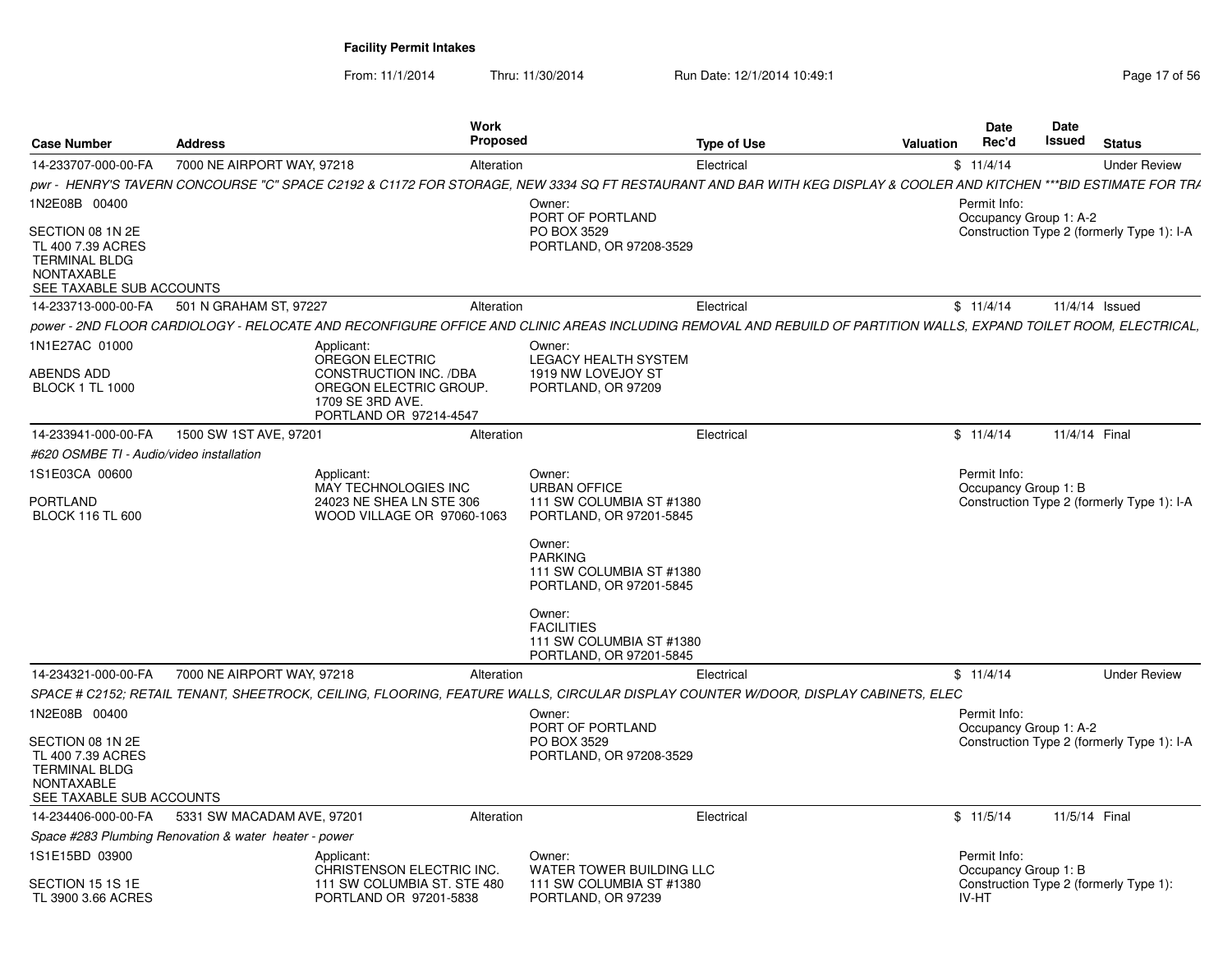From: 11/1/2014

| <b>Case Number</b>                                       | <b>Address</b>                                            |                                                                                                                         | <b>Work</b><br><b>Proposed</b> |                                                                                                                                                                        | <b>Type of Use</b> | <b>Valuation</b> | <b>Date</b><br>Rec'd                | <b>Date</b><br>Issued            | <b>Status</b>                              |
|----------------------------------------------------------|-----------------------------------------------------------|-------------------------------------------------------------------------------------------------------------------------|--------------------------------|------------------------------------------------------------------------------------------------------------------------------------------------------------------------|--------------------|------------------|-------------------------------------|----------------------------------|--------------------------------------------|
| 14-234478-000-00-FA                                      | 9555 NE ALDERWOOD RD, 97220                               |                                                                                                                         | Alteration                     |                                                                                                                                                                        | Electrical         |                  | \$11/5/14                           |                                  | <b>Under Review</b>                        |
|                                                          |                                                           |                                                                                                                         |                                | power - (9555 NE ALDERWOOD) (FIRST TIME TENANT FOR OCCUPANCY) KeHE DISTRIBUTORS NEW TENANT RENOVATION, NEW PARKING LOT & LANDSCAPING AT NE CORNER OF BLDG, NEW E       |                    |                  |                                     |                                  |                                            |
| 1N2E16 00100                                             |                                                           |                                                                                                                         |                                | Owner:<br>PORT OF PORTLAND<br>PO BOX 3529<br>PORTLAND, OR 97208-3529                                                                                                   |                    |                  | Permit Info:<br>Med.Off., Pub.Bldg. | Occupancy Group 1: B_Bank, Off., | Construction Type 2 (formerly Type 1): V-B |
| 14-234659-000-00-FA                                      | 110 SW YAMHILL ST, 97204                                  |                                                                                                                         | Alteration                     |                                                                                                                                                                        | Electrical         |                  | \$11/5/14                           | 11/5/14 Issued                   |                                            |
|                                                          |                                                           | 2nd & 3rd floors JAMA SOFTWARE - security (cabling only); voice/data; audio/video; sound masking                        |                                |                                                                                                                                                                        |                    |                  |                                     |                                  |                                            |
| 1S1E03BA 02400<br><b>PORTLAND</b><br>BLOCK 13<br>LOT 1&2 |                                                           | Applicant:<br>APPLIED TECHNICAL SYSTEMS<br>INC.<br>7015 SW McEWAN RD<br>LAKE OSWEGO OR 97035-7830                       |                                | Owner:<br><b>B13 INVESTORS LLC</b><br>111 SW COLUMBIA ST #1380<br>PORTLAND, OR 97201                                                                                   |                    |                  | Permit Info:<br>Med.Off., Pub.Bldg. | Occupancy Group 1: B_Bank, Off.  | Construction Type 2 (formerly Type 1): I-B |
| 14-234791-000-00-FA                                      | 3101 SW SAM JACKSON PARK RD, 97201                        |                                                                                                                         | Alteration                     |                                                                                                                                                                        | Electrical         |                  | \$11/5/14                           |                                  | <b>Under Review</b>                        |
|                                                          | 2nd fl P&O Lab HVAC New Terminal Unit for Carver Addition |                                                                                                                         |                                |                                                                                                                                                                        |                    |                  |                                     |                                  |                                            |
| 1S1E09 00500                                             |                                                           |                                                                                                                         |                                | Owner:<br>OREGON STATE OF<br>3181 SW SAM JACKSON PARK RD<br>PORTLAND, OR 97239                                                                                         |                    |                  |                                     |                                  |                                            |
| 14-234794-000-00-FA                                      | 4730 N LAGOON AVE, 97217                                  |                                                                                                                         | Alteration                     |                                                                                                                                                                        | Electrical         |                  | \$11/5/14                           | 11/5/14 Issued                   |                                            |
|                                                          |                                                           | INSTALL CEILING PROJECTOR IN 1ST FLOOR NORTHEAST CONFERENCE ROOMFL-4730-C12-#9                                          |                                |                                                                                                                                                                        |                    |                  |                                     |                                  |                                            |
| 1N1E21BC 00900<br>SECTION 21 1N 1E<br>TL 900 5.05 ACRES  |                                                           | Applicant:<br>COCHRAN INC. dba BROADWAY<br><b>ELECTRIC</b><br>7550 SW TECH CENTER DR STE<br>220<br>TIGARD OR 97223-8061 |                                | Owner:<br>PDX DEVELOPMENT<br>5001 N LAGOON AVE<br>PORTLAND, OR 97217-7634                                                                                              |                    |                  |                                     |                                  |                                            |
| 14-234949-000-00-FA                                      | 1120 NW COUCH ST, 97209                                   |                                                                                                                         | Alteration                     |                                                                                                                                                                        | Electrical         |                  | \$11/6/14                           |                                  | <b>Under Review</b>                        |
|                                                          |                                                           |                                                                                                                         |                                | power - SUITE 220 IBERDROLA RENEWABLES MINOR INTERIOR DEMO OF PARTITION WALLS, ADD NEW WALLS FOR NEW MEETING ROOM AND PARTIAL HIGH WALLS FOR WORK SPACE, MINOR         |                    |                  |                                     |                                  |                                            |
| 1N1E33DA 04900                                           |                                                           |                                                                                                                         |                                | Owner:<br>MEPT BREWERY BLOCK 2 LLC<br>PO BOX 320099<br>ALEXANDRIA, VA 22320-0156                                                                                       |                    |                  | Permit Info:<br>Med.Off., Pub.Bldg. | Occupancy Group 1: B_Bank, Off., |                                            |
| 14-234950-000-00-FA                                      | 1120 NW COUCH ST, 97209                                   |                                                                                                                         | Alteration                     |                                                                                                                                                                        | Electrical         |                  | \$11/6/14                           |                                  | 11/6/14 Under Inspection                   |
|                                                          |                                                           |                                                                                                                         |                                | power, fire alarm, voice/data - SUITE 220 IBERDROLA RENEWABLES MINOR INTERIOR DEMO OF PARTITION WALLS, ADD NEW WALLS FOR NEW MEETING ROOM AND PARTIAL HIGH WALLS FOR W |                    |                  |                                     |                                  |                                            |
| 1N1E33DA 04900                                           |                                                           | Applicant:<br>COCHRAN INC. dba BROADWAY<br><b>ELECTRIC</b><br>7550 SW TECH CENTER DR STE<br>220<br>TIGARD OR 97223-8061 |                                | Owner:<br>MEPT BREWERY BLOCK 2 LLC<br>PO BOX 320099<br>ALEXANDRIA, VA 22320-0156                                                                                       |                    |                  | Permit Info:<br>Med.Off., Pub.Bldg. | Occupancy Group 1: B_Bank, Off.  |                                            |
| 14-234957-000-00-FA                                      | 4730 N LAGOON AVE, 97217                                  |                                                                                                                         | Alteration                     |                                                                                                                                                                        | Electrical         |                  | \$11/6/14                           | 11/6/14 Issued                   |                                            |
|                                                          |                                                           | power - INSTALL CEILING PROJECTOR IN 1ST FLOOR NORTHEAST CONFERENCE ROOMFL-4730-C12-#9                                  |                                |                                                                                                                                                                        |                    |                  |                                     |                                  |                                            |
| 1N1E21BC 00900                                           |                                                           | Applicant:<br>HEIL ELECTRIC CO.                                                                                         |                                | Owner:<br>PDX DEVELOPMENT                                                                                                                                              |                    |                  |                                     |                                  |                                            |
| SECTION 21 1N 1E<br>TL 900 5.05 ACRES                    |                                                           | 8425 SE STARK ST<br>PORTLAND OR 97216-1137                                                                              |                                | 5001 N LAGOON AVE<br>PORTLAND, OR 97217-7634                                                                                                                           |                    |                  |                                     |                                  |                                            |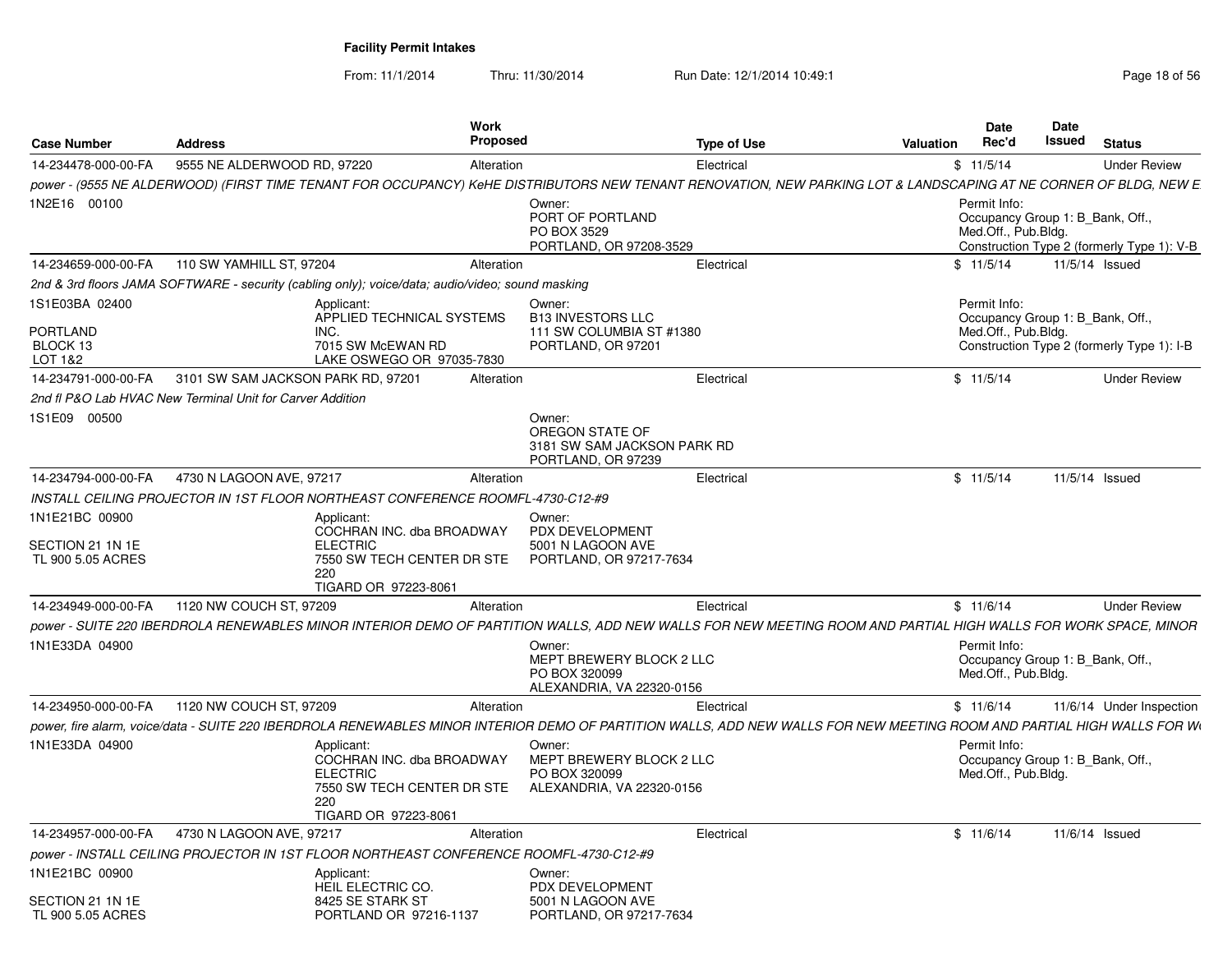| <b>Case Number</b>                                                                                                                                               | <b>Address</b>                                  | <b>Work</b><br><b>Proposed</b>                                                               |                                                                                                                                                                                                                                    | <b>Type of Use</b> | Valuation | Date<br>Rec'd                                                           | Date<br>Issued | <b>Status</b>                               |
|------------------------------------------------------------------------------------------------------------------------------------------------------------------|-------------------------------------------------|----------------------------------------------------------------------------------------------|------------------------------------------------------------------------------------------------------------------------------------------------------------------------------------------------------------------------------------|--------------------|-----------|-------------------------------------------------------------------------|----------------|---------------------------------------------|
| 14-234959-000-00-FA                                                                                                                                              | 4435 N CHANNEL AVE                              | Alteration                                                                                   |                                                                                                                                                                                                                                    | Electrical         |           | \$11/6/14                                                               | 11/6/14 Issued |                                             |
|                                                                                                                                                                  |                                                 | power - CORP 9 ECRS - AV cabling - conference room on the river side, middle of the building |                                                                                                                                                                                                                                    |                    |           |                                                                         |                |                                             |
| 1N1E20 00109A2<br>PARTITION PLAT 2003-38<br>LOT 2 TL 109<br>IMPS ONLY SEE R610375 (R64983-1511) FOR<br>LAND                                                      |                                                 | Applicant:<br>HEIL ELECTRIC CO.<br>8425 SE STARK ST<br>PORTLAND OR 97216-1137                | Owner:<br>DAIMLER TRUCKS NORTH<br>PO BOX 3820<br>PORTLAND, OR 97208<br>Owner:<br><b>AMERICA LLC</b><br>PO BOX 3820<br>PORTLAND, OR 97208                                                                                           |                    |           |                                                                         |                |                                             |
| 14-234960-000-00-FA                                                                                                                                              | 110 SW YAMHILL ST, 97204                        | Alteration                                                                                   |                                                                                                                                                                                                                                    | Electrical         |           | \$11/6/14                                                               |                | $11/6/14$ Issued                            |
|                                                                                                                                                                  | 2nd & 3rd floors JAMA SOFTWARE - access control |                                                                                              |                                                                                                                                                                                                                                    |                    |           |                                                                         |                |                                             |
| 1S1E03BA 02400<br><b>PORTLAND</b><br>BLOCK 13<br>LOT 1&2                                                                                                         |                                                 | Applicant:<br>PROTEC INC.<br>720 NE FLANDERS ST.<br>PORTLAND OR 97232-2763                   | Owner:<br><b>B13 INVESTORS LLC</b><br>111 SW COLUMBIA ST #1380<br>PORTLAND, OR 97201                                                                                                                                               |                    |           | Permit Info:<br>Occupancy Group 1: B_Bank, Off.,<br>Med.Off., Pub.Bldg. |                | Construction Type 2 (formerly Type 1): I-B  |
| 14-234963-000-00-FA                                                                                                                                              | 4747 N CHANNEL AVE                              | Alteration                                                                                   |                                                                                                                                                                                                                                    | Electrical         |           | \$11/6/14                                                               |                | 11/6/14 Issued                              |
|                                                                                                                                                                  | power - CORP 1 CONFERENCE ROOM 1A - AV CABLING  |                                                                                              |                                                                                                                                                                                                                                    |                    |           |                                                                         |                |                                             |
| 1N1E20 00109<br>PARTITION PLAT 2003-38<br>LOT 2 TL 109<br>LAND & IMPS SEE R540487 (R64983-1507)<br>R540481 (R64983-1503)<br>R540494 (R64983-1515) FOR OTHER IMPS |                                                 | Applicant:<br>HEIL ELECTRIC CO.<br>8425 SE STARK ST<br>PORTLAND OR 97216-1137                | Owner:<br>PORT OF PORTLAND (LEASED<br>PO BOX 3820<br>PORTLAND, OR 97208-3849<br>Owner:<br>DAIMLER TRUCKS NORTH<br>PO BOX 3820<br>PORTLAND, OR 97208-3849<br>Owner:<br><b>AMERICA LLC</b><br>PO BOX 3820<br>PORTLAND, OR 97208-3849 |                    |           | Permit Info:<br>Occupancy Group 1: B                                    |                | Construction Type 2 (formerly Type 1): II-B |
| 14-234965-000-00-FA                                                                                                                                              | 4747 N CHANNEL AVE                              | Alteration                                                                                   |                                                                                                                                                                                                                                    | Electrical         |           | \$11/6/14                                                               |                | 11/6/14 Issued                              |
| 1N1E20 00109<br>PARTITION PLAT 2003-38<br>LOT 2 TL 109<br>LAND & IMPS SEE R540487 (R64983-1507)<br>R540481 (R64983-1503)<br>R540494 (R64983-1515) FOR OTHER IMPS | power - CORP 1 CONFERENCE ROOM 1E - AV CABLING  | Applicant:<br>HEIL ELECTRIC CO.<br>8425 SE STARK ST<br>PORTLAND OR 97216-1137                | Owner:<br>PORT OF PORTLAND (LEASED<br>PO BOX 3820<br>PORTLAND, OR 97208-3849<br>Owner:<br>DAIMLER TRUCKS NORTH<br>PO BOX 3820<br>PORTLAND, OR 97208-3849<br>Owner:<br><b>AMERICA LLC</b><br>PO BOX 3820<br>PORTLAND, OR 97208-3849 |                    |           | Permit Info:<br>Occupancy Group 1: B                                    |                | Construction Type 2 (formerly Type 1): II-B |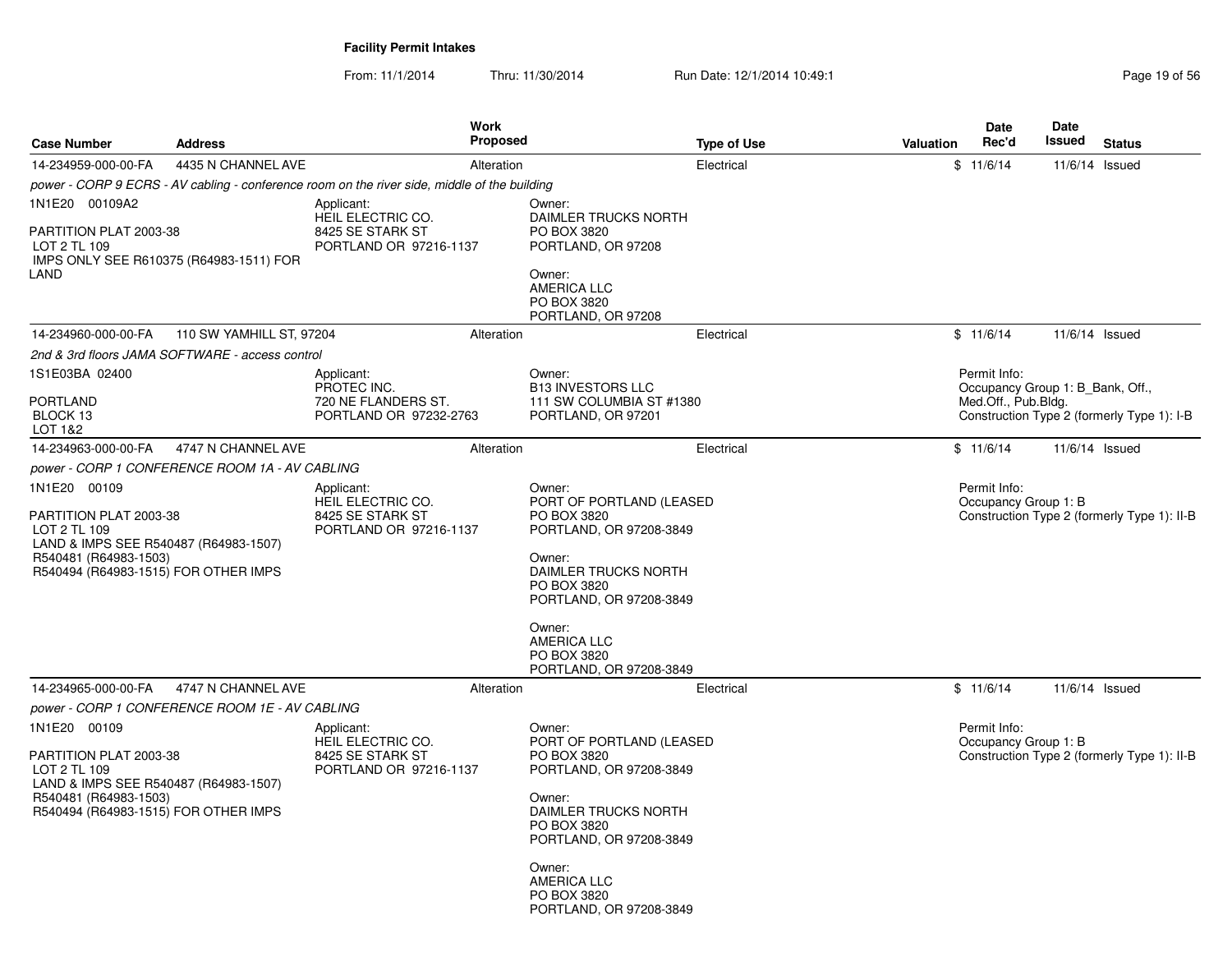| <b>Case Number</b>                                                                                             | <b>Address</b>                                                        |                                              | Work<br><b>Proposed</b> |                                                                                                                                                                     | <b>Type of Use</b> | Valuation                                 | <b>Date</b><br>Rec'd                   | <b>Date</b><br>Issued | <b>Status</b>                              |
|----------------------------------------------------------------------------------------------------------------|-----------------------------------------------------------------------|----------------------------------------------|-------------------------|---------------------------------------------------------------------------------------------------------------------------------------------------------------------|--------------------|-------------------------------------------|----------------------------------------|-----------------------|--------------------------------------------|
| 14-234977-000-00-FA                                                                                            | 3181 SW SAM JACKSON PARK RD, 97201                                    |                                              | Alteration              |                                                                                                                                                                     | Electrical         |                                           | \$11/6/14                              |                       | 11/6/14 Issued                             |
|                                                                                                                | 6th fl Aicher Lab Relocation - install Snorkel exhaust system - power |                                              |                         |                                                                                                                                                                     |                    |                                           |                                        |                       |                                            |
| 1S1E09 00600                                                                                                   |                                                                       | Applicant:<br>DYNALECTRIC CO.                |                         | Owner:<br>OREGON STATE OF (MEDICAL                                                                                                                                  |                    |                                           |                                        |                       |                                            |
| SECTION 09 1S 1E<br>TL 600 14.19 ACRES                                                                         |                                                                       | 5711 SW HOOD AVE.<br>PORTLAND OR 97239-3716  |                         | <b>DEPT</b><br>3181 SW SAM JACKSON PARK RD<br>PORTLAND, OR 97239                                                                                                    |                    |                                           |                                        |                       |                                            |
| 14-234994-000-00-FA                                                                                            | 1000 SW BROADWAY, 97205                                               |                                              | Alteration              |                                                                                                                                                                     | Electrical         |                                           | \$11/6/14                              |                       | <b>Under Review</b>                        |
| #960 Everbank TI - power                                                                                       |                                                                       |                                              |                         |                                                                                                                                                                     |                    |                                           |                                        |                       |                                            |
| 1S1E03BB 02400                                                                                                 |                                                                       |                                              |                         | Owner:                                                                                                                                                              |                    |                                           |                                        |                       |                                            |
| <b>PORTLAND</b><br>BLOCK 182<br>LOT 5-8                                                                        |                                                                       |                                              |                         | ONE THOUSAND BROADWAY<br><b>BLDG LTD PARTNERSHIP</b><br>805 SW BROADWAY STE 2020<br>PORTLAND, OR 97205                                                              |                    |                                           |                                        |                       |                                            |
| 14-235012-000-00-FA                                                                                            | 4386 SW MACADAM AVE, 97201                                            |                                              | Alteration              |                                                                                                                                                                     | Electrical         |                                           | \$11/6/14                              |                       | 11/6/14 Under Inspection                   |
| #200 Buckeye Pacific - power                                                                                   |                                                                       |                                              |                         |                                                                                                                                                                     |                    |                                           |                                        |                       |                                            |
| 1S1E10DC 00900                                                                                                 |                                                                       | Applicant:<br>WILLAMETTE ELECTRIC INC.       |                         | Owner:<br><b>RIVER FORUM LLC</b>                                                                                                                                    |                    |                                           |                                        |                       |                                            |
| SECTION 10 1S 1E<br>TL 900 0.88 ACRES<br>DEFERRAL-POTENTIAL ADDITIONAL TAX                                     |                                                                       | P.O. BOX 230547<br>TIGARD, OR 97281-0547     |                         | 235 MONTGOMERY ST FL 16<br>SAN FRANCISCO, CA 94104                                                                                                                  |                    |                                           |                                        |                       |                                            |
| 14-235315-000-00-FA                                                                                            | 1001 SW 5TH AVE, 97204                                                |                                              | Alteration              |                                                                                                                                                                     | Electrical         |                                           | \$11/6/14                              |                       | 11/6/14 Final                              |
|                                                                                                                | 6-9th floors GSA Court TI - access control/card readers               |                                              |                         |                                                                                                                                                                     |                    |                                           |                                        |                       |                                            |
| 1S1E03BB 00800                                                                                                 |                                                                       | Applicant:                                   |                         | Owner:<br>TYCO INTEGRATED SECURITY LL( OR-CONGRESS CENTER LP                                                                                                        |                    |                                           | Permit Info:<br>Occupancy Group 1: B   |                       |                                            |
| PORTLAND<br>BLOCK 169<br>$LOT 1-8$<br>SEE R246278 (R667717341)                                                 |                                                                       | 2815 SW 153RD DR<br>BEAVERTON, OR 97006-5101 |                         | 235 MONTGOMERY ST 16TH<br><b>FLOOR</b><br>SAN FRANCISCO, CA 94104-3104                                                                                              |                    |                                           |                                        |                       | Construction Type 2 (formerly Type 1): I-A |
| 14-235352-000-00-FA                                                                                            | 7000 NE AIRPORT WAY, 97218                                            |                                              | Alteration              |                                                                                                                                                                     | Electrical         |                                           | \$11/6/14                              |                       | 11/6/14 Issued                             |
|                                                                                                                |                                                                       |                                              |                         | pwr & LE - FULL SERVICE RESTAURANT WITH BAR, DINING, DEMO INTERIOR OF SPACE, ADD SEPARATION WALLS, INTERIOR STOREFRONT, RECEPTION, FLOORING, SUSPENDED CEILING, FUL |                    |                                           |                                        |                       |                                            |
| 1N2E08B 00400                                                                                                  |                                                                       | Applicant:<br>PRAIRIE ELECTRIC INC           |                         | Owner:<br>PORT OF PORTLAND                                                                                                                                          |                    | CCB - Contractor:<br>PRAIRIE ELECTRIC INC | Permit Info:<br>Occupancy Group 1: A-2 |                       |                                            |
| SECTION 08 1N 2E<br>TL 400 7.39 ACRES<br><b>TERMINAL BLDG</b><br><b>NONTAXABLE</b><br>SEE TAXABLE SUB ACCOUNTS |                                                                       | 6000 NE 88TH ST<br>VANCOUVER, WA 98665       |                         | PO BOX 3529<br>PORTLAND, OR 97208-3529                                                                                                                              |                    | 6000 NE 88TH ST<br>VANCOUVER, WA 98665    |                                        |                       | Construction Type 2 (formerly Type 1): I-A |
| 14-235373-000-00-FA                                                                                            | 7000 NE AIRPORT WAY, 97218                                            |                                              | Alteration              |                                                                                                                                                                     | Electrical         |                                           | \$11/6/14                              |                       | <b>Under Review</b>                        |
|                                                                                                                |                                                                       |                                              |                         | pwr - SPACE C2162; TI, REMOVE ALL FURRED OUT WALLS, ENTRY WALLS, STORE FRONT AND ENTRY, FLOORING, NEW SEPARATION WALLS, KITCHEN PREP, SINKS, ELEC, FOOD PREPARATION |                    |                                           |                                        |                       |                                            |
| 1N2E08B 00400                                                                                                  |                                                                       |                                              |                         | Owner:<br>PORT OF PORTLAND                                                                                                                                          |                    |                                           | Permit Info:<br>Occupancy Group 1: A-2 |                       |                                            |
| SECTION 08 1N 2E<br>TL 400 7.39 ACRES<br><b>TERMINAL BLDG</b><br>NONTAXABLE<br>SEE TAXABLE SUB ACCOUNTS        |                                                                       |                                              |                         | PO BOX 3529<br>PORTLAND, OR 97208-3529                                                                                                                              |                    |                                           |                                        |                       | Construction Type 2 (formerly Type 1): I-A |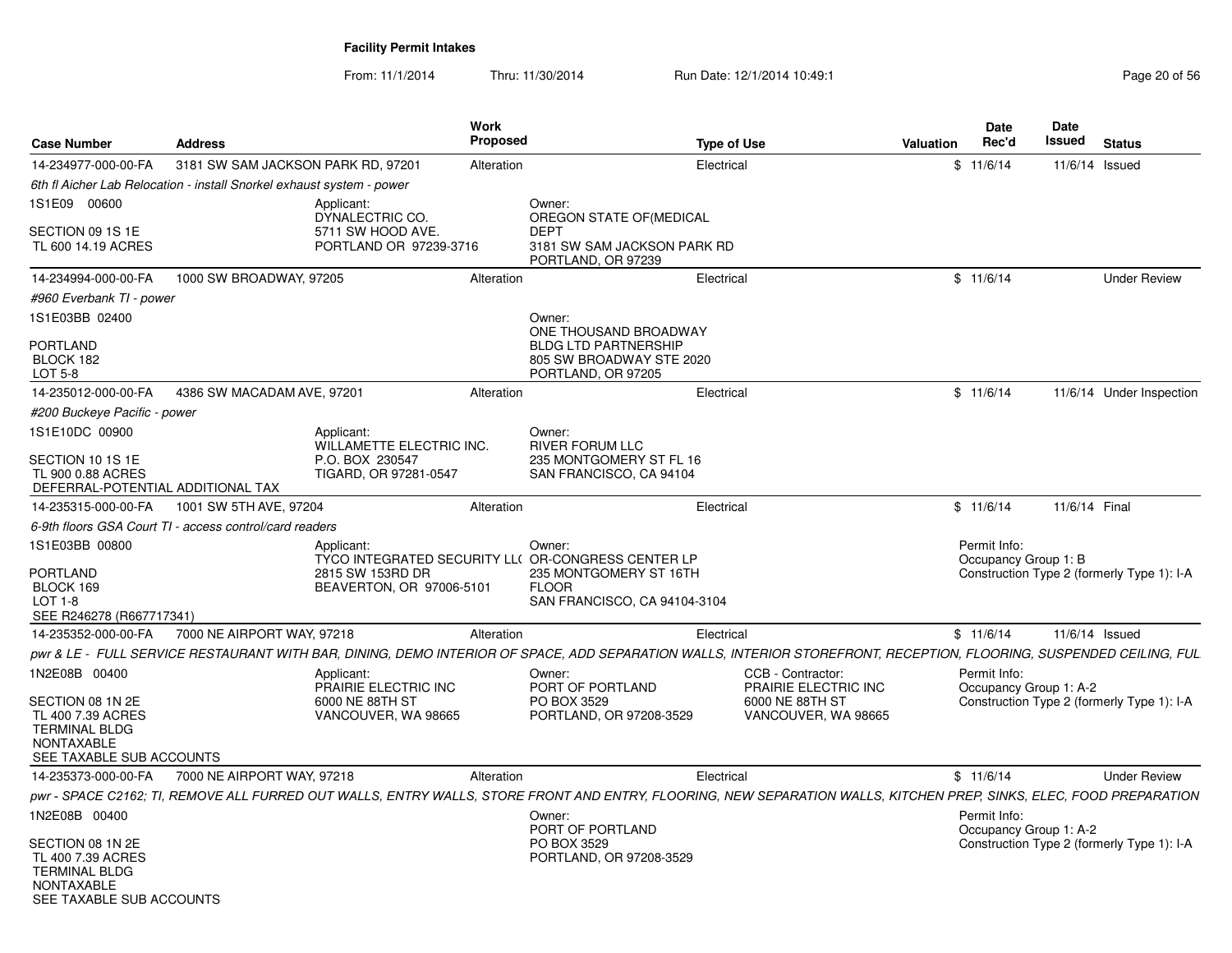|                                      |                         | Work                                                                                                                                                                    |                                                     |           | <b>Date</b>          | Date                                         |
|--------------------------------------|-------------------------|-------------------------------------------------------------------------------------------------------------------------------------------------------------------------|-----------------------------------------------------|-----------|----------------------|----------------------------------------------|
| <b>Case Number</b>                   | <b>Address</b>          | Proposed                                                                                                                                                                | <b>Type of Use</b>                                  | Valuation | Rec'd                | Issued<br><b>Status</b>                      |
| 14-236001-000-00-FA                  | 538 SW 6TH AVE, 97204   | Alteration                                                                                                                                                              | Electrical                                          |           | \$11/10/14           | 11/10/14 Issued                              |
|                                      |                         | voice/data. fire alarm - SUITE 620: TI. REMOVE WALLS. DOORS. ADD BACK AND RECONFIGURE. WALLS. DOORS. RELITES. SLIDING GLASS DOOR AT NEW CONFERENCE ROOM. TWO POCKET DOO |                                                     |           |                      |                                              |
| 1N1E34CC 07900                       |                         | Applicant:                                                                                                                                                              | Owner:<br>PORTLAND CASCADE BUILDING                 |           | Permit Info:         |                                              |
| <b>PORTLAND</b>                      |                         | POINT MONITOR CORP.<br>5863 LAKEVIEW BLVD #100                                                                                                                          | <b>LLC</b>                                          |           | Med.Off., Pub.Bldg.  | Occupancy Group 1: B_Bank, Off.,             |
| BLOCK 174                            |                         | LAKE OSWEGO, OR 97035-7058                                                                                                                                              | 166 KINGS HIGHWAY N                                 |           |                      |                                              |
| LOT 5&6                              |                         |                                                                                                                                                                         | WESTPORT, CT 06880-2423                             |           |                      |                                              |
| 14-236110-000-00-FA                  | 700 NE MULTNOMAH ST     | Alteration                                                                                                                                                              | Electrical                                          |           | \$11/10/14           | 11/10/14 Under Inspection                    |
|                                      |                         | fire alarm - SUITE 400 GREENFIELD HEALTH OUTPATIENT CLINIC 6,491 SQ FT NEW TENANT TI, NEW WALLS, DOORS AND RELITES FOR EXAM ROOMS, CONFERENCE ROOM, BREAK ROOM LOBB'    |                                                     |           |                      |                                              |
| 1N1E35BB 02601                       |                         | Applicant:                                                                                                                                                              | Owner:                                              |           | Permit Info:         |                                              |
| LLOYD BLOCKS                         |                         | T & L COMMUNICATIONS INC.<br>PO BOX 87387                                                                                                                               | AAT LLOYD DISTRICT LLC<br>11455 EL CAMINO REAL #200 |           | Med.Off., Pub.Bldg.  | Occupancy Group 1: B_Bank, Off.,             |
| LOT <sub>1</sub>                     |                         | VANCOUVER WA 98687-7387                                                                                                                                                 | SAN DIEGO, CA 92130-2047                            |           |                      |                                              |
| 14-236130-000-00-FA                  | 1120 NW COUCH ST, 97209 | Alteration                                                                                                                                                              | Electrical                                          |           | \$11/10/14           | 11/10/14 Under Inspection                    |
|                                      |                         | power, fire alarm - GBD 3RD & 4TH FLOOR NEW CONFERENCE ROOM AND MINOR IMPROVEMENTS                                                                                      |                                                     |           |                      |                                              |
| 1N1E33DA 04900                       |                         | Applicant:                                                                                                                                                              | Owner:                                              |           | Permit Info:         |                                              |
|                                      |                         | COCHRAN INC. dba BROADWAY<br><b>ELECTRIC</b>                                                                                                                            | MEPT BREWERY BLOCK 2 LLC<br>PO BOX 320099           |           | Med.Off., Pub.Bldg.  | Occupancy Group 1: B_Bank, Off.,             |
|                                      |                         | 7550 SW TECH CENTER DR STE                                                                                                                                              | ALEXANDRIA, VA 22320-0156                           |           |                      |                                              |
|                                      |                         | 220                                                                                                                                                                     |                                                     |           |                      |                                              |
|                                      |                         | TIGARD OR 97223-8061                                                                                                                                                    |                                                     |           |                      |                                              |
| 14-236286-000-00-FA                  | 5400 N BASIN AVE, 97217 | Alteration                                                                                                                                                              | Electrical                                          |           | \$11/10/14           | 11/10/14 Issued                              |
|                                      |                         | CORP 10 PDI AREA - EXTEND 120V CIRCUIT FOR SHOP WORK STATIONPR# FL-5400TMP2 -#40                                                                                        |                                                     |           |                      |                                              |
| 1N1E21B 00100                        |                         | Applicant:                                                                                                                                                              | Owner:                                              |           | Permit Info:         |                                              |
| SECTION 21 1N 1E                     |                         | <b>HEIL ELECTRIC CO.</b><br>8425 SE STARK ST                                                                                                                            | FREIGHTLINER CORPORATION<br>PO BOX 3820             |           | Occupancy Group 1: B | Construction Type 2 (formerly Type 1): III-N |
| TL 100 6.34 ACRES                    |                         | PORTLAND OR 97216-1137                                                                                                                                                  | PORTLAND, OR 97208-3820                             |           |                      |                                              |
| LAND & IMPS SEE R646184 (R941210561) |                         |                                                                                                                                                                         |                                                     |           |                      |                                              |
| FOR MACH & EQUIP                     |                         |                                                                                                                                                                         |                                                     |           |                      |                                              |
| 14-236616-000-00-FA                  | 421 SW 6TH AVE, 97205   | Alteration                                                                                                                                                              | Electrical                                          |           | \$11/12/14           | 11/12/14 Final                               |
|                                      |                         | 8th floor Quantum - DUCTLESS SPLIT SYSTEM REPLACEMENT - powerEvaporator mounted on ceiling of IT room.                                                                  |                                                     |           |                      |                                              |
| 1N1E34CC 04300                       |                         | Applicant:                                                                                                                                                              | Owner:                                              |           |                      |                                              |
| PORTLAND                             |                         | WILLAMETTE ELECTRIC INC.<br>P.O. BOX 230547                                                                                                                             | UPI COMMONWEALTH LLC<br>1215 FOURTH AVE STE 600     |           |                      |                                              |
| BLOCK 176                            |                         | TIGARD, OR 97281-0547                                                                                                                                                   | SEATTLE, WA 98161                                   |           |                      |                                              |
| <b>LOT 1-4</b>                       |                         |                                                                                                                                                                         |                                                     |           |                      |                                              |
| 14-236875-000-00-FA                  | 5400 N BASIN AVE, 97217 | Alteration                                                                                                                                                              | Electrical                                          |           | \$11/12/14           | 11/12/14 Issued                              |
|                                      |                         | CORP 10 PDI AREA - ADDITION OF (2) VOICE AND (2) DATA CABLES FOR SHOP WORK STATIONPR# FL-5400TMP2 -#40                                                                  |                                                     |           |                      |                                              |
| 1N1E21B 00100                        |                         | Applicant:                                                                                                                                                              | Owner:                                              |           | Permit Info:         |                                              |
| SECTION 21 1N 1E                     |                         | COCHRAN INC. dba BROADWAY<br><b>ELECTRIC</b>                                                                                                                            | FREIGHTLINER CORPORATION<br>PO BOX 3820             |           | Occupancy Group 1: B | Construction Type 2 (formerly Type 1): III-N |
| TL 100 6.34 ACRES                    |                         | 7550 SW TECH CENTER DR STE                                                                                                                                              | PORTLAND, OR 97208-3820                             |           |                      |                                              |
| LAND & IMPS SEE R646184 (R941210561) |                         | 220                                                                                                                                                                     |                                                     |           |                      |                                              |
| FOR MACH & EQUIP                     |                         | TIGARD OR 97223-8061                                                                                                                                                    |                                                     |           |                      |                                              |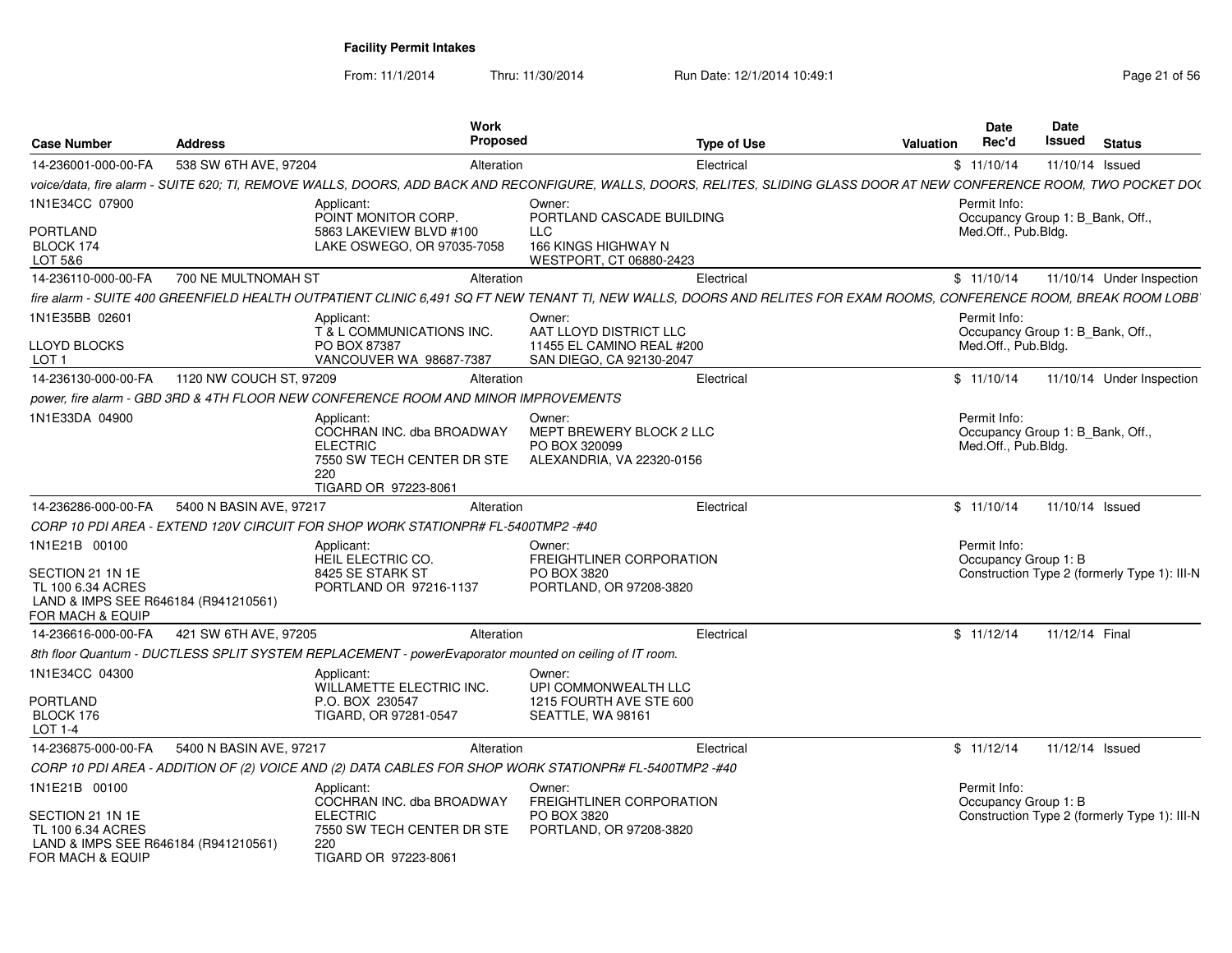| <b>Case Number</b>               | <b>Address</b>                                   | Work                                                  | <b>Proposed</b>                                                                                                                                                           | <b>Type of Use</b> | Valuation | <b>Date</b><br>Rec'd | Date<br>Issued                    | <b>Status</b>                              |
|----------------------------------|--------------------------------------------------|-------------------------------------------------------|---------------------------------------------------------------------------------------------------------------------------------------------------------------------------|--------------------|-----------|----------------------|-----------------------------------|--------------------------------------------|
| 14-236928-000-00-FA              | 1000 SW BROADWAY, 97205                          |                                                       | Alteration                                                                                                                                                                | Electrical         |           | \$11/12/14           |                                   | 11/12/14 Under Inspection                  |
| #1720 INVESCO TI - voice/data    |                                                  |                                                       |                                                                                                                                                                           |                    |           |                      |                                   |                                            |
| 1S1E03BB 02400                   |                                                  | Applicant:                                            | Owner:                                                                                                                                                                    |                    |           |                      |                                   |                                            |
|                                  |                                                  | <b>WEST COAST BUSINESS</b>                            | ONE THOUSAND BROADWAY                                                                                                                                                     |                    |           |                      |                                   |                                            |
| <b>PORTLAND</b><br>BLOCK 182     |                                                  | COMMUNICATIONS INC.<br>PO BOX 33770                   | <b>BLDG LTD PARTNERSHIP</b><br>805 SW BROADWAY STE 2020                                                                                                                   |                    |           |                      |                                   |                                            |
| LOT 5-8                          |                                                  | PORTLAND OR 97292-3770                                | PORTLAND, OR 97205                                                                                                                                                        |                    |           |                      |                                   |                                            |
| 14-237124-000-00-FA              | 700 NE MULTNOMAH ST                              |                                                       | Alteration                                                                                                                                                                | Electrical         |           | \$11/13/14           | 11/13/14 Issued                   |                                            |
|                                  |                                                  |                                                       | voice/data - 16TH FLOOR WOMEN'S HEALTHCARE ASSOCIATES CLINIC 15.950 SQ FT NEW TENANT RENOVATION, REMOVE AND ADD PARTITION WALLS FOR OFFICES, EXAM ROOMS, NURSE STA        |                    |           |                      |                                   |                                            |
| 1N1E35BB 02601                   |                                                  | Applicant:                                            | Owner:                                                                                                                                                                    |                    |           | Permit Info:         |                                   |                                            |
|                                  |                                                  | POINT MONITOR CORP.                                   | AAT LLOYD DISTRICT LLC                                                                                                                                                    |                    |           |                      | Occupancy Group 1: B_Bank, Off.,  |                                            |
| LLOYD BLOCKS<br>LOT <sub>1</sub> |                                                  | 5863 LAKEVIEW BLVD #100<br>LAKE OSWEGO, OR 97035-7058 | 11455 EL CAMINO REAL #200<br>SAN DIEGO, CA 92130-2047                                                                                                                     |                    |           | Med.Off., Pub.Bldg.  |                                   |                                            |
| 14-237125-000-00-FA              | 1201 NE LLOYD BLVD, 97232                        |                                                       | Alteration                                                                                                                                                                | Electrical         |           | \$11/13/14           | 11/13/14 Issued                   |                                            |
|                                  |                                                  |                                                       | voice/data - 3RD & 4TH FLOORS, ARMY CORPS ENGINEERS TI; REMOVE PARTITIONS FROM BOTH FLOORS, RESTROOM/SHOWERS FROM 3RD FLOOR, INFILL FLOOR PENETRATIONS, NEW PART          |                    |           |                      |                                   |                                            |
| 1N1E35BD 00400                   |                                                  | Applicant:                                            | Owner:                                                                                                                                                                    |                    |           | Permit Info:         |                                   |                                            |
|                                  |                                                  | POINT MONITOR CORP.                                   | GPT PORTLAND OR 1201 LLOYD                                                                                                                                                |                    |           |                      | Occupancy Group 1: B Bank, Off.,  |                                            |
| HOLLADAYS ADD                    |                                                  | 5863 LAKEVIEW BLVD #100                               | <b>LLC</b>                                                                                                                                                                |                    |           | Med.Off., Pub.Bldg.  |                                   |                                            |
| <b>BLOCK 142 TL 400</b>          |                                                  | LAKE OSWEGO, OR 97035-7058                            | <b>PO BOX 847</b><br>CARLSBAD, CA 92018                                                                                                                                   |                    |           |                      |                                   | Construction Type 2 (formerly Type 1): I-A |
| 14-237656-000-00-FA              | 3030 SW MOODY AVE, 97201                         |                                                       | Alteration                                                                                                                                                                | Electrical         |           | \$11/14/14           | 11/14/14 Issued                   |                                            |
|                                  |                                                  |                                                       | voice/data, access/security - PHASE 3, SUITE110/235; 1ST AND 2ND FLOORS, REMOVE WALLS, RECONFIGURE FOR MULTIPLE OFFICES, CONFERENCE ROOMS, DEMISING WALLS, OPEN OFFICE SI |                    |           |                      |                                   |                                            |
|                                  |                                                  |                                                       |                                                                                                                                                                           |                    |           |                      |                                   |                                            |
| 1S1E10 00400                     |                                                  | Applicant:<br>COCHRAN INC. dba BROADWAY               | Owner:<br>3030 PROPERTY LLC                                                                                                                                               |                    |           |                      |                                   |                                            |
| SECTION 10 1S 1E                 |                                                  | <b>ELECTRIC</b>                                       | 3121 SW MOODY AVE                                                                                                                                                         |                    |           |                      |                                   |                                            |
| TL 400 2.77 ACRES                |                                                  | 7550 SW TECH CENTER DR STE                            | PORTLAND, OR 97239                                                                                                                                                        |                    |           |                      |                                   |                                            |
|                                  |                                                  | 220<br>TIGARD OR 97223-8061                           |                                                                                                                                                                           |                    |           |                      |                                   |                                            |
|                                  | 14-238177-000-00-FA 1 N CENTER COURT ST, 97227   |                                                       | Alteration                                                                                                                                                                | Electrical         |           | \$11/14/14           |                                   | 11/14/14 Under Inspection                  |
|                                  | pwr - EVENT LEVEL/ FAMILY SPACE RENOVATION - pwr |                                                       |                                                                                                                                                                           |                    |           |                      |                                   |                                            |
| 1N1E34AB 00700                   |                                                  | Applicant:                                            | Owner:                                                                                                                                                                    |                    |           | Permit Info:         |                                   |                                            |
|                                  |                                                  | CHRISTENSON ELECTRIC INC.                             | PORTLAND CITY OF(LEASED                                                                                                                                                   |                    |           |                      | Occupancy Group 1: A-4 Assembly - |                                            |
|                                  |                                                  | 111 SW COLUMBIA ST. STE 480<br>PORTLAND OR 97201-5838 | 1 CENTER CT #150<br>PORTLAND, OR 97227                                                                                                                                    |                    |           | arena                |                                   |                                            |
|                                  |                                                  |                                                       |                                                                                                                                                                           |                    |           |                      |                                   |                                            |
|                                  |                                                  |                                                       | Owner:                                                                                                                                                                    |                    |           |                      |                                   |                                            |
|                                  |                                                  |                                                       | PORTLAND ARENA MGMT LLC<br>1 CENTER CT #150                                                                                                                               |                    |           |                      |                                   |                                            |
|                                  |                                                  |                                                       | PORTLAND, OR 97227                                                                                                                                                        |                    |           |                      |                                   |                                            |
| 14-238337-000-00-FA              | 720 SW WASHINGTON ST, 97205                      |                                                       | Alteration                                                                                                                                                                | Electrical         |           | \$11/15/14           | 11/15/14 Issued                   |                                            |
|                                  |                                                  |                                                       | hvac stat - SUITE 200; TI, REMOVE SOME WALLS, RECONFIGURE FOR OFFICES, COLLABORATION ROOMS, LAB W/SINK, DOORS, RELITES, FLOORING, CEILING, ELEC, PLBG                     |                    |           |                      |                                   |                                            |
| 1N1E34CC 06600                   |                                                  | Applicant:                                            | Owner:                                                                                                                                                                    |                    |           | Permit Info:         |                                   |                                            |
|                                  |                                                  | HUNTER-DAVISSON INC.                                  | <b>GPO MORGAN LLC</b>                                                                                                                                                     |                    |           |                      | Occupancy Group 1: B_Bank, Off.,  |                                            |
| PORTLAND                         |                                                  | 1800 SE PERSHING ST.                                  | 720 SW WASHINGTON ST #630                                                                                                                                                 |                    |           | Med.Off., Pub.Bldg.  |                                   |                                            |
| BLOCK 213<br>LOT 1&2&7&8         |                                                  | PORTLAND OR 97202-2338                                | PORTLAND, OR 97205-3508                                                                                                                                                   |                    |           |                      |                                   |                                            |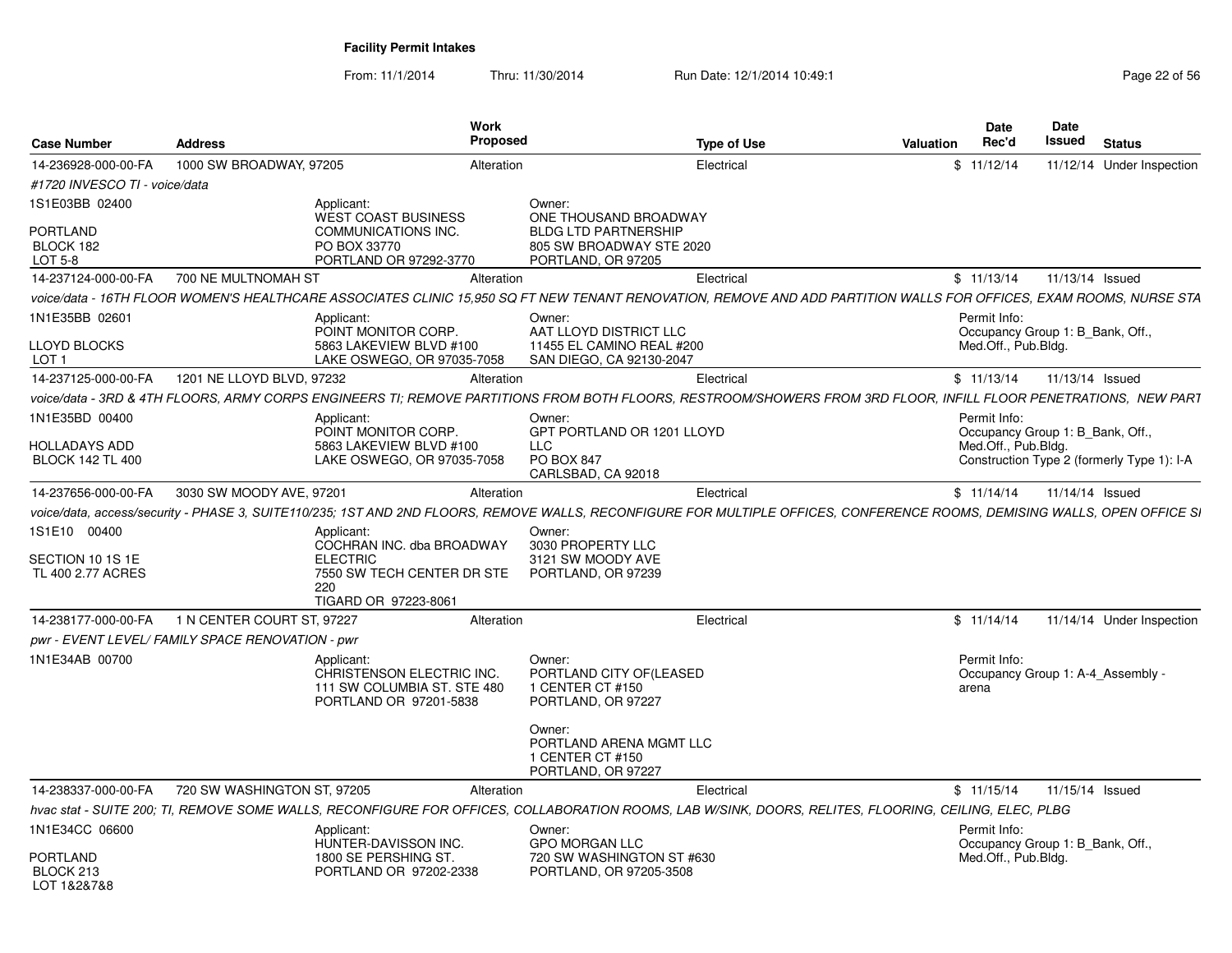| <b>Case Number</b>                                     | <b>Address</b>                              | Work                                                                                                                                                                | Proposed                                                                                                            | <b>Type of Use</b> | Valuation | Date<br>Rec'd                        | <b>Date</b><br><b>Issued</b>                                                     | <b>Status</b>       |
|--------------------------------------------------------|---------------------------------------------|---------------------------------------------------------------------------------------------------------------------------------------------------------------------|---------------------------------------------------------------------------------------------------------------------|--------------------|-----------|--------------------------------------|----------------------------------------------------------------------------------|---------------------|
| 14-238338-000-00-FA                                    | 1015 NW 22ND AVE, 97210                     |                                                                                                                                                                     | Alteration                                                                                                          | Electrical         |           | \$11/15/14                           |                                                                                  | <b>Under Review</b> |
|                                                        |                                             | power - STENZEL GARDEN - REBUILD EXISTING WALL AND ADD NEW 24" SMU WALL NEXT TO EXISTING CONCRETE WALK - relocate existing cirucuits                                |                                                                                                                     |                    |           |                                      |                                                                                  |                     |
| 1N1E33BA 07800                                         |                                             |                                                                                                                                                                     | Owner:<br><b>GOOD SAMARITAN HOSPITAL</b>                                                                            |                    |           |                                      |                                                                                  |                     |
| <b>COUCHS ADD</b>                                      |                                             |                                                                                                                                                                     | 1919 NW LOVEJOY ST                                                                                                  |                    |           |                                      |                                                                                  |                     |
| TL 7800 BLOCK 304                                      |                                             |                                                                                                                                                                     | PORTLAND, OR 97209                                                                                                  |                    |           |                                      |                                                                                  |                     |
| 14-238339-000-00-FA                                    | 1040 NW 22ND AVE, 97210                     |                                                                                                                                                                     | Alteration                                                                                                          | Electrical         |           | \$11/15/14                           | 11/15/14 Issued                                                                  |                     |
|                                                        |                                             | power - SUITE 308 REMODEL FOR PAIN MANAGEMENT EDUCATION ROOM - cooktop, tv                                                                                          |                                                                                                                     |                    |           |                                      |                                                                                  |                     |
| 1N1E33BA 03600<br>COUCHS ADD<br>BLOCK 301<br>LOT 15-18 |                                             | Applicant:<br>CHRISTENSON ELECTRIC INC.<br>111 SW COLUMBIA ST. STE 480<br>PORTLAND OR 97201-5838                                                                    | Owner:<br><b>GOOD SAMARITAN HOSPITAL &amp;</b><br><b>MEDICAL CENTER</b><br>1919 NW LOVEJOY ST<br>PORTLAND, OR 97209 |                    |           | Permit Info:<br>Occupancy Group 1: B | Construction Type 2 (formerly Type 1): I-B                                       |                     |
|                                                        | 14-238340-000-00-FA 101 SW MAIN ST, 97204   |                                                                                                                                                                     | Alteration                                                                                                          | Electrical         |           | \$11/15/14                           |                                                                                  | <b>Under Review</b> |
|                                                        |                                             | power - 13TH FLOOR, SCHRODINGER; REMOVE DIVIDING WALL BETWEEN SMALL OFFICES, RECONFIGURE MAKING MULTIPLE LARGE OFFICES FROM TWO SMALL OFFICES, INFILL DOORS, FULI   |                                                                                                                     |                    |           |                                      |                                                                                  |                     |
| 1S1E03BD 00300<br>PORTLAND                             |                                             |                                                                                                                                                                     | Owner:<br>KBSH ONE MAIN PLACE LLC<br>14850 QUORUM DR #500                                                           |                    |           |                                      |                                                                                  |                     |
| BLOCK 11<br>LOT 1-4                                    |                                             |                                                                                                                                                                     | DALLAS, TX 75254                                                                                                    |                    |           |                                      |                                                                                  |                     |
| LOT 5-8 EXC PT IN STS                                  |                                             |                                                                                                                                                                     | Owner:<br><b>DUFF</b><br>14850 QUORUM DR #500<br>DALLAS, TX 75254                                                   |                    |           |                                      |                                                                                  |                     |
|                                                        |                                             |                                                                                                                                                                     | Owner:<br>PHELPS LLC<br>14850 QUORUM DR #500<br>DALLAS, TX 75254                                                    |                    |           |                                      |                                                                                  |                     |
|                                                        | 14-238342-000-00-FA 1120 NW COUCH ST, 97209 |                                                                                                                                                                     | Alteration                                                                                                          | Electrical         |           | \$11/15/14                           |                                                                                  | <b>Under Review</b> |
|                                                        |                                             | power - GBD 3RD & 4TH FLOOR NEW CONFERENCE ROOM AND MINOR IMPROVEMENTS                                                                                              |                                                                                                                     |                    |           |                                      |                                                                                  |                     |
| 1N1E33DA 04900                                         |                                             |                                                                                                                                                                     | Owner:<br>MEPT BREWERY BLOCK 2 LLC<br>PO BOX 320099<br>ALEXANDRIA, VA 22320-0156                                    |                    |           | Permit Info:<br>Med.Off., Pub.Bldg.  | Occupancy Group 1: B_Bank, Off.,                                                 |                     |
|                                                        | 14-238343-000-00-FA 838 SW 1ST AVE, 97204   |                                                                                                                                                                     | Alteration                                                                                                          | Electrical         |           | \$11/15/14                           |                                                                                  | <b>Under Review</b> |
|                                                        |                                             | power - LEVEL 00 & LEVEL 1/ REMOVE WALLS, FINISHES AND FIXTURES ON LEVEL 00. REBUILD FOR NEW TENANT INCLUDING RESTROOMS, SHOWER, FITNESS, BIKE, COFFEE AND CONFEREN |                                                                                                                     |                    |           |                                      |                                                                                  |                     |
| 1S1E03BA 02000                                         |                                             |                                                                                                                                                                     | Owner:<br>MFH DAYTON LLC<br>838 SW 1ST AVE #210<br>PORTLAND, OR 97204                                               |                    |           | Permit Info:<br>Med.Off., Pub.Bldg.  | Occupancy Group 1: B_Bank, Off.,<br>Construction Type 2 (formerly Type 1): III-A |                     |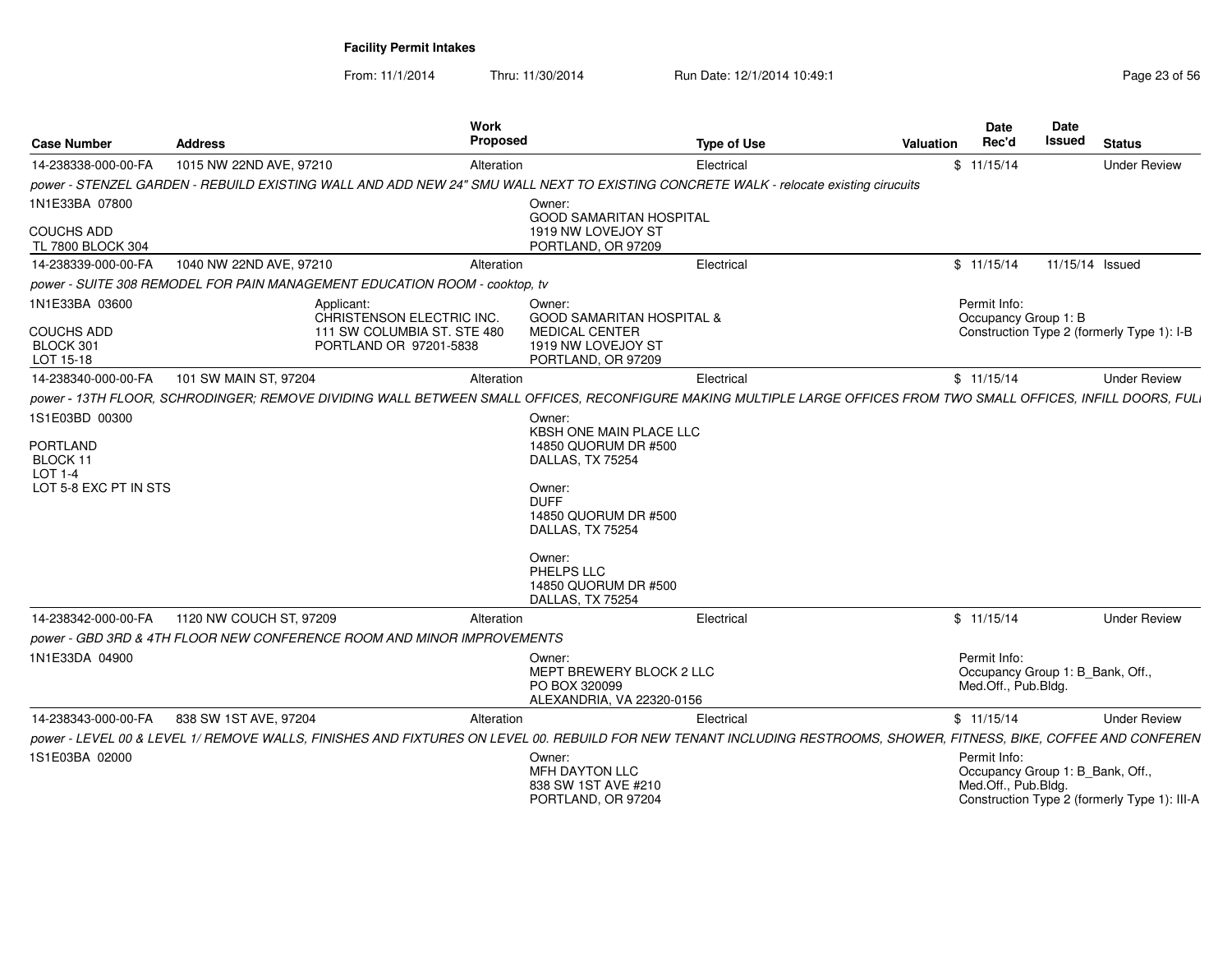|                                                                       |                                       |                                                                                                           | <b>Work</b>                                      |                                                                                                                                                                     | Date                                         | <b>Date</b> |                                        |
|-----------------------------------------------------------------------|---------------------------------------|-----------------------------------------------------------------------------------------------------------|--------------------------------------------------|---------------------------------------------------------------------------------------------------------------------------------------------------------------------|----------------------------------------------|-------------|----------------------------------------|
| <b>Case Number</b>                                                    | <b>Address</b>                        |                                                                                                           | <b>Proposed</b>                                  | <b>Type of Use</b>                                                                                                                                                  | Rec'd<br>Valuation                           | Issued      | <b>Status</b>                          |
| 14-238344-000-00-FA                                                   | 1750 NW NAITO PKY, 97209              |                                                                                                           | Alteration                                       | Electrical                                                                                                                                                          | \$11/15/14                                   |             | 11/15/14 Issued                        |
|                                                                       |                                       |                                                                                                           |                                                  | power - 2ND FLOOR, HARRIS GROUP/ REMOVE PARTITION WALLS, NEW CUBICLES, UPGRADE TO FINISHES, CARPET, PAINT                                                           |                                              |             |                                        |
| 1N1E28DD 00400                                                        |                                       | Applicant:<br>DYNALECTRIC CO.<br>5711 SW HOOD AVE.<br>PORTLAND OR 97239-3716                              | Owner:<br>1301 DOVE ST #860                      | THE REALTY ASSOCIATES<br>NEWPORT BEACH, CA 92660                                                                                                                    | Permit Info:<br>Occupancy Group 1: B<br>I-FR |             | Construction Type 2 (formerly Type 1): |
|                                                                       |                                       |                                                                                                           | Owner:<br><b>FUND IX LP</b><br>1301 DOVE ST #860 | NEWPORT BEACH, CA 92660                                                                                                                                             |                                              |             |                                        |
| 14-238345-000-00-FA                                                   | 16125 NE CAMERON BLVD - Bldg 5, 97230 |                                                                                                           | Alteration                                       | Electrical                                                                                                                                                          | \$11/15/14                                   |             | <b>Under Review</b>                    |
|                                                                       |                                       | power - 16137 NE CAMERON, SPEC TI; INTERIOR PATCH AND PAINT IN OFFICE AREA, SUSPENDED CEILING, ELEC, PLBG |                                                  |                                                                                                                                                                     |                                              |             |                                        |
| 1N2E24AA 00200                                                        |                                       |                                                                                                           | Owner:<br>PO BOX 460169                          | <b>WALTON CWOR COMMERCE</b><br>HOUSTON, TX 77056                                                                                                                    |                                              |             |                                        |
| 14-238346-000-00-FA                                                   | 1015 NW 22ND AVE, 97210               |                                                                                                           | Alteration                                       | Electrical                                                                                                                                                          | \$11/15/14                                   |             | <b>Under Review</b>                    |
|                                                                       |                                       |                                                                                                           |                                                  | elec - PLANT FACILITIES BLDG LOWER LEVEL, MINIMAL PIPE, DUCT AND DIFFUSER RELOCATION AND REBALANCING, FIRE PROTECTION(IN CONJUNCTION WITH COMMERCIAL ELECTRICAL PRO |                                              |             |                                        |
| 1N1E33BA 07800<br>COUCHS ADD<br>TL 7800 BLOCK 304                     |                                       |                                                                                                           | Owner:                                           | <b>GOOD SAMARITAN HOSPITAL</b><br>1919 NW LOVEJOY ST<br>PORTLAND, OR 97209                                                                                          |                                              |             |                                        |
| 14-238347-000-00-FA                                                   | 720 SW WASHINGTON ST, 97205           |                                                                                                           | Alteration                                       | Electrical                                                                                                                                                          | \$11/15/14                                   |             | <b>Under Review</b>                    |
|                                                                       |                                       |                                                                                                           |                                                  | power - TI CADMUS 3RD AND 4TH FLOORS; REMOVE SELECTED WALLS, RECONFIGURE FOR OPEN OFFICE, OFFICES, DOORS, RELITES, CONFERENCE ROOM, BREAK ROOM, HALF WALL ON 3R.    |                                              |             |                                        |
| 1N1E34CC 06600                                                        |                                       |                                                                                                           | Owner:                                           |                                                                                                                                                                     |                                              |             |                                        |
| PORTLAND<br>BLOCK 213<br>LOT 1&2&7&8                                  |                                       |                                                                                                           | <b>GPO MORGAN LLC</b>                            | 720 SW WASHINGTON ST #630<br>PORTLAND, OR 97205-3508                                                                                                                |                                              |             |                                        |
| 14-238348-000-00-FA                                                   | 720 SW WASHINGTON ST, 97205           |                                                                                                           | Alteration                                       | Electrical                                                                                                                                                          | \$11/15/14                                   |             | <b>Under Review</b>                    |
| 1N1E34CC 06600                                                        |                                       |                                                                                                           |                                                  | access - TI CADMUS 3RD AND 4TH FLOORS; REMOVE SELECTED WALLS, RECONFIGURE FOR OPEN OFFICE, OFFICES, DOORS, RELITES, CONFERENCE ROOM, BREAK ROOM, HALF WALL ON 3F    |                                              |             |                                        |
| <b>PORTLAND</b><br>BLOCK 213<br>LOT 1&2&7&8                           |                                       |                                                                                                           |                                                  |                                                                                                                                                                     |                                              |             |                                        |
| 14-238349-000-00-FA                                                   | 825 NE MULTNOMAH ST - Unit            |                                                                                                           | Alteration                                       | Electrical                                                                                                                                                          | \$11/15/14                                   |             | 11/15/14 Issued                        |
|                                                                       |                                       |                                                                                                           |                                                  | power - 12TH FLOOR/ FAMILY CARE - REMOVE MAJORITY OF WALLS & CASEWORK; CREATE OPEN & PRIVATE OFFICES, BREAK, CONFERENCE, RECEPTION AND RESTROOMS. CEILING/ LIGHTIN  |                                              |             |                                        |
| 1N1E35BB 90002                                                        |                                       | Applicant:<br>CHRISTENSON ELECTRIC INC.                                                                   | Owner:<br>PACIFICORP                             |                                                                                                                                                                     |                                              |             |                                        |
| LLOYD CENTER TOWER CONDOMINIUM<br>LOT <sub>1</sub><br>DEPT OF REVENUE |                                       | 111 SW COLUMBIA ST. STE 480<br>PORTLAND OR 97201-5838                                                     |                                                  | 700 NE MULTNOMAH ST 7TH FLR<br>PORTLAND, OR 97232                                                                                                                   |                                              |             |                                        |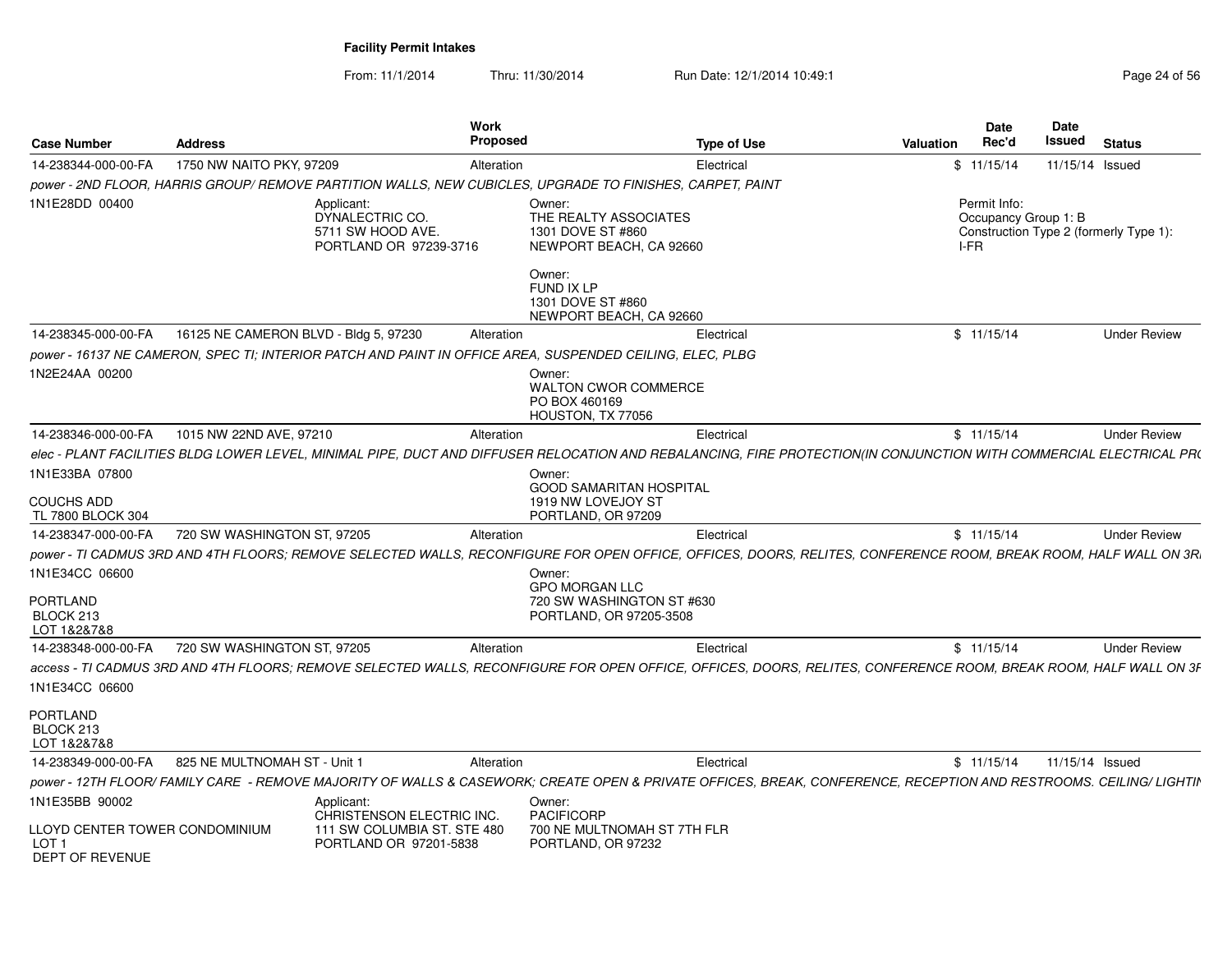| <b>Case Number</b>                                                    | <b>Address</b>               |                                                                                                  | Work<br>Proposed | <b>Type of Use</b>                                                                                                                                                  |                                                                                    | <b>Valuation</b> | <b>Date</b><br>Rec'd                 | Date<br>Issued  | <b>Status</b>                              |
|-----------------------------------------------------------------------|------------------------------|--------------------------------------------------------------------------------------------------|------------------|---------------------------------------------------------------------------------------------------------------------------------------------------------------------|------------------------------------------------------------------------------------|------------------|--------------------------------------|-----------------|--------------------------------------------|
| 14-238412-000-00-FA                                                   | 805 SW BROADWAY, 97205       |                                                                                                  | Alteration       | Electrical                                                                                                                                                          |                                                                                    |                  | \$11/17/14                           |                 | 11/17/14 Under Inspection                  |
| ADD CIRCUIT FOR ICE MACHINE                                           |                              |                                                                                                  |                  |                                                                                                                                                                     |                                                                                    |                  |                                      |                 |                                            |
| 1S1E03BB 04400                                                        |                              | Applicant:                                                                                       | Owner:           |                                                                                                                                                                     | CCB - Contractor:                                                                  |                  | Permit Info:                         |                 |                                            |
| <b>PORTLAND</b><br>BLOCK 210<br><b>LOT 1-8</b>                        |                              | DEKORTE ELECTRIC INC<br>5331 SW MACADAM AVE, SUITE<br>258-113<br>PORTLAND OR 97239               |                  | FOX TOWER L L C<br>805 SW BROADWAY #2020<br>PORTLAND, OR 97205                                                                                                      | DEKORTE ELECTRIC INC<br>5331 SW MACADAM AVE, SUITE<br>258-113<br>PORTLAND OR 97239 |                  | Occupancy Group 1: B                 |                 | Construction Type 2 (formerly Type 1): I-A |
| DEFERRED ADDITIONAL TAX LIABILITY                                     |                              |                                                                                                  |                  |                                                                                                                                                                     |                                                                                    |                  |                                      |                 |                                            |
| 14-238434-000-00-FA                                                   | 121 SW SALMON ST, 97204      |                                                                                                  | Alteration       | Electrical                                                                                                                                                          |                                                                                    |                  | \$11/17/14                           | 11/17/14 Final  |                                            |
|                                                                       |                              | Voice/data - 1WTC 13TH FLOOR NEW WALLS FOR COMMUNICATION ROOM - voice/data                       |                  |                                                                                                                                                                     |                                                                                    |                  |                                      |                 |                                            |
| 1S1E03BA 02100                                                        |                              | Applicant:<br>CHRISTENSON ELECTRIC INC.<br>111 SW COLUMBIA ST. STE 480<br>PORTLAND OR 97201-5838 | Owner:           | <b>IEH PORTLAND LLC</b><br>1WTC0510-CORPORATE TAX<br>DEPT 121 SW SALMO<br>PORTLAND, OR 97204                                                                        |                                                                                    |                  | Permit Info:<br>Occupancy Group 1: B |                 | Construction Type 2 (formerly Type 1): I-A |
| 14-238461-000-00-FA                                                   | 3325 N INTERSTATE AVE, 97227 |                                                                                                  | Alteration       | Electrical                                                                                                                                                          |                                                                                    |                  | \$11/17/14                           |                 | <b>Under Review</b>                        |
|                                                                       |                              | pwr - MAIN LEVEL; TWO NEW SECURE, CLEAR ANODIZED ENTRIES TO EXAM ROOM AREA, ELEC - pwr           |                  |                                                                                                                                                                     |                                                                                    |                  |                                      |                 |                                            |
| 1N1E27BB 02400                                                        |                              |                                                                                                  | Owner:           |                                                                                                                                                                     |                                                                                    |                  |                                      |                 |                                            |
| COOKS 2ND ADD<br><b>BLOCK 2-4 TL 2400</b>                             |                              |                                                                                                  |                  | KAISER FOUNDATION HEALTH<br>500 NE MULTNOMAH ST #100<br>PORTLAND, OR 97232-2031                                                                                     |                                                                                    |                  |                                      |                 |                                            |
|                                                                       |                              |                                                                                                  | Owner:           | PLAN OF THE NORTHWEST<br>500 NE MULTNOMAH ST #100<br>PORTLAND, OR 97232-2031                                                                                        |                                                                                    |                  |                                      |                 |                                            |
| 14-238950-000-00-FA                                                   | 825 NE MULTNOMAH ST - Unit 1 |                                                                                                  | Alteration       | Electrical                                                                                                                                                          |                                                                                    |                  | \$11/18/14                           | 11/18/14 Issued |                                            |
|                                                                       |                              |                                                                                                  |                  | hvac stat - 12TH FLOOR/ FAMILY CARE - REMOVE MAJORITY OF WALLS & CASEWORK; CREATE OPEN & PRIVATE OFFICES, BREAK, CONFERENCE, RECEPTION AND RESTROOMS. CEILING/ LIGH |                                                                                    |                  |                                      |                 |                                            |
| 1N1E35BB 90002                                                        |                              | Applicant:<br>MCKINSTRY CO. LLC.                                                                 | Owner:           | <b>PACIFICORP</b>                                                                                                                                                   |                                                                                    |                  |                                      |                 |                                            |
| LLOYD CENTER TOWER CONDOMINIUM<br>LOT <sub>1</sub><br>DEPT OF REVENUE |                              | 16790 NE MASON ST STE 100<br>PORTLAND OR 97230-7398                                              |                  | 700 NE MULTNOMAH ST 7TH FLR<br>PORTLAND, OR 97232                                                                                                                   |                                                                                    |                  |                                      |                 |                                            |
| 14-238959-000-00-FA                                                   | 3500 N INTERSTATE AVE, 97227 |                                                                                                  | Alteration       | Electrical                                                                                                                                                          |                                                                                    |                  | \$11/18/14                           |                 | <b>Under Review</b>                        |
|                                                                       |                              |                                                                                                  |                  | pwr - 2ND FLOOR FLS UPGRADE BY EXTENDING STORAGE ROOM WALLS TO STRUCTURAL DECK TO CREATE A 1 HOUR ROOM - pwr                                                        |                                                                                    |                  |                                      |                 |                                            |
| 1N1E22CC 12100                                                        |                              |                                                                                                  | Owner:           |                                                                                                                                                                     |                                                                                    |                  | Permit Info:                         |                 |                                            |
|                                                                       |                              |                                                                                                  |                  | KAISER FOUNDATION HEALTH<br>500 NE MULTNOMAH ST #100<br>PORTLAND, OR 97232-2031                                                                                     |                                                                                    |                  | Occupancy Group 1: I-2               |                 | Construction Type 2 (formerly Type 1): I-A |
|                                                                       |                              |                                                                                                  | Owner:           | PLAN OF THE NORTHWEST<br>500 NE MULTNOMAH ST #100<br>PORTLAND, OR 97232-2031                                                                                        |                                                                                    |                  |                                      |                 |                                            |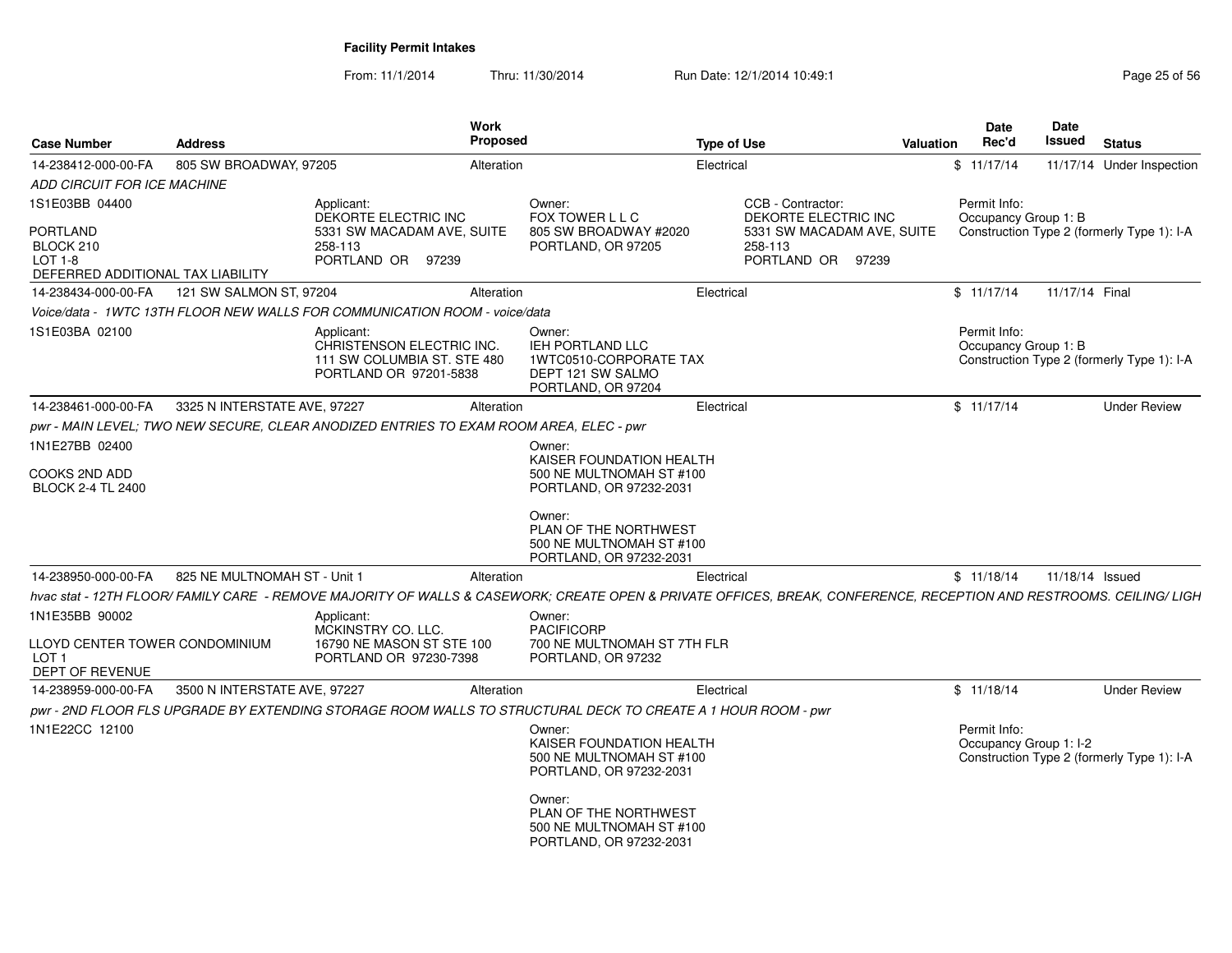| <b>Case Number</b>                          | <b>Address</b>                                              | Work<br>Proposed                                                                               |                                                                                                                                                   | <b>Type of Use</b> | Valuation                                                                                                                                                              | Date<br>Rec'd                                                           | Date<br>Issued  | <b>Status</b>                               |
|---------------------------------------------|-------------------------------------------------------------|------------------------------------------------------------------------------------------------|---------------------------------------------------------------------------------------------------------------------------------------------------|--------------------|------------------------------------------------------------------------------------------------------------------------------------------------------------------------|-------------------------------------------------------------------------|-----------------|---------------------------------------------|
| 14-238990-000-00-FA                         | 1300 SW 5TH AVE, 97201                                      | Alteration                                                                                     |                                                                                                                                                   | Electrical         |                                                                                                                                                                        | \$11/18/14                                                              |                 | <b>Under Review</b>                         |
|                                             | T-21 PHILLIPS & COMPANY ADD WALLS FOR 3 NEW OFFICES - power |                                                                                                |                                                                                                                                                   |                    |                                                                                                                                                                        |                                                                         |                 |                                             |
| 1S1E03BC 01800                              |                                                             |                                                                                                | Owner:<br>FIRST INTERSTATE BANK OF OR                                                                                                             |                    |                                                                                                                                                                        | Permit Info:<br>Occupancy Group 1: B                                    |                 |                                             |
| <b>PORTLAND</b><br><b>BLOCK 148 TL 1800</b> |                                                             |                                                                                                | PO BOX 2609<br>CARLSBAD, CA 92018-2609                                                                                                            |                    |                                                                                                                                                                        |                                                                         |                 | Construction Type 2 (formerly Type 1): I-A  |
| 14-239461-000-00-FA                         | 12000 SW 49TH AVE, 97219                                    | Alteration                                                                                     |                                                                                                                                                   | Electrical         |                                                                                                                                                                        | \$11/18/14                                                              | 11/18/14 Issued |                                             |
|                                             |                                                             |                                                                                                |                                                                                                                                                   |                    | voice/data - VOLUNTARY SEISMIC UPGRADE IN CONJUCTION WITH INTERIOR RENOVATIONS OF 1ST AND 2ND FLOORS. REMOVE SOME WALLS. DOORS. ADD BACK SOME FOR CLASSROOMS. W        |                                                                         |                 |                                             |
| 1S1E31D 00200                               | Applicant:                                                  | DYNALECTRIC CO.<br>5711 SW HOOD AVE.<br>PORTLAND OR 97239-3716                                 | Owner:<br>PORTLAND COMMUNITY<br><b>COLLEGE DIST</b><br>PO BOX 19000<br>PORTLAND, OR 97280-0990                                                    |                    |                                                                                                                                                                        | Permit Info:<br>Occupancy Group 1: B_Bank, Off.,<br>Med.Off., Pub.Bldg. |                 | Construction Type 2 (formerly Type 1): II-B |
| 14-239697-000-00-FA                         | 1000 SW BROADWAY, 97205                                     | Alteration                                                                                     |                                                                                                                                                   | Electrical         |                                                                                                                                                                        | \$11/19/14                                                              |                 | 11/19/14 Under Inspection                   |
|                                             | #1720 INVESCO TI - security (access control / video)        |                                                                                                |                                                                                                                                                   |                    |                                                                                                                                                                        |                                                                         |                 |                                             |
| 1S1E03BB 02400                              | Applicant:                                                  | SIEMENS INDUSTRY INC.                                                                          | Owner:<br>ONE THOUSAND BROADWAY                                                                                                                   |                    |                                                                                                                                                                        |                                                                         |                 |                                             |
| <b>PORTLAND</b>                             |                                                             | 15201 NW GREENBRIER PKWY                                                                       | <b>BLDG LTD PARTNERSHIP</b>                                                                                                                       |                    |                                                                                                                                                                        |                                                                         |                 |                                             |
| BLOCK 182<br>LOT 5-8                        | STE A4                                                      | BEAVERTON OR 97006-5720                                                                        | 805 SW BROADWAY STE 2020<br>PORTLAND, OR 97205                                                                                                    |                    |                                                                                                                                                                        |                                                                         |                 |                                             |
| 14-239699-000-00-FA                         | 3181 SW SAM JACKSON PARK RD - Bldg OHS, 9 Alteration        |                                                                                                |                                                                                                                                                   | Electrical         |                                                                                                                                                                        | \$11/19/14                                                              |                 | 11/19/14 Under Inspection                   |
| 8C ICU Remodel - power                      |                                                             |                                                                                                |                                                                                                                                                   |                    |                                                                                                                                                                        |                                                                         |                 |                                             |
| 1S1E09 00200                                | Applicant:                                                  | ONEILL ELECTRIC INC.<br>4444 SE 27TH AVE<br>PORTLAND OR 97202-3608                             | Owner:<br>OREGON STATE OF<br>3181 SW SAM JACKSON PARK RD<br>PORTLAND, OR 97239                                                                    |                    |                                                                                                                                                                        | Permit Info:<br>Occupancy Group 1: I-2                                  |                 | Construction Type 2 (formerly Type 1): I-A  |
| 14-239706-000-00-FA                         | 920 SW 6TH AVE, 97204                                       | Alteration                                                                                     |                                                                                                                                                   | Electrical         |                                                                                                                                                                        | \$11/19/14                                                              | 11/19/14 Issued |                                             |
|                                             |                                                             |                                                                                                |                                                                                                                                                   |                    | voice/data - 2ND FLOOR TI; REMOVE/ADD RECONFIGURE PARTITION WALLS, OFFICES, CONFERENCE ROOMS, BREAK ROOMS, DOORS, RELITES, CEILING, LONG WALL FOR TENANT SEPARATIO     |                                                                         |                 |                                             |
| 1S1E03BB 01000                              | Applicant:                                                  | AZIMUTH COMMUNICATIONS INC.                                                                    | Owner:<br>PUBLIC SERVICE BUILDING LLC                                                                                                             |                    |                                                                                                                                                                        | Permit Info:<br>Occupancy Group 1: B Bank, Off.,                        |                 |                                             |
| PORTLAND<br>BLOCK 170<br>LOT 5-8            | RD.                                                         | 9500 SW TUALATIN SHERWOOD<br>TUALATIN OR 97062-8586                                            | 920 SW 6TH AVE STE 223<br>PORTLAND, OR 97204                                                                                                      |                    |                                                                                                                                                                        | Med.Off., Pub.Bldg.                                                     |                 | Construction Type 2 (formerly Type 1): I-A  |
| 14-239714-000-00-FA                         | 4805 NE GLISAN ST, 97213                                    | Alteration                                                                                     |                                                                                                                                                   | Electrical         |                                                                                                                                                                        | \$11/19/14                                                              | 11/19/14 Issued |                                             |
|                                             |                                                             |                                                                                                |                                                                                                                                                   |                    | power, fire alarm - R-5 STAIR EXIT PASSAGE, PENETRATE WALL, CREATE EXIT PASSAGE FOR AN EXISTING STAIRWELL, NEW CONC STEPS, GUARDRAIL, SIDEWALK, REMOVE EXTERIOR STOREF |                                                                         |                 |                                             |
| 1N2E31BD 04100                              | Applicant:                                                  | OREGON ELECTRIC                                                                                | Owner:<br>PROVIDENCE HEALTH                                                                                                                       |                    |                                                                                                                                                                        |                                                                         |                 |                                             |
| SECTION 31 1N 2E<br>TL 4100 9.54 ACRES      |                                                             | CONSTRUCTION INC. /DBA<br>OREGON ELECTRIC GROUP.<br>1709 SE 3RD AVE.<br>PORTLAND OR 97214-4547 | 4400 NE HALSEY ST BLDG 2 #190<br>PORTLAND, OR 97213-1545<br>Owner:<br>SERVICES-OREGON<br>4400 NE HALSEY ST BLDG 2 #190<br>PORTLAND, OR 97213-1545 |                    |                                                                                                                                                                        |                                                                         |                 |                                             |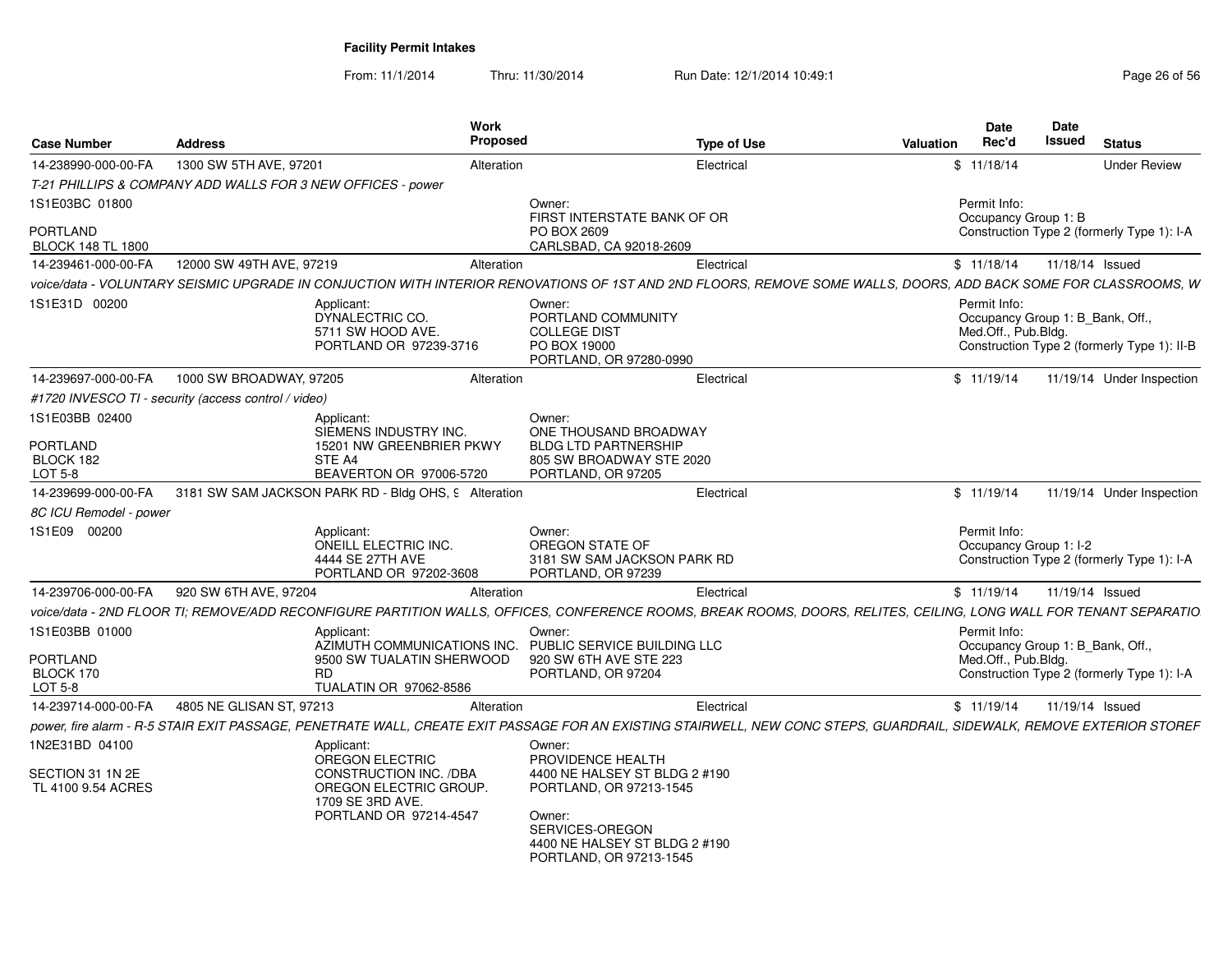| <b>Case Number</b>                                                                                             | <b>Address</b>                                                   | <b>Work</b><br><b>Proposed</b>                                                                                                  |                                                                                                | <b>Type of Use</b> | <b>Valuation</b> | <b>Date</b><br>Rec'd                                                    | Date<br>Issued  | <b>Status</b>                              |
|----------------------------------------------------------------------------------------------------------------|------------------------------------------------------------------|---------------------------------------------------------------------------------------------------------------------------------|------------------------------------------------------------------------------------------------|--------------------|------------------|-------------------------------------------------------------------------|-----------------|--------------------------------------------|
| 14-239731-000-00-FA                                                                                            | 2545 SW TERWILLIGER BLVD, 97201                                  | Alteration                                                                                                                      |                                                                                                | Electrical         |                  | \$11/19/14                                                              | 11/19/14        | Issued                                     |
|                                                                                                                | ADD LIGHTING AND RECEPTACLES IN ROOF LOBBY                       |                                                                                                                                 |                                                                                                |                    |                  |                                                                         |                 |                                            |
| 1S1E09AA 00200                                                                                                 |                                                                  | Applicant:<br>HILLSBORO ELECTRIC LLC.                                                                                           | Owner:<br>TERWILLIGER PLAZA INC                                                                |                    |                  | Permit Info:<br>Occupancy Group 1: R1                                   |                 |                                            |
| SECTION 09 1S 1E<br>TL 200 3.09 ACRES                                                                          |                                                                  | 21185 NW EVERGREEN PKWY.<br><b>STE 110</b><br>HILLSBORO OR 97124-7127                                                           | 2545 SW TERWILLIGER BLVD<br>PORTLAND, OR 97201-6302                                            |                    |                  |                                                                         |                 | Construction Type 2 (formerly Type 1): I-A |
| 14-239888-000-00-FA                                                                                            | 319 SW WASHINGTON ST, 97204                                      | Alteration                                                                                                                      |                                                                                                | Electrical         |                  | \$11/19/14                                                              | 11/19/14 Issued |                                            |
|                                                                                                                |                                                                  | pwr - SUITE 902; TENANT EXPANSION, REMOVE WALLS, NEW DOORS WITH GLASS INSERTS, BUTT GLAZE CLERESTORY GLASS, ELECTRIC - pwr      |                                                                                                |                    |                  |                                                                         |                 |                                            |
| 1N1E34CD 07800                                                                                                 |                                                                  | Applicant:<br>CAPITOL ELECTRIC CO INC.<br>11401 NE MARX ST.<br>PORTLAND OR 97220-1041                                           | Owner:<br>THREE NINETEEN WASHINGTON<br><b>LLC</b><br><b>PO BOX 416</b><br>MANCHESTER, VT 05254 |                    |                  | Permit Info:<br>Occupancy Group 1: B_Bank, Off.,<br>Med.Off., Pub.Bldg. |                 |                                            |
| 14-239904-000-00-FA                                                                                            | 319 SW WASHINGTON ST, 97204                                      | Alteration                                                                                                                      |                                                                                                | Electrical         |                  | \$11/19/14                                                              | 11/19/14 Issued |                                            |
|                                                                                                                |                                                                  | pwr - SUITE 909; SPEC SPACE, INFILL EXISTING DOOR, ADD DOOR WITH GLASS INSERT, ELEC - pwr                                       |                                                                                                |                    |                  |                                                                         |                 |                                            |
| 1N1E34CD 07800                                                                                                 |                                                                  | Applicant:<br>CAPITOL ELECTRIC CO INC.<br>11401 NE MARX ST.<br>PORTLAND OR 97220-1041                                           | Owner:<br>THREE NINETEEN WASHINGTON<br><b>LLC</b><br>PO BOX 416<br>MANCHESTER, VT 05254        |                    |                  | Permit Info:<br>Occupancy Group 1: B_Bank, Off.,<br>Med.Off., Pub.Bldg. |                 |                                            |
| 14-239968-000-00-FA                                                                                            | 1200 NW NAITO PKY                                                | Alteration                                                                                                                      |                                                                                                | Electrical         |                  | \$11/19/14                                                              | 11/19/14 Issued |                                            |
| Wheat Marketing Power Pole                                                                                     |                                                                  |                                                                                                                                 |                                                                                                |                    |                  |                                                                         |                 |                                            |
| 1N1E34BA 00100<br><b>COUCHS ADD</b><br>BLOCK 318<br>LOT 2-15 TL 100                                            |                                                                  | Applicant:<br>CHRISTENSON ELECTRIC INC.<br>111 SW COLUMBIA ST. STE 480<br>PORTLAND OR 97201-5838                                | Owner:<br>ALBERS MILL BUILDING LLC<br>2701 NW VAUGHN ST #390<br>PORTLAND, OR 97210             |                    |                  |                                                                         |                 |                                            |
| 14-239983-000-00-FA                                                                                            | 1 SW COLUMBIA ST, 97201                                          | Alteration                                                                                                                      |                                                                                                | Electrical         |                  | \$11/19/14                                                              | 11/19/14 Issued |                                            |
|                                                                                                                | #750 TI - power & fire alarm wiring (11/20/14 added 10 circuits) |                                                                                                                                 |                                                                                                |                    |                  |                                                                         |                 |                                            |
| 1S1E03BD 01800<br>PORTLAND<br>BLOCK 114<br><b>LOT 1-8</b>                                                      |                                                                  | Applicant:<br>OREGON ELECTRIC<br>CONSTRUCTION INC. /DBA<br>OREGON ELECTRIC GROUP.<br>1709 SE 3RD AVE.<br>PORTLAND OR 97214-4547 | Owner:<br><b>UMPQUA PLAZA LLC</b><br>555 CALIFORNIA ST 49TH FL<br>SAN FRANCISCO, CA 94104      |                    |                  | Permit Info:<br>Occupancy Group 1: B                                    |                 | Construction Type 2 (formerly Type 1): I-B |
| 14-239989-000-00-FA                                                                                            | 7000 NE AIRPORT WAY, 97218                                       | Alteration                                                                                                                      |                                                                                                | Electrical         |                  | \$11/19/14                                                              |                 | <b>Under Review</b>                        |
|                                                                                                                |                                                                  | SPACE C-2150 CC MCKENZIE SHOES AND APPAREL NEW TENANT REMODEL ****BID ESTIMNATE****                                             |                                                                                                |                    |                  |                                                                         |                 |                                            |
| 1N2E08B 00400                                                                                                  |                                                                  |                                                                                                                                 | Owner:                                                                                         |                    |                  | Permit Info:                                                            |                 |                                            |
| SECTION 08 1N 2E<br>TL 400 7.39 ACRES<br><b>TERMINAL BLDG</b><br><b>NONTAXABLE</b><br>SEE TAXABLE SUB ACCOUNTS |                                                                  |                                                                                                                                 | PORT OF PORTLAND<br>PO BOX 3529<br>PORTLAND, OR 97208-3529                                     |                    |                  | Occupancy Group 1: A-2                                                  |                 | Construction Type 2 (formerly Type 1): I-A |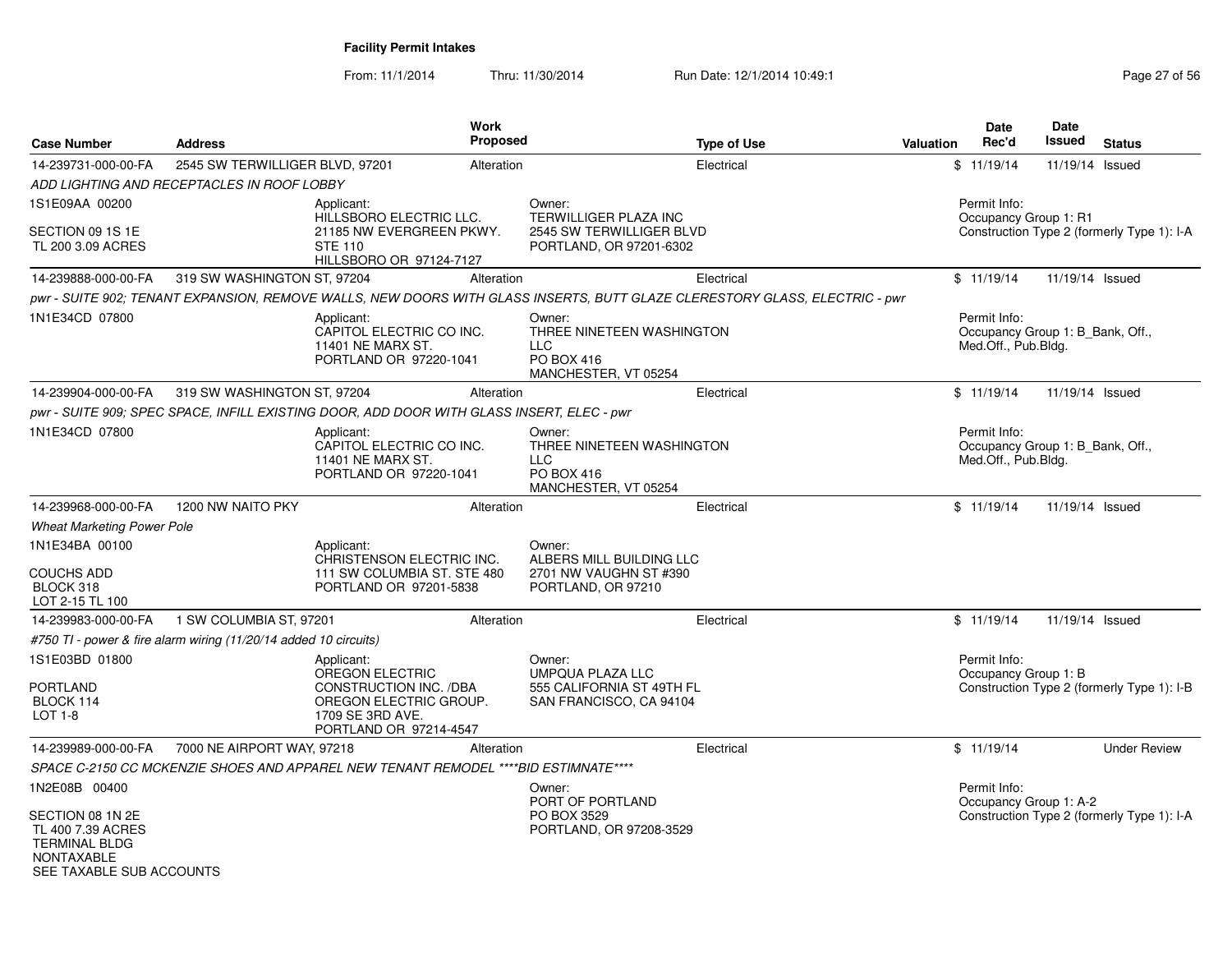| <b>Case Number</b>                                                                                             | <b>Address</b>                                               |                                                                                                                | <b>Work</b><br>Proposed |                                                                                                                                                             | <b>Type of Use</b> |                                                         | Valuation | <b>Date</b><br>Rec'd                 | Date<br>Issued  | <b>Status</b>                                |
|----------------------------------------------------------------------------------------------------------------|--------------------------------------------------------------|----------------------------------------------------------------------------------------------------------------|-------------------------|-------------------------------------------------------------------------------------------------------------------------------------------------------------|--------------------|---------------------------------------------------------|-----------|--------------------------------------|-----------------|----------------------------------------------|
| 14-240003-000-00-FA                                                                                            | 2801 N GANTENBEIN AVE, 97227                                 |                                                                                                                | Alteration              |                                                                                                                                                             | Electrical         |                                                         |           | \$11/19/14                           | 11/19/14 Issued |                                              |
|                                                                                                                |                                                              |                                                                                                                |                         | access - LEVEL 3 RANDALL PEDIATRIC PROCEDURE SUITES REMODEL INCLUDING 2 LARGE ENDOSCOPY PROCEDURE ROOMS AND 6 PRE/POST RECOVER ROOMS, HOUSEKEEPING ROOMS, C |                    |                                                         |           |                                      |                 |                                              |
| 1N1E27AC 00300                                                                                                 |                                                              | Applicant:<br>ARONSON SECURITY GROUP INC. EMANUEL HOSPITAL                                                     |                         | Owner:                                                                                                                                                      |                    |                                                         |           |                                      |                 |                                              |
| ABENDS ADD<br>BLOCK <sub>3</sub><br>INC PT VAC STS LOT 1-16                                                    |                                                              | 8089 SW CIRRUS DR.<br>BEAVERTON OR 97008-5989                                                                  |                         | 1919 NW LOVEJOY ST<br>PORTLAND, OR 97209-1503                                                                                                               |                    |                                                         |           |                                      |                 |                                              |
| 14-240032-000-00-FA                                                                                            | 5100 SW MACADAM AVE, 97201                                   |                                                                                                                | Alteration              |                                                                                                                                                             | Electrical         |                                                         |           | \$11/19/14                           | 11/19/14 Issued |                                              |
| #160 Han Legal TI - power                                                                                      |                                                              |                                                                                                                |                         |                                                                                                                                                             |                    |                                                         |           |                                      |                 |                                              |
| 1S1E15BD 00200                                                                                                 |                                                              | Applicant:<br>WILLAMETTE ELECTRIC INC.                                                                         |                         | Owner:<br>SRI EIGHT RIVERSIDE LLC                                                                                                                           |                    |                                                         |           | Permit Info:<br>Occupancy Group 1: B |                 |                                              |
| SECTION 15 1S 1E<br>TRACT TL 200<br><b>ACRES 1.80</b>                                                          |                                                              | P.O. BOX 230547<br>TIGARD, OR 97281-0547                                                                       |                         | 235 MONTGOMERY ST 14TH FLR<br>SAN FRANCISCO, CA 94104                                                                                                       |                    |                                                         |           |                                      |                 | Construction Type 2 (formerly Type 1): II-A  |
| 14-240036-000-00-FA                                                                                            | 7000 NE AIRPORT WAY, 97218                                   |                                                                                                                | Alteration              |                                                                                                                                                             | Electrical         |                                                         |           | \$11/19/14                           | 11/19/14 Final  |                                              |
|                                                                                                                | pwr/LE - INSTALL AUDIO/VIDEO EQUIPMENT - BURGERVILLE -pwr/LE |                                                                                                                |                         |                                                                                                                                                             |                    |                                                         |           |                                      |                 |                                              |
| 1N2E08B 00400                                                                                                  |                                                              | Applicant:<br>ACCURATE ELECTRIC UNLIMITED                                                                      |                         | Owner:<br>PORT OF PORTLAND                                                                                                                                  |                    | CCB - Contractor:<br><b>ACCURATE ELECTRIC UNLIMITED</b> |           |                                      |                 |                                              |
| SECTION 08 1N 2E<br>TL 400 7.39 ACRES<br><b>TERMINAL BLDG</b><br><b>NONTAXABLE</b><br>SEE TAXABLE SUB ACCOUNTS |                                                              | INC.<br>PO BOX 871866<br>VANCOUVER, WA 98687                                                                   |                         | PO BOX 3529<br>PORTLAND, OR 97208-3529                                                                                                                      |                    | <b>INC</b><br>PO BOX 871866<br>VANCOUVER, WA 98687      |           |                                      |                 |                                              |
| 14-240043-000-00-FA                                                                                            | 5100 SW MACADAM AVE, 97201                                   |                                                                                                                | Alteration              |                                                                                                                                                             | Electrical         |                                                         |           | \$11/19/14                           | 11/19/14 Issued |                                              |
| #160 Han Legal TI - voice/data                                                                                 |                                                              |                                                                                                                |                         |                                                                                                                                                             |                    |                                                         |           |                                      |                 |                                              |
| 1S1E15BD 00200<br>SECTION 15 1S 1E<br>TRACT TL 200<br><b>ACRES 1.80</b>                                        |                                                              | Applicant:<br><b>CAPITOL DATA &amp;</b><br>COMMUNICATIONS INC.<br>11401 NE MARX ST.<br>PORTLAND, OR 97220-1041 |                         | Owner:<br>SRI EIGHT RIVERSIDE LLC<br>235 MONTGOMERY ST 14TH FLR<br>SAN FRANCISCO, CA 94104                                                                  |                    |                                                         |           | Permit Info:<br>Occupancy Group 1: B |                 | Construction Type 2 (formerly Type 1): II-A  |
| 14-240063-000-00-FA                                                                                            | 2020 SW 4TH AVE, 97201                                       |                                                                                                                | Alteration              |                                                                                                                                                             | Electrical         |                                                         |           | \$11/19/14                           |                 | <b>Under Review</b>                          |
| 10th fl Lifewise TI - power                                                                                    |                                                              |                                                                                                                |                         |                                                                                                                                                             |                    |                                                         |           |                                      |                 |                                              |
| 1S1E03CC 01000                                                                                                 |                                                              |                                                                                                                |                         | Owner:<br>PARKSIDE CENTER ASSOCIATES                                                                                                                        |                    |                                                         |           |                                      |                 |                                              |
| SOUTH AUDITORIUM ADD<br><b>BLOCK B</b><br>LOT 2 TL 1000                                                        |                                                              |                                                                                                                |                         | <b>LLC</b><br>810 NW MARSHALL ST #300<br>PORTLAND, OR 97209                                                                                                 |                    |                                                         |           |                                      |                 |                                              |
| 14-240090-000-00-FA                                                                                            | 1626 SE WATER AVE, 97214                                     |                                                                                                                | Alteration              |                                                                                                                                                             | Electrical         |                                                         |           | \$11/19/14                           |                 | <b>Under Review</b>                          |
|                                                                                                                |                                                              |                                                                                                                |                         | pwr-data - ELECTRONIC SAFETY & SECURITY PROJECT - ADD VIDEO SURVEILLANCE CAMERAS & ONE ELECTRONIC DOOR CARD READER - pwr/data                               |                    |                                                         |           |                                      |                 |                                              |
| 1S1E03DA 01701                                                                                                 |                                                              |                                                                                                                |                         | Owner:<br>PORTLAND COMMUNITY COLLEGE                                                                                                                        |                    |                                                         |           | Permit Info:<br>Occupancy Group 1: B |                 |                                              |
| PARTITION PLAT 1995-58<br>LOT <sub>1</sub>                                                                     |                                                              |                                                                                                                |                         | PO BOX 19000<br>PORTLAND, OR 97280-0990                                                                                                                     |                    |                                                         |           |                                      |                 | Construction Type 2 (formerly Type 1): III-B |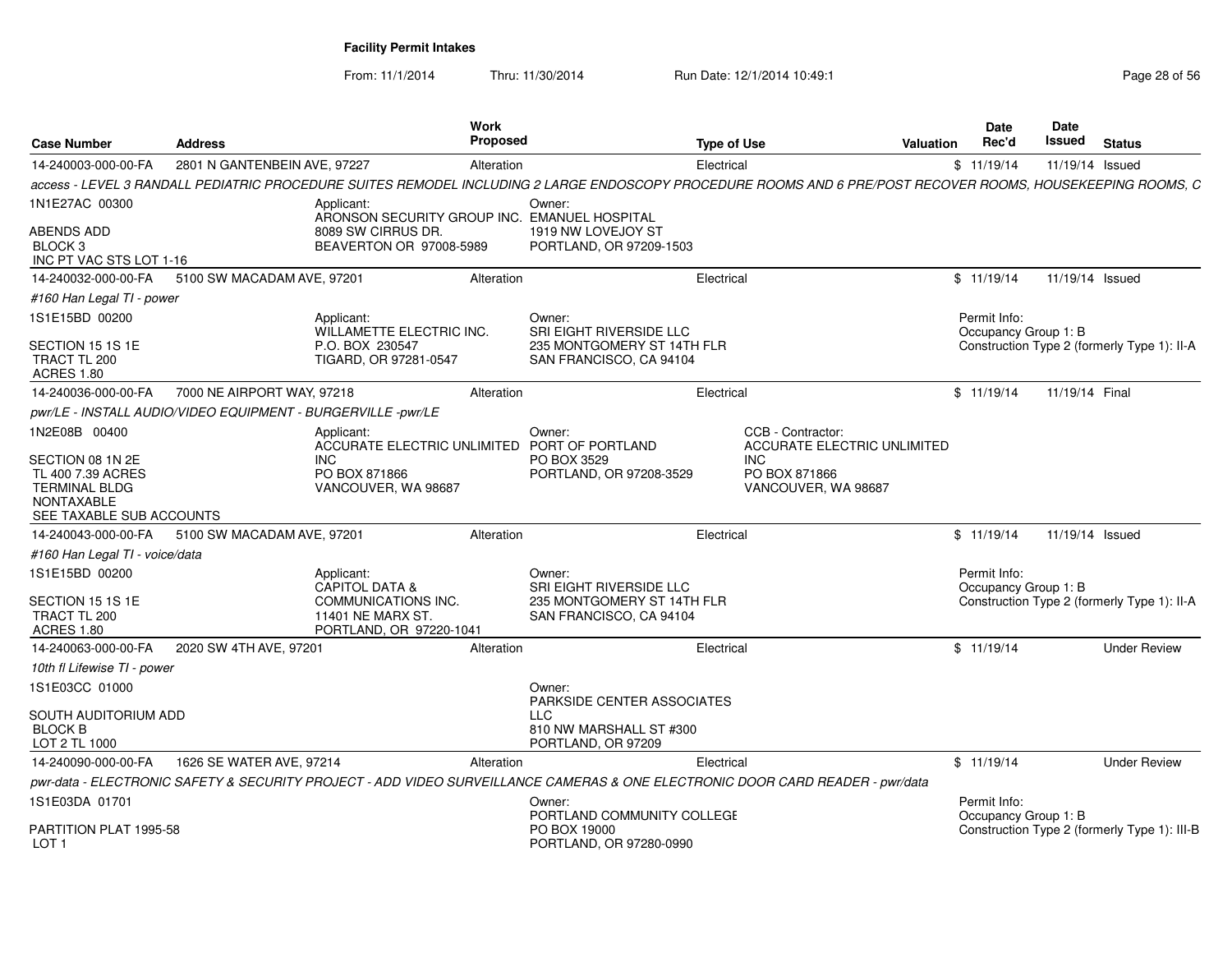| <b>Case Number</b>                                                                  | <b>Address</b>                                                |                                                                                                  | Work<br><b>Proposed</b> |                                                                                                        | <b>Type of Use</b> |                                           | <b>Valuation</b> | <b>Date</b><br>Rec'd                                                    | <b>Date</b><br>Issued | <b>Status</b>                              |
|-------------------------------------------------------------------------------------|---------------------------------------------------------------|--------------------------------------------------------------------------------------------------|-------------------------|--------------------------------------------------------------------------------------------------------|--------------------|-------------------------------------------|------------------|-------------------------------------------------------------------------|-----------------------|--------------------------------------------|
| 14-240127-000-00-FA                                                                 | 121 SW SALMON ST, 97204                                       |                                                                                                  | Alteration              |                                                                                                        | Electrical         |                                           |                  | \$11/19/14                                                              | 11/20/14 Issued       |                                            |
|                                                                                     | pwr - 14TH FLOOR; PARTIAL CEILING UPGRADE, PUBLIC AREAS - pwr |                                                                                                  |                         |                                                                                                        |                    |                                           |                  |                                                                         |                       |                                            |
| 1S1E03BA 02100                                                                      |                                                               | Applicant:<br>TICE ELECTRIC CO.<br>5405 N Lagoon Ave.<br>PORTLAND OR 97217-7637                  |                         | Owner:<br><b>IEH PORTLAND LLC</b><br>1WTC0510-CORPORATE TAX<br>DEPT 121 SW SALMO<br>PORTLAND, OR 97204 |                    |                                           |                  | Permit Info:<br>Occupancy Group 1: B                                    |                       | Construction Type 2 (formerly Type 1): I-A |
| 14-240229-000-00-FA                                                                 |                                                               | 3181 SW SAM JACKSON PARK RD - Bldg OHS, 9 Alteration                                             |                         |                                                                                                        | Electrical         |                                           |                  | \$11/20/14                                                              |                       | <b>Under Review</b>                        |
| 1st, 11th, 13th & 14th floor door replacements                                      |                                                               |                                                                                                  |                         |                                                                                                        |                    |                                           |                  |                                                                         |                       |                                            |
| 1S1E09 00200                                                                        |                                                               |                                                                                                  |                         | Owner:<br>OREGON STATE OF<br>3181 SW SAM JACKSON PARK RD<br>PORTLAND, OR 97239                         |                    |                                           |                  | Permit Info:<br>Occupancy Group 1: I-2                                  |                       | Construction Type 2 (formerly Type 1): I-A |
| 14-240232-000-00-FA                                                                 | 111 SW 5TH AVE, 97204-3626                                    |                                                                                                  | Alteration              |                                                                                                        | Electrical         |                                           |                  | \$11/20/14                                                              |                       | <b>Under Review</b>                        |
|                                                                                     | 100F TI Nuvrei Landlord Work new lighting-power               |                                                                                                  |                         |                                                                                                        |                    |                                           |                  |                                                                         |                       |                                            |
| 1N1E34CD 01300                                                                      |                                                               |                                                                                                  |                         |                                                                                                        |                    |                                           |                  | Permit Info:<br>Occupancy Group 1: B                                    |                       | Construction Type 2 (formerly Type 1): I-A |
| 14-240233-000-00-FA                                                                 | 1331 NW LOVEJOY ST, 97209                                     |                                                                                                  | Alteration              |                                                                                                        | Electrical         |                                           |                  | \$11/20/14                                                              |                       | <b>Under Review</b>                        |
| #755 BARGAIN STORAGE EXPANSION                                                      |                                                               |                                                                                                  |                         |                                                                                                        |                    |                                           |                  |                                                                         |                       |                                            |
| 1N1E33AA 03700                                                                      |                                                               |                                                                                                  |                         | Owner:<br>MARPARK BLOCK ONE LLC<br>1136 NW HOYT ST #200<br>PORTLAND, OR 97209-3097                     |                    |                                           |                  |                                                                         |                       |                                            |
| 14-240268-000-00-FA                                                                 | 805 SW BROADWAY, 97205                                        |                                                                                                  | Alteration              |                                                                                                        | Electrical         |                                           |                  | \$11/20/14                                                              | 11/20/14 Issued       |                                            |
|                                                                                     |                                                               | stat/LE - 50 SW YAMHILL SIDE; TI FOR NEW TENANT, BANK; HVAC EQUIPMENT - stat/LE                  |                         |                                                                                                        |                    |                                           |                  |                                                                         |                       |                                            |
| 1S1E03BB 04400                                                                      |                                                               | Applicant:<br>AMERICAN HEATING INC                                                               |                         | Owner:<br>FOX TOWER L L C                                                                              |                    | CCB - Contractor:<br>AMERICAN HEATING INC |                  | Permit Info:<br>Occupancy Group 1: B Bank, Off.,                        |                       |                                            |
| <b>PORTLAND</b><br>BLOCK 210<br><b>LOT 1-8</b><br>DEFERRED ADDITIONAL TAX LIABILITY |                                                               | 5035 SE 24TH<br>PORTLAND, OR 97202-4765                                                          |                         | 805 SW BROADWAY #2020<br>PORTLAND, OR 97205                                                            |                    | 5035 SE 24TH<br>PORTLAND, OR 97202-4765   |                  | Med.Off., Pub.Bldg.                                                     |                       | Construction Type 2 (formerly Type 1): I-A |
| 14-240293-000-00-FA                                                                 | 5441 SW MACADAM AVE, 97201                                    |                                                                                                  | Alteration              |                                                                                                        | Electrical         |                                           |                  | \$11/20/14                                                              | 11/20/14 Final        |                                            |
|                                                                                     |                                                               | SUITE #305 TI, ADD DEMISING WALL, RECONFIGURE SPACE, ADD DOOR - power                            |                         |                                                                                                        |                    |                                           |                  |                                                                         |                       |                                            |
| 1S1E15BD 01400                                                                      |                                                               | Applicant:<br>CHRISTENSON ELECTRIC INC.<br>111 SW COLUMBIA ST. STE 480<br>PORTLAND OR 97201-5838 |                         | Owner:<br><b>BAILEY BUILDING GROUP LLC</b><br>111 SW COLUMBIA ST #1380<br>PORTLAND, OR 97201-5845      |                    |                                           |                  | Permit Info:<br>Occupancy Group 1: B_Bank, Off.,<br>Med.Off., Pub.Bldg. |                       |                                            |
| 14-240563-000-00-FA                                                                 | 1125 NW COUCH ST, 97209                                       |                                                                                                  | Alteration              |                                                                                                        | Electrical         |                                           |                  | \$11/20/14                                                              |                       | <b>Under Review</b>                        |
|                                                                                     | 4th, 6th & 7th floors Iberdrola reconfigurations - power      |                                                                                                  |                         |                                                                                                        |                    |                                           |                  |                                                                         |                       |                                            |
| 1N1E33DA 04800                                                                      |                                                               |                                                                                                  |                         | Owner:<br>SPF BREWERY BLOCKS LLC<br>351 NW 12TH AVE<br>PORTLAND, OR 97209-2905                         |                    |                                           |                  | Permit Info:<br>Occupancy Group 1: B<br>I-FR                            |                       | Construction Type 2 (formerly Type 1):     |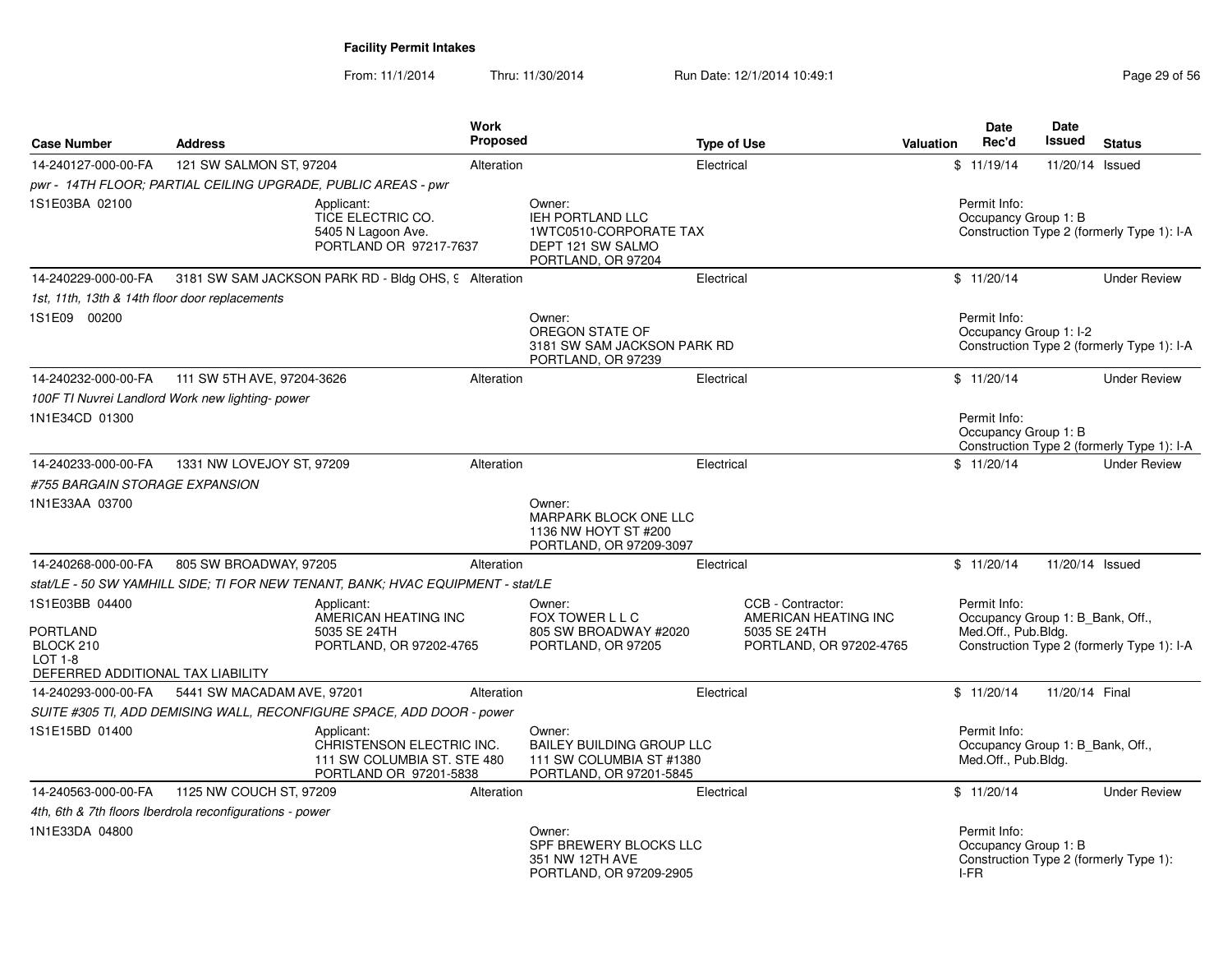From: 11/1/2014

| <b>Case Number</b>                                            | <b>Address</b>                                                        |                                                                                                                         | <b>Work</b><br><b>Proposed</b> |                                                                                                                  | <b>Type of Use</b> |                                                                                       | <b>Valuation</b> | Date<br>Rec'd                                | <b>Date</b><br><b>Issued</b> | <b>Status</b>                               |
|---------------------------------------------------------------|-----------------------------------------------------------------------|-------------------------------------------------------------------------------------------------------------------------|--------------------------------|------------------------------------------------------------------------------------------------------------------|--------------------|---------------------------------------------------------------------------------------|------------------|----------------------------------------------|------------------------------|---------------------------------------------|
| 14-240565-000-00-FA                                           | 1125 NW COUCH ST, 97209                                               |                                                                                                                         | Alteration                     |                                                                                                                  | Electrical         |                                                                                       |                  | \$11/20/14                                   | 11/20/14 Issued              |                                             |
|                                                               | 4th, 6th & 7th floors Iberdrola reconfigurations - a/v for projectors |                                                                                                                         |                                |                                                                                                                  |                    |                                                                                       |                  |                                              |                              |                                             |
| 1N1E33DA 04800                                                |                                                                       | Applicant:<br>COCHRAN INC. dba BROADWAY<br><b>ELECTRIC</b><br>7550 SW TECH CENTER DR STE<br>220<br>TIGARD OR 97223-8061 |                                | Owner:<br>SPF BREWERY BLOCKS LLC<br>351 NW 12TH AVE<br>PORTLAND, OR 97209-2905                                   |                    |                                                                                       |                  | Permit Info:<br>Occupancy Group 1: B<br>I-FR |                              | Construction Type 2 (formerly Type 1):      |
| 14-240575-000-00-FA                                           | 1875 SW PARK AVE, 97201                                               |                                                                                                                         | Alteration                     |                                                                                                                  | Electrical         |                                                                                       |                  | \$11/20/14                                   | 11/20/14 Issued              |                                             |
|                                                               |                                                                       | Project for Fire Sprinkler upgrade: FIRE ALARM WIRING, FIRE PUMP FEEDER AND ASSOCIATED WIRING                           |                                |                                                                                                                  |                    |                                                                                       |                  |                                              |                              |                                             |
| 1S1E04DA 06800<br><b>PORTLAND</b><br>INC PT VAC STS BLOCK 230 |                                                                       | Applicant:<br>PORTER ELECTRIC INC<br>7320 NE ST JOHNS RD<br>VANCOUVER WA 98665                                          |                                | Owner:<br>OREGON STATE OF (BD OF<br><b>HIGHER EDUCATION</b><br><b>PO BOX 751</b><br>PORTLAND, OR 97207<br>Owner: |                    | CCB - Contractor:<br>PORTER ELECTRIC INC<br>7320 NE ST JOHNS RD<br>VANCOUVER WA 98665 |                  |                                              |                              |                                             |
|                                                               |                                                                       |                                                                                                                         |                                | CAMPUS PLANNING OFFICE<br><b>PO BOX 751</b><br>PORTLAND, OR 97207                                                |                    |                                                                                       |                  |                                              |                              |                                             |
| 14-240629-000-00-FA                                           | 2421 SE 11TH AVE, 97214                                               |                                                                                                                         | Alteration                     |                                                                                                                  | Electrical         |                                                                                       |                  | \$11/20/14                                   | 11/20/14 Final               |                                             |
|                                                               |                                                                       | egress lights- TENANT 4, ADD DEMISING WALL FOR CREATION OF 2 SUITES (3 & 4), ADD ADA TOILET ROOM                        |                                |                                                                                                                  |                    |                                                                                       |                  |                                              |                              |                                             |
| 1S1E02CD 09200                                                |                                                                       | Applicant:<br>SQUIRES ELECTRIC INC.<br>PO BOX 16851<br>PORTLAND OR 97292-0851                                           |                                | Owner:<br><b>JAMES R ALLAN</b><br>2770 NW IMPERIAL TER<br>PORTLAND, OR 97210-3316                                |                    |                                                                                       |                  | Permit Info:<br>Factory, Mod.Hazard          |                              | Occupancy Group 1: F-1_Industrial Plant -   |
|                                                               |                                                                       |                                                                                                                         |                                | Owner:<br><b>MARILYN M ALLAN</b><br>2770 NW IMPERIAL TER<br>PORTLAND, OR 97210-3316                              |                    |                                                                                       |                  |                                              |                              |                                             |
| 14-240821-000-00-FA                                           | 111 SW 5TH AVE, 97204-3626                                            |                                                                                                                         | Alteration                     |                                                                                                                  | Electrical         |                                                                                       |                  | \$11/21/14                                   | 11/21/14 Issued              |                                             |
| T-17/18 Survey Monkey TI - HVAC                               |                                                                       |                                                                                                                         |                                |                                                                                                                  |                    |                                                                                       |                  |                                              |                              |                                             |
| 1N1E34CD 01300                                                |                                                                       | Applicant:<br>SIEMENS INDUSTRY INC.<br>15201 NW GREENBRIER PKWY<br>STE A4<br>BEAVERTON OR 97006-5720                    |                                |                                                                                                                  |                    |                                                                                       |                  | Permit Info:<br>Occupancy Group 1: B         |                              | Construction Type 2 (formerly Type 1): I-A  |
| 14-240830-000-00-FA                                           | 1800 SW 1ST AVE, 97201                                                |                                                                                                                         | Alteration                     |                                                                                                                  | Electrical         |                                                                                       |                  | \$11/21/14                                   |                              | <b>Under Review</b>                         |
| #180 Blue Harbor Senior Living TI - power                     |                                                                       |                                                                                                                         |                                |                                                                                                                  |                    |                                                                                       |                  |                                              |                              |                                             |
| 1S1E03CB 00100                                                |                                                                       |                                                                                                                         |                                | Owner:                                                                                                           |                    |                                                                                       |                  | Permit Info:                                 |                              |                                             |
| SOUTH AUDITORIUM ADD<br>BLOCK I TL 100                        |                                                                       |                                                                                                                         |                                | <b>HARRISON SQUARE LLC</b><br>1800 SW 1ST AVE #600<br>PORTLAND, OR 97201-5356                                    |                    |                                                                                       |                  | Occupancy Group 1: B                         |                              | Construction Type 2 (formerly Type 1): II-A |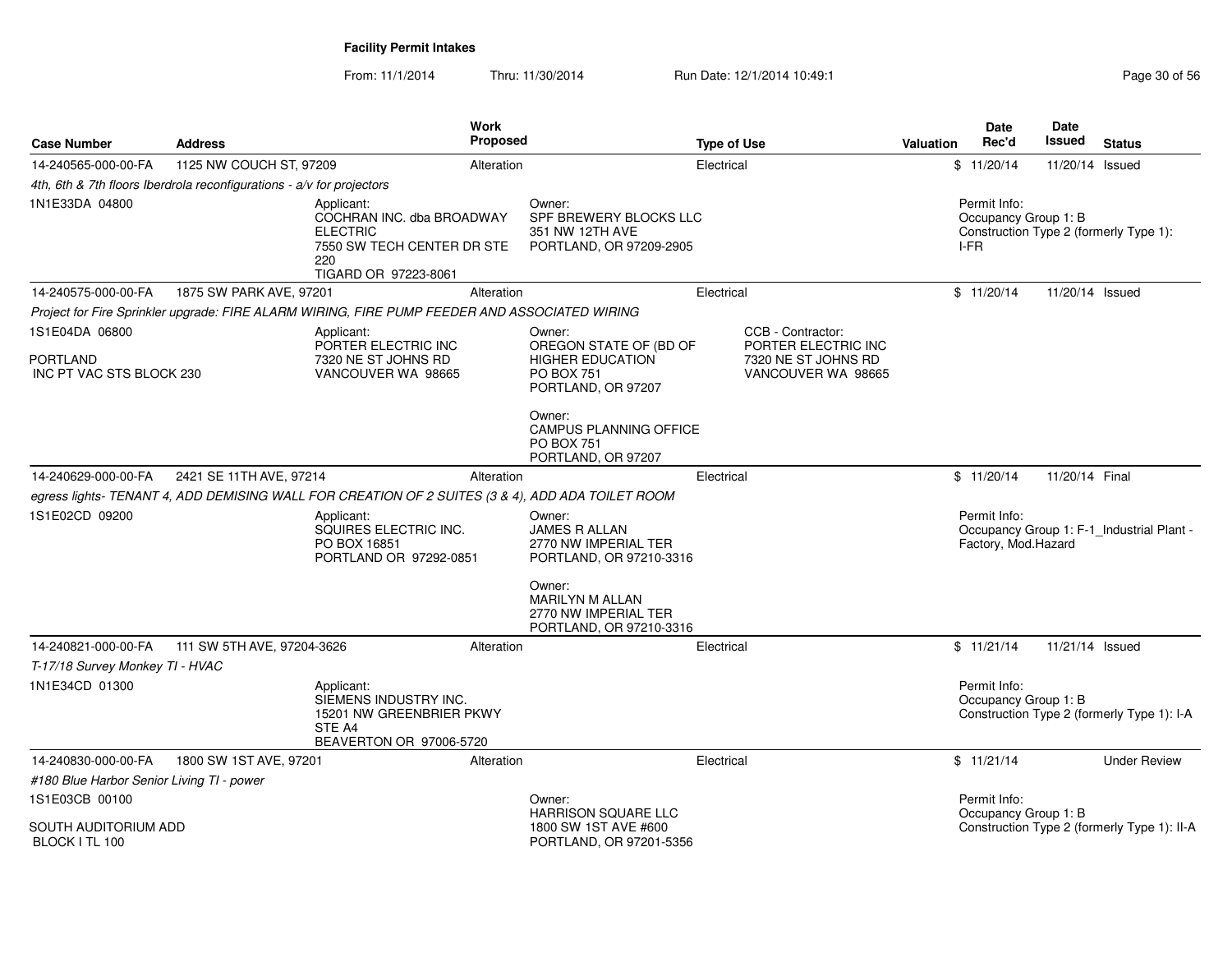| <b>Case Number</b>                                          | <b>Address</b>                                          | <b>Work</b><br><b>Proposed</b>                                                                                                                                  |                                                                              | <b>Type of Use</b> | Valuation | <b>Date</b><br>Rec'd                             | <b>Date</b><br>Issued | <b>Status</b>                              |
|-------------------------------------------------------------|---------------------------------------------------------|-----------------------------------------------------------------------------------------------------------------------------------------------------------------|------------------------------------------------------------------------------|--------------------|-----------|--------------------------------------------------|-----------------------|--------------------------------------------|
| 14-240831-000-00-FA                                         | 2201 NE LLOYD BLVD, 97232                               | Alteration                                                                                                                                                      |                                                                              | Electrical         |           | \$11/21/14                                       |                       | 11/21/14 Under Inspection                  |
|                                                             |                                                         | power - NORTH ENTRY AT THE EAST END OF MALL NEW ENTRY GLASS SCREEN STORE FRONT AND CANOPY HANGING OFF EXISTING CONCRETE, RENOVATION OF VESTIBULE AND NEW CONC   |                                                                              |                    |           |                                                  |                       |                                            |
| 1N1E35BA 00101                                              |                                                         | Applicant:<br>DYNALECTRIC CO.<br>5711 SW HOOD AVE.<br>PORTLAND OR 97239-3716                                                                                    | Owner:<br>CAPREF LLOYD CENTER LLC<br>2201 LLOYD CENTER<br>PORTLAND, OR 97232 |                    |           |                                                  |                       |                                            |
| 14-241051-000-00-FA                                         | 837 SW 11TH AVE, 97205                                  | Alteration                                                                                                                                                      |                                                                              | Electrical         |           | \$11/21/14                                       |                       | 11/21/14 Under Inspection                  |
| #1012 Sink & Receptacle outlet - power                      |                                                         |                                                                                                                                                                 |                                                                              |                    |           |                                                  |                       |                                            |
| 1S1E04AA 00400<br><b>PORTLAND</b><br>BLOCK 259              |                                                         | Applicant:<br>LEAR ELECTRIC COMPANY INC.<br>6002 NE 112TH AVE<br>PORTLAND, OR 97220-1012                                                                        | Owner:<br><b>EASTERN WESTERN</b><br><b>CORPORATION</b><br>PO BOX 3228        |                    |           |                                                  |                       |                                            |
| LOT 3&4                                                     |                                                         | 5140 SE CIR AVE                                                                                                                                                 | PORTLAND, OR 97208-3228                                                      |                    |           |                                                  |                       |                                            |
| 14-241057-000-00-FA                                         | 121 SW MORRISON ST, 97204                               | Alteration                                                                                                                                                      |                                                                              | Electrical         |           | \$11/21/14                                       |                       | 11/21/14 Under Inspection                  |
|                                                             |                                                         | power - 4TH FLOOR; ANGELI LAW EXPANSION, REMOVE SOME PARTITION WALLS, DOORS, REMOVE PORTION OF CORRIDOR WALL TO EXTEND CORRIDOR INTO EXPANSION AREA, ADD WALLS, |                                                                              |                    |           |                                                  |                       |                                            |
| 1S1E03BA 02700                                              |                                                         | Applicant:<br>COCHRAN INC. dba BROADWAY                                                                                                                         | Owner:<br>TERRACE TOWER U S A -                                              |                    |           | Permit Info:<br>Occupancy Group 1: B Bank, Off., |                       |                                            |
| <b>PORTLAND</b><br>BLOCK 15<br>LOT 1-4<br>LOT 7&8 EXC W 75' |                                                         | <b>ELECTRIC</b><br>7550 SW TECH CENTER DR STE<br>220<br>TIGARD OR 97223-8061                                                                                    | PORTLAND INC<br>121 SW MORRISON ST #250<br>PORTLAND, OR 97204-3179           |                    |           | Med.Off., Pub.Bldg.                              |                       | Construction Type 2 (formerly Type 1): I-A |
| 14-241066-000-00-FA                                         | 837 SW 11TH AVE, 97205                                  | Alteration                                                                                                                                                      |                                                                              | Electrical         |           | \$11/21/14                                       |                       | <b>Under Review</b>                        |
|                                                             | #700 combination washer/dryer receptacle outlet - power |                                                                                                                                                                 |                                                                              |                    |           |                                                  |                       |                                            |
| 1S1E04AA 00400                                              |                                                         |                                                                                                                                                                 | Owner:<br><b>EASTERN WESTERN</b>                                             |                    |           |                                                  |                       |                                            |
| <b>PORTLAND</b><br>BLOCK 259<br><b>LOT 3&amp;4</b>          |                                                         |                                                                                                                                                                 | <b>CORPORATION</b><br>PO BOX 3228<br>PORTLAND, OR 97208-3228                 |                    |           |                                                  |                       |                                            |
| 14-241105-000-00-FA                                         | 2020 SW 4TH AVE, 97201                                  | Alteration                                                                                                                                                      |                                                                              | Electrical         |           | \$11/21/14                                       | 11/21/14 Issued       |                                            |
| 10th fl Lifewise TI - voice/data/strobes                    |                                                         |                                                                                                                                                                 |                                                                              |                    |           |                                                  |                       |                                            |
| 1S1E03CC 01000                                              |                                                         | Applicant:<br>POINT MONITOR CORP.                                                                                                                               | Owner:<br><b>PARKSIDE CENTER ASSOCIATES</b>                                  |                    |           |                                                  |                       |                                            |
| SOUTH AUDITORIUM ADD<br><b>BLOCK B</b><br>LOT 2 TL 1000     |                                                         | 5863 LAKEVIEW BLVD #100<br>LAKE OSWEGO, OR 97035-7058                                                                                                           | <b>LLC</b><br>810 NW MARSHALL ST #300<br>PORTLAND, OR 97209                  |                    |           |                                                  |                       |                                            |
| 14-241140-000-00-FA                                         | 100 SW MARKET ST, 97201                                 | Alteration                                                                                                                                                      |                                                                              | Electrical         |           | \$11/21/14                                       | 11/21/14 Issued       |                                            |
|                                                             |                                                         | 1ST FL & ATRIUM+BSMT BIKE HUB & SHOWERS & RESTROOM UPGRDS FLRS 1-7 - HVAC controls                                                                              |                                                                              |                    |           |                                                  |                       |                                            |
| 1S1E03CB 00700                                              |                                                         | Applicant:<br>MCKINSTRY CO LLC                                                                                                                                  | Owner:<br><b>CSHV FIRST AND MARKET LLC</b>                                   |                    |           | Permit Info:<br>Occupancy Group 1: B_Bank, Off., |                       |                                            |
| SOUTH AUDITORIUM ADD<br><b>BLOCK A</b><br>LOT 2 TL 700      |                                                         | 16970 NE MASON ST, SUITE 100<br>PORTLAND OR 97230-7398                                                                                                          | 1420 FIFTH AVE #2020<br>SEATTLE, WA 98101-2337                               |                    |           | Med.Off., Pub.Bldg.                              |                       | Construction Type 2 (formerly Type 1): I-A |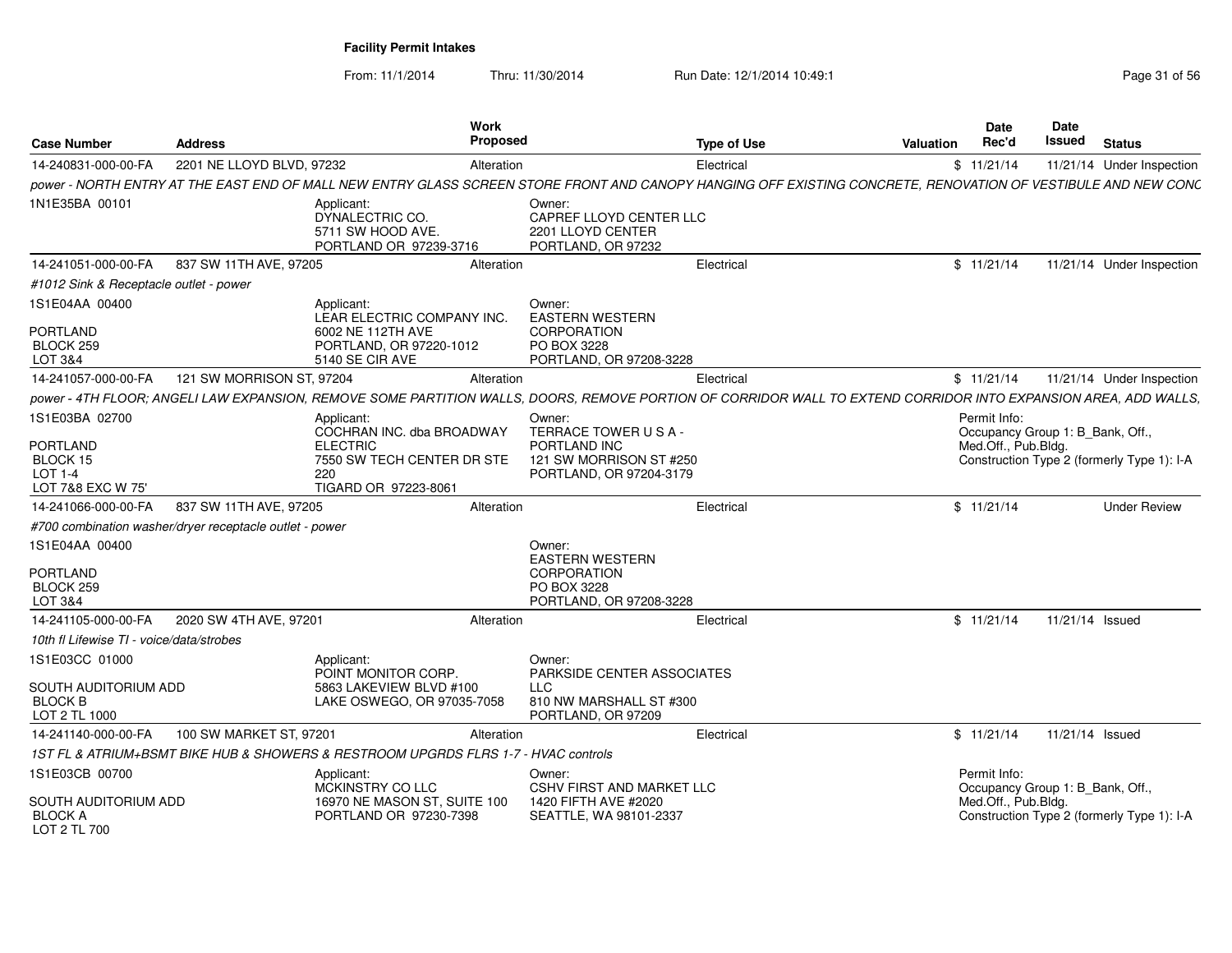|                                                                                                                                                   |                              | Work                                                                                          |                                                                                                                                                                     |                                                                        |            | Date                | Date                             |                                              |
|---------------------------------------------------------------------------------------------------------------------------------------------------|------------------------------|-----------------------------------------------------------------------------------------------|---------------------------------------------------------------------------------------------------------------------------------------------------------------------|------------------------------------------------------------------------|------------|---------------------|----------------------------------|----------------------------------------------|
| <b>Case Number</b>                                                                                                                                | <b>Address</b>               | Proposed                                                                                      |                                                                                                                                                                     | <b>Type of Use</b>                                                     | Valuation  | Rec'd               | Issued                           | <b>Status</b>                                |
| 14-241164-000-00-FA                                                                                                                               | 825 NE MULTNOMAH ST - Unit 1 | Alteration                                                                                    |                                                                                                                                                                     | Electrical                                                             | \$11/21/14 |                     | 11/21/14 Issued                  |                                              |
|                                                                                                                                                   |                              |                                                                                               | hvac stat - SUITE 110 ADVANTIS CREDIT UNION 2.204 SQ FT PERMANENT BRANCH LOCATION, INTERIOR UPGRADES, DEMO AND ADD NEW WALLS FOR OFFICE, BREAK ROOM, CONFERENCE R(  |                                                                        |            |                     |                                  |                                              |
| 1N1E35BB 90002                                                                                                                                    |                              | Applicant                                                                                     | Owner:                                                                                                                                                              |                                                                        |            |                     |                                  |                                              |
| LLOYD CENTER TOWER CONDOMINIUM<br>LOT <sub>1</sub><br>DEPT OF REVENUE                                                                             |                              | PHILLIS CONSTRUCTION CO<br>9409 NE COLFAX ST<br>PORTLAND OR 97220                             | PACIFICORP<br>700 NE MULTNOMAH ST 7TH FLR<br>PORTLAND, OR 97232                                                                                                     |                                                                        |            |                     |                                  |                                              |
| 14-241464-000-00-FA                                                                                                                               | 4805 NE GLISAN ST, 97213     | Alteration                                                                                    |                                                                                                                                                                     | Electrical                                                             |            | \$11/24/14          | 11/24/14 Issued                  |                                              |
|                                                                                                                                                   |                              | power, fire alarm - PPMC 6E & M DROP CEILING REPLACEMENT FOR MENTAL HEALTH ARENA              |                                                                                                                                                                     |                                                                        |            |                     |                                  |                                              |
| 1N2E31BD 04100                                                                                                                                    |                              | Applicant:<br>OREGON ELECTRIC                                                                 | Owner:<br>PROVIDENCE HEALTH                                                                                                                                         |                                                                        |            | Permit Info:        | Occupancy Group 1: I1.1          |                                              |
| SECTION 31 1N 2E<br>TL 4100 9.54 ACRES                                                                                                            |                              | CONSTRUCTION INC. /DBA<br>OREGON ELECTRIC GROUP<br>1709 SE 3RD AVE.<br>PORTLAND OR 97214-4547 | 4400 NE HALSEY ST BLDG 2 #190<br>PORTLAND, OR 97213-1545<br>Owner:                                                                                                  |                                                                        | I-FR       |                     |                                  | Construction Type 2 (formerly Type 1):       |
|                                                                                                                                                   |                              |                                                                                               | SERVICES-OREGON<br>4400 NE HALSEY ST BLDG 2 #190<br>PORTLAND, OR 97213-1545                                                                                         |                                                                        |            |                     |                                  |                                              |
| 14-241465-000-00-FA                                                                                                                               | 1022 SW SALMON ST, 97205     | Alteration                                                                                    |                                                                                                                                                                     | Electrical                                                             |            | \$11/24/14          | 11/24/14 Issued                  |                                              |
|                                                                                                                                                   |                              |                                                                                               | hvat stat relocate - 1ST FLOOR TI; NEW WALLS TO CREATE TWO OFFICES, DEMO STAIR AND RECONFIGURE, RAILING RAMP IN LOBBY AREA, POCKET DOOR BETWEEN CONFERENCE ROOM AND |                                                                        |            |                     |                                  |                                              |
| 1S1E04AA 02700                                                                                                                                    |                              | Applicant:                                                                                    | Owner:                                                                                                                                                              |                                                                        |            | Permit Info:        |                                  |                                              |
|                                                                                                                                                   |                              | WILLAMETTE HVAC INC.                                                                          | 1022 SW SALMON LLC                                                                                                                                                  |                                                                        |            |                     | Occupancy Group 1: B             |                                              |
| <b>PORTLAND</b><br>BLOCK 248<br><b>LOT 7&amp;8</b>                                                                                                |                              | 3075 SW 234TH AV # 206<br>HLLSBORO OR 97123                                                   | 1121 SW SALMON ST<br>PORTLAND, OR 97205                                                                                                                             |                                                                        | $II-1HR$   |                     |                                  | Construction Type 2 (formerly Type 1):       |
| 14-241767-000-00-FA                                                                                                                               | 123 NE 3RD AVE, 97232        | Alteration                                                                                    |                                                                                                                                                                     | Electrical                                                             | \$11/24/14 |                     |                                  | 11/24/14 Under Inspection                    |
|                                                                                                                                                   |                              |                                                                                               | pwr - SUITE 004;TI; NEW WALLS AND DOORS FOR OFFICES, CONFERENCE ROOM, BREAKROOM, OPEN OFFICE SPACE - pwr                                                            |                                                                        |            |                     |                                  |                                              |
| 1N1E34DA 02800                                                                                                                                    |                              | Applicant:<br>FIVE STAR ELECTRIC INC                                                          | Owner:                                                                                                                                                              | CCB - Contractor:<br>BRIDGEHEAD DEVELOPMENT LLC FIVE STAR ELECTRIC INC |            | Permit Info:        | Occupancy Group 1: B_Bank, Off., |                                              |
| <b>EAST PORTLAND</b><br>BLOCK 68<br>INC PT VAC ST LOT 1&8<br>LOT 2&3&6&7<br>INC PT VAC ST LOT 4&5: HISTORIC<br>PROPERTY: POTENTIAL ADDITIONAL TAX |                              | 756 SW BAILEY AVE<br>HILLSBORO OR 97123                                                       | 1001 SE WATER AVE #120<br>PORTLAND, OR 97214-2147                                                                                                                   | 756 SW BAILEY AVE<br>HILLSBORO OR 97123                                |            | Med.Off., Pub.Bldg. |                                  | Construction Type 2 (formerly Type 1): III-A |
| 14-241883-000-00-FA                                                                                                                               | 720 SW WASHINGTON ST, 97205  | Alteration                                                                                    |                                                                                                                                                                     | Electrical                                                             | \$11/24/14 |                     | 11/24/14 Issued                  |                                              |
|                                                                                                                                                   |                              |                                                                                               | hvac stat - CADMUS 3RD AND 4TH FLOORS: REMOVE SELECTED WALLS. RECONFIGURE FOR OPEN OFFICE. OFFICES. DOORS. RELITES. CONFERENCE ROOM. BREAK ROOM. HALF WALL ON 3R    |                                                                        |            |                     |                                  |                                              |
| 1N1E34CC 06600                                                                                                                                    |                              | Applicant                                                                                     | Owner:                                                                                                                                                              |                                                                        |            | Permit Info:        |                                  |                                              |
| PORTLAND<br>BLOCK 213<br>LOT 1&2&7&8                                                                                                              |                              | HUNTER-DAVISSON INC.<br>1800 SE PERSHING ST.<br>PORTLAND OR 97202-2338                        | <b>GPO MORGAN LLC</b><br>720 SW WASHINGTON ST #630<br>PORTLAND, OR 97205-3508                                                                                       |                                                                        |            | Med.Off., Pub.Bldg. | Occupancy Group 1: B_Bank, Off., |                                              |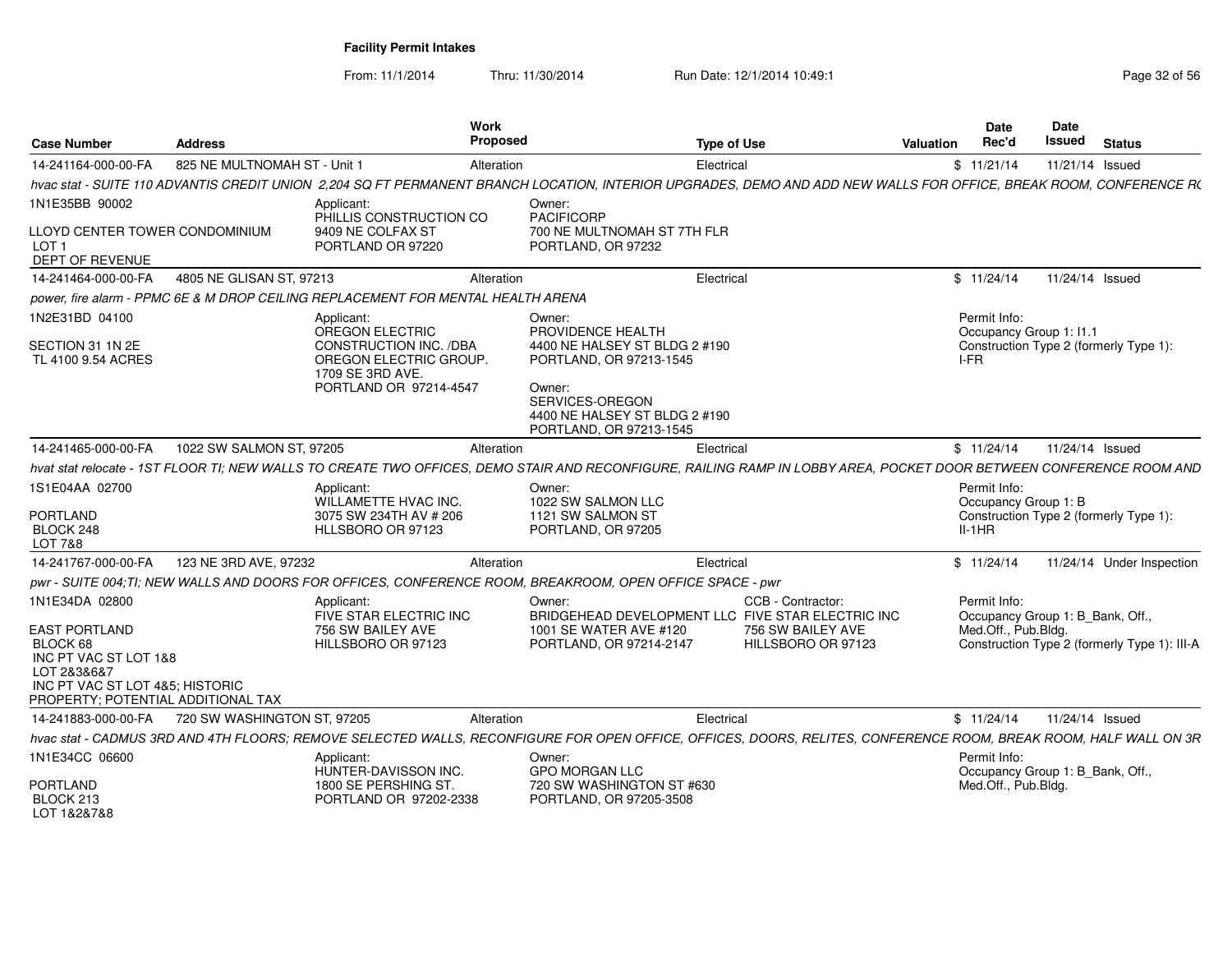| <b>Case Number</b>                                                                                                        | <b>Address</b>              | <b>Work</b><br><b>Proposed</b>                                                                                                                                    | <b>Type of Use</b>                                                                                                                                |                                         |                      | Date<br>Rec'd<br>Valuation                                              | Date<br>Issued  | <b>Status</b>                                |
|---------------------------------------------------------------------------------------------------------------------------|-----------------------------|-------------------------------------------------------------------------------------------------------------------------------------------------------------------|---------------------------------------------------------------------------------------------------------------------------------------------------|-----------------------------------------|----------------------|-------------------------------------------------------------------------|-----------------|----------------------------------------------|
| 14-242107-000-00-FA                                                                                                       | 2303 SE 28TH PL, 97214      | Alteration                                                                                                                                                        |                                                                                                                                                   | Electrical                              |                      | \$11/25/14                                                              |                 | 11/25/14 Under Inspection                    |
|                                                                                                                           |                             | pwr (elevator) - COMPLETE RE-ROOF. SEISMIC BRACING OF ROOF PARAPETS. FIBER-REINFORCED COMPOSITE OVERLAY ON GYM ROOF. CONSTRUCT A NEW APX 600 SQ FT ELEVATOR SHAFT |                                                                                                                                                   |                                         |                      |                                                                         |                 |                                              |
| 1S1E01CC 04900                                                                                                            |                             | Applicant:<br>ELECTRICAL CONSTRUCTION                                                                                                                             | Owner:<br><b>SCHOOL DISTRICT NO 1</b>                                                                                                             |                                         |                      | Permit Info:<br>Occupancy Group 1: E School                             |                 |                                              |
| VANS ADD<br><b>BLOCK 1-3 TL 4900</b>                                                                                      |                             | CO. (a dba for EC COMPANY)<br>PO BOX 10286<br>PORTLAND OR 97296-0286                                                                                              | PO BOX 3107<br>PORTLAND, OR 97208-3107                                                                                                            |                                         |                      |                                                                         |                 | Construction Type 2 (formerly Type 1): I-A   |
| 14-242112-000-00-FA                                                                                                       | 4805 NE GLISAN ST, 97213    | Alteration                                                                                                                                                        |                                                                                                                                                   | Electrical                              |                      | \$11/25/14                                                              | 11/25/14 Issued |                                              |
|                                                                                                                           |                             | power - PPMC 1P PHARMACY NEW CLEAN ROOM HVAC UNIT UPGRADE                                                                                                         |                                                                                                                                                   |                                         |                      |                                                                         |                 |                                              |
| 1N2E31BD 04100                                                                                                            |                             | Applicant:<br><b>OREGON ELECTRIC</b>                                                                                                                              | Owner:<br>PROVIDENCE HEALTH                                                                                                                       |                                         |                      | Permit Info:<br>Occupancy Group 1: 11.1                                 |                 |                                              |
| SECTION 31 1N 2E<br>TL 4100 9.54 ACRES                                                                                    |                             | CONSTRUCTION INC. /DBA<br>OREGON ELECTRIC GROUP.<br>1709 SE 3RD AVE.<br>PORTLAND OR 97214-4547                                                                    | 4400 NE HALSEY ST BLDG 2 #190<br>PORTLAND, OR 97213-1545<br>Owner:<br>SERVICES-OREGON<br>4400 NE HALSEY ST BLDG 2 #190<br>PORTLAND, OR 97213-1545 |                                         |                      | I-FR                                                                    |                 | Construction Type 2 (formerly Type 1):       |
| 14-242468-000-00-FA                                                                                                       | 4310 NE KILLINGSWORTH ST    | Alteration                                                                                                                                                        |                                                                                                                                                   | Electrical                              |                      | \$11/25/14                                                              |                 | <b>Under Review</b>                          |
|                                                                                                                           |                             | power - DEPAUL YOUTH DISPENSARIES INTERIOR REMODEL OF SUPERVISOR STATIONS AND LOUNGE                                                                              |                                                                                                                                                   |                                         |                      |                                                                         |                 |                                              |
| 1N2E19BB 04001<br><b>JORBADE</b><br><b>BLOCK 2</b><br>LOT <sub>13</sub>                                                   |                             |                                                                                                                                                                   | Owner:<br>DE PAUL TREATMENT<br>P O BOX 3007<br>PORTLAND, OR 97208-3007                                                                            |                                         |                      |                                                                         |                 |                                              |
|                                                                                                                           |                             |                                                                                                                                                                   | Owner:<br><b>CENTERS INC</b><br>P O BOX 3007<br>PORTLAND, OR 97208-3007                                                                           |                                         |                      |                                                                         |                 |                                              |
| 14-242525-000-00-FA                                                                                                       | 720 SW WASHINGTON ST, 97205 | Alteration                                                                                                                                                        |                                                                                                                                                   | Electrical                              |                      | \$11/25/14                                                              | 11/25/14 Issued |                                              |
|                                                                                                                           |                             | power - DEMO EXISTING DOMESTIC COLD WATER BOOSTER PUMP AND REPLACE WITH NEW                                                                                       |                                                                                                                                                   |                                         |                      |                                                                         |                 |                                              |
| 1N1E34CC 06600<br><b>PORTLAND</b>                                                                                         |                             | Applicant:<br>MCKINSTRY CO LLC<br>16970 NE MASON ST. SUITE 100                                                                                                    |                                                                                                                                                   |                                         |                      |                                                                         |                 |                                              |
| BLOCK 213<br>LOT 1&2&7&8                                                                                                  |                             | PORTLAND OR 97230-7398                                                                                                                                            |                                                                                                                                                   |                                         |                      |                                                                         |                 |                                              |
| 14-242821-000-00-FA                                                                                                       | 123 NE 3RD AVE, 97232       | Alteration                                                                                                                                                        |                                                                                                                                                   | Electrical                              |                      | \$11/26/14                                                              |                 | 11/26/14 Under Inspection                    |
|                                                                                                                           |                             | fire alarm wiring - SUITE 004:TI: NEW WALLS AND DOORS FOR OFFICES, CONFERENCE ROOM, BREAKROOM, OPEN OFFICE SPACE, CEILING, ELEC, - fire alarm wiring              |                                                                                                                                                   |                                         |                      |                                                                         |                 |                                              |
| 1N1E34DA 02800<br><b>EAST PORTLAND</b>                                                                                    |                             | Applicant:<br>POINT MONITOR CORP<br>5863 lakeview blvd                                                                                                            | Owner:<br>BRIDGEHEAD DEVELOPMENT LLC POINT MONITOR CORP<br>1001 SE WATER AVE #120                                                                 | CCB - Contractor:<br>5863 lakeview blvd |                      | Permit Info:<br>Occupancy Group 1: B Bank, Off.,<br>Med.Off., Pub.Bldg. |                 |                                              |
| BLOCK 68<br>INC PT VAC ST LOT 1&8<br>LOT 2&3&6&7<br>INC PT VAC ST LOT 4&5; HISTORIC<br>PROPERTY; POTENTIAL ADDITIONAL TAX |                             | lake oswego or 97035                                                                                                                                              | PORTLAND, OR 97214-2147                                                                                                                           |                                         | lake oswego or 97035 |                                                                         |                 | Construction Type 2 (formerly Type 1): III-A |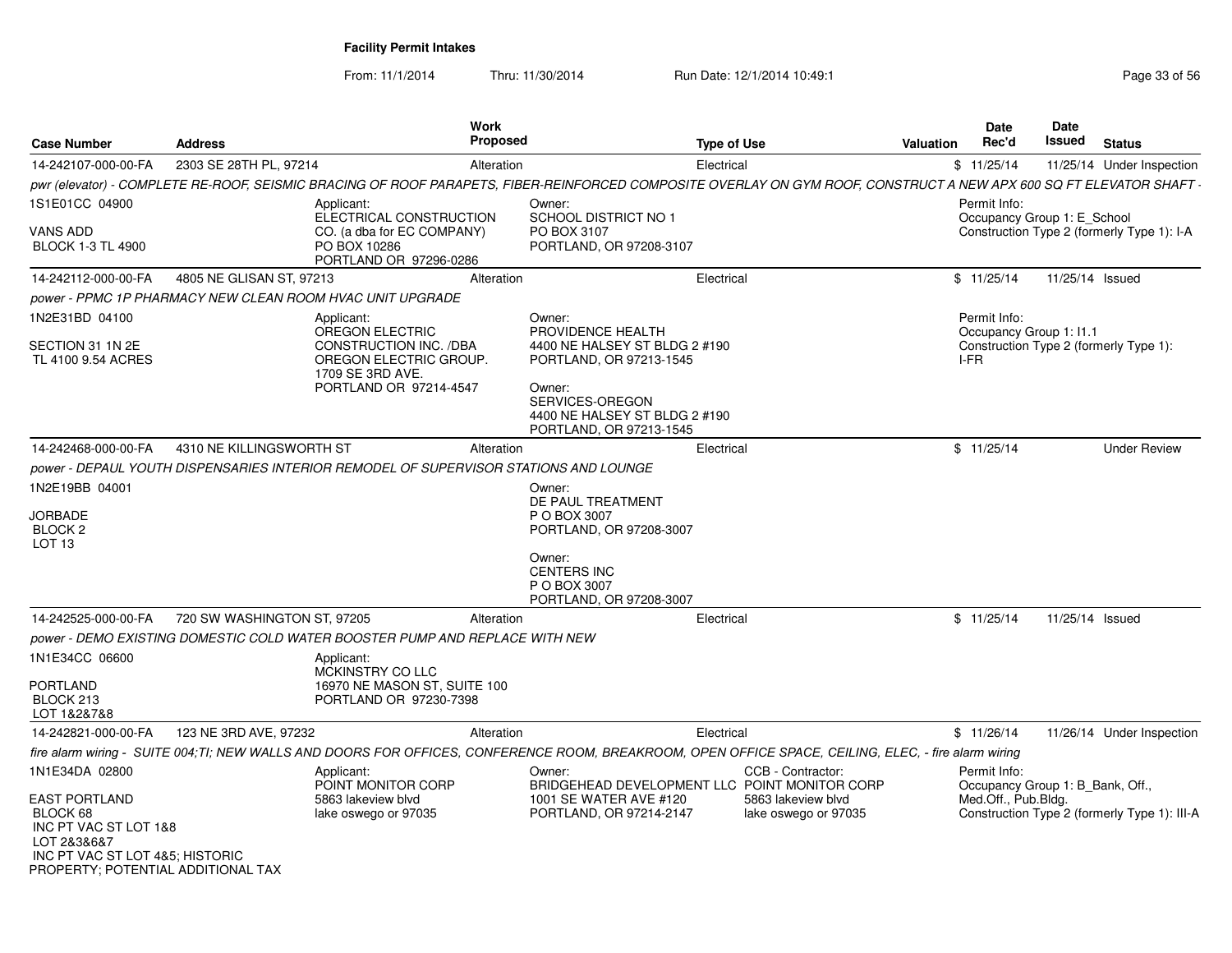| <b>Address</b>   |                                                                                 | <b>Work</b>                                                                                                                                                                    |                                                                                                                                                                                         | <b>Type of Use</b>                                                                                                                   | <b>Valuation</b>                                                                                                                                                                                                                                                                         | <b>Date</b><br>Rec'd                                                                                                     | <b>Date</b><br>Issued                                                                                                                                                                                                                                                                             | <b>Status</b>                                                                                                                                                               |
|------------------|---------------------------------------------------------------------------------|--------------------------------------------------------------------------------------------------------------------------------------------------------------------------------|-----------------------------------------------------------------------------------------------------------------------------------------------------------------------------------------|--------------------------------------------------------------------------------------------------------------------------------------|------------------------------------------------------------------------------------------------------------------------------------------------------------------------------------------------------------------------------------------------------------------------------------------|--------------------------------------------------------------------------------------------------------------------------|---------------------------------------------------------------------------------------------------------------------------------------------------------------------------------------------------------------------------------------------------------------------------------------------------|-----------------------------------------------------------------------------------------------------------------------------------------------------------------------------|
| 2305 SE 82ND AVE |                                                                                 |                                                                                                                                                                                |                                                                                                                                                                                         | Electrical                                                                                                                           |                                                                                                                                                                                                                                                                                          |                                                                                                                          | 11/26/14 Issued                                                                                                                                                                                                                                                                                   |                                                                                                                                                                             |
|                  |                                                                                 |                                                                                                                                                                                |                                                                                                                                                                                         |                                                                                                                                      |                                                                                                                                                                                                                                                                                          |                                                                                                                          |                                                                                                                                                                                                                                                                                                   |                                                                                                                                                                             |
|                  | Applicant:<br>ONEILL ELECTRIC INC.<br>4444 SE 27TH AVE                          |                                                                                                                                                                                | Owner:<br>Gil Gilgan<br>PORTLAND COMMUNITY<br><b>COLLEGE DIST</b><br>12000 SW 49TH AVE                                                                                                  |                                                                                                                                      |                                                                                                                                                                                                                                                                                          |                                                                                                                          |                                                                                                                                                                                                                                                                                                   |                                                                                                                                                                             |
|                  |                                                                                 |                                                                                                                                                                                |                                                                                                                                                                                         | <b>Fire Alarms</b>                                                                                                                   |                                                                                                                                                                                                                                                                                          |                                                                                                                          | 11/5/14 Issued                                                                                                                                                                                                                                                                                    |                                                                                                                                                                             |
|                  |                                                                                 |                                                                                                                                                                                |                                                                                                                                                                                         |                                                                                                                                      |                                                                                                                                                                                                                                                                                          |                                                                                                                          |                                                                                                                                                                                                                                                                                                   |                                                                                                                                                                             |
|                  | Applicant:<br><b>ACTION TECHNOLOGY</b><br>835 SE 17TH AVE<br>PORTLAND, OR 97214 |                                                                                                                                                                                | Owner:<br>PETER A NATHAN<br>2455 NW MARSHALL ST #1<br>PORTLAND, OR 97210                                                                                                                |                                                                                                                                      |                                                                                                                                                                                                                                                                                          |                                                                                                                          |                                                                                                                                                                                                                                                                                                   |                                                                                                                                                                             |
|                  |                                                                                 |                                                                                                                                                                                |                                                                                                                                                                                         | <b>Fire Alarms</b>                                                                                                                   |                                                                                                                                                                                                                                                                                          |                                                                                                                          | 11/5/14 Issued                                                                                                                                                                                                                                                                                    |                                                                                                                                                                             |
|                  |                                                                                 |                                                                                                                                                                                |                                                                                                                                                                                         |                                                                                                                                      |                                                                                                                                                                                                                                                                                          |                                                                                                                          |                                                                                                                                                                                                                                                                                                   |                                                                                                                                                                             |
|                  | Applicant:<br><b>TICE ELECT</b><br>5405 N LAGOON AVENUE<br>PORTLAND, OR 97217   |                                                                                                                                                                                | Owner:<br>PROVIDENCE HEALTH                                                                                                                                                             |                                                                                                                                      |                                                                                                                                                                                                                                                                                          |                                                                                                                          |                                                                                                                                                                                                                                                                                                   |                                                                                                                                                                             |
|                  |                                                                                 |                                                                                                                                                                                | Owner:<br>SERVICES-OREGON                                                                                                                                                               |                                                                                                                                      |                                                                                                                                                                                                                                                                                          |                                                                                                                          |                                                                                                                                                                                                                                                                                                   |                                                                                                                                                                             |
|                  |                                                                                 |                                                                                                                                                                                |                                                                                                                                                                                         | <b>Fire Alarms</b>                                                                                                                   |                                                                                                                                                                                                                                                                                          |                                                                                                                          | 11/6/14 Issued                                                                                                                                                                                                                                                                                    |                                                                                                                                                                             |
|                  |                                                                                 |                                                                                                                                                                                |                                                                                                                                                                                         |                                                                                                                                      |                                                                                                                                                                                                                                                                                          |                                                                                                                          |                                                                                                                                                                                                                                                                                                   |                                                                                                                                                                             |
|                  | Applicant:<br>1904 SE OCHOCO ST<br>MILWAUKIE, OR 97222                          |                                                                                                                                                                                | Owner:<br>2801 N GANTENBEIN AVE                                                                                                                                                         |                                                                                                                                      |                                                                                                                                                                                                                                                                                          |                                                                                                                          |                                                                                                                                                                                                                                                                                                   |                                                                                                                                                                             |
|                  |                                                                                 |                                                                                                                                                                                |                                                                                                                                                                                         | <b>Fire Alarms</b>                                                                                                                   |                                                                                                                                                                                                                                                                                          |                                                                                                                          | 11/6/14 Final                                                                                                                                                                                                                                                                                     |                                                                                                                                                                             |
|                  | Applicant:<br>PORTLAND, OR 97201                                                |                                                                                                                                                                                | Owner:<br><b>URBAN OFFICE</b><br>Owner:<br><b>PARKING</b><br>Owner:<br><b>FACILITIES</b>                                                                                                |                                                                                                                                      |                                                                                                                                                                                                                                                                                          |                                                                                                                          |                                                                                                                                                                                                                                                                                                   |                                                                                                                                                                             |
|                  | LOT 10&11&15-18 TL 2500<br>install 5 new ceiling strobes---2 sets of plans      | 409 SW 11TH AVE, 97205<br>Alterations to Fire Alarm system for interface with new HAVC controls.<br>830 NE 47TH AVE, 97213<br>450 N GRAHAM ST, 97227<br>1500 SW 1ST AVE, 97201 | Alteration<br>PORTLAND OR 97202-3608<br>Alteration<br>Alteration<br>Alteration<br>STONER ELECTRIC, INC - P03158<br>Alteration<br>CHRISTENSON ELECTRIC INC<br>111 SW COLUMBIA, SUITE 480 | <b>Proposed</b><br>Upgrade Fire Alarm system in Mech. rm - 8 devices total 4- new H/S1- new Strobe3- Demo<br><b>EMANUEL HOSPITAL</b> | PORTLAND, OR 97219-7197<br>4400 NE HALSEY ST BLDG 2 #190<br>PORTLAND, OR 97213-1545<br>4400 NE HALSEY ST BLDG 2 #190<br>PORTLAND, OR 97213-1545<br>PORTLAND, OR 97227-1623<br>111 SW COLUMBIA ST #1380<br>PORTLAND, OR 97201-5845<br>111 SW COLUMBIA ST #1380<br>PORTLAND, OR 97201-5845 | pwr - VoIP UPGRADE TO NETWORK ROOMS; 4 NEW EMERGENCY PANELS FEED FROM GENERATOR AND NORMAL PWR; ADD TRANSFER SWITCH -pwr | \$11/26/14<br>$$1 \t11/5/14$<br>$$1 \t11/5/14$<br>\$35,818 11/6/14<br>Orthopedic - 1st floor-Alterations to the Fire Alarm system as needed for T.I.- 54 devices total 15- Smoke dectectors25- Strobes10- H/S1- Heat dectector4- Pull stataions<br>Permit Info:<br>$$1 \t11/6/14$<br>Permit Info: | Occupancy Group 1: B Bank, Off.,<br>Med.Off., Pub.Bldg.<br>Construction Type 2 (formerly Type 1): V-B<br>Occupancy Group 1: B<br>Construction Type 2 (formerly Type 1): I-A |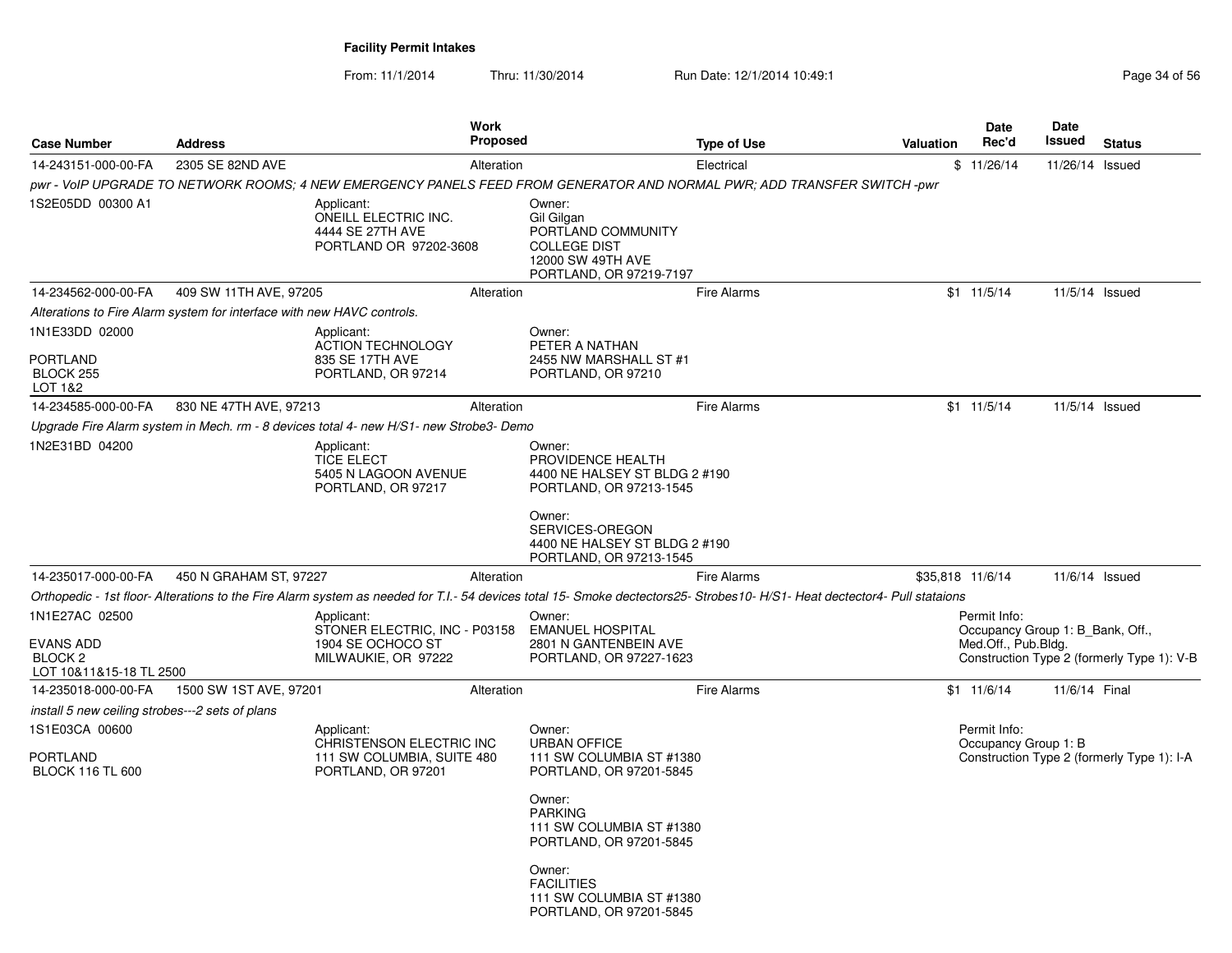| 14-235043-000-00-FA<br>308 SW 2ND AVE, 97204<br><b>Fire Alarms</b><br>\$5,000 11/6/14<br>Alteration<br>2nd floor- Alterations to the Fire Alarm<br>1N1E34CD 04600<br>Owner:<br>Applicant:<br><b>CHRISTENSON ELECTRIC</b><br>NGP DUNCAN PLAZA<br>111 SW COLUMBIA ST #480<br>PO BOX 4900 DEPT #360<br>PORTLAND, OR 97201<br>SCOTTSDALE, AZ 85261-4900<br>Owner:<br>PORTLAND LLC<br>PO BOX 4900 DEPT #360<br>SCOTTSDALE, AZ 85261-4900<br>14-237248-000-00-FA<br>1040 NW 22ND AVE, 97210<br><b>Fire Alarms</b><br>Alteration<br>Suite #660- Alterations to the Fire Alarm system as needed for T.I.-32 Devices total 10- Smoke detectors14- Strobes8- Chime strobes<br>1N1E33BA 03600<br>Owner:<br>Applicant:<br>CHRISTENSEN ELECTRIC<br><b>GOOD SAMARITAN HOSPITAL &amp;</b><br><b>COUCHS ADD</b><br>111 SW COLUMBIA, STE 480<br><b>MEDICAL CENTER</b><br>BLOCK 301<br>PORTLAND, OR 97201-5886<br>1919 NW LOVEJOY ST |                                     |                                                                                 |
|--------------------------------------------------------------------------------------------------------------------------------------------------------------------------------------------------------------------------------------------------------------------------------------------------------------------------------------------------------------------------------------------------------------------------------------------------------------------------------------------------------------------------------------------------------------------------------------------------------------------------------------------------------------------------------------------------------------------------------------------------------------------------------------------------------------------------------------------------------------------------------------------------------------------|-------------------------------------|---------------------------------------------------------------------------------|
|                                                                                                                                                                                                                                                                                                                                                                                                                                                                                                                                                                                                                                                                                                                                                                                                                                                                                                                    |                                     | $11/6/14$ Issued                                                                |
|                                                                                                                                                                                                                                                                                                                                                                                                                                                                                                                                                                                                                                                                                                                                                                                                                                                                                                                    |                                     |                                                                                 |
|                                                                                                                                                                                                                                                                                                                                                                                                                                                                                                                                                                                                                                                                                                                                                                                                                                                                                                                    | Permit Info:                        | Occupancy Group 1: A-2_Restaurant<br>Construction Type 2 (formerly Type 1): I-A |
|                                                                                                                                                                                                                                                                                                                                                                                                                                                                                                                                                                                                                                                                                                                                                                                                                                                                                                                    |                                     |                                                                                 |
|                                                                                                                                                                                                                                                                                                                                                                                                                                                                                                                                                                                                                                                                                                                                                                                                                                                                                                                    | \$5,600 11/13/14                    | 11/13/14 Issued                                                                 |
|                                                                                                                                                                                                                                                                                                                                                                                                                                                                                                                                                                                                                                                                                                                                                                                                                                                                                                                    |                                     |                                                                                 |
|                                                                                                                                                                                                                                                                                                                                                                                                                                                                                                                                                                                                                                                                                                                                                                                                                                                                                                                    | Permit Info:                        |                                                                                 |
| LOT 15-18<br>PORTLAND, OR 97209                                                                                                                                                                                                                                                                                                                                                                                                                                                                                                                                                                                                                                                                                                                                                                                                                                                                                    | Occupancy Group 1: B                | Construction Type 2 (formerly Type 1): I-B                                      |
| 14-237302-000-00-FA<br>700 NE MULTNOMAH ST<br><b>Fire Alarms</b><br>Alteration                                                                                                                                                                                                                                                                                                                                                                                                                                                                                                                                                                                                                                                                                                                                                                                                                                     | \$4,800 11/13/14                    | 11/13/14 Issued                                                                 |
| Suite #400- Alterations to Fire Alarm as needed for T.I.- 27 devices total 1- Smoke Detector20- Strobes4- Speaker strobe1- Aux panel                                                                                                                                                                                                                                                                                                                                                                                                                                                                                                                                                                                                                                                                                                                                                                               |                                     |                                                                                 |
| 1N1E35BB 02601<br>Applicant:<br>Owner:<br>T&L COMMUNICATIONS.<br>AAT LLOYD DISTRICT LLC<br><b>LLOYD BLOCKS</b><br>PO BOX 87387<br>11455 EL CAMINO REAL #200<br>LOT 1<br>Vancouver, WA 98687<br>SAN DIEGO, CA 92130-2047                                                                                                                                                                                                                                                                                                                                                                                                                                                                                                                                                                                                                                                                                            | Permit Info:<br>Med.Off., Pub.Bldg. | Occupancy Group 1: B Bank, Off.,                                                |
| 1875 SW PARK AVE, 97201<br><b>Fire Alarms</b><br>14-237822-000-00-FA<br>Alteration                                                                                                                                                                                                                                                                                                                                                                                                                                                                                                                                                                                                                                                                                                                                                                                                                                 | \$10,476 11/14/14                   | 11/14/14 Issued                                                                 |
| Alterations to the Fire Alarm system to monitor Fire Pump.                                                                                                                                                                                                                                                                                                                                                                                                                                                                                                                                                                                                                                                                                                                                                                                                                                                         |                                     |                                                                                 |
| 1S1E04DA 06800<br>Applicant:<br>Owner:<br>PORTER ELECTIRC INC<br>OREGON STATE OF (BD OF<br><b>PORTLAND</b><br>7320 NE ST JOHNS RD<br><b>HIGHER EDUCATION</b><br>INC PT VAC STS BLOCK 230<br>VANCOUVER, WA 98665<br><b>PO BOX 751</b><br>PORTLAND, OR 97207                                                                                                                                                                                                                                                                                                                                                                                                                                                                                                                                                                                                                                                         |                                     |                                                                                 |
| Owner:<br><b>CAMPUS PLANNING OFFICE</b><br>PO BOX 751<br>PORTLAND, OR 97207                                                                                                                                                                                                                                                                                                                                                                                                                                                                                                                                                                                                                                                                                                                                                                                                                                        |                                     |                                                                                 |
| 14-237855-000-00-FA<br>100 SW MARKET ST, 97201<br><b>Fire Alarms</b><br>Alteration                                                                                                                                                                                                                                                                                                                                                                                                                                                                                                                                                                                                                                                                                                                                                                                                                                 | \$10,000 11/14/14                   | 11/14/14 Issued                                                                 |
| 2nd and 3rd floors-Alterations to the Fire Alarm system as needed for T.I- 65 devices total 15- Smoke detectors20- Strobes30- Speaker/strobes                                                                                                                                                                                                                                                                                                                                                                                                                                                                                                                                                                                                                                                                                                                                                                      |                                     |                                                                                 |
| 1S1E03CB 00700<br>Applicant:<br>Owner:<br>MCCOY ELECTRIC COMPANY INC. CSHV FIRST AND MARKET LLC<br>SOUTH AUDITORIUM ADD<br>2014 SE 9TH AVE<br>1420 FIFTH AVE #2020<br><b>BLOCK A</b><br>PORTLAND, OR 97214<br>SEATTLE, WA 98101-2337                                                                                                                                                                                                                                                                                                                                                                                                                                                                                                                                                                                                                                                                               |                                     |                                                                                 |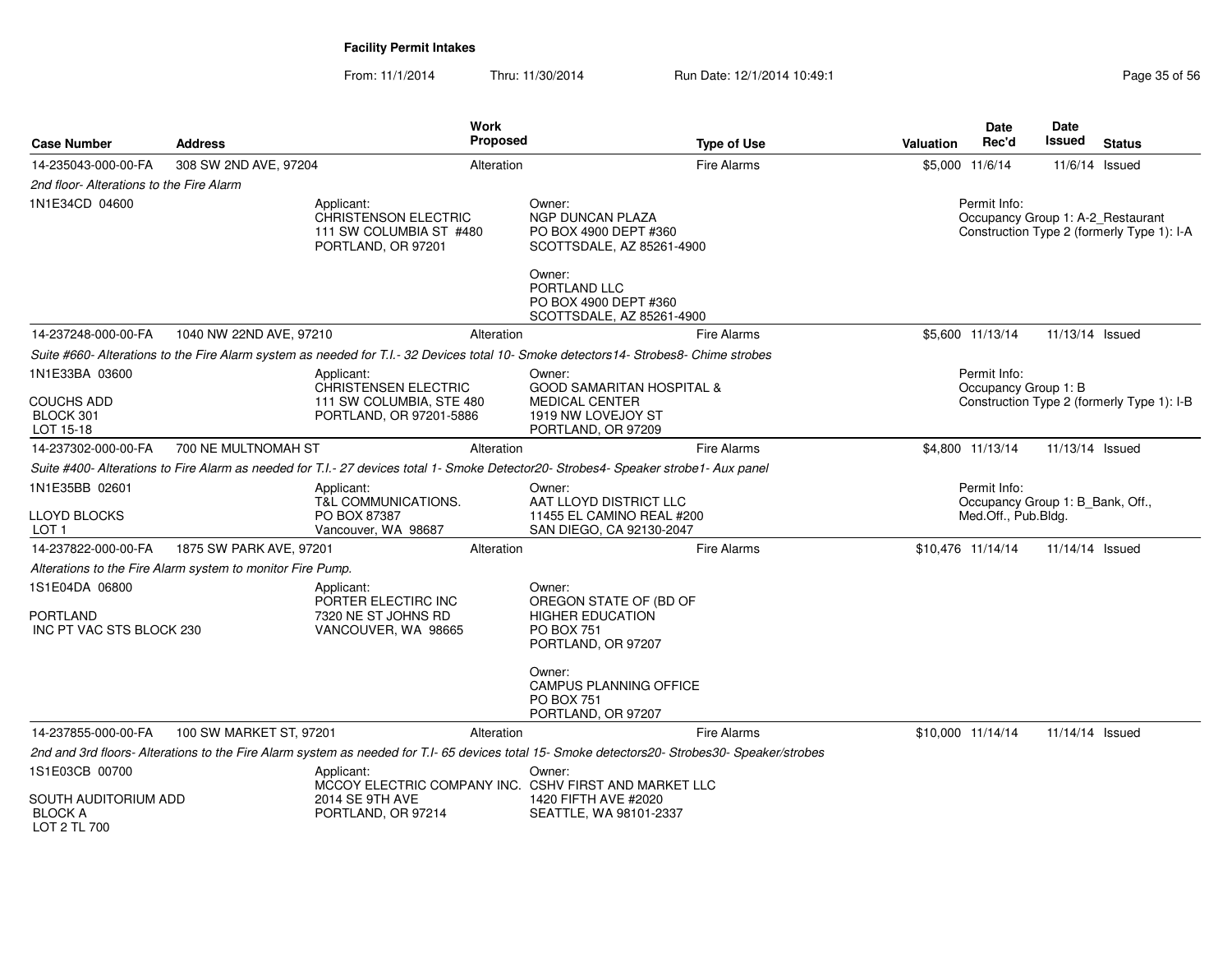| <b>Case Number</b>                                                       | <b>Address</b>                                     |                                                                                                    | <b>Work</b><br>Proposed |                                                                                                                                                                            | <b>Type of Use</b> | <b>Valuation</b> | Date<br>Rec'd                                                           | Date<br>Issued  | <b>Status</b>                              |
|--------------------------------------------------------------------------|----------------------------------------------------|----------------------------------------------------------------------------------------------------|-------------------------|----------------------------------------------------------------------------------------------------------------------------------------------------------------------------|--------------------|------------------|-------------------------------------------------------------------------|-----------------|--------------------------------------------|
| 14-237880-000-00-FA                                                      | 111 SW 5TH AVE, 97204-3626                         |                                                                                                    | Alteration              |                                                                                                                                                                            | <b>Fire Alarms</b> |                  | \$26,465 11/14/14                                                       | 11/14/14 Issued |                                            |
|                                                                          |                                                    |                                                                                                    |                         | 17TH FLOOR-Alterations to the Fire Alarm system as needed for T.I.-48 Devices total 14- Smoke detectors18- Strobes16- S/S                                                  |                    |                  |                                                                         |                 |                                            |
| 1N1E34CD 01300                                                           |                                                    | Applicant:<br>SIEMENS BLDG TECHNOLOGY<br>15201 NW GREENBRIER PKWY<br>STE A4<br>BEAVERTON, OR 97006 |                         |                                                                                                                                                                            |                    |                  | Permit Info:<br>Occupancy Group 1: B                                    |                 | Construction Type 2 (formerly Type 1): I-A |
| 14-239024-000-00-FA                                                      | 1211 SW 5TH AVE, 97204                             |                                                                                                    | Alteration              |                                                                                                                                                                            | <b>Fire Alarms</b> |                  | \$3,000 11/18/14                                                        | 11/18/14 Final  |                                            |
|                                                                          |                                                    | Suite #2300- Alterations to the Fire Alarm system as needed for T.I.- 11 strobes total             |                         |                                                                                                                                                                            |                    |                  |                                                                         |                 |                                            |
| 1S1E03BC 00900<br>PORTLAND<br>BLOCK 167<br>$LOT 1-8$                     |                                                    | Applicant:<br>CHRISTENSON ELECTRIC<br>111 SW COLUMBIA ST #480<br>PORTLAND, OR 97201                |                         | Owner:<br><b>PACWEST CENTER LLC</b><br>1211 SW 5TH AVE #2230<br>PORTLAND, OR 97204                                                                                         |                    |                  | Permit Info:<br>Occupancy Group 1: B Bank, Off.,<br>Med.Off., Pub.Bldg. |                 |                                            |
| 14-239040-000-00-FA                                                      | 2525 SW 1ST AVE, 97201                             |                                                                                                    | Alteration              |                                                                                                                                                                            | <b>Fire Alarms</b> |                  | \$2,500 11/18/14                                                        | 11/18/14 Issued |                                            |
|                                                                          |                                                    |                                                                                                    |                         | 1st Floor East- Restrooms- Alterations to the Fire Alarm system as needed for T.I.- 5 devices total 2- Strobes2-H/S1-FSD                                                   |                    |                  |                                                                         |                 |                                            |
| 1S1E10BB 00900                                                           |                                                    | Applicant:<br><b>CAPITOL ELECTRIC</b><br>11401 NE MARX STREET<br>PORTLAND, OR 97220-               |                         | Owner:<br><b>KBS ADP PLAZA LLC</b><br>2715 SW 3RD AVE<br>PORTLAND, OR 97201                                                                                                |                    |                  | Permit Info:<br>Occupancy Group 1: B Bank, Off.,<br>Med.Off., Pub.Bldg. |                 |                                            |
| 14-239096-000-00-FA                                                      | 720 SW WASHINGTON ST, 97205                        |                                                                                                    | Alteration              |                                                                                                                                                                            | <b>Fire Alarms</b> |                  | \$3.000 11/18/14                                                        | 11/18/14 Issued |                                            |
|                                                                          |                                                    |                                                                                                    |                         | Suite #200- Alterations to the Fire Alarm system as needed for T.I.- 10 Devices total 1- Smoke detector2- Strobes6- H/S1- NAC Panel                                        |                    |                  |                                                                         |                 |                                            |
| 1N1E34CC 06600<br>PORTLAND<br>BLOCK 213<br>LOT 1&2&7&8                   |                                                    | Applicant:<br>CAPITOL ELECTRIC CO INC.<br>11401 NE MARX ST.<br>PORTLAND OR 97220-1041              |                         | Owner:<br><b>GPO MORGAN LLC</b><br>720 SW WASHINGTON ST #630<br>PORTLAND, OR 97205-3508                                                                                    |                    |                  | Permit Info:<br>Occupancy Group 1: B Bank, Off.,<br>Med.Off., Pub.Bldg. |                 |                                            |
| 14-239168-000-00-FA                                                      | 1201 NE LLOYD BLVD, 97232                          |                                                                                                    | Alteration              |                                                                                                                                                                            | <b>Fire Alarms</b> |                  | $$1 \quad 11/18/14$                                                     | 11/18/14 Issued |                                            |
|                                                                          |                                                    | REUSE 21 SPEAKER STRIBES AND REUSE 11 STROBES AND UPDATE FIRE PANEL--3 SETS OF PLANS               |                         |                                                                                                                                                                            |                    |                  |                                                                         |                 |                                            |
| 1N1E35BD 00400<br>HOLLADAYS ADD<br><b>BLOCK 142 TL 400</b>               |                                                    | Applicant:<br>POINT MONITOR CORP<br>5863 lakeview blvd<br>lake oswego or 97035                     |                         | Owner:<br>GPT PORTLAND OR 1201 LLOYD<br><b>LLC</b><br><b>PO BOX 847</b><br>CARLSBAD, CA 92018                                                                              |                    |                  | Permit Info:<br>Occupancy Group 1: B Bank, Off.,<br>Med.Off., Pub.Bldg. |                 | Construction Type 2 (formerly Type 1): I-A |
| 14-239740-000-00-FA                                                      | 200 SW MARKET ST, 97201                            |                                                                                                    | Alteration              |                                                                                                                                                                            | <b>Fire Alarms</b> |                  | \$1 11/19/14                                                            | 11/19/14 Final  |                                            |
|                                                                          | added 2 strobes, moved 2 strobes---2 sets of plans |                                                                                                    |                         |                                                                                                                                                                            |                    |                  |                                                                         |                 |                                            |
| 1S1E03CB 00800<br>SOUTH AUDITORIUM ADD<br><b>BLOCK A</b><br>LOT 2 TL 800 |                                                    | Applicant:<br>CHRISTENSON ELECTRIC INC<br>111 SW COLUMBIA, SUITE 480<br>PORTLAND, OR 97201         |                         | Owner:<br>TWO HUNDRED MARKET ASSOC<br>200 SW MARKET ST #1720<br>PORTLAND, OR 97201<br>Owner:<br><b>LIMITED PARTNERSHIP</b><br>200 SW MARKET ST #1720<br>PORTLAND, OR 97201 |                    |                  |                                                                         |                 |                                            |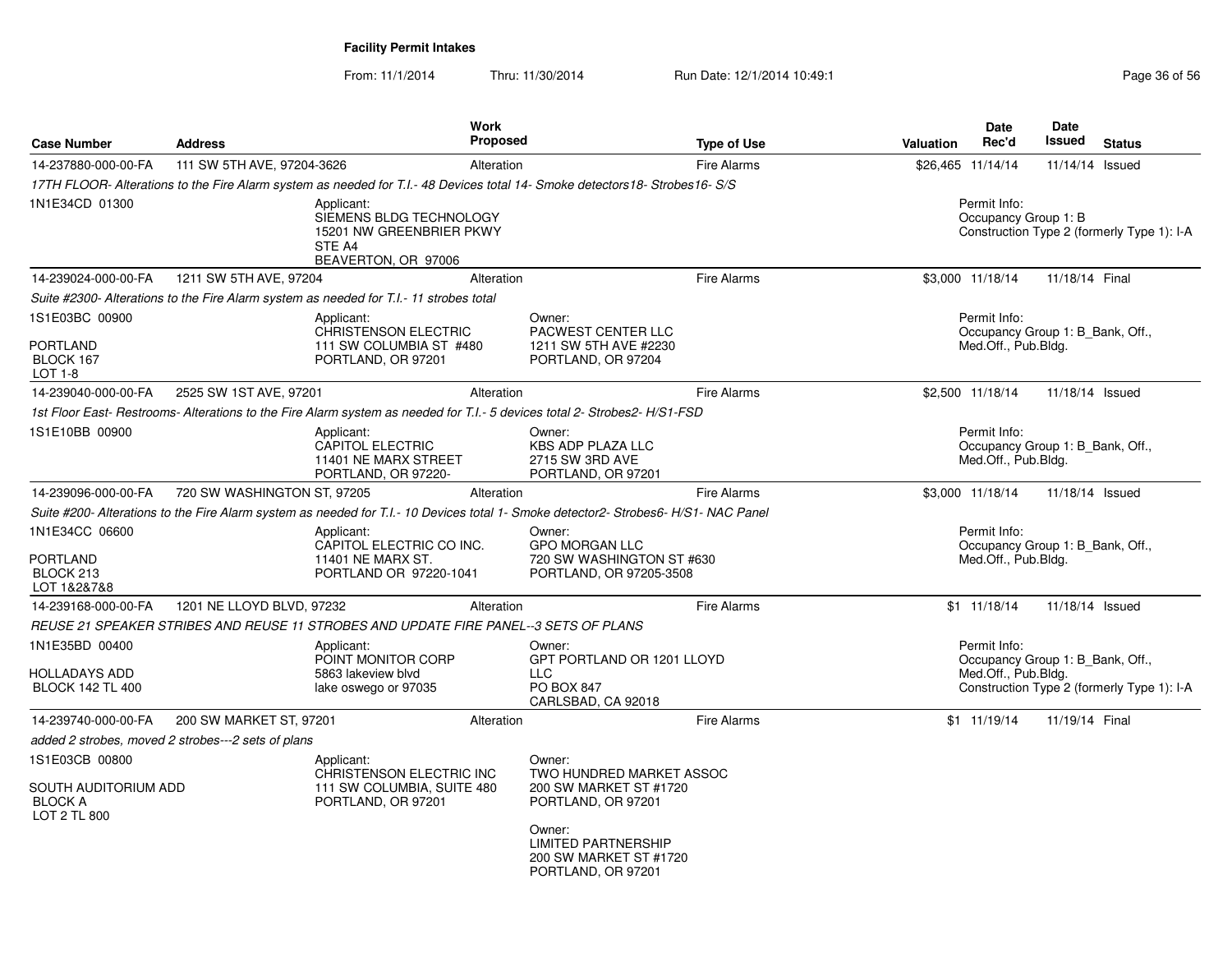| <b>Case Number</b>                                                    | <b>Address</b>                                                       |                                                                                                                                 | Work<br>Proposed | <b>Type of Use</b>                                                                                                                                       | <b>Valuation</b> | <b>Date</b><br>Rec'd                            | Date<br><b>Issued</b> | <b>Status</b>                              |
|-----------------------------------------------------------------------|----------------------------------------------------------------------|---------------------------------------------------------------------------------------------------------------------------------|------------------|----------------------------------------------------------------------------------------------------------------------------------------------------------|------------------|-------------------------------------------------|-----------------------|--------------------------------------------|
| 14-239778-000-00-FA                                                   | 825 NE MULTNOMAH ST - Unit 1                                         |                                                                                                                                 | Alteration       | <b>Fire Alarms</b>                                                                                                                                       |                  | \$1 11/19/14                                    | 11/19/14 Issued       |                                            |
|                                                                       | install aditional notification for TI---3 sets of plans              |                                                                                                                                 |                  |                                                                                                                                                          |                  |                                                 |                       |                                            |
| 1N1E35BB 90002                                                        |                                                                      | Applicant:<br>POINT MONITOR CORP.                                                                                               |                  | Owner:<br><b>PACIFICORP</b>                                                                                                                              |                  |                                                 |                       |                                            |
| LLOYD CENTER TOWER CONDOMINIUM<br>LOT <sub>1</sub><br>DEPT OF REVENUE |                                                                      | 5863 LAKEVIEW BLVD #100<br>LAKE OSWEGO, OR 97035-7058                                                                           |                  | 700 NE MULTNOMAH ST 7TH FLR<br>PORTLAND, OR 97232                                                                                                        |                  |                                                 |                       |                                            |
| 14-239808-000-00-FA                                                   | 3720 SW BOND AVE                                                     |                                                                                                                                 | Alteration       | <b>Fire Alarms</b>                                                                                                                                       |                  | $$1$ 11/19/14                                   | 11/19/14 Issued       |                                            |
|                                                                       | fire alarm tenate improvements-- 3 sets of plans                     |                                                                                                                                 |                  |                                                                                                                                                          |                  |                                                 |                       |                                            |
| 1S1E10DB 00205                                                        |                                                                      | Applicant:<br><b>T&amp;L COMMUNICATIONS.</b>                                                                                    |                  | Owner:<br>MEPT 3720 PORTLAND LLC                                                                                                                         |                  |                                                 |                       |                                            |
| WATERFRONT SOUTH NO 2<br>LOT <sub>11</sub>                            |                                                                      | PO BOX 87387<br>Vancouver, WA 98687                                                                                             |                  | PO BOX 320099<br>ALEXANDRIA, VA 22320                                                                                                                    |                  |                                                 |                       |                                            |
| 14-239960-000-00-FA                                                   | 3620 N INTERSTATE AVE, 97227                                         |                                                                                                                                 | Alteration       | <b>Fire Alarms</b>                                                                                                                                       |                  | \$3,204 11/19/14                                | 11/19/14 Issued       |                                            |
|                                                                       | Alterations to the Fire Alarm system as needed for T.I.- 1 H/S total |                                                                                                                                 |                  |                                                                                                                                                          |                  |                                                 |                       |                                            |
| 1N1E22CC 13200                                                        |                                                                      | Applicant:<br>SIEMENS INDUSTRY INC.<br>15201 NW GREENBRIER PKWY<br>STE A4<br>BEAVERTON OR 97006-5720                            |                  | Owner:<br>KAISER FOUNDATION HEALTH<br>500 NE MULTNOMAH ST #100<br>PORTLAND, OR 97232-2031<br>Owner:<br>PLAN OF THE NORTHWEST<br>500 NE MULTNOMAH ST #100 |                  | Permit Info:<br>Occupancy Group 1: I-2 Hospital |                       |                                            |
|                                                                       |                                                                      |                                                                                                                                 |                  | PORTLAND, OR 97232-2031                                                                                                                                  |                  |                                                 |                       |                                            |
| 14-240015-000-00-FA                                                   | 1900 SW 4TH AVE - Unit 2                                             |                                                                                                                                 | Alteration       | <b>Fire Alarms</b>                                                                                                                                       |                  | \$2,066 11/19/14                                | 11/19/14 Issued       |                                            |
|                                                                       | Data Room- Alteration to Fire Alarm to add relay to shutdown system  |                                                                                                                                 |                  |                                                                                                                                                          |                  |                                                 |                       |                                            |
| 1S1E03CB 90001<br>URBAN CENTER CONDOMINIUM<br>LOT <sub>2</sub>        |                                                                      | Applicant:<br>SIEMENS BLDG TECHNOLOGY<br>15201 NW GREENBRIER PKWY<br>STE A4<br>BEAVERTON, OR 97006                              |                  | Owner:<br>OREGON STATE OF(LEASED<br>121 SW MORRISON ST #200<br>PORTLAND, OR 97204<br>Owner:<br><b>PACIFICORP</b><br>121 SW MORRISON ST #200              |                  |                                                 |                       |                                            |
|                                                                       |                                                                      |                                                                                                                                 |                  | PORTLAND, OR 97204                                                                                                                                       |                  |                                                 |                       |                                            |
| 14-240247-000-00-FA                                                   | 111 SW COLUMBIA ST, 97258                                            |                                                                                                                                 | Alteration       | <b>Fire Alarms</b>                                                                                                                                       |                  | \$1 11/20/14                                    | 11/20/14 Issued       |                                            |
|                                                                       |                                                                      | install new fire alarm system in existing remodeled theater/office--- 2 sets of plans                                           |                  |                                                                                                                                                          |                  |                                                 |                       |                                            |
| 1S1E03BD 01700<br><b>PORTLAND</b><br>BLOCK 129<br>LOT $1-8$           |                                                                      | Applicant:<br>OREGON ELECTRIC<br>CONSTRUCTION INC. /DBA<br>OREGON ELECTRIC GROUP.<br>1709 SE 3RD AVE.<br>PORTLAND OR 97214-4547 |                  | Owner:<br><b>COLUMBIA SQUARE LLC</b><br>111 SW COLUMBIA ST #1380<br>PORTLAND, OR 97201-5845                                                              |                  | Permit Info:<br>Occupancy Group 1: B            |                       | Construction Type 2 (formerly Type 1): I-A |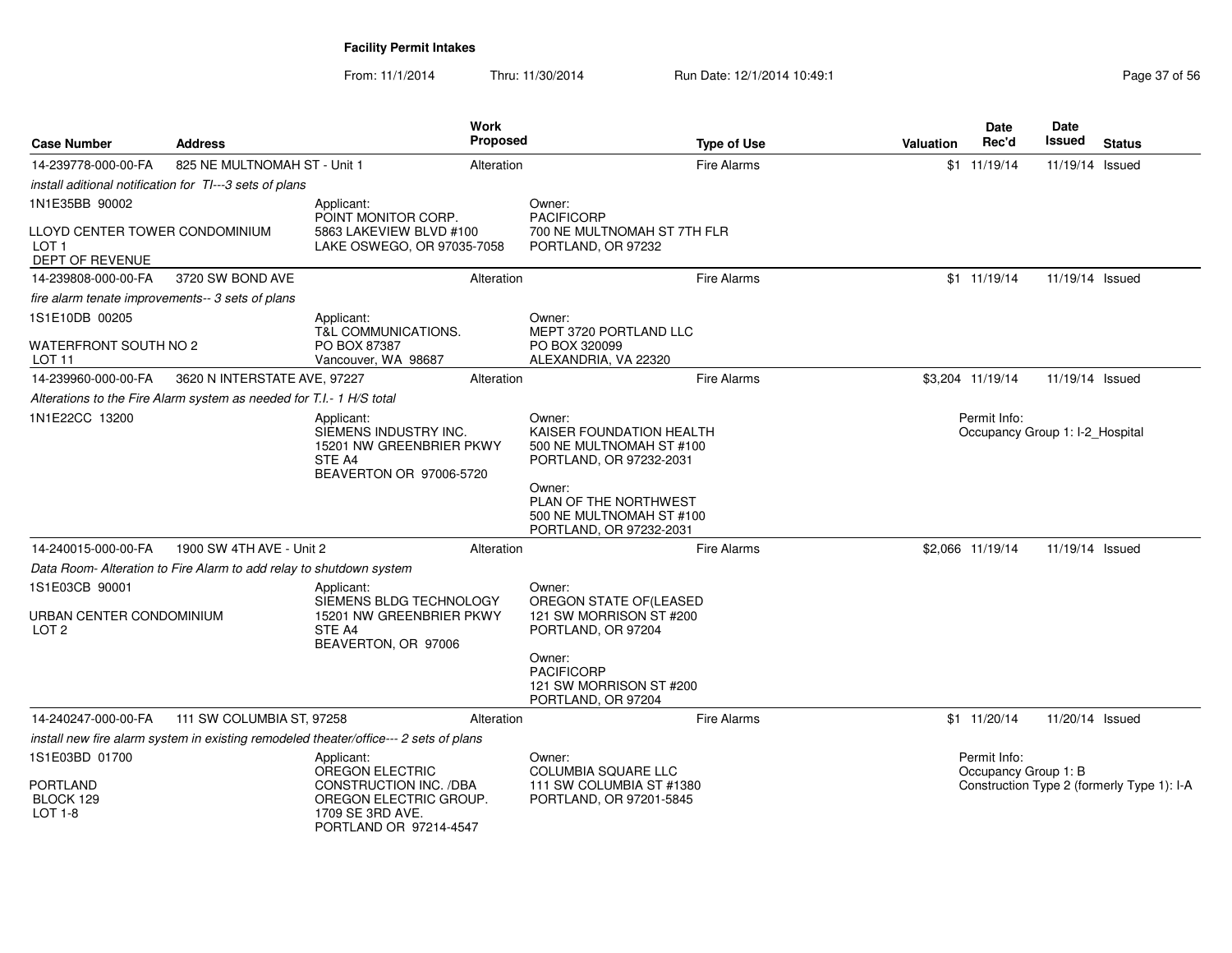| <b>Case Number</b>                                      | <b>Address</b>                                                              |                                                                                                                   | <b>Work</b><br><b>Proposed</b> | <b>Type of Use</b>                                                                             | Valuation | <b>Date</b><br>Rec'd                                                    | Date<br>Issued  | <b>Status</b>                          |
|---------------------------------------------------------|-----------------------------------------------------------------------------|-------------------------------------------------------------------------------------------------------------------|--------------------------------|------------------------------------------------------------------------------------------------|-----------|-------------------------------------------------------------------------|-----------------|----------------------------------------|
| 14-240294-000-00-FA                                     | 700 NE MULTNOMAH ST                                                         |                                                                                                                   | Alteration                     | <b>Fire Alarms</b>                                                                             |           | \$1 11/20/14                                                            | 11/20/14 Issued |                                        |
|                                                         | install new notification fire alarm---3 sets of plans                       |                                                                                                                   |                                |                                                                                                |           |                                                                         |                 |                                        |
| 1N1E35BB 02601                                          |                                                                             | Applicant:<br>POINT MONITOR CORP                                                                                  |                                | Owner:<br>AAT LLOYD DISTRICT LLC                                                               |           | Permit Info:<br>Occupancy Group 1: B_Bank, Off.,                        |                 |                                        |
| <b>LLOYD BLOCKS</b><br>LOT <sub>1</sub>                 |                                                                             | 5863 lakeview blyd<br>lake oswego or 97035                                                                        |                                | 11455 EL CAMINO REAL #200<br>SAN DIEGO, CA 92130-2047                                          |           | Med.Off., Pub.Bldg.                                                     |                 |                                        |
| 14-240824-000-00-FA                                     | 319 SW WASHINGTON ST, 97204                                                 |                                                                                                                   | Alteration                     | <b>Fire Alarms</b>                                                                             |           | \$600 11/21/14                                                          | 11/21/14 Issued |                                        |
|                                                         |                                                                             | Suite #801- Alterations to the Fire Alarm system as needed for T.I.- 2 Strobes total                              |                                |                                                                                                |           |                                                                         |                 |                                        |
| 1N1E34CD 07800                                          |                                                                             | Applicant:<br>CAPITOL ELECTRIC CO<br><b>11401 NE MARX</b><br>PORTLAND OR 97220                                    |                                | Owner:<br>THREE NINETEEN WASHINGTON<br><b>LLC</b><br>PO BOX 416<br>MANCHESTER, VT 05254        |           | Permit Info:<br>Occupancy Group 1: B Bank, Off.,<br>Med.Off., Pub.Bldg. |                 |                                        |
| 14-242243-000-00-FA                                     | 2020 SW 4TH AVE, 97201                                                      |                                                                                                                   | Alteration                     | <b>Fire Alarms</b>                                                                             |           | $$1$ 11/25/14                                                           | 11/25/14 Issued |                                        |
| addding 2 strobes--1 plan                               |                                                                             |                                                                                                                   |                                |                                                                                                |           |                                                                         |                 |                                        |
| 1S1E03CC 01000                                          |                                                                             | Applicant:<br>POINT MONITOR CORP.                                                                                 |                                | Owner:<br>PARKSIDE CENTER ASSOCIATES                                                           |           |                                                                         |                 |                                        |
| SOUTH AUDITORIUM ADD<br><b>BLOCK B</b><br>LOT 2 TL 1000 |                                                                             | 5863 LAKEVIEW BLVD #100<br>LAKE OSWEGO, OR 97035-7058                                                             |                                | <b>LLC</b><br>810 NW MARSHALL ST #300<br>PORTLAND, OR 97209                                    |           |                                                                         |                 |                                        |
| 14-242248-000-00-FA                                     | 12000 SW 49TH AVE, 97219                                                    |                                                                                                                   | Alteration                     | <b>Fire Alarms</b>                                                                             |           | $$1 \quad 11/25/14$                                                     | 11/25/14 Issued |                                        |
|                                                         |                                                                             | increasing the yemp rating for 2 sprinkler heads that are located above 2 kilns--3 sets of plans                  |                                |                                                                                                |           |                                                                         |                 |                                        |
| 1S1E31D 00200                                           |                                                                             | Applicant:<br>DAVE COFFEY<br>COSCO FIRE PROTECTION<br>2501 SE COLUMBIA WAY SUITE<br>100<br>VANCOUVER, WA<br>98661 |                                | Owner:<br>PORTLAND COMMUNITY<br><b>COLLEGE DIST</b><br>PO BOX 19000<br>PORTLAND, OR 97280-0990 |           |                                                                         |                 |                                        |
| 14-242258-000-00-FA                                     | 538 SW 6TH AVE, 97204                                                       |                                                                                                                   | Alteration                     | <b>Fire Alarms</b>                                                                             |           | \$1 11/25/14                                                            | 11/25/14 Issued |                                        |
|                                                         | relocate and add notification devices for fire alarm--- 3 sets of plans     |                                                                                                                   |                                |                                                                                                |           |                                                                         |                 |                                        |
| 1N1E34CC 07900                                          |                                                                             | Applicant:<br>POINT MONITOR CORP.                                                                                 |                                | Owner:<br>PORTLAND CASCADE BUILDING                                                            |           | Permit Info:<br>Occupancy Group 1: B_Bank, Off.,                        |                 |                                        |
| <b>PORTLAND</b><br>BLOCK 174<br>LOT 5&6                 |                                                                             | 5863 LAKEVIEW BLVD #100<br>LAKE OSWEGO, OR 97035-7058                                                             |                                | <b>LLC</b><br>166 KINGS HIGHWAY N<br>WESTPORT, CT 06880-2423                                   |           | Med.Off., Pub.Bldg.                                                     |                 |                                        |
| 14-242786-000-00-FA                                     | 6500 SW MACADAM AVE - Unit 300, 97201                                       |                                                                                                                   | Alteration                     | <b>Fire Alarms</b>                                                                             |           | \$1 11/26/14                                                            | 11/26/14 Final  |                                        |
|                                                         | relocation of hornstrobes and strobes to new location in remodel---no plans |                                                                                                                   |                                |                                                                                                |           |                                                                         |                 |                                        |
| 1S1E15DC 00400                                          |                                                                             | Applicant:<br>STAR FIRE & SECURITY INC                                                                            |                                | Owner:<br>WESTON INVESTMENT CO LLC                                                             |           | Permit Info:<br>Occupancy Group 1: B                                    |                 |                                        |
| SOUTHERN PORTLAND<br>BLOCK 6<br>LOT 9-18 TL 400         |                                                                             | 38954 PROCTOR BLVD#306<br>SANDY, OR 97055                                                                         |                                | 2154 NE BROADWAY #200<br>PORTLAND, OR 97232-1561                                               |           | $II-1HR$                                                                |                 | Construction Type 2 (formerly Type 1): |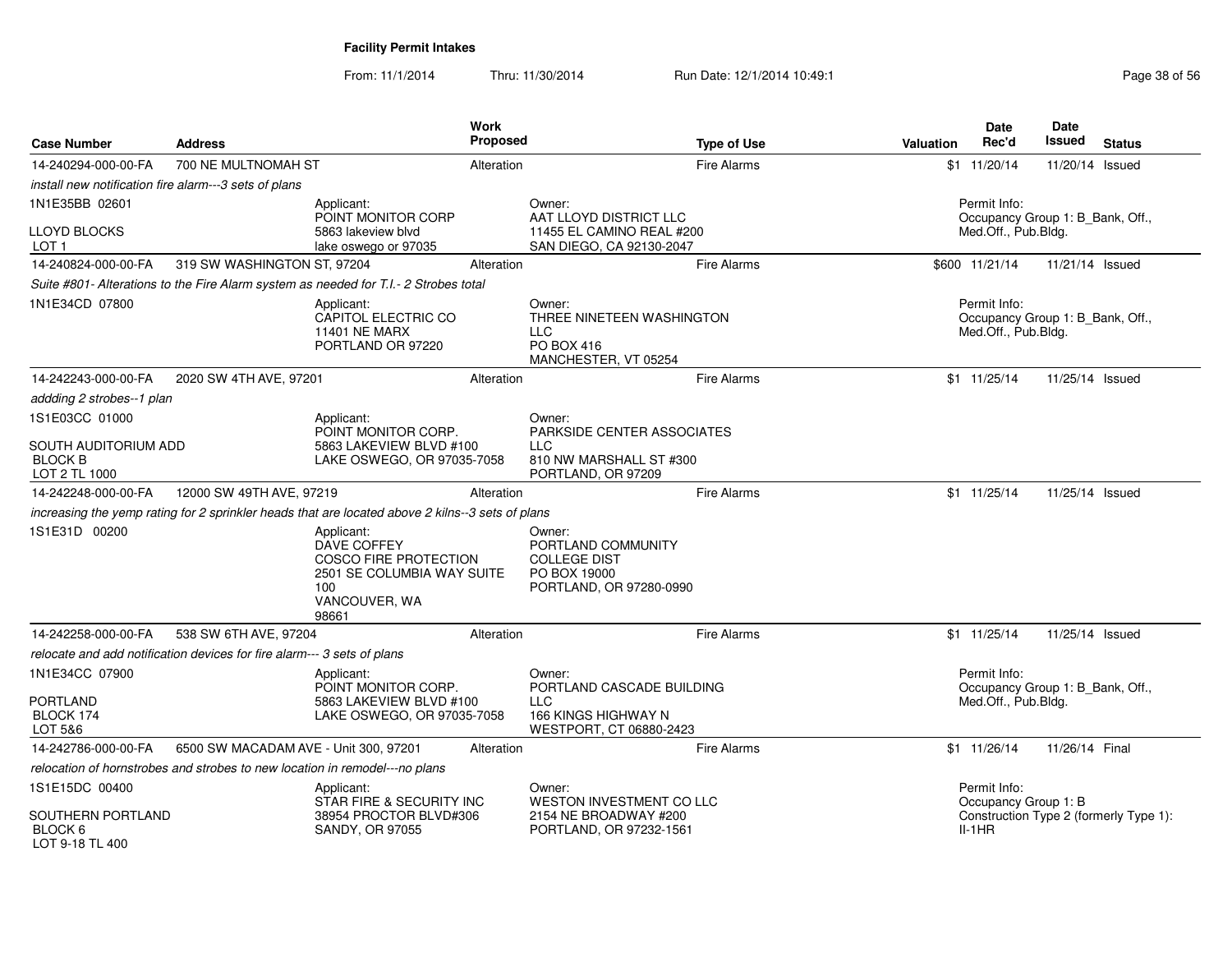| <b>Case Number</b>                                                                                                              | <b>Address</b>             |                                                                                                                        | Work<br><b>Proposed</b> |                                                                                                                                          | <b>Type of Use</b>     | <b>Valuation</b>                                                                                                      | Date<br>Rec'd                                                           | Date<br>Issued  | <b>Status</b>                              |
|---------------------------------------------------------------------------------------------------------------------------------|----------------------------|------------------------------------------------------------------------------------------------------------------------|-------------------------|------------------------------------------------------------------------------------------------------------------------------------------|------------------------|-----------------------------------------------------------------------------------------------------------------------|-------------------------------------------------------------------------|-----------------|--------------------------------------------|
| 14-243156-000-00-FA                                                                                                             | 101 SW MAIN ST, 97204      |                                                                                                                        | Alteration              |                                                                                                                                          | <b>Fire Alarms</b>     |                                                                                                                       | \$1,100 11/26/14                                                        | 11/26/14 Issued |                                            |
|                                                                                                                                 |                            | Suite #1500- Alterations to Fire Alarm notification for T.I. - 2 strobe relocate total                                 |                         |                                                                                                                                          |                        |                                                                                                                       |                                                                         |                 |                                            |
| 1S1E03BD 00300                                                                                                                  |                            | Applicant:                                                                                                             |                         | Owner:                                                                                                                                   |                        |                                                                                                                       |                                                                         |                 |                                            |
| PORTLAND<br>BLOCK 11<br>LOT 1-4<br>LOT 5-8 EXC PT IN STS                                                                        |                            | SAFE TECHNOLOGY GROUP<br>6400 NE HWY 99 G#375<br>VANCOUVER WA 98665                                                    |                         | KBSH ONE MAIN PLACE LLC<br>14850 QUORUM DR #500<br>DALLAS, TX 75254<br>Owner:<br><b>DUFF</b><br>14850 QUORUM DR #500<br>DALLAS, TX 75254 |                        |                                                                                                                       |                                                                         |                 |                                            |
|                                                                                                                                 |                            |                                                                                                                        |                         | Owner:<br>PHELPS LLC<br>14850 QUORUM DR #500<br>DALLAS, TX 75254                                                                         |                        |                                                                                                                       |                                                                         |                 |                                            |
| 14-243164-000-00-FA                                                                                                             | 121 SW MORRISON ST, 97204  |                                                                                                                        | Alteration              |                                                                                                                                          | <b>Fire Alarms</b>     |                                                                                                                       | \$6.725 11/26/14                                                        | 11/26/14 Issued |                                            |
|                                                                                                                                 |                            | Suite #525- Alterations to the Fire Alaem system as needed for T.I.- 12 devices total11- Strobes 1- NAC Panel          |                         |                                                                                                                                          |                        |                                                                                                                       |                                                                         |                 |                                            |
| 1S1E03BA 02700<br>PORTLAND<br>BLOCK 15<br><b>LOT 1-4</b><br>LOT 7&8 EXC W 75'                                                   |                            | Applicant:<br>SAFE TECHNOLOGY GROUP<br>6400 NE HWY 99 G#375<br>VANCOUVER WA 98665                                      |                         | Owner:<br>TERRACE TOWER USA-<br>PORTLAND INC<br>121 SW MORRISON ST #250<br>PORTLAND, OR 97204-3179                                       |                        | Permit Info:<br>Occupancy Group 1: B Bank, Off.,<br>Med.Off., Pub.Bldg.<br>Construction Type 2 (formerly Type 1): I-A |                                                                         |                 |                                            |
| 14-234422-000-00-FA                                                                                                             | 111 SW 5TH AVE, 97204-3626 |                                                                                                                        | Alteration              |                                                                                                                                          | <b>Fire Sprinklers</b> |                                                                                                                       | $$1 \t11/5/14$                                                          |                 | 11/5/14 Under Inspection                   |
|                                                                                                                                 |                            | replace / relocate existing sprinkler heads with quick response as necessary for tenate improvement--- 3 sets of plans |                         |                                                                                                                                          |                        |                                                                                                                       |                                                                         |                 |                                            |
| 1N1E34CD 01300                                                                                                                  |                            | Applicant:<br>Fire Systems West<br>600 SE Maritime Ave<br>Suite 300<br>Vancouver, WA 98661                             |                         |                                                                                                                                          |                        |                                                                                                                       | Permit Info:<br>Occupancy Group 1: B                                    |                 | Construction Type 2 (formerly Type 1): I-A |
| 14-234430-000-00-FA                                                                                                             | 7000 NE AIRPORT WAY, 97218 |                                                                                                                        | Alteration              |                                                                                                                                          | <b>Fire Sprinklers</b> |                                                                                                                       | $$1 \t11/5/14$                                                          |                 | 11/5/14 Issued                             |
|                                                                                                                                 |                            |                                                                                                                        |                         | install new pendent sprinklers through out tenate improvement existing main, existing shell coverage to remain---3 sets of plans         |                        |                                                                                                                       |                                                                         |                 |                                            |
| 1N2E08B 00400<br>SECTION 08 1N 2E<br>TL 400 7.39 ACRES<br><b>TERMINAL BLDG</b><br><b>NONTAXABLE</b><br>SEE TAXABLE SUB ACCOUNTS |                            | Applicant:<br>Fire Systems West<br>600 SE Maritime Ave<br>Suite 300<br>Vancouver, WA 98661                             |                         | Owner:<br>PORT OF PORTLAND<br>PO BOX 3529<br>PORTLAND, OR 97208-3529                                                                     |                        |                                                                                                                       | Permit Info:<br>Occupancy Group 1: A-2                                  |                 | Construction Type 2 (formerly Type 1): I-A |
| 14-234438-000-00-FA                                                                                                             | 700 NE MULTNOMAH ST        |                                                                                                                        | Alteration              |                                                                                                                                          | Fire Sprinklers        |                                                                                                                       | \$1 11/5/14                                                             |                 | 11/5/14 Issued                             |
|                                                                                                                                 |                            | add/ relocate sprinklers to accomodate change to the floor and ceiling--- 3 sets of plans                              |                         |                                                                                                                                          |                        |                                                                                                                       |                                                                         |                 |                                            |
| 1N1E35BB 02601<br>LLOYD BLOCKS                                                                                                  |                            | Applicant:<br><b>WESTERN STATES FIRE</b><br><b>PROTECTION</b>                                                          |                         | Owner:<br>AAT LLOYD DISTRICT LLC<br>11455 EL CAMINO REAL #200                                                                            |                        |                                                                                                                       | Permit Info:<br>Occupancy Group 1: B Bank, Off.,<br>Med.Off., Pub.Bldg. |                 |                                            |
| LOT <sub>1</sub>                                                                                                                |                            | 13896 FIR ST #B<br>OREGON CITY, OR 97045                                                                               |                         | SAN DIEGO, CA 92130-2047                                                                                                                 |                        |                                                                                                                       |                                                                         |                 |                                            |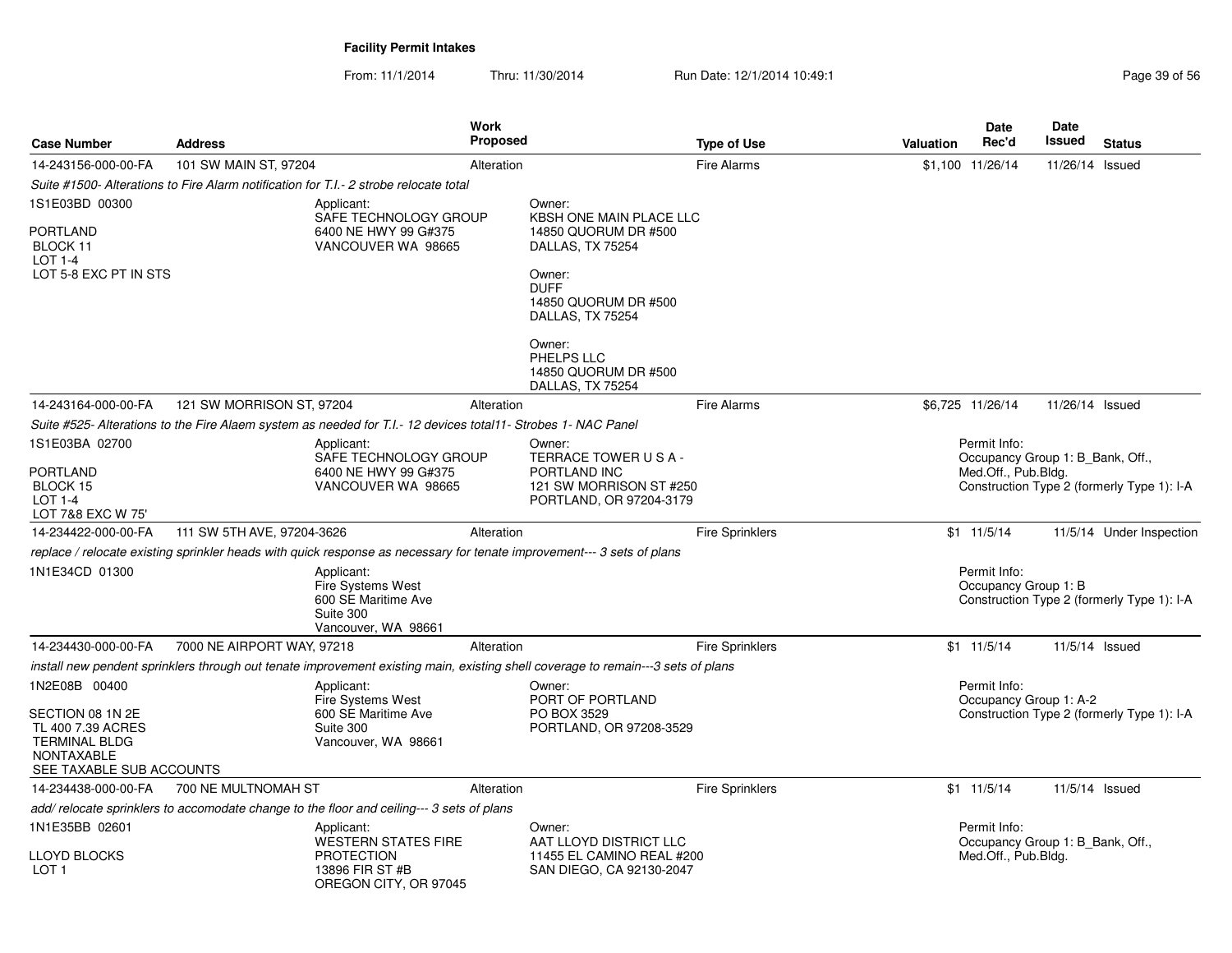| <b>Case Number</b>                                                                               | <b>Address</b>                                                        |                                                                                                                                  | <b>Work</b><br><b>Proposed</b> | <b>Type of Use</b>                                                                                         | <b>Valuation</b> | <b>Date</b><br>Rec'd                                                    | <b>Date</b><br><b>Issued</b> | <b>Status</b>                              |
|--------------------------------------------------------------------------------------------------|-----------------------------------------------------------------------|----------------------------------------------------------------------------------------------------------------------------------|--------------------------------|------------------------------------------------------------------------------------------------------------|------------------|-------------------------------------------------------------------------|------------------------------|--------------------------------------------|
| 14-234445-000-00-FA                                                                              | 825 NE MULTNOMAH ST - Unit 1                                          |                                                                                                                                  | Alteration                     | <b>Fire Sprinklers</b>                                                                                     |                  | $$1 \t11/5/14$                                                          | 11/5/14 Issued               |                                            |
|                                                                                                  | relocate 38, add 5 and plug 4 sprinkler heads---3 sets of plans       |                                                                                                                                  |                                |                                                                                                            |                  |                                                                         |                              |                                            |
| 1N1E35BB 90002                                                                                   |                                                                       | Applicant:<br>MCKINSTRY CO                                                                                                       |                                | Owner:<br><b>PACIFICORP</b>                                                                                |                  |                                                                         |                              |                                            |
| LLOYD CENTER TOWER CONDOMINIUM<br>LOT <sub>1</sub><br>DEPT OF REVENUE                            |                                                                       | 16790 NE MASON ST. STE 100<br>PORTLAND, OR 97230                                                                                 |                                | 700 NE MULTNOMAH ST 7TH FLR<br>PORTLAND, OR 97232                                                          |                  |                                                                         |                              |                                            |
| 14-234543-000-00-FA                                                                              | 2055 NW SAVIER ST, 97209                                              |                                                                                                                                  | Alteration                     | <b>Fire Sprinklers</b>                                                                                     |                  | \$5.150 11/5/14                                                         |                              | 11/5/14 Under Inspection                   |
|                                                                                                  | Alterations to the Fire Sprinklers as needed for T.I.- 20 heads total |                                                                                                                                  |                                |                                                                                                            |                  |                                                                         |                              |                                            |
| 1N1E28CD 02300                                                                                   |                                                                       | Applicant:                                                                                                                       |                                | Owner:                                                                                                     |                  | Permit Info:                                                            |                              |                                            |
| <b>COUCHS ADD</b><br>BLOCK 293 TL 2300<br>LAND & IMPS SEE R529517 (R180230571)<br>FOR OTHER IMPS |                                                                       | WESTERN STATES FIRE<br><b>PROTECTION</b><br>13896 FIR ST #B<br>OREGON CITY, OR 97045                                             |                                | <b>CON-WAY PROPERTIES INC</b><br>PO BOX 4138<br>PORTLAND, OR 97208-4138                                    |                  | Occupancy Group 1: B_Bank, Off.,<br>Med.Off., Pub.Bldg.                 |                              | Construction Type 2 (formerly Type 1): I-A |
| 14-234597-000-00-FA                                                                              | 538 SW 6TH AVE, 97204                                                 |                                                                                                                                  | Alteration                     | <b>Fire Sprinklers</b>                                                                                     |                  | $$1 \t11/5/14$                                                          | 11/5/14 Issued               |                                            |
|                                                                                                  |                                                                       | new fire sprinkler heads to protect area below drop ceiling---3 sets of plans                                                    |                                |                                                                                                            |                  |                                                                         |                              |                                            |
| 1N1E34CC 07900                                                                                   |                                                                       | Applicant:<br>WYATT FIRE PROTECTION INC                                                                                          |                                | Owner:<br>PORTLAND CASCADE BUILDING                                                                        |                  | Permit Info:<br>Occupancy Group 1: B_Bank, Off.,                        |                              |                                            |
| <b>PORTLAND</b><br>BLOCK 174<br>LOT 5&6                                                          |                                                                       | 9095 SW BURNHAM ST<br>TIGARD, OR 972236104                                                                                       |                                | <b>LLC</b><br><b>166 KINGS HIGHWAY N</b><br>WESTPORT, CT 06880-2423                                        |                  | Med.Off., Pub.Bldg.                                                     |                              |                                            |
| 14-235386-000-00-FA                                                                              | 720 SW WASHINGTON ST, 97205                                           |                                                                                                                                  | Alteration                     | Fire Sprinklers                                                                                            |                  | \$1 11/6/14                                                             | 11/13/14 Issued              |                                            |
|                                                                                                  |                                                                       | SPRINKLER - ADD & RELOCATE SPRINKLER TO ACCOMMODATE NEW WALLS & CEILINGS                                                         |                                |                                                                                                            |                  |                                                                         |                              |                                            |
| 1N1E34CC 06600                                                                                   |                                                                       | Applicant:<br>PATRIOT FIRE PROTECTION                                                                                            |                                | Owner:<br><b>GPO MORGAN LLC</b>                                                                            |                  | Permit Info:<br>Occupancy Group 1: B Bank, Off.,                        |                              |                                            |
| <b>PORTLAND</b><br>BLOCK 213<br>LOT 1&2&7&8                                                      |                                                                       | 4708 NE MINNEHAHA ST<br>VANCOUVER, WA 98661                                                                                      |                                | 720 SW WASHINGTON ST #630<br>PORTLAND, OR 97205-3508                                                       |                  | Med.Off., Pub.Bldg.                                                     |                              |                                            |
| 14-235821-000-00-FA                                                                              | 1120 NW COUCH ST, 97209                                               |                                                                                                                                  | Alteration                     | Fire Sprinklers                                                                                            |                  | $$1 \quad 11/7/14$                                                      | 11/13/14 Issued              |                                            |
|                                                                                                  |                                                                       | SUITE #300- INSTALL (4) NEW PENDENT SPRINKLERS IN NEW DROP CEILING AT NEW CONFERENCE ROOM                                        |                                |                                                                                                            |                  |                                                                         |                              |                                            |
| 1N1E33DA 04900                                                                                   |                                                                       | Applicant:<br><b>BASIC FIRE PROTECTION</b><br>8135 N.E. MLK JR. BLVD<br>PORTLAND, OR 97211                                       |                                | Owner:<br>MEPT BREWERY BLOCK 2 LLC<br>PO BOX 320099<br>ALEXANDRIA, VA 22320-0156                           |                  | Permit Info:<br>Occupancy Group 1: B_Bank, Off.,<br>Med.Off., Pub.Bldg. |                              |                                            |
| 14-237048-000-00-FA                                                                              | 2525 SW 1ST AVE, 97201                                                |                                                                                                                                  | Alteration                     | <b>Fire Sprinklers</b>                                                                                     |                  | \$1 11/12/14                                                            | 11/14/14 Issued              |                                            |
|                                                                                                  |                                                                       |                                                                                                                                  |                                | SPRINKLER-TENANT IMPROVEMENT. TENANT SPACE TO BE CONVERTED BACK TO "SHELL" SPACE FOR FUTURE TENANT LEASING |                  |                                                                         |                              |                                            |
| 1S1E10BB 00900                                                                                   |                                                                       | Applicant:<br><b>BASIC FIRE PROTECTION</b><br>8135 NE MARTIN LUTHER KING JR 2715 SW 3RD AVE<br><b>BLVD</b><br>PORTLAND, OR 97211 |                                | Owner:<br><b>KBS ADP PLAZA LLC</b><br>PORTLAND, OR 97201                                                   |                  | Permit Info:<br>Occupancy Group 1: B_Bank, Off.,<br>Med.Off., Pub.Bldg. |                              |                                            |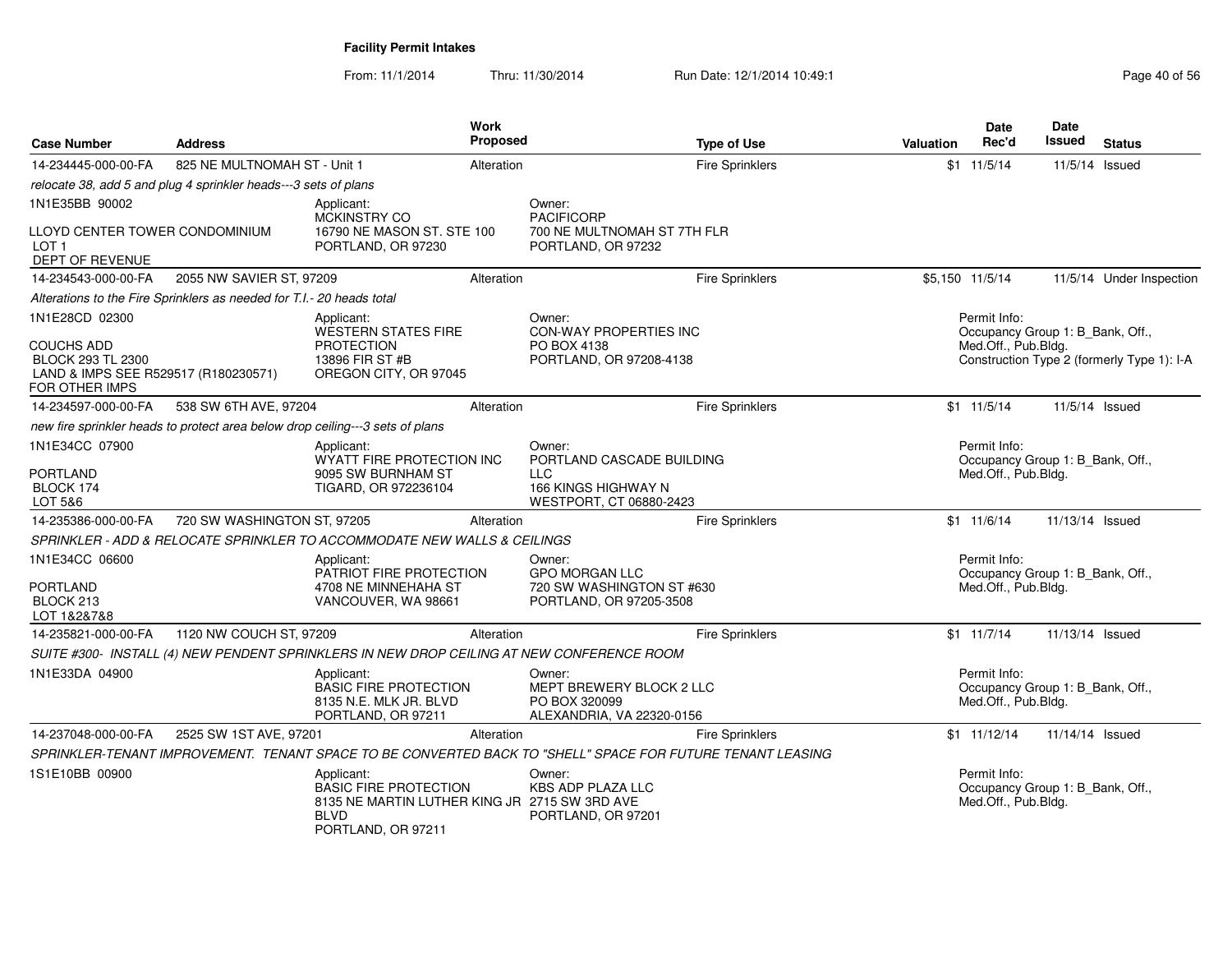| <b>Case Number</b>                                                                | <b>Address</b>                                 |                                                                                         | <b>Work</b><br>Proposed |                                                                                                                                                                   | <b>Type of Use</b>     | Valuation | <b>Date</b><br>Rec'd                             | <b>Date</b><br><b>Issued</b> | <b>Status</b>                                |
|-----------------------------------------------------------------------------------|------------------------------------------------|-----------------------------------------------------------------------------------------|-------------------------|-------------------------------------------------------------------------------------------------------------------------------------------------------------------|------------------------|-----------|--------------------------------------------------|------------------------------|----------------------------------------------|
| 14-237262-000-00-FA                                                               | 1000 SW BROADWAY, 97205                        |                                                                                         | Alteration              |                                                                                                                                                                   | <b>Fire Sprinklers</b> |           | \$983 11/13/14                                   | 11/13/14 Issued              |                                              |
|                                                                                   |                                                | Suite #1720- Alterations to the Fire Sprinklers as needed for T.I.- 7 heads total       |                         |                                                                                                                                                                   |                        |           |                                                  |                              |                                              |
| 1S1E03BB 02400                                                                    |                                                | Applicant:<br><b>WYATT FIRE PROTECTION</b>                                              |                         | Owner:<br>ONE THOUSAND BROADWAY                                                                                                                                   |                        |           |                                                  |                              |                                              |
| PORTLAND<br>BLOCK 182<br><b>LOT 5-8</b>                                           |                                                | 9095 SW BURNHAM<br><b>TIGARD, OR 97223</b>                                              |                         | <b>BLDG LTD PARTNERSHIP</b><br>805 SW BROADWAY STE 2020<br>PORTLAND, OR 97205                                                                                     |                        |           |                                                  |                              |                                              |
| 14-237309-000-00-FA                                                               | 700 NE MULTNOMAH ST                            |                                                                                         | Alteration              |                                                                                                                                                                   | <b>Fire Sprinklers</b> |           | \$4,000 11/13/14                                 |                              | 11/13/14 Under Inspection                    |
|                                                                                   |                                                | Suite #400- Alterations to the Fire Sprinkler system as needed for T.I.- 26 heads total |                         |                                                                                                                                                                   |                        |           |                                                  |                              |                                              |
| 1N1E35BB 02601                                                                    |                                                | Applicant:<br><b>T&amp;L COMMUNICATIONS.</b>                                            |                         | Owner:<br>AAT LLOYD DISTRICT LLC                                                                                                                                  |                        |           | Permit Info:<br>Occupancy Group 1: B Bank, Off., |                              |                                              |
| LLOYD BLOCKS<br>LOT <sub>1</sub>                                                  |                                                | PO BOX 87387<br>Vancouver, WA 98687                                                     |                         | 11455 EL CAMINO REAL #200<br>SAN DIEGO, CA 92130-2047                                                                                                             |                        |           | Med.Off., Pub.Bldg.                              |                              |                                              |
| 14-237513-000-00-FA                                                               | 1001 SE WATER AVE, 97214                       |                                                                                         | Alteration              |                                                                                                                                                                   | Fire Sprinklers        |           | \$1 11/13/14                                     | 11/19/14 Issued              |                                              |
|                                                                                   |                                                | SPRINKLER - ADD AND RELOCATE SPRINKLERS TO ACCOMMODATE NEW WALLS & CEILINGS             |                         |                                                                                                                                                                   |                        |           |                                                  |                              |                                              |
| 1S1E03AD 01400                                                                    |                                                | Applicant:<br>PATRIOT FIRE PROTECTION                                                   |                         | Owner:<br><b>EASTBANK COMMERCE CENTER</b>                                                                                                                         |                        |           |                                                  |                              |                                              |
| EAST PORTLAND<br><b>BLOCK7</b><br>LOT 1-8 TL 1400<br>HISTORIC PROPERTY 15 YR 2005 |                                                | 4708 NE MINNEHAHA ST<br>VANCOUVER, WA 98661                                             |                         | <b>LLC</b><br>1001 SE WATER AVE #120<br>PORTLAND, OR 97214                                                                                                        |                        |           |                                                  |                              |                                              |
| POTENTIAL ADDITIONAL TAX<br>14-237673-000-00-FA                                   | 3100 NW INDUSTRIAL ST, 97210                   |                                                                                         | Alteration              |                                                                                                                                                                   | <b>Fire Sprinklers</b> |           | $$1 \quad 11/14/14$                              | 11/19/14 Issued              |                                              |
|                                                                                   |                                                |                                                                                         |                         | SPRINKLER-REWORK PIPING FOR NEW WALLS AND CEILING OF TENANT IMPROVEMENT AREA. SYSTEM IS HYDRAULICALLY CALCULATED TO FM GLOBAL'S 20/2500 INSTAEAD OF NFPA'S 15/15( |                        |           |                                                  |                              |                                              |
| 1N1E29CA 00600                                                                    |                                                |                                                                                         |                         | Owner:                                                                                                                                                            |                        |           | Permit Info:                                     |                              |                                              |
|                                                                                   |                                                | Applicant:<br><b>VIKING AUTOMATIC SPRINKLER</b>                                         |                         | PORTLAND GENERAL ELECTRIC                                                                                                                                         |                        |           | Occupancy Group 1: B_Bank, Off.,                 |                              |                                              |
| <b>GUILDS ADD</b><br><b>BLOCK1</b>                                                |                                                | 3245 NW FRONT AV<br>PORTLAND OR 97210                                                   |                         | CO<br>1WTC0510-CORPORATE TAX                                                                                                                                      |                        |           | Med.Off., Pub.Bldg.                              |                              | Construction Type 2 (formerly Type 1): III-B |
| LOT 4-7 TL 600                                                                    |                                                |                                                                                         |                         | DEPT 121 SW SALMO<br>PORTLAND, OR 97204                                                                                                                           |                        |           |                                                  |                              |                                              |
| 14-238050-000-00-FA                                                               | 450 N GRAHAM ST, 97227                         |                                                                                         | Alteration              |                                                                                                                                                                   | Fire Sprinklers        |           | \$1 11/14/14                                     | 11/19/14 Issued              |                                              |
|                                                                                   | SPRINKLER - ADD/RELOCATE HEADS IN NEW CEILINGS |                                                                                         |                         |                                                                                                                                                                   |                        |           |                                                  |                              |                                              |
| 1N1E27AC 02500                                                                    |                                                | Applicant:<br><b>CROSSFIRE SPRINKLER CO</b>                                             |                         | Owner:<br><b>EMANUEL HOSPITAL</b>                                                                                                                                 |                        |           | Permit Info:<br>Occupancy Group 1: B Bank, Off., |                              |                                              |
| <b>EVANS ADD</b><br>BLOCK <sub>2</sub><br>LOT 10&11&15-18 TL 2500                 |                                                | 17400 SE 82ND DR<br>CLACKAMAS OR 97015                                                  |                         | 2801 N GANTENBEIN AVE<br>PORTLAND, OR 97227-1623                                                                                                                  |                        |           | Med.Off., Pub.Bldg.                              |                              | Construction Type 2 (formerly Type 1): V-B   |
| 14-238717-000-00-FA                                                               | 317 SW ALDER ST, 97204                         |                                                                                         | Alteration              |                                                                                                                                                                   | Fire Sprinklers        |           | \$1 11/17/14                                     | 11/18/14 Issued              |                                              |
|                                                                                   |                                                | SPRINKLERS-ADD & RELOCATE SPRINKERS TO ACCOMMODATE NEW WALLS & CEILINGS                 |                         |                                                                                                                                                                   |                        |           |                                                  |                              |                                              |
| 1S1E03BA 07400                                                                    |                                                | Applicant:<br>PATRIOT FIRE PROTECTION                                                   |                         | Owner:<br>LOYALTY HOLDINGS LLC                                                                                                                                    |                        |           | Permit Info:<br>Occupancy Group 1: B_Bank, Off., |                              |                                              |
| <b>PORTLAND</b><br>BLOCK 48<br>LOT <sub>4</sub>                                   |                                                | 4708 NE MINNEHAHA ST<br>VANCOUVER, WA 98661                                             |                         | 3657 MAIN ST<br>MANCHESTER, VT 05254                                                                                                                              |                        |           | Med.Off., Pub.Bldg.                              |                              |                                              |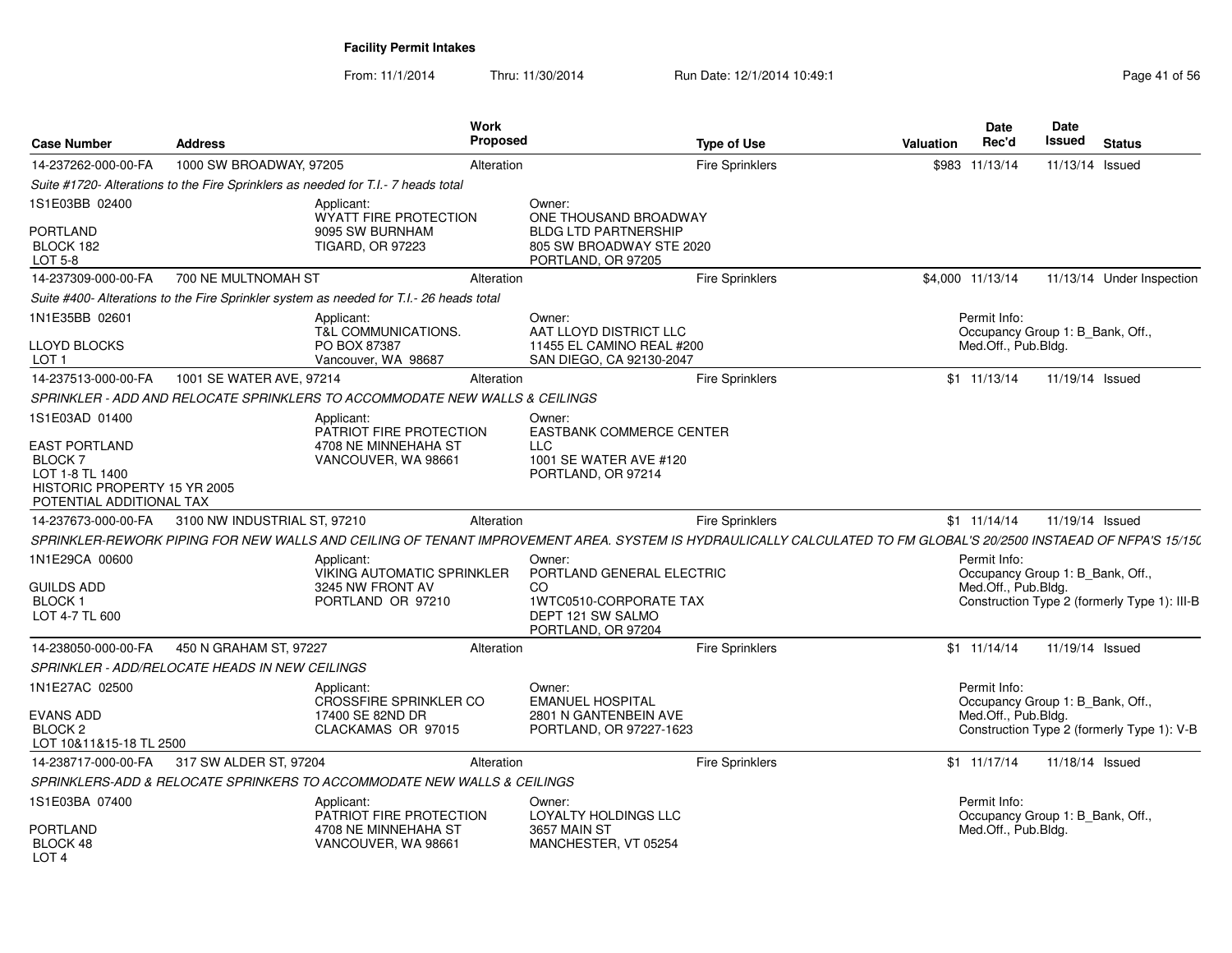| <b>Case Number</b>                                                       | <b>Address</b>             |                                                                                                                                         | <b>Work</b><br>Proposed |                                                                                                                   | <b>Type of Use</b>     | Valuation | Date<br>Rec'd                                                           | Date<br>Issued  | <b>Status</b>                                                                      |
|--------------------------------------------------------------------------|----------------------------|-----------------------------------------------------------------------------------------------------------------------------------------|-------------------------|-------------------------------------------------------------------------------------------------------------------|------------------------|-----------|-------------------------------------------------------------------------|-----------------|------------------------------------------------------------------------------------|
| 14-238973-000-00-FA                                                      | 1 N CENTER COURT ST, 97227 |                                                                                                                                         | Alteration              |                                                                                                                   | <b>Fire Sprinklers</b> |           | \$1,100 11/18/14                                                        | 11/18/14        | Issued                                                                             |
|                                                                          |                            | Owner's Space- Alterations to Fire Sprinkler system as needed for T.I.- 7 heads total                                                   |                         |                                                                                                                   |                        |           |                                                                         |                 |                                                                                    |
| 1N1E34AB 00700                                                           |                            | Applicant:<br><b>FIRE SYSTEMS WEST</b><br>600 SE MARITIME AV #300<br>VANCOUVER, WA 98661                                                |                         | Owner:<br>PORTLAND CITY OF (LEASED<br>1 CENTER CT #150<br>PORTLAND, OR 97227<br>Owner:<br>PORTLAND ARENA MGMT LLC |                        |           | Permit Info:<br>arena                                                   |                 | Occupancy Group 1: A-4 Assembly -                                                  |
|                                                                          |                            |                                                                                                                                         |                         | 1 CENTER CT #150<br>PORTLAND, OR 97227                                                                            |                        |           |                                                                         |                 |                                                                                    |
| 14-239195-000-00-FA                                                      | 100 SW MARKET ST, 97201    |                                                                                                                                         | Alteration              |                                                                                                                   | <b>Fire Sprinklers</b> |           | \$1 11/18/14                                                            | 11/18/14 Issued |                                                                                    |
|                                                                          |                            | MODIFICATIONS FOR NEW TENATE--183 UPRIGHTS AND 68 PENDENT CHANGE SPRINKLER HEAD INB AFFECTED AREAS TO QUICK RESPONSE--- 2 SETS OF PLANS |                         |                                                                                                                   |                        |           |                                                                         |                 |                                                                                    |
| 1S1E03CB 00700                                                           |                            | Applicant:                                                                                                                              |                         | Owner:                                                                                                            |                        |           |                                                                         |                 |                                                                                    |
| SOUTH AUDITORIUM ADD<br><b>BLOCK A</b><br>LOT 2 TL 700                   |                            | <b>MCKINSTRY CO</b><br>16790 NE MASON ST. STE 100<br>PORTLAND, OR 97230                                                                 |                         | <b>CSHV FIRST AND MARKET LLC</b><br>1420 FIFTH AVE #2020<br>SEATTLE, WA 98101-2337                                |                        |           |                                                                         |                 |                                                                                    |
| 14-239327-000-00-FA                                                      | 1120 NW COUCH ST, 97209    |                                                                                                                                         | Alteration              |                                                                                                                   | <b>Fire Sprinklers</b> |           | \$1.228 11/18/14                                                        | 11/18/14 Issued |                                                                                    |
|                                                                          |                            | Suite #220- Alterations to the Fire Sprinkler system as needed for T.I.- 5 heads total                                                  |                         |                                                                                                                   |                        |           |                                                                         |                 |                                                                                    |
| 1N1E33DA 04900                                                           |                            | Applicant:<br><b>DELTA FIRE</b><br>14795 SW 72ND AV<br>PORTLAND, OR 97224                                                               |                         | Owner:<br>MEPT BREWERY BLOCK 2 LLC<br>PO BOX 320099<br>ALEXANDRIA, VA 22320-0156                                  |                        |           | Permit Info:<br>Occupancy Group 1: B Bank, Off.,<br>Med.Off., Pub.Bldg. |                 |                                                                                    |
| 14-239792-000-00-FA                                                      | 2201 NE LLOYD BLVD, 97232  |                                                                                                                                         | Alteration              |                                                                                                                   | Fire Sprinklers        |           | $$1 \quad 11/19/14$                                                     | 11/19/14 Issued |                                                                                    |
|                                                                          |                            | add or relocate sprinkler drops to acomodate and new suspended deiling in a tenate remodel--3 sets of plans                             |                         |                                                                                                                   |                        |           |                                                                         |                 |                                                                                    |
| 1N1E35BA 00101                                                           |                            | Applicant:<br>SOUND FIRE PROTECTION INC<br>10756 SE HIGHWAY 212<br>CLACKAMAS, OR 970159162                                              |                         | Owner:<br>CAPREF LLOYD CENTER LLC<br>2201 LLOYD CENTER<br>PORTLAND, OR 97232                                      |                        |           | Permit Info:<br>Station                                                 |                 | Occupancy Group 1: M Store, Service<br>Construction Type 2 (formerly Type 1): II-A |
| 14-239909-000-00-FA                                                      | 2701 NW VAUGHN ST, 97210   |                                                                                                                                         | Alteration              |                                                                                                                   | Fire Sprinklers        |           | \$1,500 11/19/14                                                        | 11/19/14 Issued |                                                                                    |
|                                                                          |                            | Suite #880/890- Alterations to the Fire Sprinkler system as needed for T.I.- 3 heads total                                              |                         |                                                                                                                   |                        |           |                                                                         |                 |                                                                                    |
| 1N1E29D 00200                                                            |                            | Applicant:                                                                                                                              |                         | Owner:                                                                                                            |                        |           | Permit Info:                                                            |                 |                                                                                    |
| SECTION 29 1N 1E<br>TL 200 11.06 ACRES<br>ALSO SEE SUBS -0291<br>$-0292$ |                            | WESTERN STATES FIRE<br><b>PROTECTION</b><br>13896 FIR ST., SUITE B<br>OREGON CITY, OR 97045                                             |                         | MONTGOMERY PARK I LLC<br>2701 NW VAUGHN ST<br>PORTLAND, OR 97208                                                  |                        |           | Occupancy Group 1: B<br>$I-FR$                                          |                 | Construction Type 2 (formerly Type 1):                                             |
| 14-239912-000-00-FA                                                      | 2701 NW VAUGHN ST, 97210   |                                                                                                                                         | Alteration              |                                                                                                                   | <b>Fire Sprinklers</b> |           | \$1,500 11/19/14                                                        | 11/19/14 Issued |                                                                                    |
|                                                                          |                            | Suite #410- Alterations to the Fire Sprinkler system as needed for T.I.- 3 heads total                                                  |                         |                                                                                                                   |                        |           |                                                                         |                 |                                                                                    |
| 1N1E29D 00200                                                            |                            | Applicant:                                                                                                                              |                         | Owner:                                                                                                            |                        |           | Permit Info:                                                            |                 |                                                                                    |
| SECTION 29 1N 1E<br>TL 200 11.06 ACRES<br>ALSO SEE SUBS -0291<br>-0292   |                            | <b>WESTERN STATES FIRE</b><br><b>PROTECTION</b><br>13896 FIR ST #B<br>OREGON CITY, OR 97045                                             |                         | MONTGOMERY PARK I LLC<br>2701 NW VAUGHN ST<br>PORTLAND, OR 97208                                                  |                        |           | Occupancy Group 1: B<br>I-FR                                            |                 | Construction Type 2 (formerly Type 1):                                             |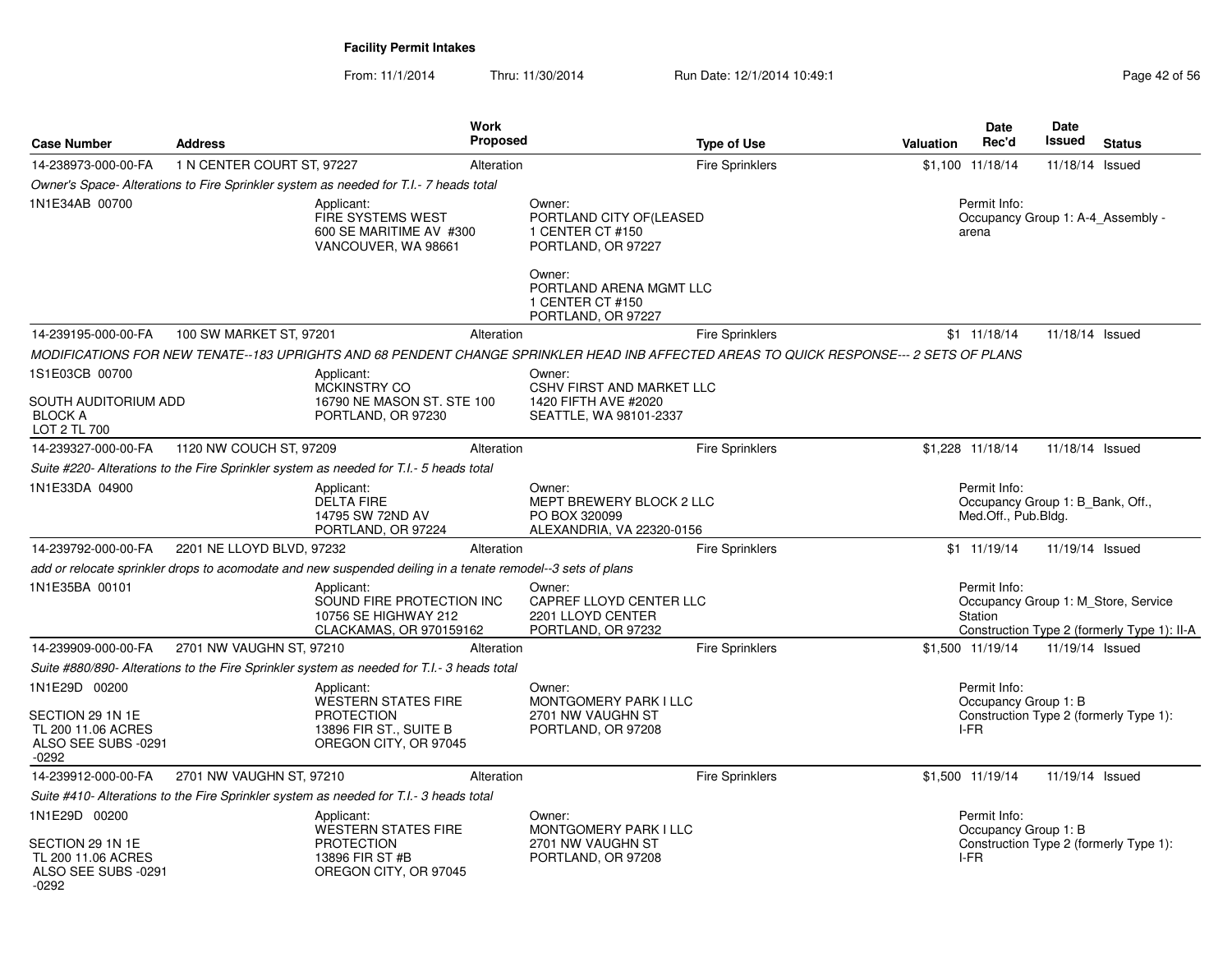| <b>Case Number</b>                                                                                            | <b>Address</b>                                     | Work<br>Proposed                                                                                           |                                                                                           | <b>Type of Use</b>         | <b>Date</b><br>Rec'd<br>Valuation    | <b>Date</b><br><b>Issued</b><br><b>Status</b>                                    |
|---------------------------------------------------------------------------------------------------------------|----------------------------------------------------|------------------------------------------------------------------------------------------------------------|-------------------------------------------------------------------------------------------|----------------------------|--------------------------------------|----------------------------------------------------------------------------------|
| 14-239918-000-00-FA                                                                                           | 1201 NE LLOYD BLVD, 97232                          | Alteration                                                                                                 |                                                                                           | <b>Fire Sprinklers</b>     | \$1 11/19/14                         | 11/20/14 Issued                                                                  |
|                                                                                                               |                                                    | SPRINKLER-ADD & RELOCATE SPRINKLERS TO ACCOMMODATE NEW WALLS & CEILINGS                                    |                                                                                           |                            |                                      |                                                                                  |
| 1N1E35BD 00400<br><b>HOLLADAYS ADD</b><br><b>BLOCK 142 TL 400</b>                                             |                                                    | Applicant:<br>PATRIOT FIRE PROTECTION<br>4708 NE MINNEHAHA ST<br>VANCOUVER, WA 98661                       | Owner:<br><b>LLC</b><br><b>PO BOX 847</b><br>CARLSBAD, CA 92018                           | GPT PORTLAND OR 1201 LLOYD | Permit Info:<br>Med.Off., Pub.Bldg.  | Occupancy Group 1: B Bank, Off.,<br>Construction Type 2 (formerly Type 1): I-A   |
| 14-240237-000-00-FA                                                                                           | 111 SW COLUMBIA ST, 97258                          | Alteration                                                                                                 |                                                                                           | <b>Fire Sprinklers</b>     | \$1 11/20/14                         | 11/20/14 Issued                                                                  |
|                                                                                                               |                                                    | relocate 7 sprinklers and add 12 sprinkler heads to accommodate floor plan---3 sets of plans               |                                                                                           |                            |                                      |                                                                                  |
| 1S1E03BD 01700<br><b>PORTLAND</b>                                                                             |                                                    | Applicant:<br>MCKINSTRY ELECTRIC. (a dba for                                                               | Owner:<br><b>COLUMBIA SQUARE LLC</b>                                                      |                            | Permit Info:<br>Occupancy Group 1: B |                                                                                  |
| BLOCK 129<br>LOT 1-8                                                                                          |                                                    | FACILITY ELECTRICAL SERVICES) 111 SW COLUMBIA ST #1380<br>16790 NE MASON ST., STE 100<br>PORTLAND OR 97230 | PORTLAND, OR 97201-5845                                                                   |                            |                                      | Construction Type 2 (formerly Type 1): I-A                                       |
| 14-240463-000-00-FA                                                                                           | 3720 SW BOND AVE                                   | Alteration                                                                                                 |                                                                                           | <b>Fire Sprinklers</b>     | $$1 \quad 11/20/14$                  | 11/20/14 Issued                                                                  |
|                                                                                                               | fire sprinkler tenate improvement--3 sets of plans |                                                                                                            |                                                                                           |                            |                                      |                                                                                  |
| 1S1E10DB 00205<br>WATERFRONT SOUTH NO 2                                                                       |                                                    | Applicant:<br>T&L COMMUNICATIONS.<br>PO BOX 87387                                                          | Owner:<br>MEPT 3720 PORTLAND LLC<br>PO BOX 320099                                         |                            |                                      |                                                                                  |
| LOT 11                                                                                                        |                                                    | Vancouver, WA 98687                                                                                        | ALEXANDRIA, VA 22320                                                                      |                            |                                      |                                                                                  |
| 14-240822-000-00-FA                                                                                           | 1 SW COLUMBIA ST, 97201                            | Alteration                                                                                                 |                                                                                           | <b>Fire Sprinklers</b>     | \$4,500 11/21/14                     | 11/21/14 Issued                                                                  |
|                                                                                                               |                                                    | Suite #750- Alterations to the Fire Sprinkler system as needed for T.I.- 62 heads total                    |                                                                                           |                            |                                      |                                                                                  |
| 1S1E03BD 01800<br><b>PORTLAND</b><br>BLOCK 114<br>LOT 1-8                                                     |                                                    | Applicant:<br>FIRE SYSTEMS WEST<br>600 SE MARITIME AVE #300<br>VANCOUVER, WA 98661                         | Owner:<br><b>UMPQUA PLAZA LLC</b><br>555 CALIFORNIA ST 49TH FL<br>SAN FRANCISCO, CA 94104 |                            | Permit Info:<br>Occupancy Group 1: B | Construction Type 2 (formerly Type 1): I-B                                       |
| 14-240826-000-00-FA                                                                                           | 1926 W BURNSIDE                                    | Alteration                                                                                                 |                                                                                           | <b>Fire Sprinklers</b>     | \$1,200 11/21/14                     | 11/21/14 Final                                                                   |
|                                                                                                               |                                                    | Tap Room- Alterations to the Fire Sprinklers as needed for T.I.- Add 1 head total                          |                                                                                           |                            |                                      |                                                                                  |
| 1N1E33DC 70000                                                                                                |                                                    | Applicant:<br><b>VIKING SPRINKLER</b><br>3245 NW FRONT AVE<br>PORTLAND, OR 97210                           | Owner:<br>1120 NW COUCH ST #600<br>PORTLAND, OR 97209<br>Owner:                           | ASSOCIATION OF UNIT OWNERS | Permit Info:<br>Med.Off., Pub.Bldg.  | Occupancy Group 1: B Bank, Off.,<br>Construction Type 2 (formerly Type 1): II-B  |
|                                                                                                               |                                                    |                                                                                                            | OF CIVIC CONDOMINIUM<br>1120 NW COUCH ST #600<br>PORTLAND, OR 97209                       |                            |                                      |                                                                                  |
| 14-240843-000-00-FA                                                                                           | 123 NE 3RD AVE, 97232                              | Alteration                                                                                                 |                                                                                           | <b>Fire Sprinklers</b>     | \$1 11/21/14                         | 11/21/14 Issued                                                                  |
|                                                                                                               | fire sprinkler tenate improvement--3 sets of plans |                                                                                                            |                                                                                           |                            |                                      |                                                                                  |
| 1N1E34DA 02800<br><b>EAST PORTLAND</b><br>BLOCK 68                                                            |                                                    | Applicant:<br>T&L COMMUNICATIONS.<br>PO BOX 87387<br>Vancouver, WA 98687                                   | Owner:<br>1001 SE WATER AVE #120<br>PORTLAND, OR 97214-2147                               | BRIDGEHEAD DEVELOPMENT LLC | Permit Info:<br>Med.Off., Pub.Bldg.  | Occupancy Group 1: B_Bank, Off.,<br>Construction Type 2 (formerly Type 1): III-A |
| INC PT VAC ST LOT 1&8<br>LOT 2&3&6&7<br>INC PT VAC ST LOT 4&5; HISTORIC<br>PROPERTY; POTENTIAL ADDITIONAL TAX |                                                    |                                                                                                            |                                                                                           |                            |                                      |                                                                                  |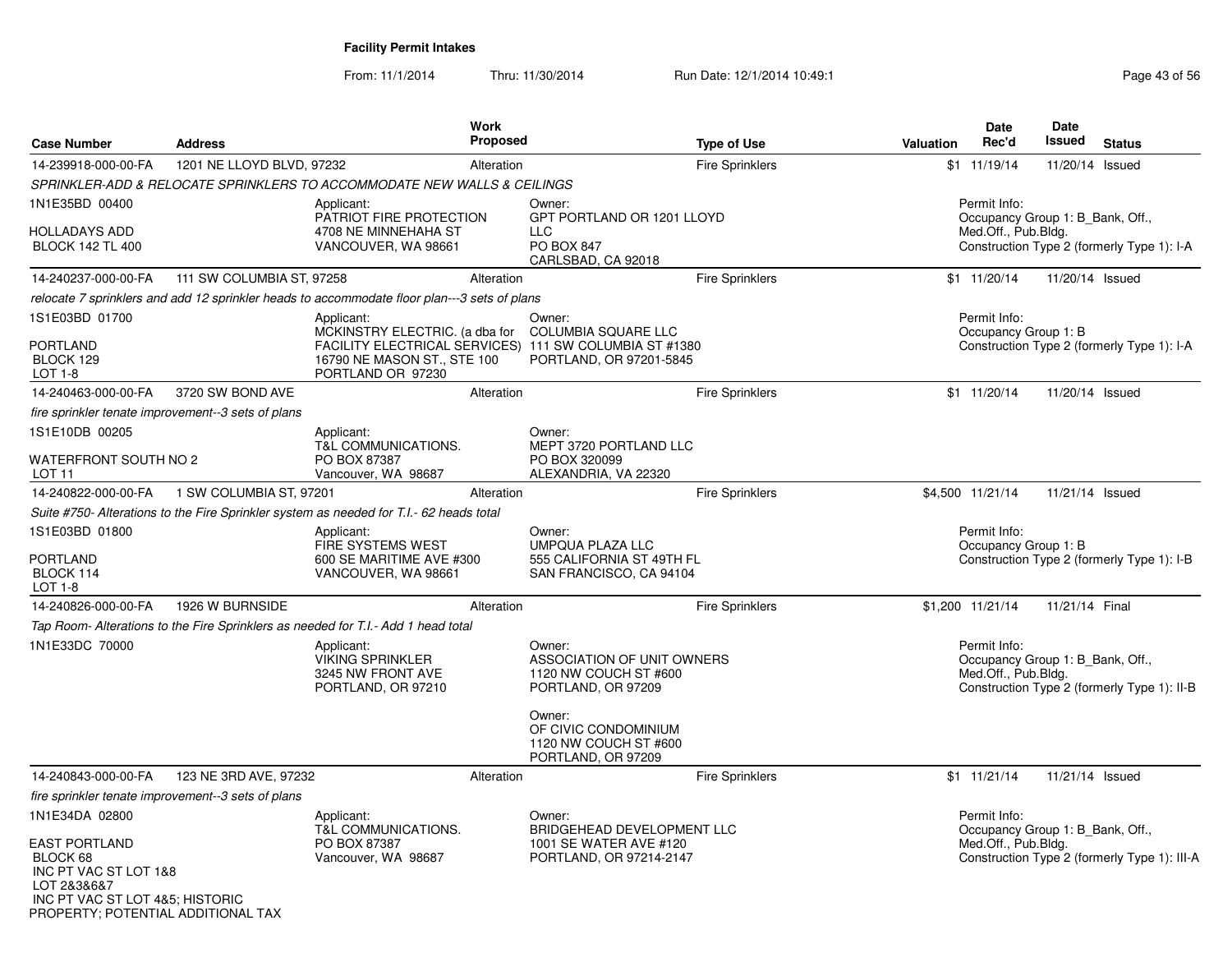| <b>Case Number</b>                                    | <b>Address</b>                                                                   |                                                                                                            | <b>Work</b><br><b>Proposed</b> |                                                                                                                   | <b>Type of Use</b>     | Valuation | <b>Date</b><br>Rec'd                                    | <b>Date</b><br><b>Issued</b> | <b>Status</b>                               |
|-------------------------------------------------------|----------------------------------------------------------------------------------|------------------------------------------------------------------------------------------------------------|--------------------------------|-------------------------------------------------------------------------------------------------------------------|------------------------|-----------|---------------------------------------------------------|------------------------------|---------------------------------------------|
| 14-241252-000-00-FA                                   | 3600 N INTERSTATE AVE, 97227                                                     |                                                                                                            | Alteration                     |                                                                                                                   | <b>Fire Sprinklers</b> |           | \$1 11/21/14                                            | 11/26/14 Issued              |                                             |
|                                                       | SPRINKLER-ADD FOUR WINDOW SPRINKLERS FOR NEW DOORS                               |                                                                                                            |                                |                                                                                                                   |                        |           |                                                         |                              |                                             |
| 1N1E22CC 13200                                        |                                                                                  | Applicant:                                                                                                 |                                | Owner:                                                                                                            |                        |           | Permit Info:                                            |                              |                                             |
| <b>MULTNOMAH</b><br>BLOCK 31<br>LOT 1-16 TL 13200     |                                                                                  | VIKING AUTOMATIC SPRINKLER<br>3245 NW FRONT AV<br>PORTLAND OR 97210                                        |                                | KAISER FOUNDATION HEALTH<br>500 NE MULTNOMAH ST #100<br>PORTLAND, OR 97232-2031                                   |                        |           | Occupancy Group 1: B_Bank, Off.,<br>Med.Off., Pub.Bldg. |                              | Construction Type 2 (formerly Type 1): V-B  |
|                                                       |                                                                                  |                                                                                                            |                                | Owner:<br>PLAN OF THE NORTHWEST<br>500 NE MULTNOMAH ST #100<br>PORTLAND, OR 97232-2031                            |                        |           |                                                         |                              |                                             |
| 14-241486-000-00-FA                                   | 4805 NE GLISAN ST, 97213                                                         |                                                                                                            | Alteration                     |                                                                                                                   | <b>Fire Sprinklers</b> |           | $$1 \t11/24/14$                                         | 11/26/14 Issued              |                                             |
|                                                       |                                                                                  |                                                                                                            |                                | SPRINKLER-TENANT IMPROVEMENT. ONE SPRINKLER RELOCATED AND TWO SPRINKLERS ADDED AROUND NEW WALLS                   |                        |           |                                                         |                              |                                             |
| 1N2E31BD 04100<br>SECTION 31 1N 2E                    |                                                                                  | Applicant:<br><b>BASIC FIRE PROTECTION</b>                                                                 |                                | Owner:<br>PROVIDENCE HEALTH<br>8135 NE MARTIN LUTHER KING JR 4400 NE HALSEY ST BLDG 2 #190                        |                        |           | Permit Info:<br>Occupancy Group 1: 11.1                 |                              | Construction Type 2 (formerly Type 1):      |
| TL 4100 9.54 ACRES                                    |                                                                                  | <b>BLVD</b><br>PORTLAND, OR 97211                                                                          |                                | PORTLAND, OR 97213-1545                                                                                           |                        |           | I-FR                                                    |                              |                                             |
|                                                       |                                                                                  |                                                                                                            |                                | Owner:<br>SERVICES-OREGON<br>4400 NE HALSEY ST BLDG 2 #190<br>PORTLAND, OR 97213-1545                             |                        |           |                                                         |                              |                                             |
| 14-242789-000-00-FA                                   | 2305 SE 82ND AVE                                                                 |                                                                                                            | Alteration                     |                                                                                                                   | <b>Fire Sprinklers</b> |           | $$1 \quad 11/26/14$                                     | 11/26/14 Issued              |                                             |
| revise 3 sprinkler heads for new tenate--1 plan       |                                                                                  |                                                                                                            |                                |                                                                                                                   |                        |           |                                                         |                              |                                             |
| 1S2E05DD 00300 A1                                     |                                                                                  | Applicant:<br>CROWN FIRE SYSTEMS INC<br>7402 SE JOHNSON CREEK BLVD<br>PORTLAND OR 97206                    |                                | Owner:<br>Gil Gilgan<br>PORTLAND COMMUNITY<br><b>COLLEGE DIST</b><br>12000 SW 49TH AVE<br>PORTLAND, OR 97219-7197 |                        |           |                                                         |                              |                                             |
| 14-243120-000-00-FA                                   | 920 SW 6TH AVE, 97204                                                            |                                                                                                            | Alteration                     |                                                                                                                   | Fire Sprinklers        |           | \$8,575 11/26/14                                        | 11/26/14 Issued              |                                             |
|                                                       |                                                                                  | 2nd floor- Alterations to the Fire Sprinkler system as needed for T.I.- 53 heads total Relocate- 42Add- 11 |                                |                                                                                                                   |                        |           |                                                         |                              |                                             |
| 1S1E03BB 01000                                        |                                                                                  | Applicant:<br>Duston Yacapin                                                                               |                                | Owner:<br>PUBLIC SERVICE BUILDING LLC                                                                             |                        |           | Permit Info:<br>Occupancy Group 1: B_Bank, Off.,        |                              |                                             |
| PORTLAND<br>BLOCK 170<br>LOT 5-8                      |                                                                                  | <b>WESTERN STATES FIRE</b><br>PROTECTION CO<br>13896 Fir Street, Suite B<br>Oregon City, OR 97045          |                                | 920 SW 6TH AVE STE 223<br>PORTLAND, OR 97204                                                                      |                        |           | Med.Off., Pub.Bldg.                                     |                              | Construction Type 2 (formerly Type 1): I-A  |
| 14-243128-000-00-FA                                   | 5100 SW MACADAM AVE, 97201                                                       |                                                                                                            | Alteration                     |                                                                                                                   | Fire Sprinklers        |           | \$1 11/26/14                                            | 11/26/14 Issued              |                                             |
|                                                       | Suite #160- Alterations to the Fire Sprinklers as needed for T.I.- 3 heads total |                                                                                                            |                                |                                                                                                                   |                        |           |                                                         |                              |                                             |
| 1S1E15BD 00200                                        |                                                                                  | Applicant:<br><b>MCKINSTRY CO</b>                                                                          |                                | Owner:<br><b>SRI EIGHT RIVERSIDE LLC</b>                                                                          |                        |           | Permit Info:<br>Occupancy Group 1: B                    |                              |                                             |
| SECTION 15 1S 1E<br>TRACT TL 200<br><b>ACRES 1.80</b> |                                                                                  | 16790 NE MASON ST. STE 100<br>PORTLAND, OR 97230                                                           |                                | 235 MONTGOMERY ST 14TH FLR<br>SAN FRANCISCO, CA 94104                                                             |                        |           |                                                         |                              | Construction Type 2 (formerly Type 1): II-A |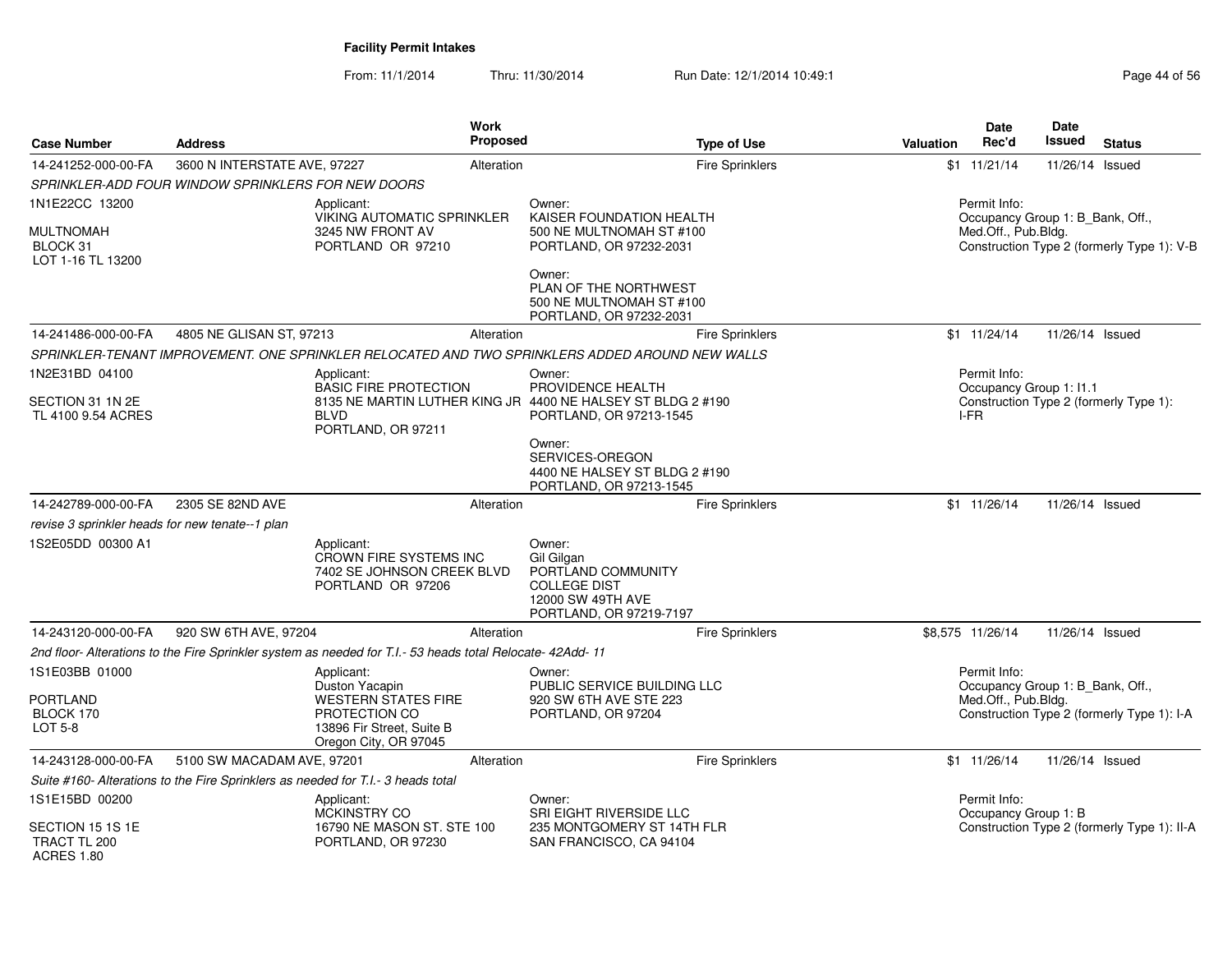| <b>Case Number</b>                                                                                                              | <b>Address</b>                                | Work                                                                                                   | Proposed                                                                     | <b>Type of Use</b>                                                                                                           | <b>Valuation</b>                                                                | Date<br>Rec'd                                    | Date<br><b>Issued</b> | <b>Status</b>                                                                      |
|---------------------------------------------------------------------------------------------------------------------------------|-----------------------------------------------|--------------------------------------------------------------------------------------------------------|------------------------------------------------------------------------------|------------------------------------------------------------------------------------------------------------------------------|---------------------------------------------------------------------------------|--------------------------------------------------|-----------------------|------------------------------------------------------------------------------------|
| 14-243136-000-00-FA                                                                                                             | 121 SW MORRISON ST, 97204                     |                                                                                                        | Alteration                                                                   | <b>Fire Sprinklers</b>                                                                                                       |                                                                                 | $$1$ 11/26/14                                    | 11/26/14 Issued       |                                                                                    |
|                                                                                                                                 |                                               | Suite #400- Alterations to the Fire Sprinkler system as needed for T.I.- 4 heads total                 |                                                                              |                                                                                                                              |                                                                                 |                                                  |                       |                                                                                    |
| 1S1E03BA 02700                                                                                                                  |                                               | Applicant:<br>MCKINSTRY CO LLC                                                                         | Owner:<br>TERRACE TOWER USA-                                                 |                                                                                                                              |                                                                                 | Permit Info:<br>Occupancy Group 1: B Bank, Off., |                       |                                                                                    |
| <b>PORTLAND</b><br>BLOCK 15<br><b>LOT 1-4</b><br>LOT 7&8 EXC W 75'                                                              |                                               | 16970 NE MASON ST, SUITE 100<br>PORTLAND OR 97230-7398                                                 | PORTLAND INC<br>121 SW MORRISON ST #250<br>PORTLAND, OR 97204-3179           |                                                                                                                              |                                                                                 | Med.Off., Pub.Bldg.                              |                       | Construction Type 2 (formerly Type 1): I-A                                         |
| 14-235662-000-00-FA                                                                                                             | 7000 NE AIRPORT WAY, 97218                    |                                                                                                        | Alteration                                                                   | <b>Fixed Extinguishing Systems</b>                                                                                           |                                                                                 | \$1 11/7/14                                      | 11/18/14 Issued       |                                                                                    |
|                                                                                                                                 |                                               | FIXED SYSTEM - INSTALLATION OF ANSUL R-102 UL300 FIXED FIRE SUPPRESSION SYSTEM                         |                                                                              |                                                                                                                              |                                                                                 |                                                  |                       |                                                                                    |
| 1N2E08B 00400<br>SECTION 08 1N 2E<br>TL 400 7.39 ACRES<br><b>TERMINAL BLDG</b><br><b>NONTAXABLE</b><br>SEE TAXABLE SUB ACCOUNTS |                                               | Applicant:<br>MARCUS CASEY<br>METRO SAFETY AND FIRE, INC<br>14324 SE STARK<br>PORTLAND, OR 97233       | Owner:<br>PORT OF PORTLAND<br>PO BOX 3529<br>PORTLAND, OR 97208-3529         |                                                                                                                              |                                                                                 | Permit Info:<br>Occupancy Group 1: A-2           |                       | Construction Type 2 (formerly Type 1): I-A                                         |
| 14-242496-000-00-FA                                                                                                             | 7000 NE AIRPORT WAY, 97218                    |                                                                                                        | Alteration                                                                   | <b>Fixed Extinguishing Systems</b>                                                                                           |                                                                                 | $$1$ 11/25/14                                    |                       | <b>Under Review</b>                                                                |
|                                                                                                                                 |                                               | FIXED SYSTEM-INSTALLATION OF ANSUL R-102 FIXED FIRE SUPPRESSION SYSTEM                                 |                                                                              |                                                                                                                              |                                                                                 |                                                  |                       |                                                                                    |
| 1N2E08B 00400<br>SECTION 08 1N 2E<br>TL 400 7.39 ACRES<br><b>TERMINAL BLDG</b><br><b>NONTAXABLE</b><br>SEE TAXABLE SUB ACCOUNTS |                                               | Applicant:<br>METRO SAFETY AND FIRE INC<br>14324 SE STARK ST<br>PORTLAND OR 97233                      | Owner:<br>PORT OF PORTLAND<br>PO BOX 3529<br>PORTLAND, OR 97208-3529         |                                                                                                                              |                                                                                 | Permit Info:<br>Occupancy Group 1: A-2           |                       | Construction Type 2 (formerly Type 1): I-A                                         |
|                                                                                                                                 | 14-191412-REV-01-FA 2201 NE LLOYD BLVD, 97232 |                                                                                                        | Alteration                                                                   | Mechanical                                                                                                                   |                                                                                 | \$11/26/14                                       |                       | <b>Under Review</b>                                                                |
|                                                                                                                                 |                                               |                                                                                                        |                                                                              | F3/ SPACE H317, NEW DUCTING, SUPPLY, RETURN, GRILLES - REV-01 REVISES RTU ON ROOF TO VAV'S AND RE-DISTRIBUTION OF AIR SUPPLY |                                                                                 |                                                  |                       |                                                                                    |
| 1N1E35BA 00101                                                                                                                  |                                               | Applicant:<br>CHRIS THOMPSON<br>ARJAE SHEET METAL<br>8545 SE MCLOUGHLIN BLVD.<br>PORTLAND, OR 97222    | Owner:<br>CAPREF LLOYD CENTER LLC<br>2201 LLOYD CENTER<br>PORTLAND, OR 97232 | CCB - Contractor:<br>INC.                                                                                                    | ARJAE SHEET METAL COMPANY<br>8545 SE MCLOUGHLIN BLVD<br>PORTLAND, OR 97222-6368 | Permit Info:<br>Station                          |                       | Occupancy Group 1: M_Store, Service<br>Construction Type 2 (formerly Type 1): II-A |
| 14-233300-000-00-FA                                                                                                             | 7000 NE AIRPORT WAY, 97218                    |                                                                                                        | Alteration                                                                   | Mechanical                                                                                                                   | \$77,000 11/3/14                                                                |                                                  |                       | <b>Under Review</b>                                                                |
|                                                                                                                                 |                                               | F2/ RECONFIGURE HVAC FOR NEW LAYOUT, HOODS, VENTING, BALANCE, ETC                                      |                                                                              |                                                                                                                              |                                                                                 |                                                  |                       |                                                                                    |
| 1N2E08B 00400<br>SECTION 08 1N 2E<br>TL 400 7.39 ACRES<br><b>TERMINAL BLDG</b><br><b>NONTAXABLE</b>                             |                                               | Applicant:<br><b>BRADLEY SHANKS</b><br><b>SKYLAB ARCHITECTURE</b><br>413 SW 13TH<br>PORTLAND, OR 97205 | Owner:<br>PORT OF PORTLAND<br>PO BOX 3529<br>PORTLAND, OR 97208-3529         | CCB - Contractor:<br><b>CONSTRUCTION CO</b><br>9409 NE COLFAX ST<br>PORTLAND OR 97220                                        | PYRAMID HEATING dba PHILLIS                                                     | Permit Info:<br>Occupancy Group 1: A-2           |                       | Construction Type 2 (formerly Type 1): I-A                                         |
| SEE TAXABLE SUB ACCOUNTS                                                                                                        |                                               |                                                                                                        |                                                                              |                                                                                                                              |                                                                                 |                                                  |                       |                                                                                    |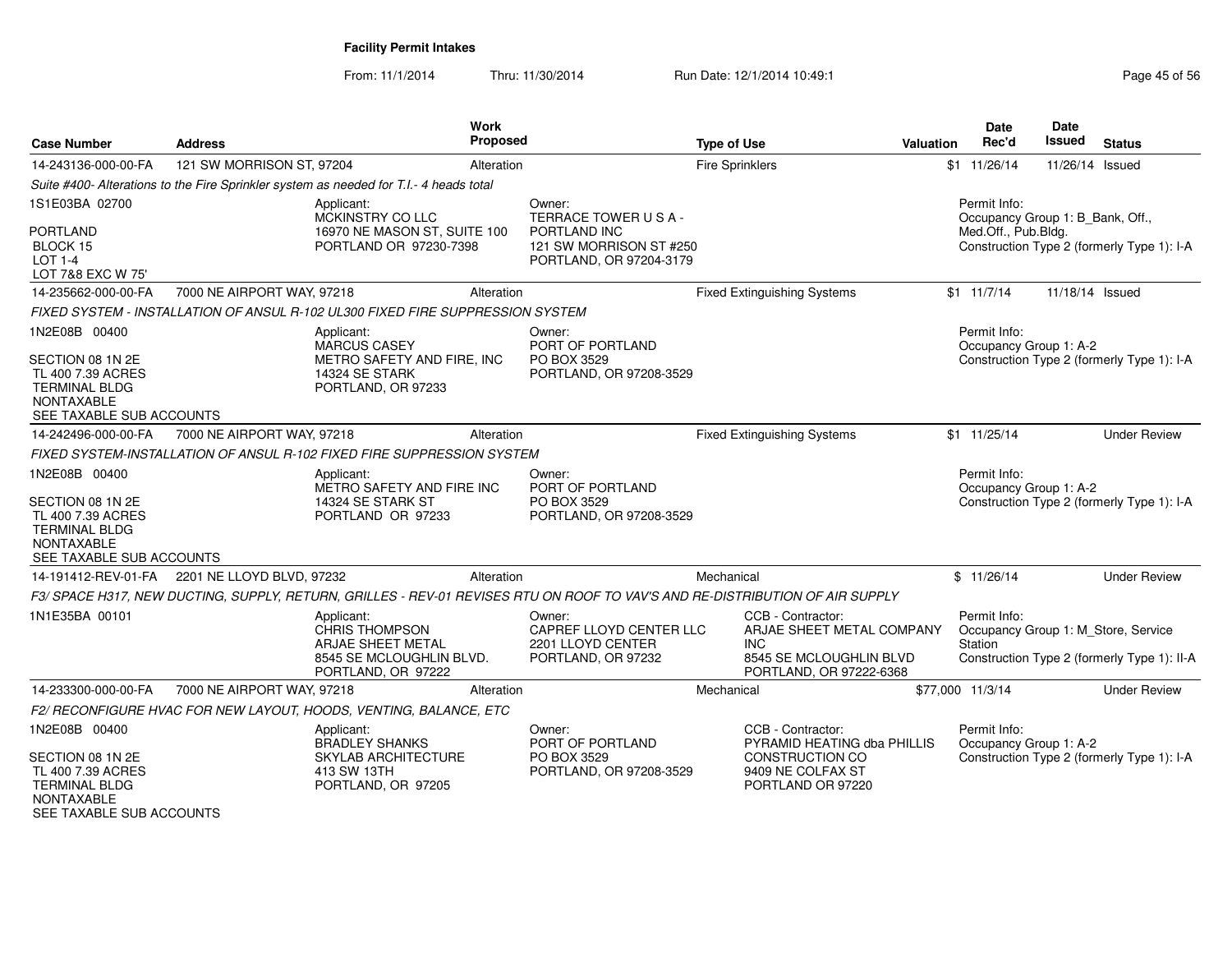| <b>Case Number</b>                                                                                                       | <b>Address</b>               |                                                                                                   | <b>Work</b><br>Proposed |                                                                                                                          | <b>Type of Use</b>                                                                                       | <b>Valuation</b> | Date<br>Rec'd                                    | <b>Date</b><br>Issued | <b>Status</b>                              |
|--------------------------------------------------------------------------------------------------------------------------|------------------------------|---------------------------------------------------------------------------------------------------|-------------------------|--------------------------------------------------------------------------------------------------------------------------|----------------------------------------------------------------------------------------------------------|------------------|--------------------------------------------------|-----------------------|--------------------------------------------|
| 14-235341-000-00-FA                                                                                                      | 720 SW WASHINGTON ST, 97205  |                                                                                                   | Alteration              |                                                                                                                          | Mechanical                                                                                               |                  | \$24,309 11/6/14                                 | 11/20/14 Issued       |                                            |
|                                                                                                                          |                              | B1/ RELOCATE 3 FAN COILS AND INSTALL NEW AIR DISTRIBUTION DUCTING                                 |                         |                                                                                                                          |                                                                                                          |                  |                                                  |                       |                                            |
| 1N1E34CC 06600                                                                                                           |                              | Applicant:<br>HUNTER DAVISSON INC                                                                 |                         | Owner:<br><b>GPO MORGAN LLC</b>                                                                                          | CCB - Contractor:<br>HUNTER DAVISSON INC                                                                 |                  | Permit Info:<br>Occupancy Group 1: B_Bank, Off., |                       |                                            |
| <b>PORTLAND</b><br>BLOCK 213<br>LOT 1&2&7&8                                                                              |                              | 1800 SE PERSHING ST<br>PORTLAND, OR 97202-2338                                                    |                         | 720 SW WASHINGTON ST #630<br>PORTLAND, OR 97205-3508                                                                     | 1800 SE PERSHING ST<br>PORTLAND, OR 97202-2338                                                           |                  | Med.Off., Pub.Bldg.                              |                       |                                            |
| 14-235349-000-00-FA                                                                                                      | 7000 NE AIRPORT WAY, 97218   |                                                                                                   | Alteration              |                                                                                                                          | Mechanical                                                                                               |                  | \$82,000 11/6/14                                 |                       | <b>Under Review</b>                        |
|                                                                                                                          |                              |                                                                                                   |                         | F6/ NEW AIR SUPPLY UNIT RTU, HOOD WITH EXHAUST FAN THROUGH ROOF, REROUT AND CONNECT TO EXISTING DUCTING***BID ESTIMATE** |                                                                                                          |                  |                                                  |                       |                                            |
| 1N2E08B 00400<br>SECTION 08 1N 2E<br>TL 400 7.39 ACRES<br><b>TERMINAL BLDG</b><br>NONTAXABLE<br>SEE TAXABLE SUB ACCOUNTS |                              | Applicant:<br>JOLEE BANCROFT<br>NEWPORT PACIFIC CORP.<br>422 NE 10TH ST.<br>NEWPORT, OR 97365     |                         | Owner:<br>PORT OF PORTLAND<br>PO BOX 3529<br>PORTLAND, OR 97208-3529                                                     | Primary Contractor:<br>TO BID                                                                            |                  | Permit Info:<br>Occupancy Group 1: A-2           |                       | Construction Type 2 (formerly Type 1): I-A |
| 14-235383-000-00-FA                                                                                                      | 7000 NE AIRPORT WAY, 97218   |                                                                                                   | Alteration              |                                                                                                                          | Mechanical                                                                                               |                  | \$20,000 11/6/14                                 | 11/24/14 Issued       |                                            |
|                                                                                                                          |                              |                                                                                                   |                         | F16/ SPACE C-2150 CC MCKENZIE SHOES AND APPAREL NEW TENANT REMODEL - HVAC FOR TENANT REMODEL ****BID ESTIMNATE****       |                                                                                                          |                  |                                                  |                       |                                            |
| 1N2E08B 00400                                                                                                            |                              | Applicant:<br><b>BRIAN PETERS</b>                                                                 |                         | Owner:<br>PORT OF PORTLAND                                                                                               | CCB - Contractor:<br>Kevin Moisan                                                                        |                  | Permit Info:<br>Occupancy Group 1: A-2           |                       |                                            |
| SECTION 08 1N 2E<br>TL 400 7.39 ACRES<br><b>TERMINAL BLDG</b><br>NONTAXABLE<br>SEE TAXABLE SUB ACCOUNTS                  |                              | <b>WESTERN DESIGN GROUP</b><br>2300 E 3RD LOOP<br>VANCOUVER WA 98661                              |                         | PO BOX 3529<br>PORTLAND, OR 97208-3529                                                                                   | WESTERN CONSTRUCTION<br><b>SERVICES</b><br>2300 EAST THIRD LOOP #110<br>VANCOUVER, WA 98661              |                  |                                                  |                       | Construction Type 2 (formerly Type 1): I-A |
| 14-237004-000-00-FA                                                                                                      | 825 NE MULTNOMAH ST - Unit 1 |                                                                                                   | Alteration              |                                                                                                                          | Mechanical                                                                                               |                  | \$35,000 11/12/14                                |                       | <b>Under Review</b>                        |
|                                                                                                                          |                              |                                                                                                   |                         | B1/12TH FLOOR/ FAMILY CARE - INSTALL VAV BOX FOR BREAK ROOM AREA, MODIFY DUCTWORK AND THERMOSTATS                        |                                                                                                          |                  |                                                  |                       |                                            |
| 1N1E35BB 90002                                                                                                           |                              | Applicant:                                                                                        |                         | Owner:                                                                                                                   | CCB - Contractor:                                                                                        |                  |                                                  |                       |                                            |
| LLOYD CENTER TOWER CONDOMINIUM<br>LOT 1<br>DEPT OF REVENUE                                                               |                              | Antonija Krizanac<br>Mckinstry<br>16790 NE Mason St<br>Portland, OR 97230                         |                         | <b>PACIFICORP</b><br>700 NE MULTNOMAH ST 7TH FLR<br>PORTLAND, OR 97232                                                   | MCKINSTRY CO LLC<br>16970 NE MASON ST, SUITE 100<br>PORTLAND OR 97230-7398                               |                  |                                                  |                       |                                            |
| 14-237020-000-00-FA                                                                                                      | 2201 NE LLOYD BLVD, 97232    |                                                                                                   | Alteration              |                                                                                                                          | Mechanical                                                                                               |                  | \$8,500 11/12/14                                 | 11/20/14 Issued       |                                            |
|                                                                                                                          |                              | B1/ NORTH ENTRY AT THE EAST END OF MALL - DUCTWORK HALSEY STREET MALL ENTRANCE                    |                         |                                                                                                                          |                                                                                                          |                  |                                                  |                       |                                            |
| 1N1E35BA 00101                                                                                                           |                              | Applicant:<br><b>Bruce Butner</b><br>PROTEMP ASSOCIATES<br>9788 SE 17th Ave<br>Portland, Or 97222 |                         | Owner:<br>CAPREF LLOYD CENTER LLC<br>2201 LLOYD CENTER<br>PORTLAND, OR 97232                                             | CCB - Contractor:<br><b>BRUCE BUTNER</b><br>PROTEMP ASSOCIATES INC<br>9788 SE 17TH<br>PORTLAND, OR 97222 |                  |                                                  |                       |                                            |
| 14-237414-000-00-FA                                                                                                      | 205 NE RUSSELL ST, 97212     |                                                                                                   | Alteration              |                                                                                                                          | Mechanical                                                                                               |                  | \$85,000 11/13/14                                |                       | <b>Under Review</b>                        |
| F16/NEW BOILER, FLUE AND PIPING                                                                                          |                              |                                                                                                   |                         |                                                                                                                          |                                                                                                          |                  |                                                  |                       |                                            |
| 1N1E27AD 17200                                                                                                           |                              | Applicant:<br><b>GREG HOCKERT</b>                                                                 |                         | Owner:<br>MULTNOMAH COUNTY(LIBRARY                                                                                       | <b>Primary Contractor:</b><br>TO BID                                                                     |                  |                                                  |                       |                                            |
| ALBINA<br>BLOCK 17<br>LOT 21-25 EXC PT IN ST<br>LOT 26 EXC PT IN STS                                                     |                              | <b>MULTNOMAH COUNTY</b><br>401 N. Dixon St.<br>Portland, OR 97227                                 |                         | <b>ADMIN</b><br>401 N DIXON ST<br>PORTLAND, OR 97227-1865                                                                |                                                                                                          |                  |                                                  |                       |                                            |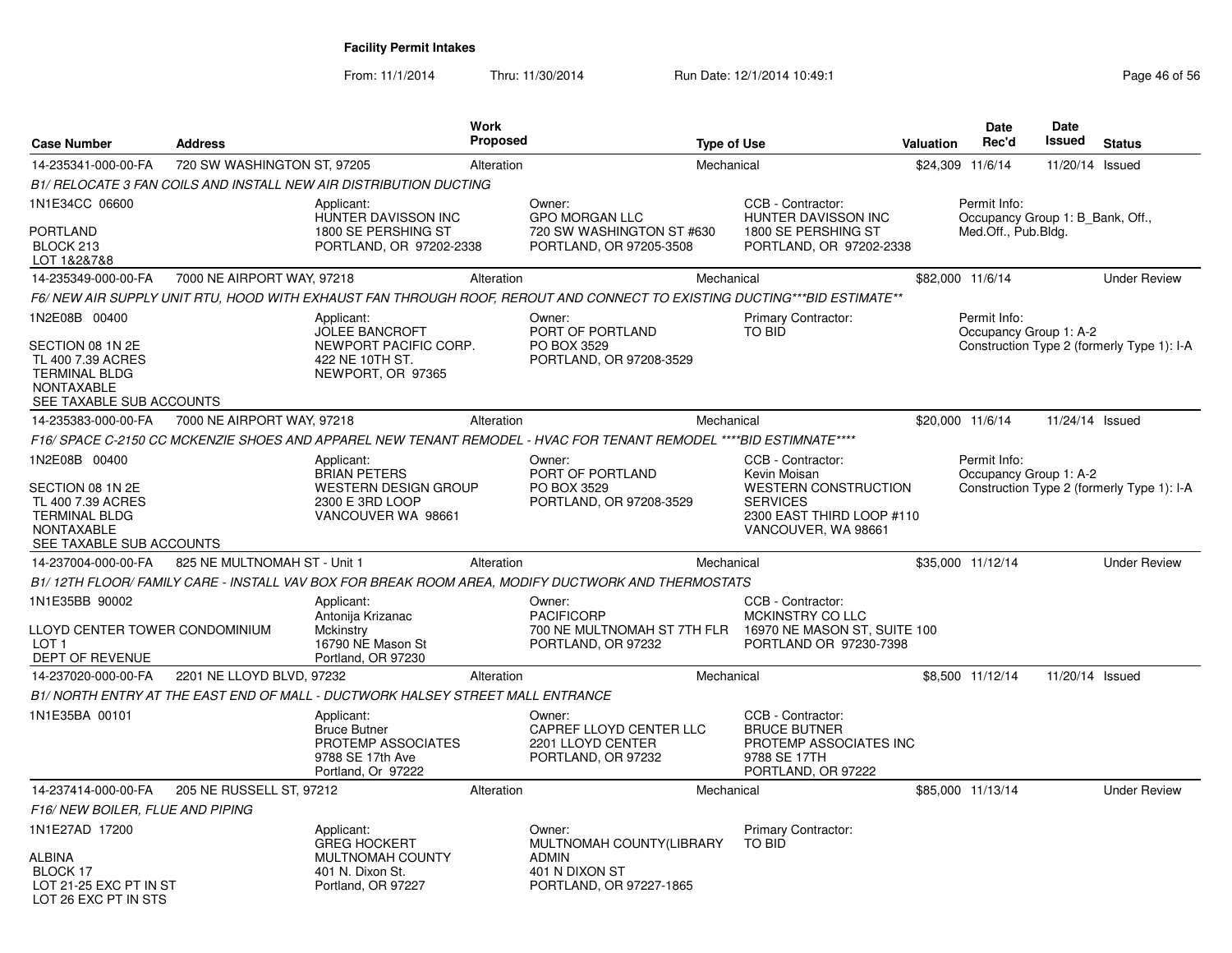| <b>Case Number</b>                                             | <b>Address</b>                         |                                                                                                                       | <b>Work</b><br><b>Proposed</b> |                                                                                                                                                   | <b>Type of Use</b> |                                                                                                     | Valuation | Date<br>Rec'd                                                           | Date<br><b>Issued</b> | <b>Status</b>                              |
|----------------------------------------------------------------|----------------------------------------|-----------------------------------------------------------------------------------------------------------------------|--------------------------------|---------------------------------------------------------------------------------------------------------------------------------------------------|--------------------|-----------------------------------------------------------------------------------------------------|-----------|-------------------------------------------------------------------------|-----------------------|--------------------------------------------|
| 14-237813-000-00-FA                                            | 4805 NE GLISAN ST, 97213               |                                                                                                                       | Alteration                     |                                                                                                                                                   | Mechanical         |                                                                                                     |           | \$13,806 11/14/14                                                       |                       | <b>Under Review</b>                        |
|                                                                | F7/NEW INDUCTION UNIT, MODIFY DUCTWORK |                                                                                                                       |                                |                                                                                                                                                   |                    |                                                                                                     |           |                                                                         |                       |                                            |
| 1N2E31BD 04100                                                 |                                        | Applicant:<br><b>Garth Didlick</b>                                                                                    |                                | Owner:<br>PROVIDENCE HEALTH                                                                                                                       |                    | CCB - Contractor:<br>AMERICAN HEATING INC                                                           |           |                                                                         |                       |                                            |
| SECTION 31 1N 2E<br>TL 4100 9.54 ACRES                         |                                        | Portland Providence Med Ctr<br>(Physical Plant Services)<br>4805 NE Glisan<br>Portland, OR 97213                      |                                | 4400 NE HALSEY ST BLDG 2 #190<br>PORTLAND, OR 97213-1545<br>Owner:<br>SERVICES-OREGON<br>4400 NE HALSEY ST BLDG 2 #190<br>PORTLAND, OR 97213-1545 |                    | 5035 SE 24TH<br>PORTLAND, OR 97202-4765                                                             |           |                                                                         |                       |                                            |
| 14-238127-000-00-FA                                            | 111 SW 5TH AVE, 97204-3626             |                                                                                                                       | Alteration                     |                                                                                                                                                   | Mechanical         |                                                                                                     |           | \$41,360 11/14/14                                                       | 11/20/14 Issued       |                                            |
|                                                                |                                        | F14/ T-17 SURVEY MONKEY DUCT MODIFICATIONS AND DIFFUSER RELOCATIONS                                                   |                                |                                                                                                                                                   |                    |                                                                                                     |           |                                                                         |                       |                                            |
| 1N1E34CD 01300                                                 |                                        | Applicant:<br><b>Eddie Stovan</b><br>ALLIANT SYSTEMS LLC<br>1600 NW 167th PI, #330<br>BEAVERTON, OR 97006             |                                |                                                                                                                                                   |                    | CCB - Contractor:<br><b>ALLIANT SYSTEMS LLC</b><br>1600 NW 167TH PL SUITE 330<br>BEAVERTON OR 97005 |           | Permit Info:<br>Occupancy Group 1: B                                    |                       | Construction Type 2 (formerly Type 1): I-A |
| 14-238215-000-00-FA                                            | 3720 SW BOND AVE                       |                                                                                                                       | Alteration                     |                                                                                                                                                   | Mechanical         |                                                                                                     |           | \$14,800 11/14/14                                                       |                       | <b>Under Review</b>                        |
|                                                                |                                        |                                                                                                                       |                                | F7/ NEW UNITS W/AIR DISTRIBUTION, DUCTWORK, PLATFORM EQUIPMENT SUPPORT, ETC FOR NEW RESTAURANT SPACE                                              |                    |                                                                                                     |           |                                                                         |                       |                                            |
| 1S1E10DB 00205<br>WATERFRONT SOUTH NO 2<br>LOT <sub>11</sub>   |                                        | Applicant:<br><b>DARIN BOUSKA</b><br><b>NW PRECISION DESIGN</b><br>22605 SW PINEHURST CT<br>SHERWOOD, OR 97140        |                                | Owner:<br>MEPT 3720 PORTLAND LLC<br>PO BOX 320099<br>ALEXANDRIA, VA 22320                                                                         |                    | CCB - Contractor:<br><b>OHAC INC</b><br>PO BOX 241<br>DUNDEE OR 97115                               |           |                                                                         |                       |                                            |
| 14-238604-000-00-FA                                            | 1900 SW 4TH AVE - Unit 2               |                                                                                                                       | Alteration                     |                                                                                                                                                   | Mechanical         |                                                                                                     |           | \$250,000 11/17/14                                                      |                       | <b>Under Review</b>                        |
|                                                                |                                        |                                                                                                                       |                                | F12/ GSE 2ND FLOOR INTERIOR OFFICE REMODEL - RELOCATE & EXTEND DUCTWORK, NEW HEAT PUMP LOCATED ON ROOF                                            |                    |                                                                                                     |           |                                                                         |                       |                                            |
| 1S1E03CB 90001<br>URBAN CENTER CONDOMINIUM<br>LOT <sub>2</sub> |                                        | Applicant:<br><b>TOM ARNICH</b><br><b>PSU FACILITIES AND PLANNING</b><br><b>PO BOX 751</b><br>Portland, OR 97207-0751 |                                | Owner:<br>OREGON STATE OF (LEASED<br>121 SW MORRISON ST #200<br>PORTLAND, OR 97204                                                                |                    | Primary Contractor:<br><b>TO BID</b>                                                                |           |                                                                         |                       |                                            |
|                                                                |                                        |                                                                                                                       |                                | Owner:<br><b>PACIFICORP</b><br>121 SW MORRISON ST #200<br>PORTLAND, OR 97204                                                                      |                    |                                                                                                     |           |                                                                         |                       |                                            |
| 14-238611-000-00-FA                                            | 700 NE MULTNOMAH ST                    |                                                                                                                       | Alteration                     |                                                                                                                                                   | Mechanical         |                                                                                                     |           | \$17,900 11/17/14                                                       |                       | <b>Under Review</b>                        |
|                                                                |                                        | B1/ AIR REDISTRIBUTION DUE TO NEW LAYOUT; RELOCATE ONE VAV; NEW EXHAUST FANS TO EXISTING                              |                                |                                                                                                                                                   |                    |                                                                                                     |           |                                                                         |                       |                                            |
| 1N1E35BB 02601<br><b>LLOYD BLOCKS</b>                          |                                        | Applicant:<br><b>CHRIS THOMPSON</b><br>ARJAE SHEET METAL                                                              |                                | Owner:<br>AAT LLOYD DISTRICT LLC<br>11455 EL CAMINO REAL #200                                                                                     |                    | CCB - Contractor:<br>ARJAE SHEET METAL COMPANY<br><b>INC</b>                                        |           | Permit Info:<br>Occupancy Group 1: B Bank, Off.,<br>Med.Off., Pub.Bldg. |                       |                                            |
| LOT <sub>1</sub>                                               |                                        | 8545 SE MCLOUGHLIN BLVD.<br>PORTLAND, OR 97222                                                                        |                                | SAN DIEGO, CA 92130-2047                                                                                                                          |                    | 8545 SE MCLOUGHLIN BLVD<br>PORTLAND, OR 97222-6368                                                  |           |                                                                         |                       |                                            |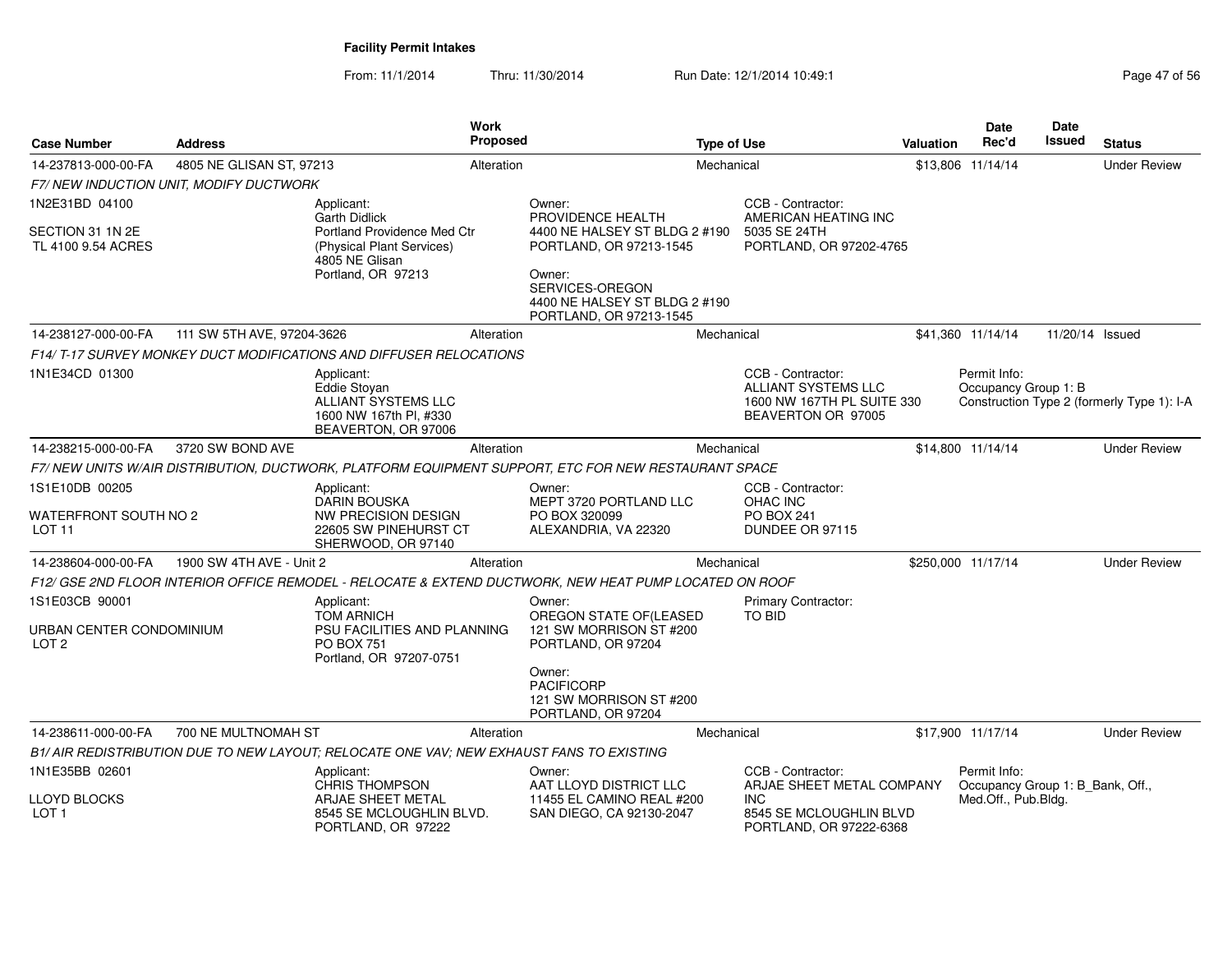| <b>Case Number</b>                                       | <b>Address</b>                                                                                                                        | Work<br><b>Proposed</b> | <b>Type of Use</b>                                                                                                   |                                                                                                                                                    | Valuation | <b>Date</b><br>Rec'd                             | Date<br><b>Issued</b> | <b>Status</b>                              |
|----------------------------------------------------------|---------------------------------------------------------------------------------------------------------------------------------------|-------------------------|----------------------------------------------------------------------------------------------------------------------|----------------------------------------------------------------------------------------------------------------------------------------------------|-----------|--------------------------------------------------|-----------------------|--------------------------------------------|
| 14-238635-000-00-FA                                      | 1120 NW COUCH ST, 97209                                                                                                               | Alteration              | Mechanical                                                                                                           |                                                                                                                                                    |           | \$1,302 11/17/14                                 | 11/20/14 Final        |                                            |
|                                                          | B1/ADD SUPPLY/RETURN AIR FOR CONFERENCE ROOM, BREAK ROOM                                                                              |                         |                                                                                                                      |                                                                                                                                                    |           |                                                  |                       |                                            |
| 1N1E33DA 04900                                           | Applicant:<br><b>PAUL LUKES</b><br>STREIMER SHEET METAL WORKS PO BOX 320099<br><b>INC</b><br>740 N KNOTT ST<br>PORTLAND, OR 972272099 |                         | Owner:<br>MEPT BREWERY BLOCK 2 LLC<br>ALEXANDRIA, VA 22320-0156                                                      | CCB - Contractor:<br><b>PAUL LUKES</b><br>STREIMER SHEET METAL WORKS Med.Off., Pub.Bldg.<br><b>INC</b><br>740 N KNOTT ST<br>PORTLAND, OR 972272099 |           | Permit Info:<br>Occupancy Group 1: B_Bank, Off., |                       |                                            |
| 14-239202-000-00-FA                                      | 4805 NE GLISAN ST, 97213                                                                                                              | Alteration              | Mechanical                                                                                                           |                                                                                                                                                    |           | \$10,000 11/18/14                                |                       | <b>Under Review</b>                        |
|                                                          | F13/ PPMC 6E & M DROP CEILING REPLACEMENT FOR MENTAL HEALTH ARENA - MOVE HVAC GRILLES                                                 |                         |                                                                                                                      |                                                                                                                                                    |           |                                                  |                       |                                            |
| 1N2E31BD 04100                                           | Applicant:<br><b>JOE WEBB</b>                                                                                                         |                         | Owner:<br>PROVIDENCE HEALTH                                                                                          | CCB - Contractor:<br><b>Chris Copeland</b>                                                                                                         |           | Permit Info:<br>Occupancy Group 1: I1.1          |                       |                                            |
| SECTION 31 1N 2E<br>TL 4100 9.54 ACRES                   | PROVIDENCE HEALTH<br>4400 NE Halsey, Suite #160<br>PORTLAND, OR 97213                                                                 |                         | 4400 NE HALSEY ST BLDG 2 #190<br>PORTLAND, OR 97213-1545                                                             | ANDERSEN CONSTRUCTION<br><b>COMPANY</b><br>PO BOX 6712                                                                                             |           | I-FR                                             |                       | Construction Type 2 (formerly Type 1):     |
|                                                          |                                                                                                                                       |                         | Owner:<br>SERVICES-OREGON<br>4400 NE HALSEY ST BLDG 2 #190<br>PORTLAND, OR 97213-1545                                | PORTLAND, OR 97228-6712                                                                                                                            |           |                                                  |                       |                                            |
| 14-239227-000-00-FA                                      | 4805 NE GLISAN ST, 97213                                                                                                              | Alteration              | Mechanical                                                                                                           |                                                                                                                                                    |           | \$120,000 11/18/14                               |                       | <b>Under Review</b>                        |
|                                                          | F12/PPMC 1P PHARMACY NEW CLEAN ROOM HVAC UNIT UPGRADE                                                                                 |                         |                                                                                                                      |                                                                                                                                                    |           |                                                  |                       |                                            |
| 1N2E31BD 04100<br>SECTION 31 1N 2E<br>TL 4100 9.54 ACRES | Applicant:<br><b>JOE WEBB</b><br>PROVIDENCE HEALTH<br>4400 NE Halsey, Suite #160<br>PORTLAND, OR 97213                                |                         | Owner:<br>PROVIDENCE HEALTH<br>4400 NE HALSEY ST BLDG 2 #190<br>PORTLAND, OR 97213-1545<br>Owner:<br>SERVICES-OREGON | CCB - Contractor:<br><b>TOTAL MECHANICAL INC</b><br>1498 SE TECH CENTER PLACE<br><b>STE 180</b><br>VANCOUVER WA 98683                              |           | Permit Info:<br>Occupancy Group 1: I1.1<br>IFR   |                       | Construction Type 2 (formerly Type 1):     |
|                                                          |                                                                                                                                       |                         | 4400 NE HALSEY ST BLDG 2 #190<br>PORTLAND, OR 97213-1545                                                             |                                                                                                                                                    |           |                                                  |                       |                                            |
| 14-239942-000-00-FA                                      | 3181 SW SAM JACKSON PARK RD - Bldg OHS, 9 Alteration                                                                                  |                         | Mechanical                                                                                                           |                                                                                                                                                    |           | \$50,000 11/19/14                                |                       | <b>Under Review</b>                        |
|                                                          | F9/HOSPITAL 'B' WING FLRS 5& 7/MECHANICAL WORK FOR RENOVATION OF ELEVATOR LOBBY. SEE 14-246503FA FOR 6TH FLOOR LOBBY RENOVATION       |                         |                                                                                                                      |                                                                                                                                                    |           |                                                  |                       |                                            |
| 1S1E09 00200                                             | Applicant:<br>ALLISON TITUS<br>PORTLAND, OR 97205                                                                                     |                         | Owner:<br>OREGON STATE OF<br>621 SW MORRISON ST. SUITE 200 3181 SW SAM JACKSON PARK RD<br>PORTLAND, OR 97239         | <b>Primary Contractor:</b><br>TO BE BID                                                                                                            |           | Permit Info:<br>Occupancy Group 1: I-2           |                       | Construction Type 2 (formerly Type 1): I-A |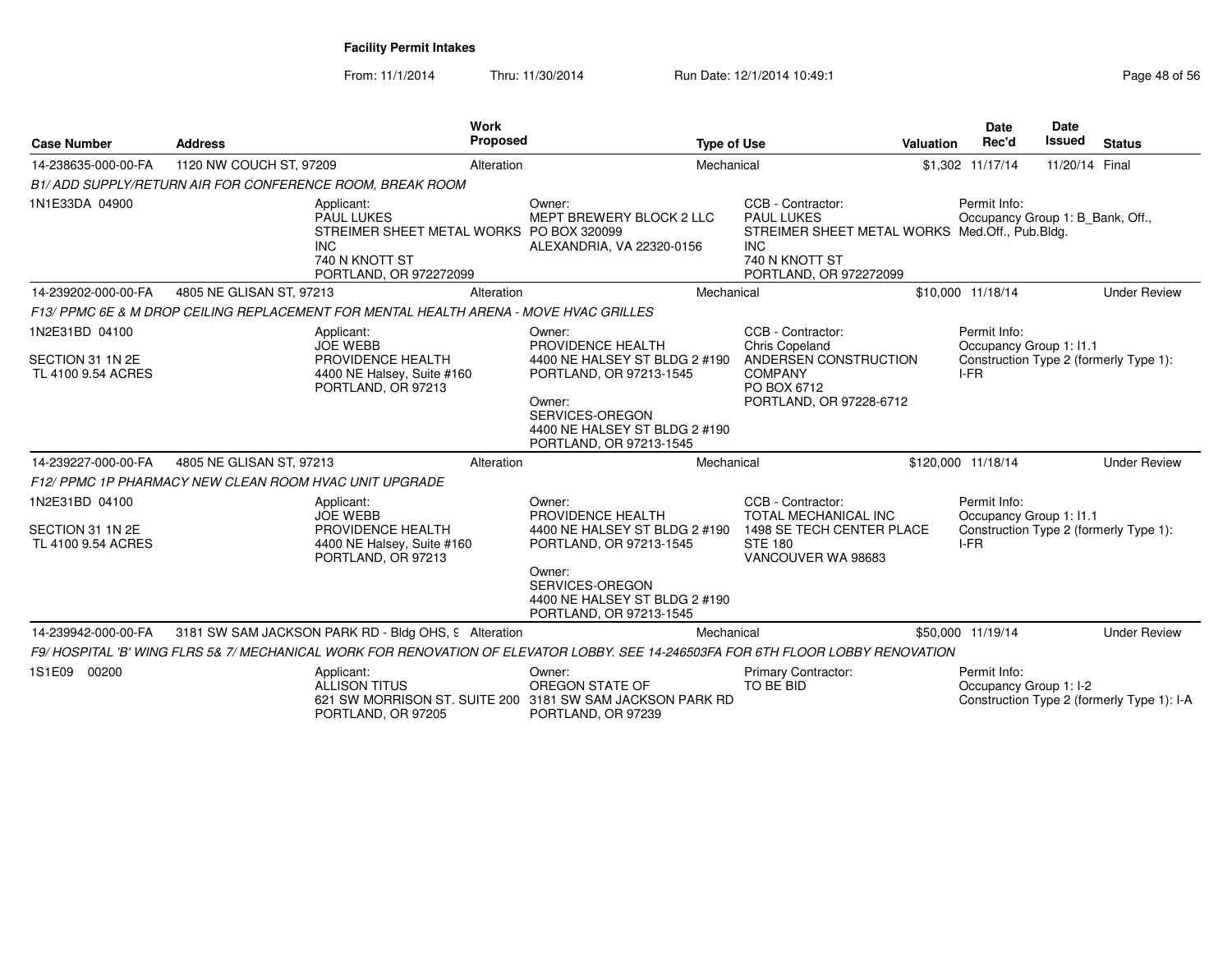| <b>Case Number</b>                                                                      | <b>Address</b>                                    | <b>Work</b><br>Proposed                                                                                              |                                                                                                                                                                                                                        | <b>Type of Use</b>                                                                                                        | Valuation | <b>Date</b><br>Rec'd                                                    | <b>Date</b><br>Issued | <b>Status</b>                               |
|-----------------------------------------------------------------------------------------|---------------------------------------------------|----------------------------------------------------------------------------------------------------------------------|------------------------------------------------------------------------------------------------------------------------------------------------------------------------------------------------------------------------|---------------------------------------------------------------------------------------------------------------------------|-----------|-------------------------------------------------------------------------|-----------------------|---------------------------------------------|
| 14-240058-000-00-FA                                                                     | 101 SW MAIN ST, 97204                             | Alteration                                                                                                           |                                                                                                                                                                                                                        | Mechanical                                                                                                                |           | \$65,000 11/19/14                                                       |                       | <b>Under Review</b>                         |
|                                                                                         |                                                   | F11/ GSA PARTIAL 16TH & FULL 17TH FLOORS OFFICE REMODEL - RECONFIGURE DIFFUSERS AND GRILLES AND REBALANCE AIR SUPPLY |                                                                                                                                                                                                                        |                                                                                                                           |           |                                                                         |                       |                                             |
| 1S1E03BD 00300<br><b>PORTLAND</b><br>BLOCK 11<br>LOT 1-4<br>LOT 5-8 EXC PT IN STS       |                                                   | Applicant:<br>Anne Rogness<br><b>ZGF</b><br>1223 S.W. Washington,#200<br>Portland, OR 97205                          | Owner:<br>KBSH ONE MAIN PLACE LLC<br>14850 QUORUM DR #500<br>DALLAS, TX 75254<br>Owner:<br><b>DUFF</b><br>14850 QUORUM DR #500<br>DALLAS, TX 75254<br>Owner:<br>PHELPS LLC<br>14850 QUORUM DR #500<br>DALLAS, TX 75254 | Primary Contractor:<br>TO BID                                                                                             |           |                                                                         |                       |                                             |
| 14-240591-000-00-FA                                                                     | 1926 W BURNSIDE                                   | Alteration                                                                                                           |                                                                                                                                                                                                                        | Mechanical                                                                                                                |           | \$1,548 11/20/14                                                        | 11/20/14 Final        |                                             |
|                                                                                         | B2/NEW 6" EXPOSED EXHAUST DUCT TO EXISTING LOUVER |                                                                                                                      |                                                                                                                                                                                                                        |                                                                                                                           |           |                                                                         |                       |                                             |
| 1N1E33DC 70000                                                                          |                                                   | Applicant:<br><b>BILL HEWES</b><br>PYRAMID HEATING<br>9409 NE COLFAX<br>PORTLAND, OR 97220                           | Owner:<br>ASSOCIATION OF UNIT OWNERS<br>1120 NW COUCH ST #600<br>PORTLAND, OR 97209<br>Owner:<br>OF CIVIC CONDOMINIUM<br>1120 NW COUCH ST #600<br>PORTLAND, OR 97209                                                   | CCB - Contractor:<br>PYRAMID HEATING dba PHILLIS<br>CONSTRUCTION CO<br>9409 NE COLFAX ST<br>PORTLAND OR 97220             |           | Permit Info:<br>Occupancy Group 1: B_Bank, Off.,<br>Med.Off., Pub.Bldg. |                       | Construction Type 2 (formerly Type 1): II-B |
| 14-240613-000-00-FA                                                                     | 825 NE MULTNOMAH ST - Unit 1                      | Alteration                                                                                                           |                                                                                                                                                                                                                        | Mechanical                                                                                                                |           | \$12,500 11/20/14                                                       | 11/20/14 Issued       |                                             |
|                                                                                         | B2/ NEW VAV BOX, RELOCATE DUCTING, GRDS           |                                                                                                                      |                                                                                                                                                                                                                        |                                                                                                                           |           |                                                                         |                       |                                             |
| 1N1E35BB 90002<br>LLOYD CENTER TOWER CONDOMINIUM<br>LOT <sub>1</sub><br>DEPT OF REVENUE |                                                   | Applicant:<br>PYRAMID HEATING dba PHILLIS<br>CONSTRUCTION CO<br>9409 NE COLFAX ST<br>PORTLAND OR 97220               | Owner:<br><b>PACIFICORP</b><br>700 NE MULTNOMAH ST 7TH FLR<br>PORTLAND, OR 97232                                                                                                                                       | CCB - Contractor:<br>PYRAMID HEATING dba PHILLIS<br><b>CONSTRUCTION CO</b><br>9409 NE COLFAX ST<br>PORTLAND OR 97220      |           |                                                                         |                       |                                             |
| 14-240840-000-00-FA                                                                     | 1022 SW SALMON ST, 97205                          | Alteration                                                                                                           |                                                                                                                                                                                                                        | Mechanical                                                                                                                |           | \$400 11/21/14                                                          |                       | <b>Under Review</b>                         |
|                                                                                         | <b>B1/ADD NEW REGISTER OFF EXISTING DUCT WORK</b> |                                                                                                                      |                                                                                                                                                                                                                        |                                                                                                                           |           |                                                                         |                       |                                             |
| 1S1E04AA 02700<br><b>PORTLAND</b><br>BLOCK 248<br>LOT 7&8                               |                                                   | Applicant:<br><b>MICHAEL MALSTROM</b><br><b>WILLAMETTE HVAC</b><br>3075 SW 234TH AV # 206<br>HILLSBORO OR 97123      | Owner:<br>1022 SW SALMON LLC<br>1121 SW SALMON ST<br>PORTLAND, OR 97205                                                                                                                                                | CCB - Contractor:<br><b>MICHAEL MALSTROM</b><br><b>WILLAMETTE HVAC LLC</b><br>3075 SW 234TH AV # 206<br>HLLSBORO OR 97123 |           | Permit Info:<br>Occupancy Group 1: B<br>$II-1HR$                        |                       | Construction Type 2 (formerly Type 1):      |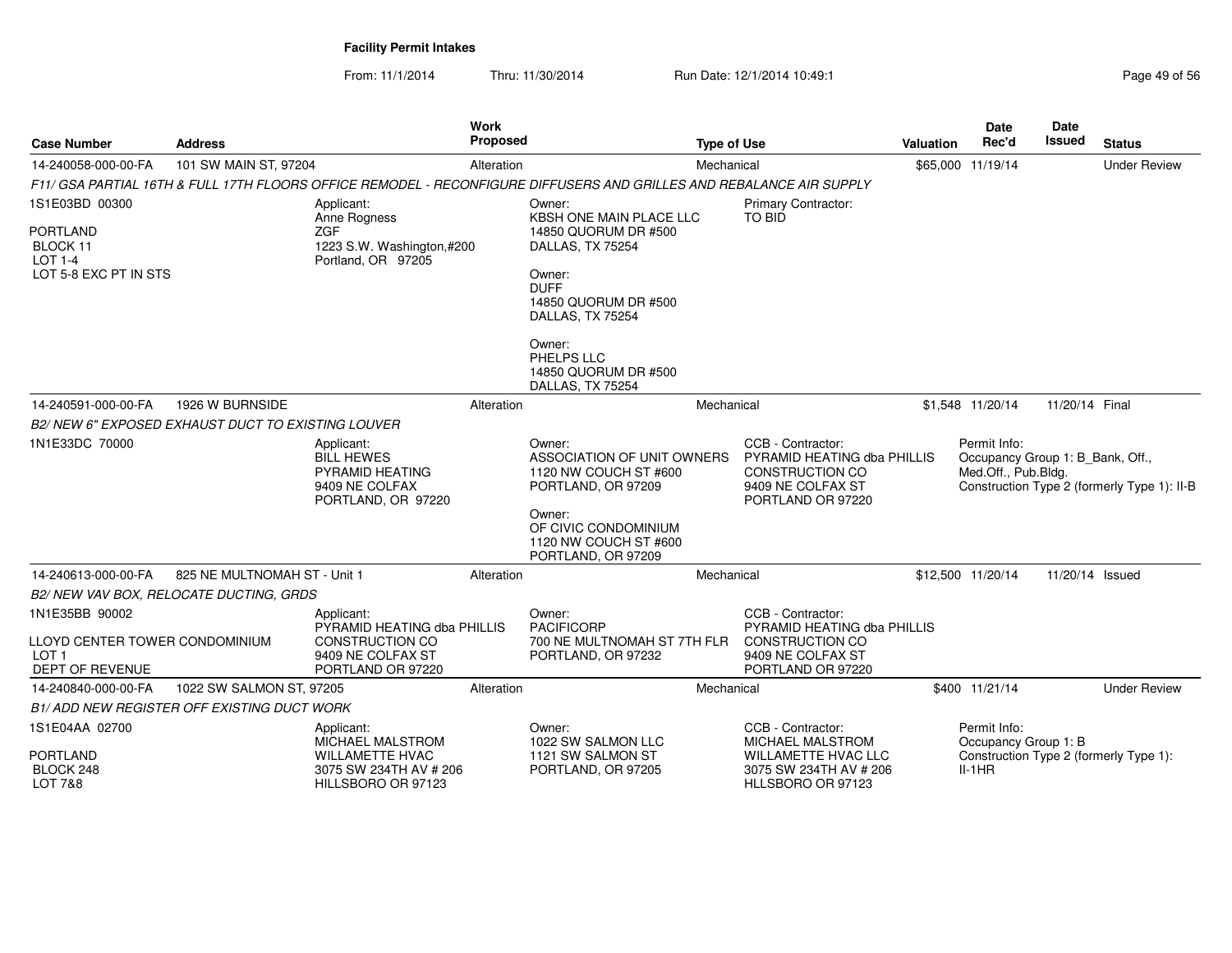| <b>Case Number</b>                                                                                                              | <b>Address</b>               | Work<br><b>Proposed</b>                                                                                            |                                                                                                                                                                                     | <b>Type of Use</b> |                                                                                                                                         | Valuation | Date<br>Rec'd                                                           | Date<br>Issued | <b>Status</b>                              |
|---------------------------------------------------------------------------------------------------------------------------------|------------------------------|--------------------------------------------------------------------------------------------------------------------|-------------------------------------------------------------------------------------------------------------------------------------------------------------------------------------|--------------------|-----------------------------------------------------------------------------------------------------------------------------------------|-----------|-------------------------------------------------------------------------|----------------|--------------------------------------------|
| 14-240865-000-00-FA                                                                                                             | 3500 N INTERSTATE AVE, 97227 | Alteration                                                                                                         |                                                                                                                                                                                     | Mechanical         |                                                                                                                                         |           | \$42,619 11/21/14                                                       |                | <b>Under Review</b>                        |
|                                                                                                                                 |                              | B1 / INSTALL (9) NEW FIRE SMOKE DAMPERS FOR THE UPGRADED ASC FIRE LIFE SAFETY PLAN                                 |                                                                                                                                                                                     |                    |                                                                                                                                         |           |                                                                         |                |                                            |
| 1N1E22CC 12100                                                                                                                  |                              | Applicant:<br>John Downing<br><b>Total Mechanical</b><br>1498 SE TechCenter PI, #180<br>Vancouver, WA 98683        | Owner:<br>KAISER FOUNDATION HEALTH<br>500 NE MULTNOMAH ST #100<br>PORTLAND, OR 97232-2031<br>Owner:<br>PLAN OF THE NORTHWEST<br>500 NE MULTNOMAH ST #100<br>PORTLAND, OR 97232-2031 |                    | CCB - Contractor:<br>TOTAL MECHANICAL INC<br>1498 SE TECH CENTER PLACE<br><b>STE 180</b><br>VANCOUVER WA 98683                          |           | Permit Info:<br>Occupancy Group 1: I-2                                  |                | Construction Type 2 (formerly Type 1): I-A |
| 14-240898-000-00-FA                                                                                                             | 720 SW WASHINGTON ST, 97205  | Alteration                                                                                                         |                                                                                                                                                                                     | Mechanical         |                                                                                                                                         |           | \$31,781 11/21/14                                                       |                | <b>Under Review</b>                        |
|                                                                                                                                 |                              | B2/(2) NEW FAN COILS WITH OSA BOOSTER FANS, NEW DUCTING AND CONTROLS                                               |                                                                                                                                                                                     |                    |                                                                                                                                         |           |                                                                         |                |                                            |
| 1N1E34CC 06600<br><b>PORTLAND</b><br>BLOCK 213<br>LOT 1&2&7&8                                                                   |                              | Applicant:<br><b>BOB CLEVELAND</b><br><b>HUNTER DAVISSON</b><br>520 SW WASHINGTON ST, SUITE<br>315<br>PORTLAND, OR | Owner:<br><b>GPO MORGAN LLC</b><br>720 SW WASHINGTON ST #630<br>PORTLAND, OR 97205-3508                                                                                             |                    | CCB - Contractor:<br>HUNTER DAVISSON INC<br>1800 SE PERSHING ST<br>PORTLAND, OR 97202-2338                                              |           | Permit Info:<br>Occupancy Group 1: B_Bank, Off.,<br>Med.Off., Pub.Bldg. |                |                                            |
| 14-240938-000-00-FA                                                                                                             | 1000 SW BROADWAY, 97205      | Alteration                                                                                                         |                                                                                                                                                                                     | Mechanical         |                                                                                                                                         |           | \$2,500 11/21/14                                                        |                | <b>Under Review</b>                        |
|                                                                                                                                 |                              | B2/HEAT PUMP FOR SERVER ROOM, EXHAUST FAN, MINOR DUCT MODIFICATIONS                                                |                                                                                                                                                                                     |                    |                                                                                                                                         |           |                                                                         |                |                                            |
| 1S1E03BB 02400<br><b>PORTLAND</b><br>BLOCK 182<br>LOT 5-8                                                                       |                              | Applicant:<br>Eddie Stoyan<br>ALLIANT SYSTEMS LLC<br>1600 NW 167th Pl, #330<br>BEAVERTON, OR 97006                 | Owner:<br>ONE THOUSAND BROADWAY<br><b>BLDG LTD PARTNERSHIP</b><br>805 SW BROADWAY STE 2020<br>PORTLAND, OR 97205                                                                    |                    | CCB - Contractor:<br><b>ALLIANT SYSTEMS LLC</b><br>1600 NW 167TH PL SUITE 330<br>BEAVERTON OR 97005                                     |           |                                                                         |                |                                            |
| 14-241508-000-00-FA                                                                                                             | 7000 NE AIRPORT WAY, 97218   | Alteration                                                                                                         |                                                                                                                                                                                     | Mechanical         |                                                                                                                                         |           | \$30,000 11/24/14                                                       |                | <b>Under Review</b>                        |
|                                                                                                                                 |                              | F1/TYPE II HOOD WITH EXHAUST FAN, VAV BOX, CONNECT TO EXISTING SYSTEM                                              |                                                                                                                                                                                     |                    |                                                                                                                                         |           |                                                                         |                |                                            |
| 1N2E08B 00400<br>SECTION 08 1N 2E<br>TL 400 7.39 ACRES<br><b>TERMINAL BLDG</b><br><b>NONTAXABLE</b><br>SEE TAXABLE SUB ACCOUNTS |                              | Applicant:<br><b>ANTHONY VOLPE</b><br><b>DXU ARCHITECTURAL</b><br>1605 BARCLAY BLVD.<br>BUFFALO GROVE, IL 60089    | Owner:<br>PORT OF PORTLAND<br>PO BOX 3529<br>PORTLAND, OR 97208-3529                                                                                                                |                    | CCB - Contractor:<br>Kevin Moisan<br><b>WESTERN CONSTRUCTION</b><br><b>SERVICES</b><br>2300 EAST THIRD LOOP #110<br>VANCOUVER, WA 98661 |           | Permit Info:<br>Occupancy Group 1: A-2                                  |                | Construction Type 2 (formerly Type 1): I-A |
| 14-241559-000-00-FA                                                                                                             | 3704 N INTERSTATE AVE, 97227 | Alteration                                                                                                         |                                                                                                                                                                                     | Mechanical         |                                                                                                                                         |           | \$239,017 11/24/14                                                      |                | <b>Under Review</b>                        |
| <b>F3/HVAC UPGRADES</b>                                                                                                         |                              |                                                                                                                    |                                                                                                                                                                                     |                    |                                                                                                                                         |           |                                                                         |                |                                            |
| 1N1E22CC 11100<br><b>MULTNOMAH</b><br>BLOCK 30<br>INC PT VAC ALLEY LOT 14&16                                                    |                              | Applicant:<br><b>DANIEL CARLSON</b><br>1498 SE TECH CENTER PLACE<br>PORTLAND, OR 98683                             | Owner:<br>KAISER FOUNDATION HEALTH<br>500 NE MULTNOMAH ST #100<br>PORTLAND, OR 97232-2031<br>Owner:<br>PLAN OF THE NORTHWEST<br>500 NE MULTNOMAH ST #100<br>PORTLAND, OR 97232-2031 |                    | CCB - Contractor:<br><b>TOTAL MECHANICAL INC</b><br>1498 SE TECH CENTER PLACE<br><b>STE 180</b><br>VANCOUVER WA 98683                   |           |                                                                         |                |                                            |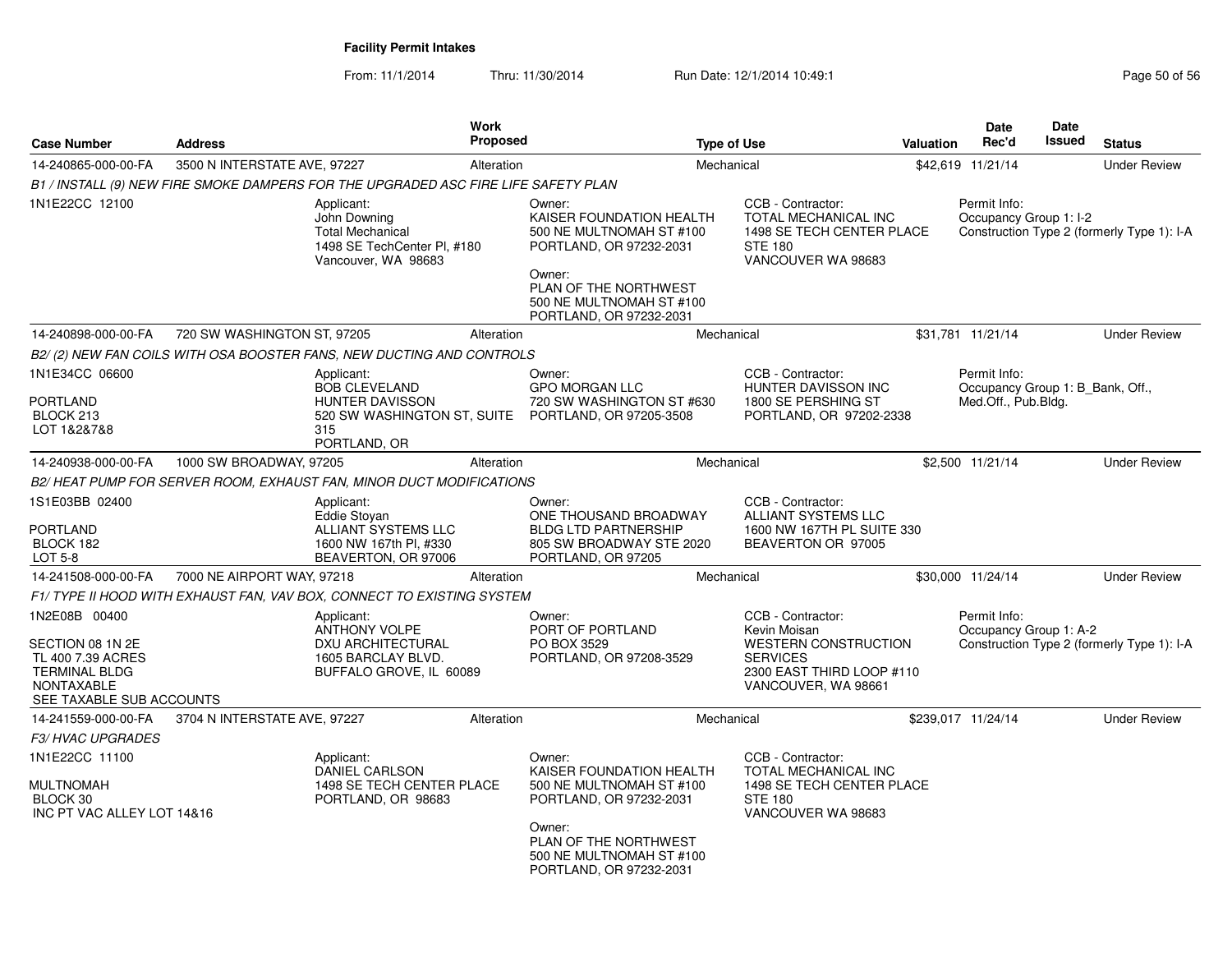| <b>Case Number</b>                                                       | <b>Address</b>                                       |                                                                                                               | Work<br><b>Proposed</b> |                                                                                              | <b>Type of Use</b> |                                                                                                                          | Valuation | <b>Date</b><br>Rec'd                             | <b>Date</b><br>Issued | <b>Status</b>                                |
|--------------------------------------------------------------------------|------------------------------------------------------|---------------------------------------------------------------------------------------------------------------|-------------------------|----------------------------------------------------------------------------------------------|--------------------|--------------------------------------------------------------------------------------------------------------------------|-----------|--------------------------------------------------|-----------------------|----------------------------------------------|
| 14-241589-000-00-FA                                                      | 1015 NW 22ND AVE, 97210                              |                                                                                                               | Alteration              |                                                                                              | Mechanical         |                                                                                                                          |           | \$17,450 11/24/14                                | 11/24/14 Issued       |                                              |
|                                                                          |                                                      | B1/ RELOCATE 80 FT OF 2" CHW PIPING TO AN EXISTING SHOP FAN UNIT                                              |                         |                                                                                              |                    |                                                                                                                          |           |                                                  |                       |                                              |
| 1N1E33BA 07800                                                           |                                                      | Applicant:                                                                                                    |                         | Owner:                                                                                       |                    | CCB - Contractor:                                                                                                        |           |                                                  |                       |                                              |
| COUCHS ADD<br>TL 7800 BLOCK 304                                          |                                                      | <b>DAN BINDER</b><br>TOTAL MECHANICAL, INC.<br>1498 SE TECH CENTER PLACE,<br>SUITE 180<br>VANCOUVER, WA 98683 |                         | <b>GOOD SAMARITAN HOSPITAL</b><br>1919 NW LOVEJOY ST<br>PORTLAND, OR 97209                   |                    | <b>TOTAL MECHANICAL INC</b><br>1498 SE TECH CENTER PLACE<br><b>STE 180</b><br>VANCOUVER WA 98683                         |           |                                                  |                       |                                              |
| 14-241777-000-00-FA                                                      | 1040 NW 22ND AVE, 97210                              |                                                                                                               | Alteration              |                                                                                              | Mechanical         |                                                                                                                          |           | \$41,500 11/24/14                                |                       | <b>Under Review</b>                          |
|                                                                          |                                                      | F3/ CARDIOLOGY, SUITE 660 REMODEL - MODIFY HVAC ZONING AND DUCTWORK FOR NEW FLOOR PLAN                        |                         |                                                                                              |                    |                                                                                                                          |           |                                                  |                       |                                              |
| 1N1E33BA 03600<br>COUCHS ADD                                             |                                                      | Applicant:<br>DANIEL BINDER<br>2410 SE 10TH AVE                                                               |                         | Owner:<br><b>GOOD SAMARITAN HOSPITAL &amp;</b><br><b>MEDICAL CENTER</b>                      |                    | CCB - Contractor:<br><b>TOTAL MECHANICAL INC</b><br>1498 SE TECH CENTER PLACE                                            |           | Permit Info:<br>Occupancy Group 1: B             |                       | Construction Type 2 (formerly Type 1): I-B   |
| BLOCK 301<br>LOT 15-18                                                   |                                                      | PORTLAND OR 97214                                                                                             |                         | 1919 NW LOVEJOY ST<br>PORTLAND, OR 97209                                                     |                    | <b>STE 180</b><br>VANCOUVER WA 98683                                                                                     |           |                                                  |                       |                                              |
| 14-241865-000-00-FA                                                      | 3100 NW INDUSTRIAL ST, 97210                         |                                                                                                               | Alteration              |                                                                                              | Mechanical         |                                                                                                                          |           | \$137,815 11/24/14                               |                       | <b>Under Review</b>                          |
|                                                                          | F10/ ELECTRIC METER FARM HVAC IMPROVEMENTS & 3 RTU'S |                                                                                                               |                         |                                                                                              |                    |                                                                                                                          |           |                                                  |                       |                                              |
| 1N1E29CA 00600<br><b>GUILDS ADD</b><br><b>BLOCK1</b><br>LOT 4-7 TL 600   |                                                      | Applicant:<br><b>PAUL LUKES</b><br>STREIMER SHEET METAL WORKS<br><b>INC</b><br>740 N KNOTT ST                 |                         | Owner:<br>PORTLAND GENERAL ELECTRIC<br>.co<br>1WTC0510-CORPORATE TAX<br>DEPT 121 SW SALMO    |                    | CCB - Contractor:<br><b>PAUL LUKES</b><br>STREIMER SHEET METAL WORKS Med.Off., Pub.Bldg.<br><b>INC</b><br>740 N KNOTT ST |           | Permit Info:<br>Occupancy Group 1: B_Bank, Off., |                       | Construction Type 2 (formerly Type 1): III-B |
|                                                                          |                                                      | PORTLAND, OR 972272099                                                                                        |                         | PORTLAND, OR 97204                                                                           |                    | PORTLAND, OR 972272099                                                                                                   |           |                                                  |                       |                                              |
| 14-241977-000-00-FA                                                      | 2110 NW YORK ST, 97210                               |                                                                                                               | Alteration              |                                                                                              | Mechanical         |                                                                                                                          |           | \$80,000 11/24/14                                |                       | <b>Under Review</b>                          |
|                                                                          |                                                      | F12/ 6TH FLOOR THINK FICTION HVAC WORK FOR NEW TENANT. NEW EXHAUST FANS AND FAN COILS                         |                         |                                                                                              |                    |                                                                                                                          |           |                                                  |                       |                                              |
| 1N1E28CA 02500<br>SHERLOCKS ADD<br>INC PT VAC ST BLOCK 8&9               |                                                      | Applicant:<br><b>DON MORTENSON</b><br>S M ANDERSEN CO INC<br>6712 N CUTTER CIRCLE<br>Portland, OR 97217       |                         | Owner:<br><b>ROSAN INC</b><br>PO BOX 6712<br>PORTLAND, OR 97228-6712                         |                    | CCB - Contractor:<br>AMERICAN HEATING INC<br>5035 SE 24TH<br>PORTLAND, OR 97202-4765                                     |           |                                                  |                       |                                              |
| 14-242925-000-00-FA                                                      | 100 SW MARKET ST, 97201                              |                                                                                                               | Alteration              |                                                                                              | Mechanical         |                                                                                                                          |           | \$350,000 11/26/14                               |                       | <b>Under Review</b>                          |
|                                                                          |                                                      | F1/2ND & 3RD FLOORS, REWORK HVAC SYSTEM, NEW TERMINAL UNITS AND CONTROLS                                      |                         |                                                                                              |                    |                                                                                                                          |           |                                                  |                       |                                              |
| 1S1E03CB 00700<br>SOUTH AUDITORIUM ADD<br><b>BLOCK A</b><br>LOT 2 TL 700 |                                                      | Applicant:<br>Melisa VASQUEZ<br><b>MCKINSTRY</b><br>16790 NE MASON ST<br>PORTLAND, OR 97230                   |                         | Owner:<br><b>CSHV FIRST AND MARKET LLC</b><br>1420 FIFTH AVE #2020<br>SEATTLE, WA 98101-2337 |                    | CCB - Contractor:<br>MCKINSTRY CO LLC<br>16970 NE MASON ST, SUITE 100<br>PORTLAND OR 97230-7398                          |           |                                                  |                       |                                              |
| 14-243181-000-00-FA                                                      | 5100 SW MACADAM AVE, 97201                           |                                                                                                               | Alteration              |                                                                                              | Mechanical         |                                                                                                                          |           | \$2,000 11/26/14                                 |                       | <b>Under Review</b>                          |
|                                                                          |                                                      |                                                                                                               |                         | B1/1ST FLOOR SUITE 160 HAN LEGAL - RELOCATE 1 DIFFUSER AND ADD 1 EXHAUST FAN TO SERVER ROOM  |                    |                                                                                                                          |           |                                                  |                       |                                              |
| 1S1E15BD 00200<br>SECTION 15 1S 1E<br>TRACT TL 200                       |                                                      | Applicant:<br>Antonija Krizanac<br>Mckinstry<br>16790 NE Mason St                                             |                         | Owner:<br>SRI EIGHT RIVERSIDE LLC<br>235 MONTGOMERY ST 14TH FLR<br>SAN FRANCISCO, CA 94104   |                    | CCB - Contractor:<br>MCKINSTRY CO LLC<br>16970 NE MASON ST, SUITE 100<br>PORTLAND OR 97230-7398                          |           | Permit Info:<br>Occupancy Group 1: B             |                       | Construction Type 2 (formerly Type 1): II-A  |
| <b>ACRES 1.80</b>                                                        |                                                      | Portland, OR 97230                                                                                            |                         |                                                                                              |                    |                                                                                                                          |           |                                                  |                       |                                              |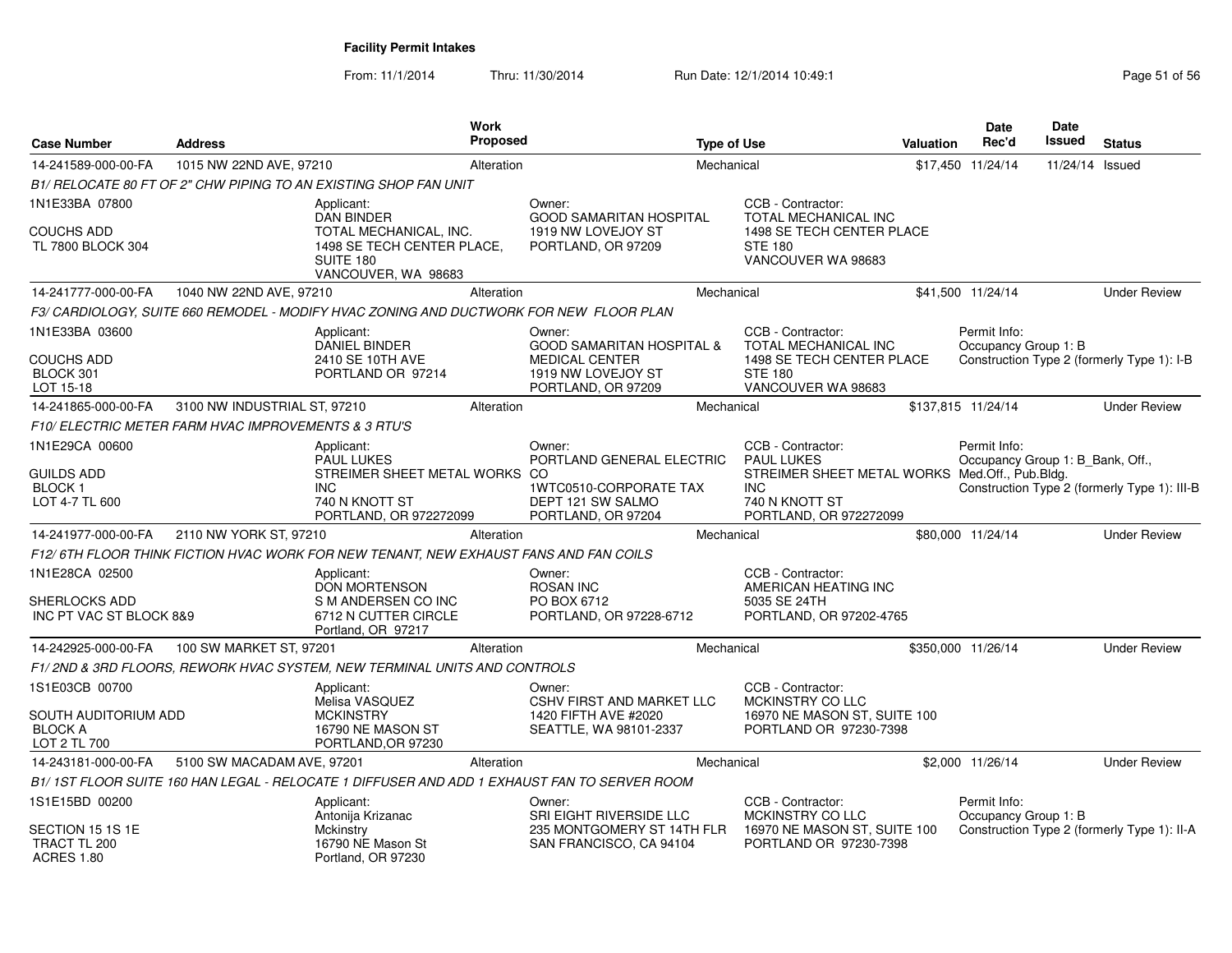| <b>Case Number</b>                                                                           | <b>Address</b>                                                                                                         | <b>Work</b><br><b>Proposed</b>                       | <b>Type of Use</b>                                                                                                                                    | <b>Valuation</b> | <b>Date</b><br>Rec'd                                                    | <b>Date</b><br>Issued | <b>Status</b>                                                  |  |  |
|----------------------------------------------------------------------------------------------|------------------------------------------------------------------------------------------------------------------------|------------------------------------------------------|-------------------------------------------------------------------------------------------------------------------------------------------------------|------------------|-------------------------------------------------------------------------|-----------------------|----------------------------------------------------------------|--|--|
| 14-233248-000-00-FA                                                                          | 2701 NW VAUGHN ST, 97210                                                                                               | Alteration                                           | Plumbing                                                                                                                                              |                  | \$11/3/14                                                               |                       | <b>Under Review</b>                                            |  |  |
|                                                                                              | Plumbing Renovation in Montgomery Park for Kaiser Permanente T.I.Replace existing break sink.                          |                                                      |                                                                                                                                                       |                  |                                                                         |                       |                                                                |  |  |
| 1N1E29D 00200<br>SECTION 29 1N 1E<br>TL 200 11.06 ACRES<br>ALSO SEE SUBS -0291<br>$-0292$    |                                                                                                                        |                                                      | Permit Info:<br>Owner:<br>MONTGOMERY PARK I LLC<br>2701 NW VAUGHN ST<br>PORTLAND, OR 97208<br>I-FR                                                    |                  |                                                                         |                       | Occupancy Group 1: B<br>Construction Type 2 (formerly Type 1): |  |  |
| 14-233276-000-00-FA                                                                          | 319 SW WASHINGTON ST, 97204                                                                                            | Alteration                                           | Plumbing                                                                                                                                              |                  | \$11/3/14                                                               |                       | <b>Under Review</b>                                            |  |  |
|                                                                                              | Plumbing Renovation at The Spaulding Building Mezzanine and second floor.Add restrooms and break sinks to both floors. |                                                      |                                                                                                                                                       |                  |                                                                         |                       |                                                                |  |  |
| 1N1E34CD 07800                                                                               |                                                                                                                        |                                                      | Owner:<br>THREE NINETEEN WASHINGTON<br><b>LLC</b><br>PO BOX 416<br>MANCHESTER, VT 05254                                                               |                  | Permit Info:<br>Occupancy Group 1: B Bank, Off.,<br>Med.Off., Pub.Bldg. |                       |                                                                |  |  |
| 14-233306-000-00-FA                                                                          | 4386 SW MACADAM AVE, 97201                                                                                             | Alteration                                           | Plumbing                                                                                                                                              |                  | \$11/3/14                                                               |                       | 11/3/14 Issued                                                 |  |  |
|                                                                                              | Plumbing Renovation at River Forum 1 for Buckeye Pacific, suite 200. Replace lavs and break sink.                      |                                                      |                                                                                                                                                       |                  |                                                                         |                       |                                                                |  |  |
| 1S1E10DC 00900<br>SECTION 10 1S 1E<br>TL 900 0.88 ACRES<br>DEFERRAL-POTENTIAL ADDITIONAL TAX | Applicant:                                                                                                             | POWER PLUMBING<br>PO BOX 19418<br>PORTLAND, OR 97280 | Owner:<br><b>RIVER FORUM LLC</b><br>235 MONTGOMERY ST FL 16<br>SAN FRANCISCO, CA 94104                                                                |                  |                                                                         |                       |                                                                |  |  |
| 14-233513-000-00-FA                                                                          | 12439 NE MARX ST                                                                                                       | Alteration                                           | Plumbing                                                                                                                                              |                  | \$11/3/14                                                               |                       | <b>Under Review</b>                                            |  |  |
|                                                                                              |                                                                                                                        |                                                      | Plumbing Renovation at Pacific Bussiness Park South Bldg 10Demo 4 WC, 4 Lav, 2 Uri, 2 Sinks, Add 2 ADA RR's, 2 LS, 1 Break Sink                       |                  |                                                                         |                       |                                                                |  |  |
| 1N2E23BB 01200                                                                               |                                                                                                                        |                                                      | Owner:<br>PACIFIC REALTY ASSOCIATES<br>15350 SW SEQUOIA PKWY #300<br>TIGARD, OR 97224-7175<br>Owner:<br>LTD PARTNERSHIP<br>15350 SW SEQUOIA PKWY #300 |                  | Permit Info:<br>Occupancy Group 1: B Bank, Off.,<br>Med.Off., Pub.Bldg. |                       |                                                                |  |  |
|                                                                                              |                                                                                                                        |                                                      | TIGARD, OR 97224-7175                                                                                                                                 |                  |                                                                         |                       |                                                                |  |  |
| 14-233524-000-00-FA                                                                          | 720 SW WASHINGTON ST, 97205                                                                                            | Alteration                                           | Plumbing                                                                                                                                              |                  | \$11/3/14                                                               |                       | <b>Under Review</b>                                            |  |  |
|                                                                                              | Plumbing Renovation at Morgan Building 3rd and 4th FloorDemo sink and Relocate Sink and DW                             |                                                      |                                                                                                                                                       |                  |                                                                         |                       |                                                                |  |  |
| 1N1E34CC 06600<br>PORTLAND<br>BLOCK 213<br>LOT 1&2&7&8                                       |                                                                                                                        |                                                      | Owner:<br><b>GPO MORGAN LLC</b><br>720 SW WASHINGTON ST #630<br>PORTLAND, OR 97205-3508                                                               |                  |                                                                         |                       |                                                                |  |  |
| 14-233535-000-00-FA                                                                          | 111 SW 5TH AVE, 97204-3626                                                                                             | Alteration                                           | Plumbing                                                                                                                                              |                  | \$11/3/14                                                               |                       | <b>Under Review</b>                                            |  |  |
|                                                                                              | Plumbing Renvation at US Bancorp Tower 6th FloorRemodel RR's and 2 Breakrooms                                          |                                                      |                                                                                                                                                       |                  |                                                                         |                       |                                                                |  |  |
| 1N1E34CD 01300                                                                               |                                                                                                                        |                                                      |                                                                                                                                                       |                  | Permit Info:<br>Occupancy Group 1: B                                    |                       | Construction Type 2 (formerly Type 1): I-A                     |  |  |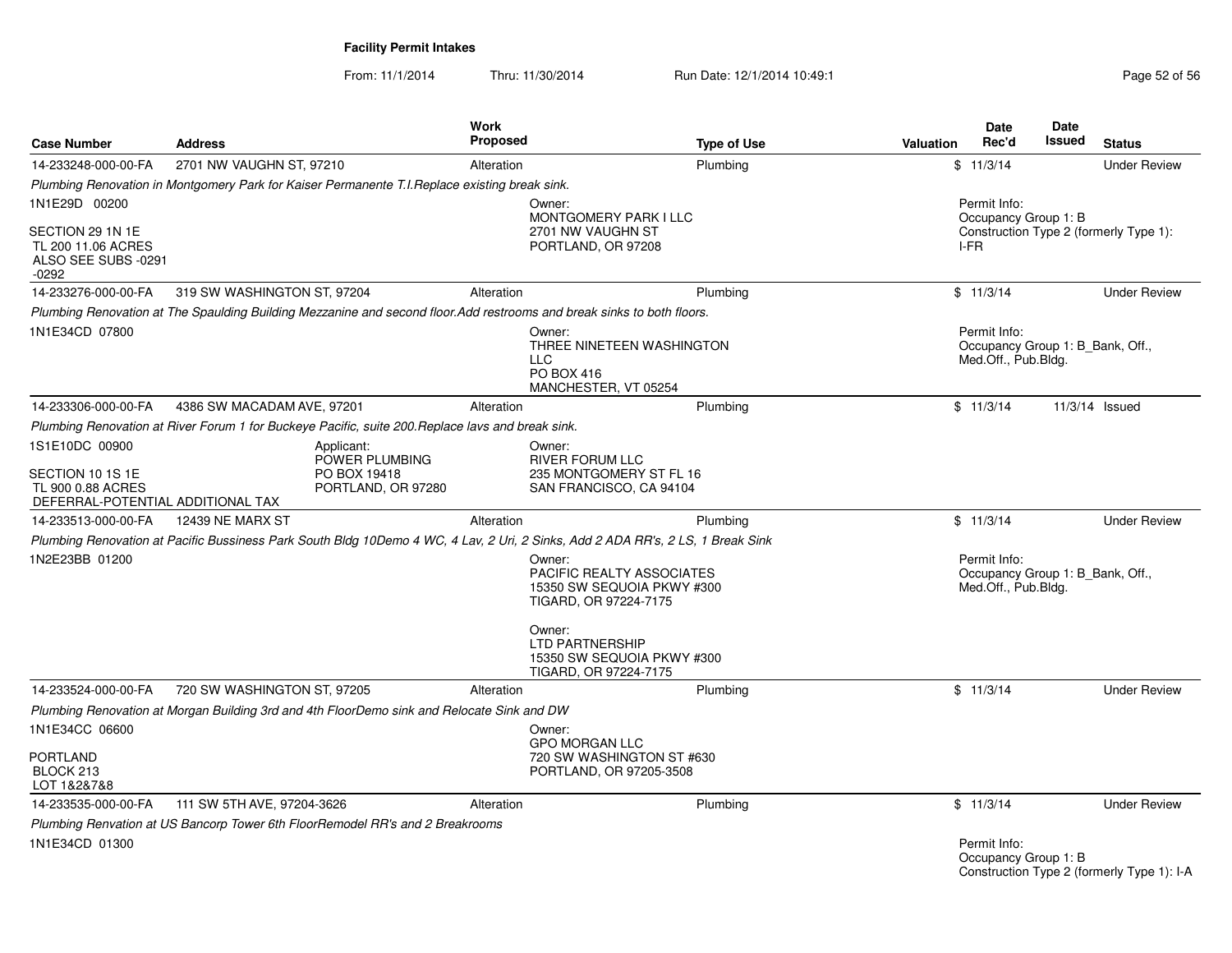From: 11/1/2014

| <b>Case Number</b>                                                                                                              | <b>Address</b>                                                  |                                                                                                          | <b>Work</b><br><b>Proposed</b> |                                                                                      | <b>Type of Use</b> | <b>Valuation</b> | Date<br>Rec'd                                 | Date<br><b>Issued</b>                                                                                                 | <b>Status</b>                              |  |
|---------------------------------------------------------------------------------------------------------------------------------|-----------------------------------------------------------------|----------------------------------------------------------------------------------------------------------|--------------------------------|--------------------------------------------------------------------------------------|--------------------|------------------|-----------------------------------------------|-----------------------------------------------------------------------------------------------------------------------|--------------------------------------------|--|
| 14-233554-000-00-FA                                                                                                             | 9555 NE ALDERWOOD RD, 97220                                     |                                                                                                          | Alteration                     |                                                                                      | Plumbing           |                  | \$11/3/14                                     |                                                                                                                       | <b>Under Review</b>                        |  |
|                                                                                                                                 |                                                                 | Plumbing Renovation at PDX Logistics Center Building 1 for KeHE DistributiorsInstall RR's and Breakrooms |                                |                                                                                      |                    |                  |                                               |                                                                                                                       |                                            |  |
| 1N2E16 00100                                                                                                                    |                                                                 |                                                                                                          |                                | Owner:<br>PORT OF PORTLAND<br>PO BOX 3529<br>PORTLAND, OR 97208-3529                 |                    |                  |                                               | Permit Info:<br>Occupancy Group 1: B Bank, Off.,<br>Med.Off., Pub.Bldg.<br>Construction Type 2 (formerly Type 1): V-B |                                            |  |
| 14-234181-000-00-FA                                                                                                             | 501 N DIXON ST, 97227                                           |                                                                                                          | Alteration                     |                                                                                      | Plumbing           |                  | \$11/4/14                                     | 11/4/14 Final                                                                                                         |                                            |  |
|                                                                                                                                 | Plumbing Renovation at PPS to Replace Dishwasher Booster Heater |                                                                                                          |                                |                                                                                      |                    |                  |                                               |                                                                                                                       |                                            |  |
| 1N1E27DC 06600                                                                                                                  |                                                                 | Applicant:<br><b>RELIANT PLUMBING &amp; MECH. INC</b>                                                    |                                | Owner:<br>SCHOOL DISTRICT NO 1 (LEASED                                               |                    |                  |                                               |                                                                                                                       |                                            |  |
| ELIZABETH IRVINGS ADD<br><b>BLOCK 18 TL 6600</b>                                                                                |                                                                 | 11575 SW Pacific HWY Suite 219<br>Tigard, Oregon 97233                                                   |                                | PO BOX 3107<br>PORTLAND, OR 97208-3107                                               |                    |                  |                                               |                                                                                                                       |                                            |  |
|                                                                                                                                 |                                                                 |                                                                                                          |                                | Owner:<br>MULTNOMAH COUNTY<br>PO BOX 3107<br>PORTLAND, OR 97208-3107                 |                    |                  |                                               |                                                                                                                       |                                            |  |
| 14-234198-000-00-FA                                                                                                             | 5331 SW MACADAM AVE, 97201                                      |                                                                                                          | Alteration                     |                                                                                      | Plumbing           |                  | \$11/4/14                                     | 11/4/14 Final                                                                                                         |                                            |  |
|                                                                                                                                 | Plumbing Renovation at The Water Tower Space 283Install 2 sinks |                                                                                                          |                                |                                                                                      |                    |                  |                                               |                                                                                                                       |                                            |  |
| 1S1E15BD 03900<br>SECTION 15 1S 1E<br>TL 3900 3.66 ACRES                                                                        |                                                                 | Applicant:<br>D & F PLUMBING CO<br>4636 N ALBINA<br>PORTLAND, OR 97217                                   |                                | Owner:<br>WATER TOWER BUILDING LLC<br>111 SW COLUMBIA ST #1380<br>PORTLAND, OR 97239 |                    |                  | Permit Info:<br>Occupancy Group 1: B<br>IV-HT |                                                                                                                       | Construction Type 2 (formerly Type 1):     |  |
| 14-235049-000-00-FA                                                                                                             | 7000 NE AIRPORT WAY, 97218                                      |                                                                                                          | Alteration                     |                                                                                      | Plumbing           |                  | \$11/6/14                                     | 11/17/14 Issued                                                                                                       |                                            |  |
|                                                                                                                                 |                                                                 |                                                                                                          |                                |                                                                                      |                    |                  |                                               |                                                                                                                       |                                            |  |
| 1N2E08B 00400<br>SECTION 08 1N 2E<br>TL 400 7.39 ACRES<br><b>TERMINAL BLDG</b><br><b>NONTAXABLE</b><br>SEE TAXABLE SUB ACCOUNTS |                                                                 | Applicant:<br>RAYBORN'S PLUMBING INC<br>19990 SW CIPOLE RD<br>TUALATIN, OR 97062                         |                                | Owner:<br>PORT OF PORTLAND<br>PO BOX 3529<br>PORTLAND, OR 97208-3529                 |                    |                  | Permit Info:<br>Occupancy Group 1: A-2        |                                                                                                                       | Construction Type 2 (formerly Type 1): I-A |  |
| 14-235119-000-00-FA                                                                                                             | 501 N GRAHAM ST, 97227                                          |                                                                                                          | Alteration                     |                                                                                      | Plumbing           |                  | \$11/6/14                                     |                                                                                                                       | 11/6/14 Issued                             |  |
|                                                                                                                                 | Plumbing Renovation at LEH MOB2 Suite 22010 Sinks, WC, Lav      |                                                                                                          |                                |                                                                                      |                    |                  |                                               |                                                                                                                       |                                            |  |
| 1N1E27AC 01000                                                                                                                  |                                                                 | Applicant:<br>HEINZ MECHANICAL CO INC                                                                    |                                | Owner:<br>LEGACY HEALTH SYSTEM                                                       |                    |                  |                                               |                                                                                                                       |                                            |  |
| <b>ABENDS ADD</b><br><b>BLOCK 1 TL 1000</b>                                                                                     |                                                                 | 2615 NW ST HELENS RD<br>PORTLAND, OR 97210                                                               |                                | 1919 NW LOVEJOY ST<br>PORTLAND, OR 97209                                             |                    |                  |                                               |                                                                                                                       |                                            |  |
| 14-235140-000-00-FA                                                                                                             | 3181 SW SAM JACKSON PARK RD, 97201                              |                                                                                                          | Alteration                     |                                                                                      | Plumbing           |                  | \$11/6/14                                     |                                                                                                                       | 11/6/14 Issued                             |  |
|                                                                                                                                 | Plumbing Renovation at OHSU BRB 6th FloorR/R 2 sinks            |                                                                                                          |                                |                                                                                      |                    |                  |                                               |                                                                                                                       |                                            |  |
| 1S1E09 00600                                                                                                                    |                                                                 | Applicant:<br>DETEMPLE COMPANY INC                                                                       |                                | Owner:<br>OREGON STATE OF (MEDICAL                                                   |                    |                  |                                               |                                                                                                                       |                                            |  |
| SECTION 09 1S 1E<br>TL 600 14.19 ACRES                                                                                          |                                                                 | 1951 NW OVERTON<br>PORTLAND, OR 97209                                                                    |                                | <b>DEPT</b><br>3181 SW SAM JACKSON PARK RD<br>PORTLAND, OR 97239                     |                    |                  |                                               |                                                                                                                       |                                            |  |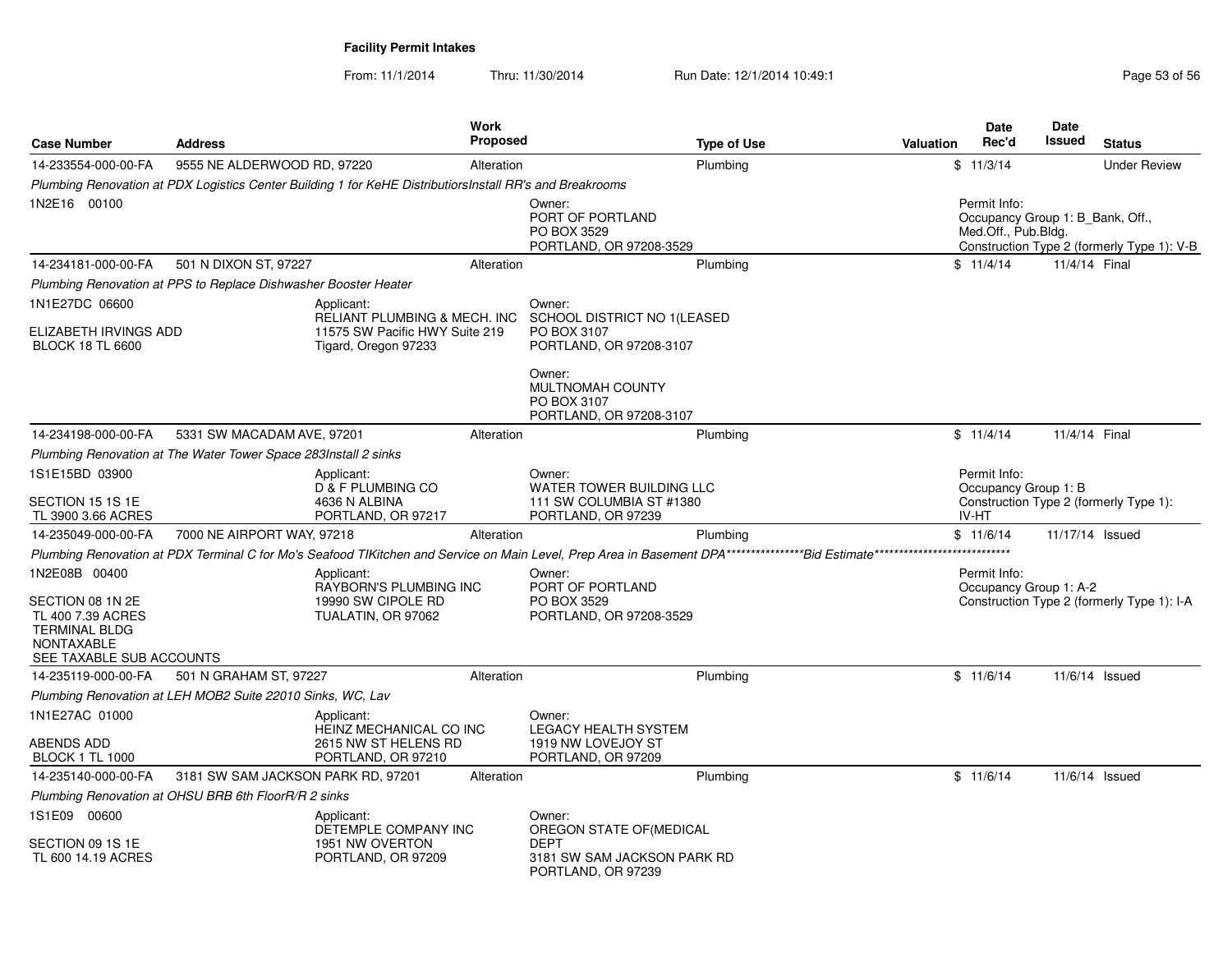From: 11/1/2014

| <b>Case Number</b>                                                                                             | <b>Address</b>                                                     |                                                                                                  | Work<br><b>Proposed</b> |                                                                                                                         | <b>Type of Use</b> | <b>Valuation</b> | <b>Date</b><br>Rec'd                         | <b>Date</b><br>Issued | <b>Status</b>                              |
|----------------------------------------------------------------------------------------------------------------|--------------------------------------------------------------------|--------------------------------------------------------------------------------------------------|-------------------------|-------------------------------------------------------------------------------------------------------------------------|--------------------|------------------|----------------------------------------------|-----------------------|--------------------------------------------|
| 14-235628-000-00-FA                                                                                            | 1000 SW BROADWAY, 97205                                            |                                                                                                  | Alteration              |                                                                                                                         | Plumbing           |                  | \$11/7/14                                    |                       | <b>Under Review</b>                        |
|                                                                                                                |                                                                    |                                                                                                  |                         | Plumbing renovation at 1000 Broadway, suite 960 for Everbank T.I.Remove and replace existing break sink and dishwasher. |                    |                  |                                              |                       |                                            |
| 1S1E03BB 02400                                                                                                 |                                                                    |                                                                                                  |                         | Owner:<br>ONE THOUSAND BROADWAY                                                                                         |                    |                  |                                              |                       |                                            |
| PORTLAND<br>BLOCK 182<br>LOT 5-8                                                                               |                                                                    |                                                                                                  |                         | <b>BLDG LTD PARTNERSHIP</b><br>805 SW BROADWAY STE 2020<br>PORTLAND, OR 97205                                           |                    |                  |                                              |                       |                                            |
| 14-237136-000-00-FA                                                                                            | 7000 NE AIRPORT WAY, 97218                                         |                                                                                                  | Alteration              |                                                                                                                         | Plumbing           |                  | \$11/13/14                                   | 11/13/14 Issued       |                                            |
|                                                                                                                | Plumbing Renovation at PDX for Country Cat TIKitchen and Bar Areas |                                                                                                  |                         |                                                                                                                         |                    |                  |                                              |                       |                                            |
| 1N2E08B 00400                                                                                                  |                                                                    | Applicant:<br>RAYBORN'S PLUMBING INC                                                             |                         | Owner:<br>PORT OF PORTLAND                                                                                              |                    |                  | Permit Info:<br>Occupancy Group 1: A-2       |                       |                                            |
| SECTION 08 1N 2E<br>TL 400 7.39 ACRES<br><b>TERMINAL BLDG</b><br><b>NONTAXABLE</b><br>SEE TAXABLE SUB ACCOUNTS |                                                                    | 19990 SW CIPOLE RD<br>TUALATIN, OR 97062                                                         |                         | PO BOX 3529<br>PORTLAND, OR 97208-3529                                                                                  |                    |                  |                                              |                       | Construction Type 2 (formerly Type 1): I-A |
| 14-237492-000-00-FA                                                                                            | 825 NE MULTNOMAH ST - Unit 1                                       |                                                                                                  | Alteration              |                                                                                                                         | Plumbing           |                  | \$11/13/14                                   |                       | 11/13/14 Under Inspection                  |
|                                                                                                                |                                                                    | Plumbing Renovation at Lloyd Center Tower for Family Care TI2 RR's and Breakroom                 |                         |                                                                                                                         |                    |                  |                                              |                       |                                            |
| 1N1E35BB 90002                                                                                                 |                                                                    | Applicant:                                                                                       |                         | Owner:                                                                                                                  |                    |                  |                                              |                       |                                            |
| LLOYD CENTER TOWER CONDOMINIUM<br>LOT <sub>1</sub><br>DEPT OF REVENUE                                          |                                                                    | MCKINSTRY CO<br>16790 NE MASON ST. STE 100<br>PORTLAND, OR 97230                                 |                         | <b>PACIFICORP</b><br>700 NE MULTNOMAH ST 7TH FLR<br>PORTLAND, OR 97232                                                  |                    |                  |                                              |                       |                                            |
| 14-238067-000-00-FA                                                                                            | 1022 SW SALMON ST, 97205                                           |                                                                                                  | Alteration              |                                                                                                                         | Plumbing           |                  | \$11/14/14                                   |                       | <b>Under Review</b>                        |
|                                                                                                                |                                                                    | Plumbing Renovation at Salmon Building for Harsh InvestmentBreak sink and DW                     |                         |                                                                                                                         |                    |                  |                                              |                       |                                            |
| 1S1E04AA 02700                                                                                                 |                                                                    |                                                                                                  |                         | Owner:<br>1022 SW SALMON LLC                                                                                            |                    |                  | Permit Info:<br>Occupancy Group 1: B         |                       |                                            |
| PORTLAND<br>BLOCK 248<br><b>LOT 7&amp;8</b>                                                                    |                                                                    |                                                                                                  |                         | 1121 SW SALMON ST<br>PORTLAND, OR 97205                                                                                 |                    |                  | $II-1HR$                                     |                       | Construction Type 2 (formerly Type 1):     |
| 14-238117-000-00-FA                                                                                            | 1125 NW COUCH ST, 97209                                            |                                                                                                  | Alteration              |                                                                                                                         | Plumbing           |                  | \$11/14/14                                   |                       | <b>Under Review</b>                        |
|                                                                                                                |                                                                    | Plumbing Renovation at Brewery Block 4 for Iberdrola Renewables TIBreakrooms on 4th, 6th and 7th |                         |                                                                                                                         |                    |                  |                                              |                       |                                            |
| 1N1E33DA 04800                                                                                                 |                                                                    |                                                                                                  |                         | Owner:<br>SPF BREWERY BLOCKS LLC<br>351 NW 12TH AVE<br>PORTLAND, OR 97209-2905                                          |                    |                  | Permit Info:<br>Occupancy Group 1: B<br>I-FR |                       | Construction Type 2 (formerly Type 1):     |
| 14-238133-000-00-FA                                                                                            | 1 SW COLUMBIA ST. 97201                                            |                                                                                                  | Alteration              |                                                                                                                         | Plumbing           |                  | \$11/14/14                                   |                       | <b>Under Review</b>                        |
|                                                                                                                |                                                                    | Plumbing Renovation at Umpqua Bank Plaza Suite 750 for Old Republic TitleBreakroom Sink and DW   |                         |                                                                                                                         |                    |                  |                                              |                       |                                            |
| 1S1E03BD 01800                                                                                                 |                                                                    |                                                                                                  |                         | Owner:<br>UMPQUA PLAZA LLC                                                                                              |                    |                  | Permit Info:<br>Occupancy Group 1: B         |                       |                                            |
| PORTLAND<br>BLOCK 114<br><b>LOT 1-8</b>                                                                        |                                                                    |                                                                                                  |                         | 555 CALIFORNIA ST 49TH FL<br>SAN FRANCISCO, CA 94104                                                                    |                    |                  |                                              |                       | Construction Type 2 (formerly Type 1): I-B |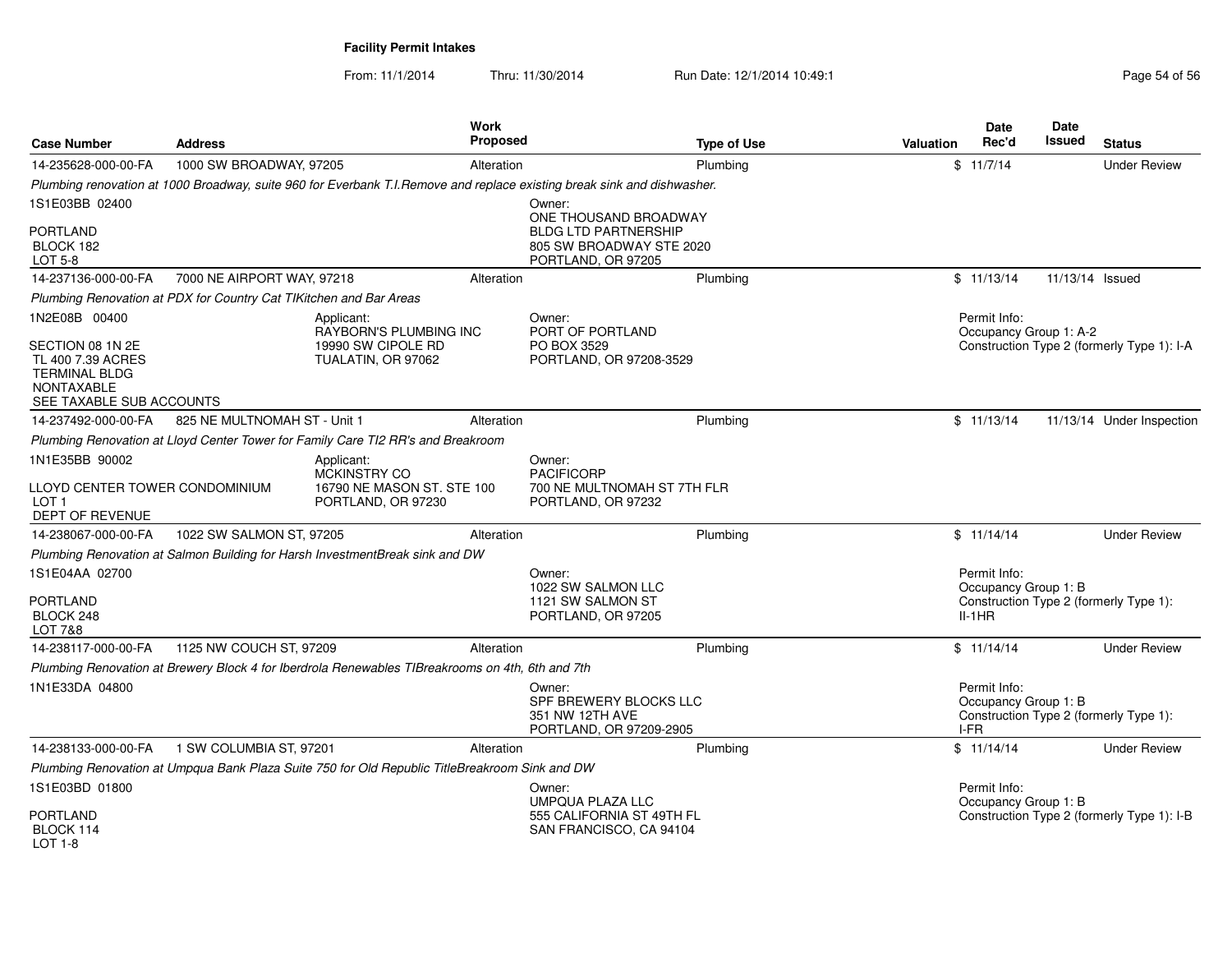From: 11/1/2014

| <b>Case Number</b>                                           | <b>Address</b>                                                         |                                                                                              | <b>Work</b><br>Proposed |                                                                                | <b>Type of Use</b> | Valuation | Date<br>Rec'd                        | <b>Date</b><br>Issued | <b>Status</b>                               |
|--------------------------------------------------------------|------------------------------------------------------------------------|----------------------------------------------------------------------------------------------|-------------------------|--------------------------------------------------------------------------------|--------------------|-----------|--------------------------------------|-----------------------|---------------------------------------------|
| 14-238147-000-00-FA                                          | 16125 NE CAMERON BLVD - Bldg 5, 97230                                  |                                                                                              | Alteration              |                                                                                | Plumbing           |           | \$11/14/14                           |                       | <b>Under Review</b>                         |
|                                                              |                                                                        | Plumbing Renovation at 158th Commerce Park Building 5 for Spec TI2 Restrooms and 1 Breakroom |                         |                                                                                |                    |           |                                      |                       |                                             |
| 1N2E24AA 00200                                               |                                                                        |                                                                                              |                         | Owner:<br><b>WALTON CWOR COMMERCE</b><br>PO BOX 460169<br>HOUSTON, TX 77056    |                    |           |                                      |                       |                                             |
| 14-238408-000-00-FA                                          | 1015 NW 22ND AVE, 97210                                                |                                                                                              | Alteration              |                                                                                | Plumbing           |           | \$11/17/14                           | 11/17/14 Issued       |                                             |
|                                                              | Plumbing Renovation at Legacy Good Sam HospitalCatch Basin             |                                                                                              |                         |                                                                                |                    |           |                                      |                       |                                             |
| 1N1E33BA 07800                                               |                                                                        | Applicant:                                                                                   |                         | Owner:                                                                         |                    |           |                                      |                       |                                             |
| <b>COUCHS ADD</b><br>TL 7800 BLOCK 304                       |                                                                        | <b>HARDER MECHANICAL</b><br>CONTRACTORS INC<br>PO BOX 5118<br>PORTLAND, OR 97208             |                         | <b>GOOD SAMARITAN HOSPITAL</b><br>1919 NW LOVEJOY ST<br>PORTLAND, OR 97209     |                    |           |                                      |                       |                                             |
| 14-238706-000-00-FA                                          | 837 SW 11TH AVE, 97205                                                 |                                                                                              | Alteration              |                                                                                | Plumbing           |           | \$11/17/14                           | 11/17/14 Final        |                                             |
|                                                              | Plumbing Renovation at Medical Dental Building Suite 700install WM Box |                                                                                              |                         |                                                                                |                    |           |                                      |                       |                                             |
| 1S1E04AA 00400                                               |                                                                        | Applicant:<br>DETEMPLE COMPANY INC                                                           |                         | Owner:<br><b>EASTERN WESTERN</b>                                               |                    |           |                                      |                       |                                             |
| PORTLAND<br>BLOCK 259<br><b>LOT 3&amp;4</b>                  |                                                                        | 1951 NW OVERTON<br>PORTLAND, OR 97209                                                        |                         | <b>CORPORATION</b><br>PO BOX 3228<br>PORTLAND, OR 97208-3228                   |                    |           |                                      |                       |                                             |
| 14-238951-000-00-FA                                          | 3720 SW BOND AVE                                                       |                                                                                              | Alteration              |                                                                                | Plumbing           |           | \$11/18/14                           |                       | <b>Under Review</b>                         |
|                                                              | Plumbing Renovation at 3720 Building for Muselet Restaurant TI         |                                                                                              |                         |                                                                                |                    |           |                                      |                       |                                             |
| 1S1E10DB 00205<br>WATERFRONT SOUTH NO 2<br>LOT <sub>11</sub> |                                                                        | Applicant:<br>PMSI, LLC<br>21195 NW EVERGREEN PKWY<br>SUITE 204<br>HILLSBORO OR 97124        |                         | Owner:<br>MEPT 3720 PORTLAND LLC<br>PO BOX 320099<br>ALEXANDRIA, VA 22320      |                    |           |                                      |                       |                                             |
| 14-239359-000-00-FA                                          |                                                                        | 3181 SW SAM JACKSON PARK RD - Bldg DCH, 9 Alteration                                         |                         |                                                                                | Plumbing           |           | \$11/18/14                           | 11/18/14 Final        |                                             |
|                                                              |                                                                        | Plumbing Renovation at OHSU DCH to Relocate Sump and GI in Basement                          |                         |                                                                                |                    |           |                                      |                       |                                             |
| 1S1E09 00200                                                 |                                                                        | Applicant:<br>DETEMPLE COMPANY INC<br>1951 NW OVERTON<br>PORTLAND, OR 97209                  |                         | Owner:<br>OREGON STATE OF<br>3181 SW SAM JACKSON PARK RD<br>PORTLAND, OR 97239 |                    |           |                                      |                       |                                             |
| 14-241155-000-00-FA                                          | 837 SW 11TH AVE, 97205                                                 |                                                                                              | Alteration              |                                                                                | Plumbing           |           | \$11/21/14                           |                       | 11/21/14 Under Inspection                   |
|                                                              | Plumbing Renovation at Medical Dental Building Suite 10121 Sink        |                                                                                              |                         |                                                                                |                    |           |                                      |                       |                                             |
| 1S1E04AA 00400                                               |                                                                        | Applicant:<br>COLUMBIA CONSTRUCTION INC                                                      |                         | Owner:<br><b>EASTERN WESTERN</b>                                               |                    |           |                                      |                       |                                             |
| <b>PORTLAND</b><br>BLOCK 259<br>LOT 3&4                      |                                                                        |                                                                                              |                         | <b>CORPORATION</b><br>PO BOX 3228<br>PORTLAND, OR 97208-3228                   |                    |           |                                      |                       |                                             |
| 14-241619-000-00-FA                                          | 5100 SW MACADAM AVE, 97201                                             |                                                                                              | Alteration              |                                                                                | Plumbing           |           | \$11/24/14                           |                       | 11/24/14 Under Inspection                   |
|                                                              |                                                                        | Plumbing Renovation at Riverside Center Suite 160 for Han Legal TISink and DW                |                         |                                                                                |                    |           |                                      |                       |                                             |
| 1S1E15BD 00200                                               |                                                                        | Applicant:<br>POWER PLUMBING                                                                 |                         | Owner:<br>SRI EIGHT RIVERSIDE LLC                                              |                    |           | Permit Info:<br>Occupancy Group 1: B |                       |                                             |
| SECTION 15 1S 1E<br>TRACT TL 200<br><b>ACRES 1.80</b>        |                                                                        | PO BOX 19418<br>PORTLAND, OR 97280                                                           |                         | 235 MONTGOMERY ST 14TH FLR<br>SAN FRANCISCO, CA 94104                          |                    |           |                                      |                       | Construction Type 2 (formerly Type 1): II-A |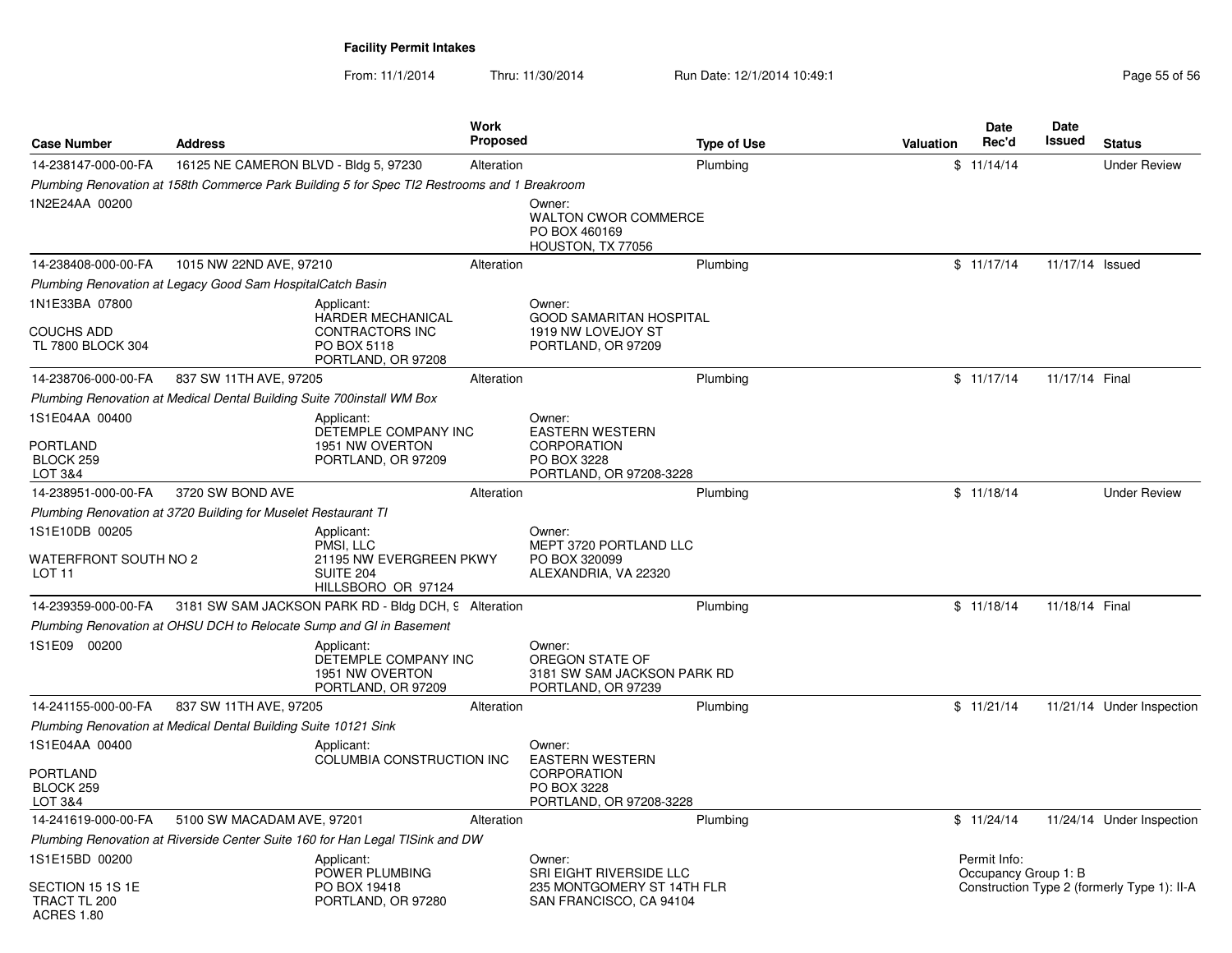From: 11/1/2014Thru: 11/30/2014 Run Date: 12/1/2014 10:49:1 Research 2010 12:49:1

| <b>Case Number</b>                                                                                                        | <b>Address</b>          | <b>Work</b><br><b>Proposed</b>                                                                           | <b>Type of Use</b>                                                                                     | <b>Valuation</b>                                              | <b>Date</b><br>Rec'd                                    | <b>Date</b><br>Issued | <b>Status</b>                                |
|---------------------------------------------------------------------------------------------------------------------------|-------------------------|----------------------------------------------------------------------------------------------------------|--------------------------------------------------------------------------------------------------------|---------------------------------------------------------------|---------------------------------------------------------|-----------------------|----------------------------------------------|
| 14-241794-000-00-FA                                                                                                       | 1015 NW 22ND AVE, 97210 | Alteration                                                                                               | Plumbing                                                                                               |                                                               | \$11/24/14                                              | 11/24/14 Issued       |                                              |
|                                                                                                                           |                         | Plumbing Renovation at Legacy Good Sam Physical PlantR/R Water and waste for 2 sinks and 30 ft of Med O2 |                                                                                                        |                                                               |                                                         |                       |                                              |
| 1N1E33BA 07800                                                                                                            |                         | Applicant:<br><b>TOTAL MECHANICAL INC</b>                                                                | Owner:<br><b>GOOD SAMARITAN HOSPITAL</b>                                                               |                                                               |                                                         |                       |                                              |
| <b>COUCHS ADD</b><br>TL 7800 BLOCK 304                                                                                    |                         | 1498 SE TECH CENTER PLACE<br><b>STE 180</b><br>VANCOUVER WA 98683                                        | 1919 NW LOVEJOY ST<br>PORTLAND, OR 97209                                                               |                                                               |                                                         |                       |                                              |
| 14-241843-000-00-FA                                                                                                       | 12239 NE MARX ST, 97230 | Alteration                                                                                               | Plumbing                                                                                               |                                                               | \$11/24/14                                              | 11/24/14 Issued       |                                              |
|                                                                                                                           |                         | Plumbing Renovation at PBP South Building #7 for FRS Team TI5 WM, Sink, WH                               |                                                                                                        |                                                               |                                                         |                       |                                              |
| 1N2E23BB 01300                                                                                                            |                         | Applicant:                                                                                               | Owner:                                                                                                 |                                                               |                                                         |                       |                                              |
| <b>PACIFIC BUSINESS PARK</b><br>LOT 8&9&10 TL 1300                                                                        |                         | CASCADE PLUMBING CO<br>2416 N HAYDEN ISLAND DR<br>PORTLAND, OR 97217-8256                                | PACIFIC REALTY ASSOCIATES<br>15350 SW SEQUOIA PKWY #300<br>TIGARD, OR 97224-7175                       |                                                               |                                                         |                       |                                              |
|                                                                                                                           |                         |                                                                                                          | Owner:<br><b>LTD PARTNERSHIP</b><br>15350 SW SEQUOIA PKWY #300<br>TIGARD, OR 97224-7175                |                                                               |                                                         |                       |                                              |
| 14-242088-000-00-FA                                                                                                       | 123 NE 3RD AVE, 97232   | Alteration                                                                                               | Plumbing                                                                                               |                                                               | \$11/25/14                                              |                       | 11/25/14 Under Inspection                    |
|                                                                                                                           |                         | Plumbing Renovation at Eastside Exchange Suite 004 for Poler TISink, DW, WH, Hub Drain                   |                                                                                                        |                                                               |                                                         |                       |                                              |
| 1N1E34DA 02800                                                                                                            |                         | Applicant:                                                                                               | Owner:                                                                                                 |                                                               | Permit Info:                                            |                       |                                              |
| <b>EAST PORTLAND</b>                                                                                                      |                         | CASCADE PLUMBING CO<br>2416 N HAYDEN ISLAND DR                                                           | BRIDGEHEAD DEVELOPMENT LLC<br>1001 SE WATER AVE #120                                                   |                                                               | Occupancy Group 1: B Bank, Off.,<br>Med.Off., Pub.Bldg. |                       |                                              |
| BLOCK 68<br>INC PT VAC ST LOT 1&8<br>LOT 2&3&6&7<br>INC PT VAC ST LOT 4&5; HISTORIC<br>PROPERTY: POTENTIAL ADDITIONAL TAX |                         | PORTLAND, OR 97217-8256                                                                                  | PORTLAND, OR 97214-2147                                                                                |                                                               |                                                         |                       | Construction Type 2 (formerly Type 1): III-A |
| 14-242338-000-00-FA                                                                                                       | 121 SW SALMON ST, 97204 | Alteration                                                                                               | Plumbing                                                                                               |                                                               | \$11/25/14                                              |                       | <b>Under Review</b>                          |
|                                                                                                                           |                         | Plumbing Renovation at 1 World Trade Center 3rd FloorDemo 2 Sinks, Install 1 Sink                        |                                                                                                        |                                                               |                                                         |                       |                                              |
| 1S1E03BA 02100                                                                                                            |                         |                                                                                                          | Owner:<br><b>IEH PORTLAND LLC</b><br>1WTC0510-CORPORATE TAX<br>DEPT 121 SW SALMO<br>PORTLAND, OR 97204 |                                                               | Permit Info:<br>Occupancy Group 1: B                    |                       | Construction Type 2 (formerly Type 1): I-A   |
| Total # of FA Alteration permit intakes: 307                                                                              |                         |                                                                                                          |                                                                                                        | Total valuation of FA Alteration permit intakes: \$25,528,625 |                                                         |                       |                                              |

**Total # of Facility Permit intakes: 307**

**Total valuation of Facility Permit intakes: \$25,528,625**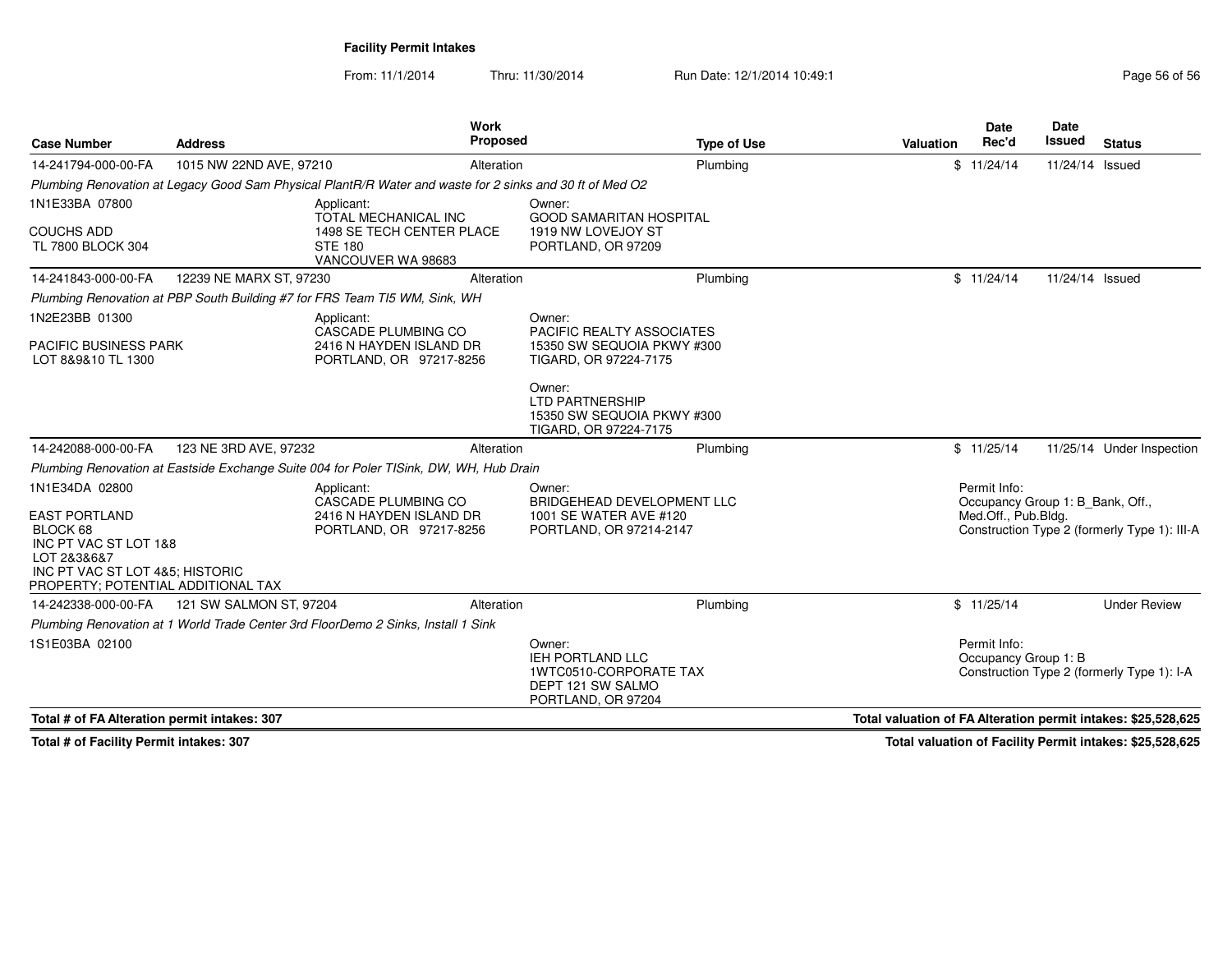# **Major Project Groups Permit Intakes**

From: 11/1/2014Thru: 11/30/2014 Run Date: 12/1/2014 10:49:1 Run Date: 12/1/2014 10:49:1

| <b>Case Number</b>                               | <b>Address</b>            |                                                                                                                 | Work<br><b>Proposed</b> |                                                                                                                                                            | <b>Type of Use</b> |                                                                                                                                 | Valuation          | <b>Date</b><br>Rec'd | <b>Date</b><br>Issued | <b>Status</b>                                                    |
|--------------------------------------------------|---------------------------|-----------------------------------------------------------------------------------------------------------------|-------------------------|------------------------------------------------------------------------------------------------------------------------------------------------------------|--------------------|---------------------------------------------------------------------------------------------------------------------------------|--------------------|----------------------|-----------------------|------------------------------------------------------------------|
| 12-153459-DFS-06-MG                              | <b>1107 NE 9TH AVE</b>    |                                                                                                                 | New Construction        |                                                                                                                                                            |                    | Apartments/Condos (3 or more i                                                                                                  | \$100,000          | 11/5/14              | 11/24/14 Issued       |                                                                  |
| DFS 06 : sunscreens                              |                           |                                                                                                                 |                         |                                                                                                                                                            |                    |                                                                                                                                 |                    |                      |                       |                                                                  |
| 1N1E35BB 02602                                   |                           | Applicant:<br>Randal Lutes                                                                                      |                         | Owner:<br>AAT LLOYD DISTRICT LLC                                                                                                                           |                    | CCB - Contractor:<br>TURNER CONSTRUCTION CO                                                                                     |                    |                      |                       |                                                                  |
| <b>LLOYD BLOCKS</b><br>LOT <sub>2</sub>          |                           | <b>Turner Construction</b>                                                                                      |                         | 11455 EL CAMINO REAL #200<br>SAN DIEGO, CA 92130-2047                                                                                                      |                    | 1200 NW NAITO PARKWAY #300<br>PORTLAND, OR 972209                                                                               |                    |                      |                       |                                                                  |
| 12-153461-DFS-19-MG                              | 1061 NE 9TH AVE           |                                                                                                                 | New Construction        |                                                                                                                                                            |                    | Apartments/Condos (3 or more i                                                                                                  | \$147,283 11/14/14 |                      |                       | <b>Under Review</b>                                              |
| <b>DFS 19 : FIREPROOFING</b>                     |                           |                                                                                                                 |                         |                                                                                                                                                            |                    |                                                                                                                                 |                    |                      |                       |                                                                  |
| 1N1E35BB 02603                                   |                           | Applicant:<br>Randal Lutes                                                                                      |                         |                                                                                                                                                            |                    |                                                                                                                                 |                    |                      |                       |                                                                  |
| <b>LLOYD BLOCKS</b><br>LOT <sub>3</sub>          |                           | <b>Turner Construction</b>                                                                                      |                         |                                                                                                                                                            |                    |                                                                                                                                 |                    |                      |                       |                                                                  |
| 13-223297-DFS-01-MG                              | 1261 NW OVERTON ST, 97209 |                                                                                                                 | <b>New Construction</b> |                                                                                                                                                            |                    | Apartments/Condos (3 or more i                                                                                                  |                    | \$24,850 11/24/14    |                       | <b>Under Review</b>                                              |
| DFS 01- for Post Tension Level 1                 |                           |                                                                                                                 |                         |                                                                                                                                                            |                    |                                                                                                                                 |                    |                      |                       |                                                                  |
| 1N1E33AA 01500                                   |                           | Applicant:<br><b>FRED LINGLE</b><br><b>R2M2 REBAR &amp; STRESSING</b><br>2255 NE 194th Av<br>Portland, OR 97230 |                         | Owner:<br>1261 NW OVERTON STREET<br>PO BOX 1368<br>CARLSBAD, CA 92018-1368<br>Owner:<br>APARTMENTS INVESTORS LLC<br>PO BOX 1368<br>CARLSBAD, CA 92018-1368 |                    | CCB - Contractor:<br><b>Chris Copeland</b><br>ANDERSEN CONSTRUCTION<br><b>COMPANY</b><br>PO BOX 6712<br>PORTLAND, OR 97228-6712 |                    |                      |                       |                                                                  |
| Total # of MG New Construction permit intakes: 3 |                           |                                                                                                                 |                         |                                                                                                                                                            |                    |                                                                                                                                 |                    |                      |                       | Total valuation of MG New Construction permit intakes: \$272,133 |

**Total # of Major Project Groups Permit intakes: 3**

**Total valuation of Major Project Groups Permit intakes: \$272,133**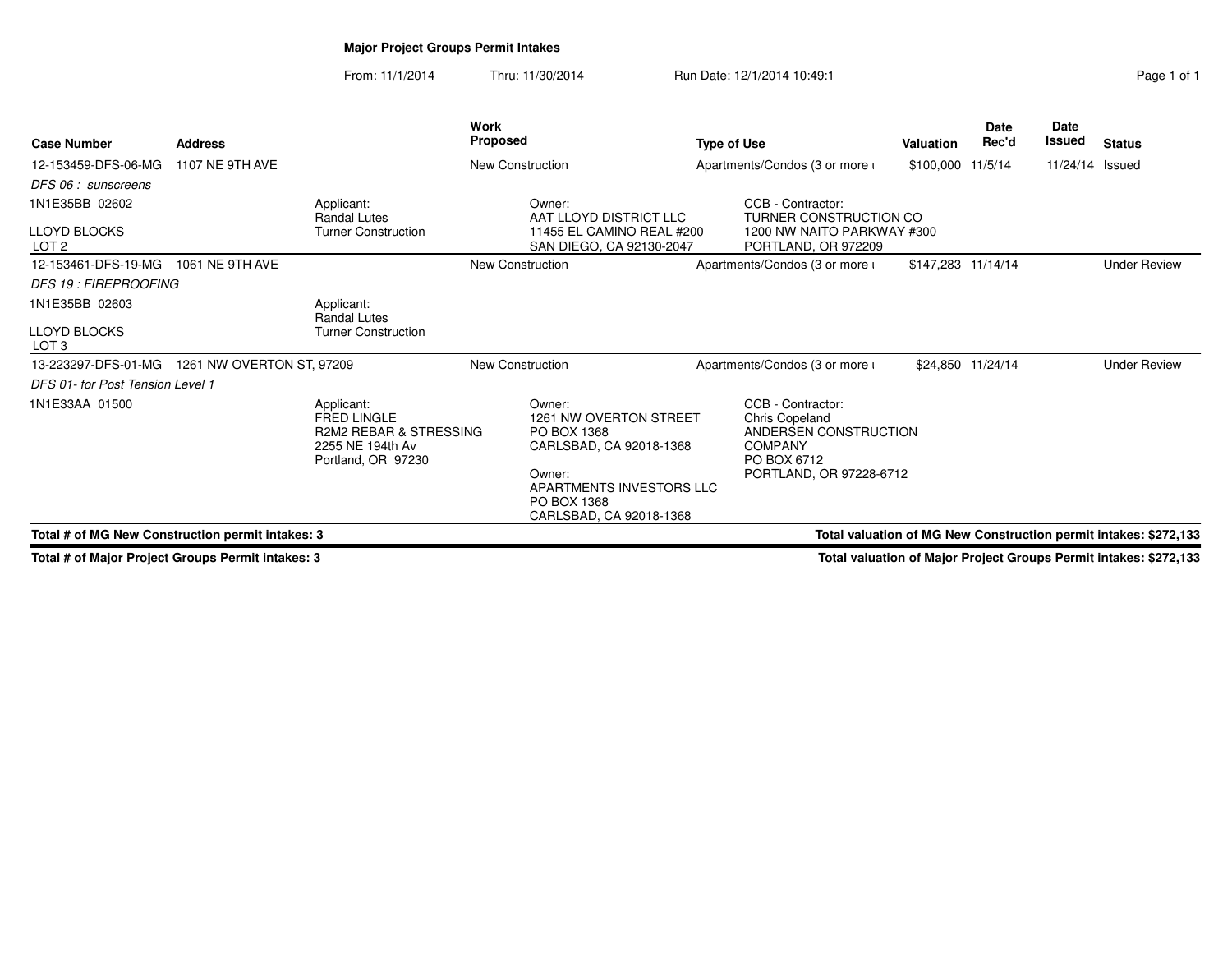### **Manufactured Home in Park Permit Intakes**

From: 11/1/2014Thru: 11/30/2014 Run Date: 12/1/2014 10:49:1

| Page 1 of 1 |  |  |
|-------------|--|--|

| <b>Case Number</b>                                                                                       | <b>Address</b>                 | Work<br><b>Proposed</b>                                                                          |                                                                                        | <b>Type of Use</b>              | <b>Valuation</b> | <b>Date</b><br>Rec'd | <b>Date</b><br>Issued | <b>Status</b>                                           |
|----------------------------------------------------------------------------------------------------------|--------------------------------|--------------------------------------------------------------------------------------------------|----------------------------------------------------------------------------------------|---------------------------------|------------------|----------------------|-----------------------|---------------------------------------------------------|
| 14-242699-000-00-MP                                                                                      | 11803 SE DIVISION ST - Unit 29 | Replacement                                                                                      |                                                                                        | Sgl Family Dwelling with Garage |                  | \$500 11/26/14       | 11/26/14 Issued       |                                                         |
|                                                                                                          |                                | REBUILD PORTION OF MANUFACTURED HOME DAMAGED IN FIRE; BUILD A NEW ROOF OVER THE ENTIRE STRUCTURE |                                                                                        |                                 |                  |                      |                       |                                                         |
| 1S2E03DD 09200<br>Applicant:                                                                             |                                | ASCENCION MENDOZA ROSETE                                                                         | Owner:<br>ASCENCION MENDOZA ROSETE                                                     |                                 |                  | Permit Info:         |                       | Occupancy Group 1 - RS: R-3 Remodel                     |
| RAINBOW VILLA<br>11803 SE DIVISION ST SP 29<br>SPACE 029<br>PORTLAND, OR 97266<br>MS SERIAL # GC0501F86A |                                | 11803 SE DIVISION ST SP 29<br>PORTLAND, OR 97266                                                 |                                                                                        | Construction Type 1: V-B        |                  |                      |                       |                                                         |
| X # 108224<br>HOME ID 185405 ON REAL ACCT 1S2E03DD<br>-09200; PERSONAL MS; MFGD HOME IN PARK             |                                |                                                                                                  | Owner:<br>VICENTA CARRASCO MONTIEL<br>11803 SE DIVISION ST SP 29<br>PORTLAND, OR 97266 |                                 |                  |                      |                       |                                                         |
| Total # of MP Replacement permit intakes: 1                                                              |                                |                                                                                                  |                                                                                        |                                 |                  |                      |                       | Total valuation of MP Replacement permit intakes: \$500 |

**Total # of Manufactured Home in Park Permit intakes: 1**

**Total valuation of Manufactured Home in Park Permit intakes: \$500**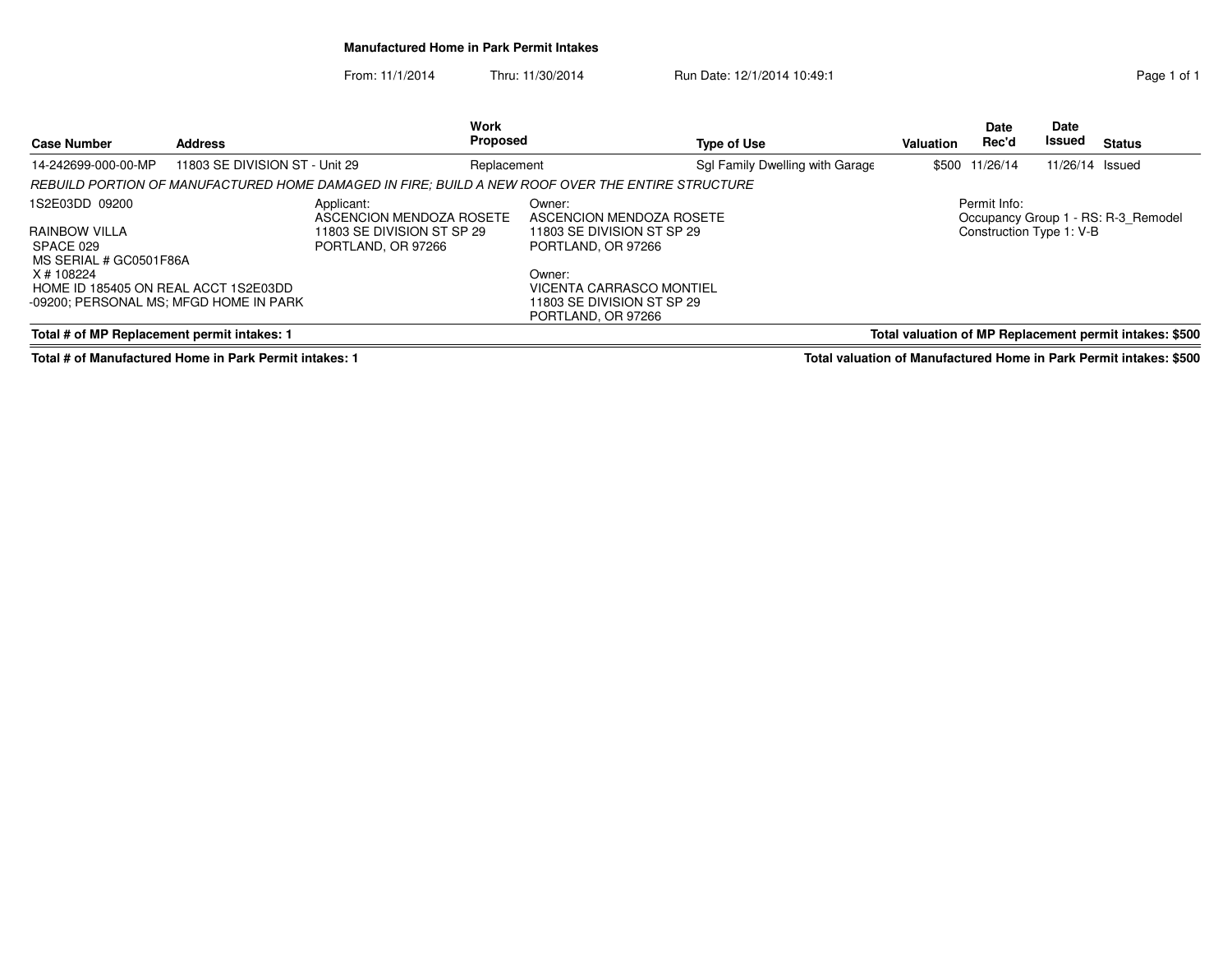### **Site Development Permit Intakes**

From: 11/1/2014Thru: 11/30/2014 Run Date: 12/1/2014 10:49:1 Run Date: 12/1/2014 10:49:1

| <b>Case Number</b>                             | <b>Address</b>                                                                                      | Work<br><b>Proposed</b>                                                                                                                                  | <b>Type of Use</b>                                                                                                       | <b>Valuation</b> | <b>Date</b><br>Rec'd | Date<br>Issued | <b>Status</b>                                                |
|------------------------------------------------|-----------------------------------------------------------------------------------------------------|----------------------------------------------------------------------------------------------------------------------------------------------------------|--------------------------------------------------------------------------------------------------------------------------|------------------|----------------------|----------------|--------------------------------------------------------------|
| 14-238246-000-00-SD                            | 313 NE MORRIS ST, 97212                                                                             | Multiple Dwellings/Single Lot Improvem                                                                                                                   | <b>Existing Residential Site</b>                                                                                         |                  | \$91,670 11/18/14    |                | <b>Under Review</b>                                          |
|                                                | SITE IMPROVEMENTS - SHARED DRIVEWAY, LANDSCAPE, UTILITIES                                           |                                                                                                                                                          |                                                                                                                          |                  |                      |                |                                                              |
| 1N1E27AA 23900                                 | Applicant:<br><b>KEVIN PARTAIN</b><br><b>URBAN VISIONS</b><br>223 NE 56TH AVE<br>PORTLAND, OR 97213 | Owner:<br><b>CHARLES W WAINWRIGHT</b><br>6120 SW HUBER ST<br>PORTLAND, OR 97219<br>Owner:<br>TONI A WAINWRIGHT<br>6120 SW HUBER ST<br>PORTLAND, OR 97219 | CCB - Contractor:<br><b>STEVE MELKERSON</b><br><b>CALIBER HOMES</b><br>4110 SE HAWTHORNE BLVD #166<br>PORTLAND, OR 97214 |                  |                      |                |                                                              |
|                                                | Total # of SD Multiple Dwellings/Single Lot Improvements permit intakes: 1                          |                                                                                                                                                          | Total valuation of SD Multiple Dwellings/Single Lot Improvements permit intakes: \$91,670                                |                  |                      |                |                                                              |
| 07-184999-REV-09-SD                            | 1299+- SW CARDINELL DR, 97201                                                                       | <b>Private Street</b>                                                                                                                                    | New Land Division/Subdivision                                                                                            |                  | \$11/18/14           |                | <b>Under Review</b>                                          |
|                                                | REVISION TO RETAINING WALL DESIGN DUE TO CONFLICT WITH UTILITY VAULT                                |                                                                                                                                                          |                                                                                                                          |                  |                      |                |                                                              |
| 1S1E04DC 00500                                 | Applicant:<br>ANDREI SHUPENKA<br>524 MAIN ST SUITE 2<br>OREGON CITY, OR 97045                       | Owner:<br>CITY LIGHTS DEVELOPMENT LLC<br>1411 W 190TH ST #360<br>GARDENA, CA 90248                                                                       |                                                                                                                          |                  |                      |                |                                                              |
| Total # of SD Private Street permit intakes: 1 |                                                                                                     |                                                                                                                                                          |                                                                                                                          |                  |                      |                | Total valuation of SD Private Street permit intakes: \$      |
| Total # of Site Development Permit intakes: 2  |                                                                                                     |                                                                                                                                                          |                                                                                                                          |                  |                      |                | Total valuation of Sito Dovolopment Permit intakes: \$01,670 |

**Total # of Site Development Permit intakes: 2**

**Total valuation of Site Development Permit intakes: \$91,670**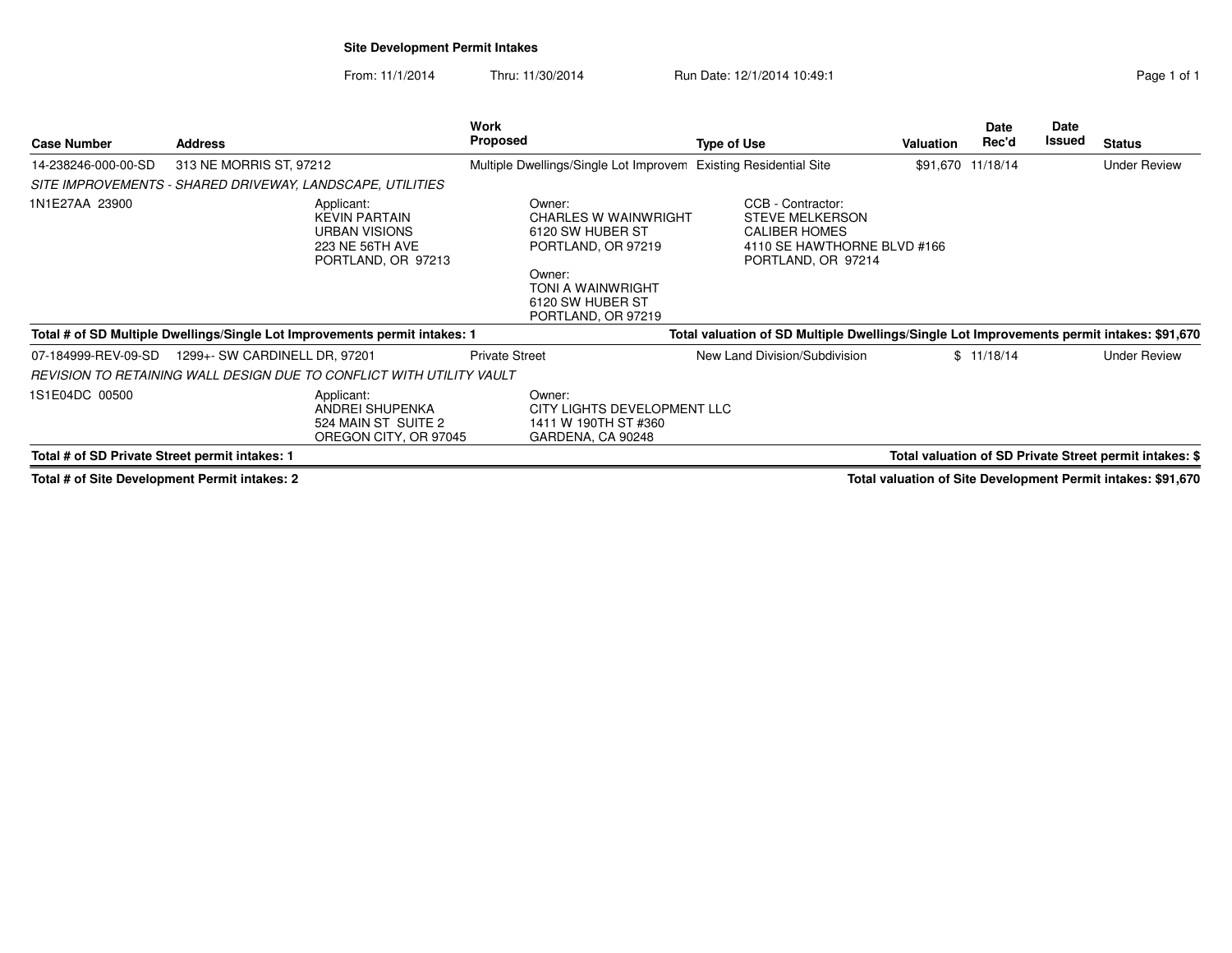**Zoning Permit Intakes**

From: 11/1/2014

Thru: 11/30/2014 Run Date: 12/1/2014 10:49:1 Rege 1 of 3

| <b>Case Number</b>                                                                                    | <b>Address</b>               |                                                                                                                               | <b>Work</b><br><b>Proposed</b> |                                                                                                                                                                               | <b>Type of Use</b> |                                                                                                          | <b>Valuation</b> | Date<br>Rec'd     | Date<br>Issued  | <b>Status</b>                                             |
|-------------------------------------------------------------------------------------------------------|------------------------------|-------------------------------------------------------------------------------------------------------------------------------|--------------------------------|-------------------------------------------------------------------------------------------------------------------------------------------------------------------------------|--------------------|----------------------------------------------------------------------------------------------------------|------------------|-------------------|-----------------|-----------------------------------------------------------|
| 14-240907-000-00-ZP                                                                                   | 12160 SE HOLGATE BLVD, 97266 |                                                                                                                               | Commercial                     |                                                                                                                                                                               |                    | Code Compliance Requirements                                                                             |                  | $$1 \t11/21/14$   | 11/21/14 Issued |                                                           |
|                                                                                                       |                              |                                                                                                                               |                                | PER 14-197435-CC, PERMIT REQUIRED FOR PARKING TRUCK AND CHIPPER ON SITE - TEMPORARY ACTIVITIES PERMIT PER P&Z                                                                 |                    |                                                                                                          |                  |                   |                 |                                                           |
| 1S2E15AA 00100                                                                                        |                              | Applicant:<br><b>ZACH BERTALOT</b><br>10675 SW CLUTTER ST<br>SHERWOOD OR 97140                                                |                                |                                                                                                                                                                               |                    |                                                                                                          |                  |                   |                 |                                                           |
| 14-240328-000-00-ZP                                                                                   | 1900 N INTERSTATE AVE, 97227 |                                                                                                                               | Commercial                     |                                                                                                                                                                               |                    | <b>LUR Condition Compliance</b>                                                                          |                  | \$1,000 11/20/14  | 11/20/14 Issued |                                                           |
|                                                                                                       |                              |                                                                                                                               |                                | IVY SLOPE REPLANTING AND MONITORING PER CONDITION OF LU CASE 13-184179ADHOLD OPEN UNTIL NOVEMBER 20, 2016                                                                     |                    |                                                                                                          |                  |                   |                 |                                                           |
| 1N1E27CD 00200<br>ALBINA<br><b>BLOCK 94 TL 200</b>                                                    |                              | Applicant:<br><b>DAVID GRAY</b><br>CITY OF PORTLAND WATER<br><b>BUREAU</b><br>1120 SW 5TH, room 600<br>PORTLAND OR 97204-1926 |                                | Owner:<br>PORTLAND CITY OF<br>1120 SW 5TH AVE #609<br>PORTLAND, OR 97204-1912                                                                                                 |                    |                                                                                                          |                  |                   |                 |                                                           |
| 14-241798-000-00-ZP                                                                                   | 6637 SE MILWAUKIE AVE, 97202 |                                                                                                                               | Commercial                     |                                                                                                                                                                               |                    | <b>LUR Condition Compliance</b>                                                                          |                  | \$8,000 11/24/14  |                 | <b>Under Review</b>                                       |
|                                                                                                       |                              | ZONING PERMIT FOR LANDSCAPING/BICYCLE PARKING TO SATISFY CONDITIONS OF 12-192373PR                                            |                                |                                                                                                                                                                               |                    |                                                                                                          |                  |                   |                 |                                                           |
| 1S1E23AB 14600<br>CITY VIEW PK ADD & NO 2<br>BLOCK 3<br>LOT 1&2<br>E 50' OF LOT 7&8                   |                              | Applicant:<br><b>ROB HUMPHREY</b><br><b>FASTER PERMITS</b><br>14334 NW EAGLERIDGE LANE<br>PORTLAND, OR 97229                  |                                | Owner:<br><b>CLAYBOURNE COMMONS LLC</b><br>6637 SE MILWAUKIE AVE<br>PORTLAND, OR 97202-5658                                                                                   |                    | CCB - Contractor:<br><b>MORTON CONSTRUCTION LLC</b><br>6637 SE MILWAUKIE AVE # 201<br>PORTLAND, OR 97202 |                  |                   |                 |                                                           |
| 14-242332-000-00-ZP                                                                                   | 3131 N COLUMBIA BLVD, 97217  |                                                                                                                               | Commercial                     |                                                                                                                                                                               | Landscaping        |                                                                                                          |                  | \$36,000 11/25/14 |                 | <b>Under Review</b>                                       |
|                                                                                                       |                              |                                                                                                                               |                                | ZONING PERMIT IS FOR SHOWING COMPLIANCE WITH OPTION #2 COVENANT FOR NONCONFORMING UPGRADES - FOR INSTALLATION OF LANDSCAPING AND BIKE PARKING                                 |                    |                                                                                                          |                  |                   |                 |                                                           |
| 1N1E09 00400<br>SECTION 09 1N 1E<br>TL 400 30.06 ACRES<br>SEE R646179 (R941090391) FOR MACH &<br>EQUP |                              | Applicant:<br><b>LARRY STECKMAN</b><br>NORWEST ENGINEERING<br>4110 NE 122ND AVE SUITE 207<br>PORTLAND OREGON 97230            |                                | Owner:<br>HERBERT MALARKEY ROOFING C<br>PO BOX 17217<br>PORTLAND, OR 97217-0217                                                                                               |                    |                                                                                                          |                  |                   |                 |                                                           |
| Total # of ZP Commercial permit intakes: 4                                                            |                              |                                                                                                                               |                                |                                                                                                                                                                               |                    |                                                                                                          |                  |                   |                 | Total valuation of ZP Commercial permit intakes: \$45,001 |
| 14-242915-000-00-ZP                                                                                   | 2534 N ARGYLE ST, 97217      |                                                                                                                               | Residential                    |                                                                                                                                                                               |                    | <b>Exempt Structures</b>                                                                                 |                  | \$6,000 11/26/14  |                 | <b>Under Review</b>                                       |
|                                                                                                       |                              | NEW ONE CAR DETACHED ONE STORY GARAGE***WITH NSFR 14-242905-RS**                                                              |                                |                                                                                                                                                                               |                    |                                                                                                          |                  |                   |                 |                                                           |
| 1N1E09CA 00300<br>PENINSULAR ADD 3<br>BLOCK 40<br>LOT 18-20                                           |                              | Applicant:<br><b>JOSH PATRICK</b><br><b>METRO HOMES NW LLC</b><br>211 NE WEIDLER<br>PORTLAND, OR 97232                        |                                | Owner:<br>DANIEL W BROWN<br>950 LLOYD CENTER PMB 109<br>PORTLAND, OR 97232-1262<br>Owner:<br><b>SHANNON L REINDERS</b><br>950 LLOYD CENTER PMB 109<br>PORTLAND, OR 97232-1262 |                    | CCB - Contractor:<br>AFFORDABLE NEW HOMES LLC<br>211 NE WEIDER<br>PORTLAND, OR 97232                     |                  |                   |                 |                                                           |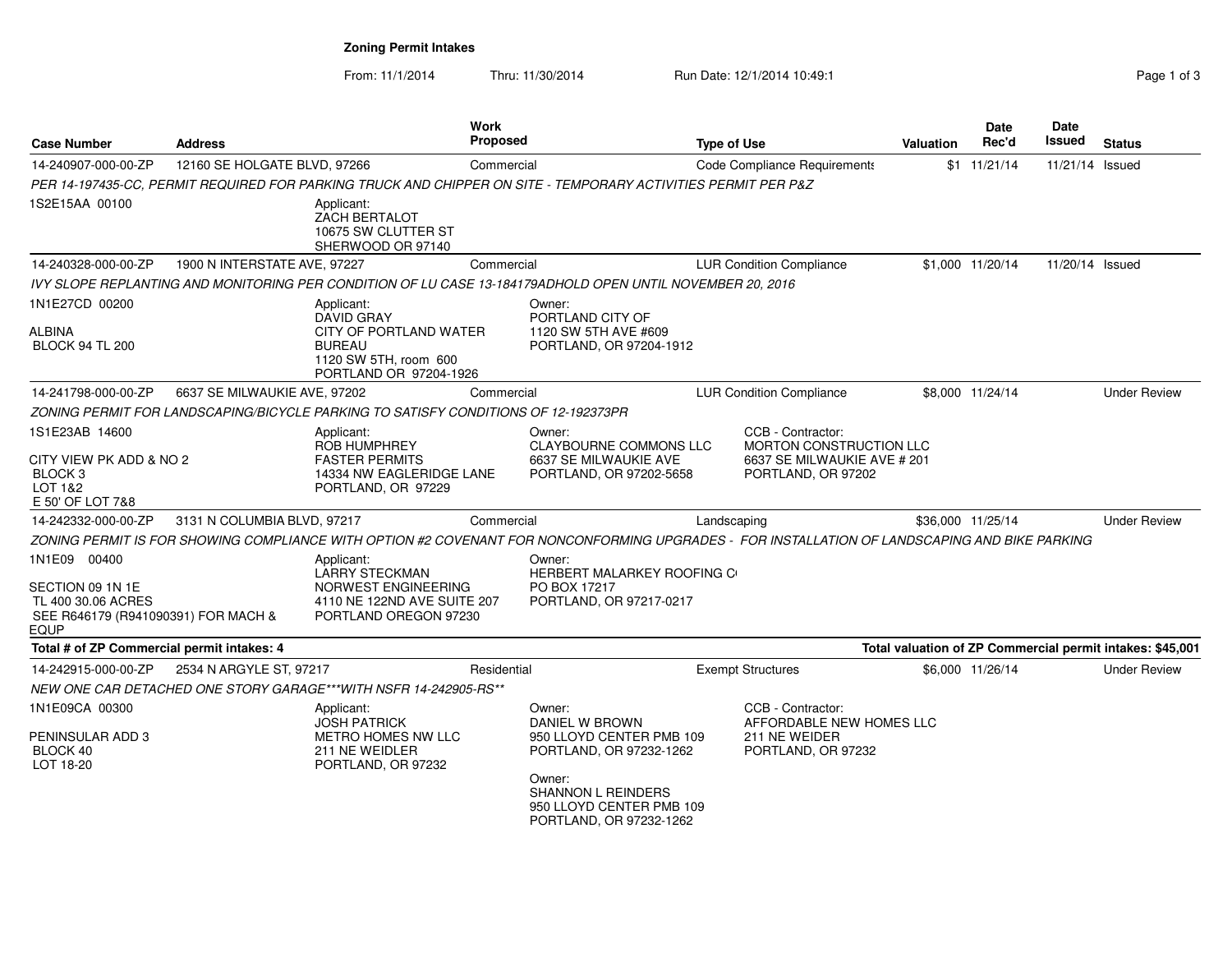### **Zoning Permit Intakes**

From: 11/1/2014Thru: 11/30/2014 Run Date: 12/1/2014 10:49:17 Page 2 of 3

| Page 2 of 3 |  |  |
|-------------|--|--|
|-------------|--|--|

| <b>Case Number</b><br><b>Address</b>                                 |                                                           | <b>Work</b><br>Proposed                                                                  |             | <b>Type of Use</b>                                                                         |                          | <b>Valuation</b>                                                                                         | Date<br>Rec'd    | Date<br>Issued   | <b>Status</b>   |                     |
|----------------------------------------------------------------------|-----------------------------------------------------------|------------------------------------------------------------------------------------------|-------------|--------------------------------------------------------------------------------------------|--------------------------|----------------------------------------------------------------------------------------------------------|------------------|------------------|-----------------|---------------------|
| 14-242922-000-00-ZP                                                  | 1520 N JARRETT ST, 97217                                  |                                                                                          | Residential |                                                                                            | <b>Exempt Structures</b> |                                                                                                          |                  | \$6,000 11/26/14 | 11/26/14 Issued |                     |
|                                                                      |                                                           | NEW CONSTRUCTION OF DETACHED GARAGE WITH INTERIOR SF OF 187                              |             |                                                                                            |                          |                                                                                                          |                  |                  |                 |                     |
| 1N1E16DD 09800                                                       |                                                           | Applicant:<br><b>TRAVIS W PURSER</b><br>1520 N JARRETT ST<br>PORTLAND, OR 97217-4618     |             | Owner:<br><b>TRAVIS W PURSER</b><br>1520 N JARRETT ST<br>PORTLAND, OR 97217-4618           |                          |                                                                                                          |                  |                  |                 |                     |
| 14-242926-000-00-ZP                                                  | 2534 N ARGYLE ST, 97217                                   |                                                                                          | Residential |                                                                                            |                          | <b>Exempt Structures</b>                                                                                 |                  | \$6,000 11/26/14 |                 | <b>Under Review</b> |
|                                                                      |                                                           | NEW ONE CAR DETACHED ONE CAR GARAGE**WITH NSFR 14-242921-RS**                            |             |                                                                                            |                          |                                                                                                          |                  |                  |                 |                     |
| 1N1E09CA 00300                                                       |                                                           | Applicant:<br><b>JOSH PATRICK</b>                                                        |             | Owner:<br>DANIEL W BROWN                                                                   |                          | CCB - Contractor:<br>AFFORDABLE NEW HOMES LLC                                                            |                  |                  |                 |                     |
| PENINSULAR ADD 3<br>BLOCK 40<br>LOT 18-20                            |                                                           | METRO HOMES NW LLC<br>211 NE WEIDLER<br>PORTLAND, OR 97232                               |             | 950 LLOYD CENTER PMB 109<br>PORTLAND, OR 97232-1262                                        |                          | 211 NE WEIDER<br>PORTLAND, OR 97232                                                                      |                  |                  |                 |                     |
|                                                                      |                                                           |                                                                                          |             | Owner:<br><b>SHANNON L REINDERS</b><br>950 LLOYD CENTER PMB 109<br>PORTLAND, OR 97232-1262 |                          |                                                                                                          |                  |                  |                 |                     |
| 14-243238-000-00-ZP                                                  | 6511 N BURRAGE AVE, 97217                                 |                                                                                          | Residential |                                                                                            |                          | <b>Exempt Structures</b>                                                                                 |                  | \$650 11/26/14   | 11/26/14 Issued |                     |
|                                                                      | NEW 7' FENCE AT THE REAR OF SINGLE FAMILY RESIDENCE       |                                                                                          |             |                                                                                            |                          |                                                                                                          |                  |                  |                 |                     |
| 1N1E16BD 11300<br><b>BURRAGE TR</b><br>BLOCK 12<br>LOT <sub>11</sub> |                                                           | Applicant:<br><b>SUZANN CHAN</b><br>7327 SW BARNES RD PMB 801<br>PORTLAND, OR 97225-6119 |             | Owner:<br><b>SUZANN CHAN</b><br>7327 SW BARNES RD PMB 801<br>PORTLAND, OR 97225-6119       |                          |                                                                                                          |                  |                  |                 |                     |
| 14-235772-000-00-ZP                                                  | 10050 SW 25TH AVE, 97219                                  |                                                                                          | Residential |                                                                                            |                          | <b>LUR Condition Compliance</b>                                                                          |                  | \$500 11/7/14    | 11/7/14 Final   |                     |
|                                                                      | INSTALL TREE PROTECTION FENCE AS REQUIRED BY 13-143892 FP |                                                                                          |             |                                                                                            |                          |                                                                                                          |                  |                  |                 |                     |
| 1S1E28CB 07000                                                       |                                                           | Applicant:<br><b>DAN WILLIAMS</b>                                                        |             | Owner:<br>H HUDSON HOMES INC                                                               |                          | CCB - Contractor:<br>WOOD HILL ENTERPRISES LLC                                                           |                  |                  |                 |                     |
| <b>EDGECLIFF</b><br>LOT 55 TL 7000                                   |                                                           | <b>FASTER PERMITS</b><br>14334 NW EAGLERIDGE LANE<br>PORTLAND, OR 97229                  |             | 9700 SW CAPITAL HWY #100<br>PORTLAND, OR 97219                                             |                          | 9700 SW CAPITOL HWY STE 100<br>PORTLAND, OR 97219                                                        |                  |                  |                 |                     |
| 14-231263-000-00-ZP                                                  | 2456 NW KEARNEY ST, 97210                                 |                                                                                          | Residential |                                                                                            |                          | <b>Residential Driveway</b>                                                                              | \$11,650 11/3/14 |                  |                 | <b>Under Review</b> |
|                                                                      | INSTALL NEW 11' WIDE DRIVEWAY AND CURB CUT                |                                                                                          |             |                                                                                            |                          |                                                                                                          |                  |                  |                 |                     |
| 1N1E33BC 15400<br>KINGS 2ND ADD<br>BLOCK 4<br>LOT <sub>11</sub>      |                                                           | Applicant:<br><b>CHRIS CREVER</b><br>2580 NW UPSHUR ST<br>PORTLAND, OR 97210             |             | Owner:<br><b>LOUIS SARGENT</b><br>PO BOX 2151<br>GEARHART, OR 97138-2151                   |                          | CCB - Contractor:<br>ETERNAL ROCK CONSTRUCTION<br><b>INC</b><br>6610 NE 163RD AVE<br>VANCOUVER, WA 98682 |                  |                  |                 |                     |
|                                                                      |                                                           |                                                                                          |             | Owner:<br><b>JOAN B SARGENT</b><br>PO BOX 2151<br>GEARHART, OR 97138-2151                  |                          |                                                                                                          |                  |                  |                 |                     |